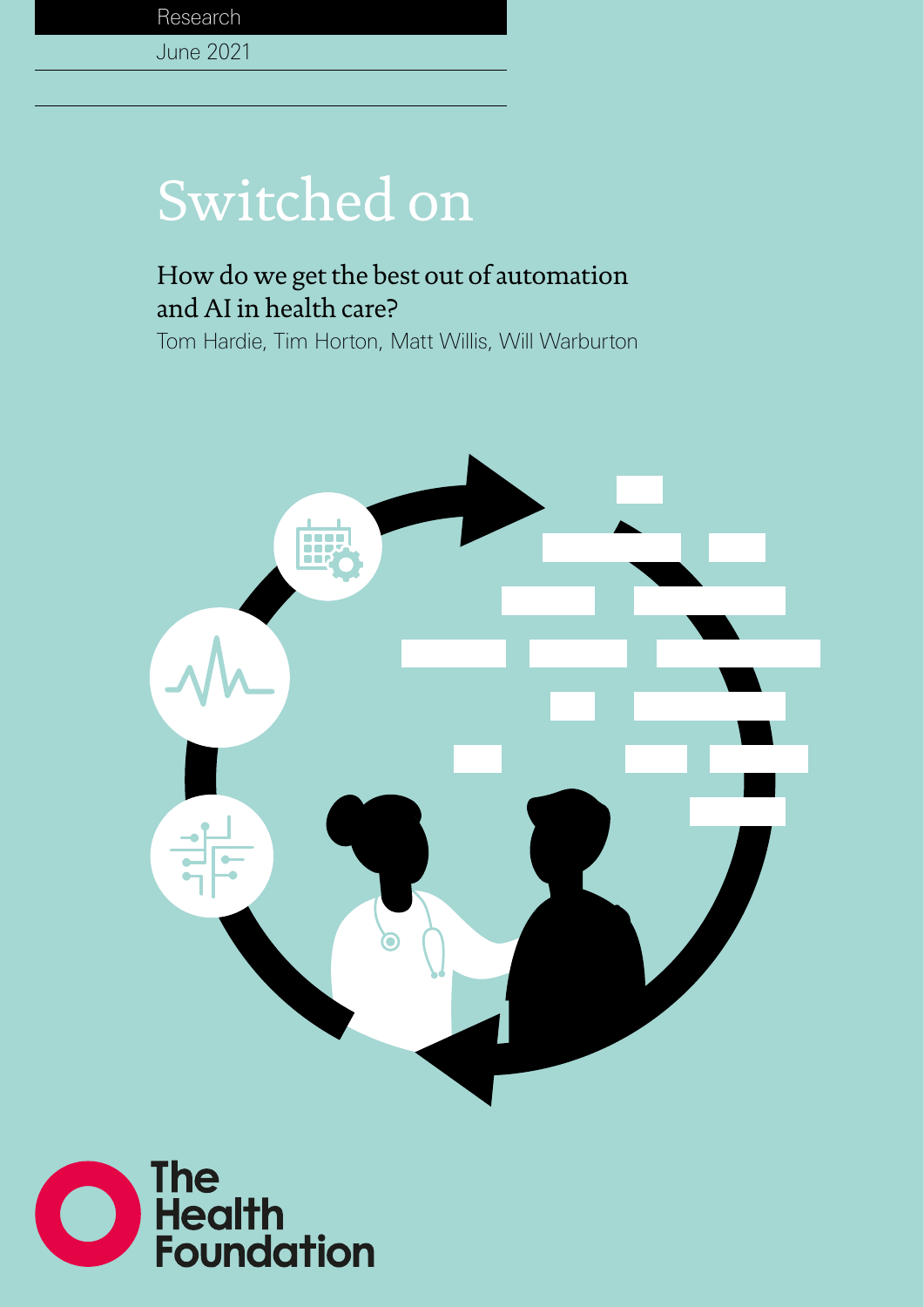The authors would like to thank a number of people who have provided helpful comments and insights during the production of this report. These include Amanda Begley, Ben Bray, Alan Davies, Jennifer Dixon, Mary Dixon Woods, Ruth Glassborow, Trish Greenhalgh, Nik Haliasos, Hugh Harvey, Kassandra Karpathakis, Josh Keith, Xiaoxuan Liu, Michael MacDonnell, Erik Mayer, Breid O'Brien, Sarah Jane Reed, Paul Sullivan, Richard Turnbull and Wenjuan Wang.

The views expressed in this report are those of the authors alone.

When referencing this publication please use the following URL: https://doi.org/10.37829/HF-2021-I03

*Switched on: How do we get the best out of automation and AI in health care?* is published by the Health Foundation, 8 Salisbury Square, London EC4Y 8AP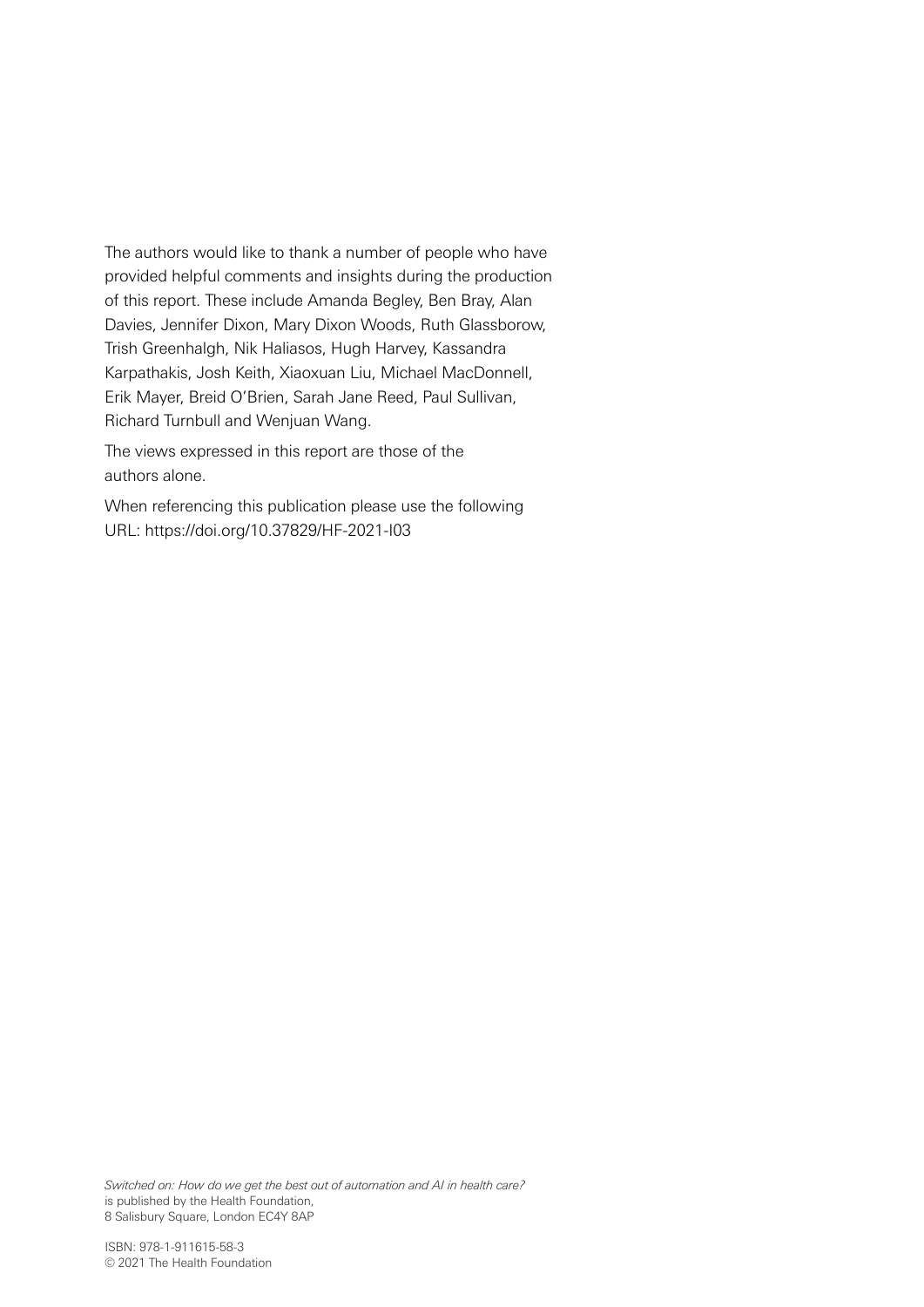## **Contents**

| Key points                                                                     | $\mathbf 2$             |
|--------------------------------------------------------------------------------|-------------------------|
| Introduction                                                                   | $\overline{\mathbf{4}}$ |
| 1. A brief introduction to automation and AI                                   | 8                       |
| 1.1. What are automation and AI?                                               | 8                       |
| 1.2. Policy approaches to support automation and AI in health care             | 12                      |
| 1.3. Public, patient and professional attitudes to automation and AI           | 15                      |
| 2. The potential for automation and AI in health care                          | 20                      |
| 2.1. Types of task amenable to automation                                      | 20                      |
| 2.2. Application to administrative tasks in health care                        | 24                      |
| 2.3. Application in clinical services                                          | 26                      |
| 3. Challenges for applying automation and AI in health care                    | 33                      |
| 3.1. The human dimension                                                       | 34                      |
| 3.2. The complexity of work in health care                                     | 37                      |
| 3.3. Challenges for implementing automation and AI in health care              | 43                      |
| 4. Implications for automation and AI in health care                           | 51                      |
| 4.1. How automation will affect work in health care                            | 51                      |
| 4.2. Perceptions of the benefits and risks of automation and AI in health care | 56                      |
| 4.3. Considerations for policymakers, organisation and system leaders, and     |                         |
| practitioners                                                                  | 60                      |
| 4.4. Conclusion                                                                | 67                      |
| References                                                                     | 68                      |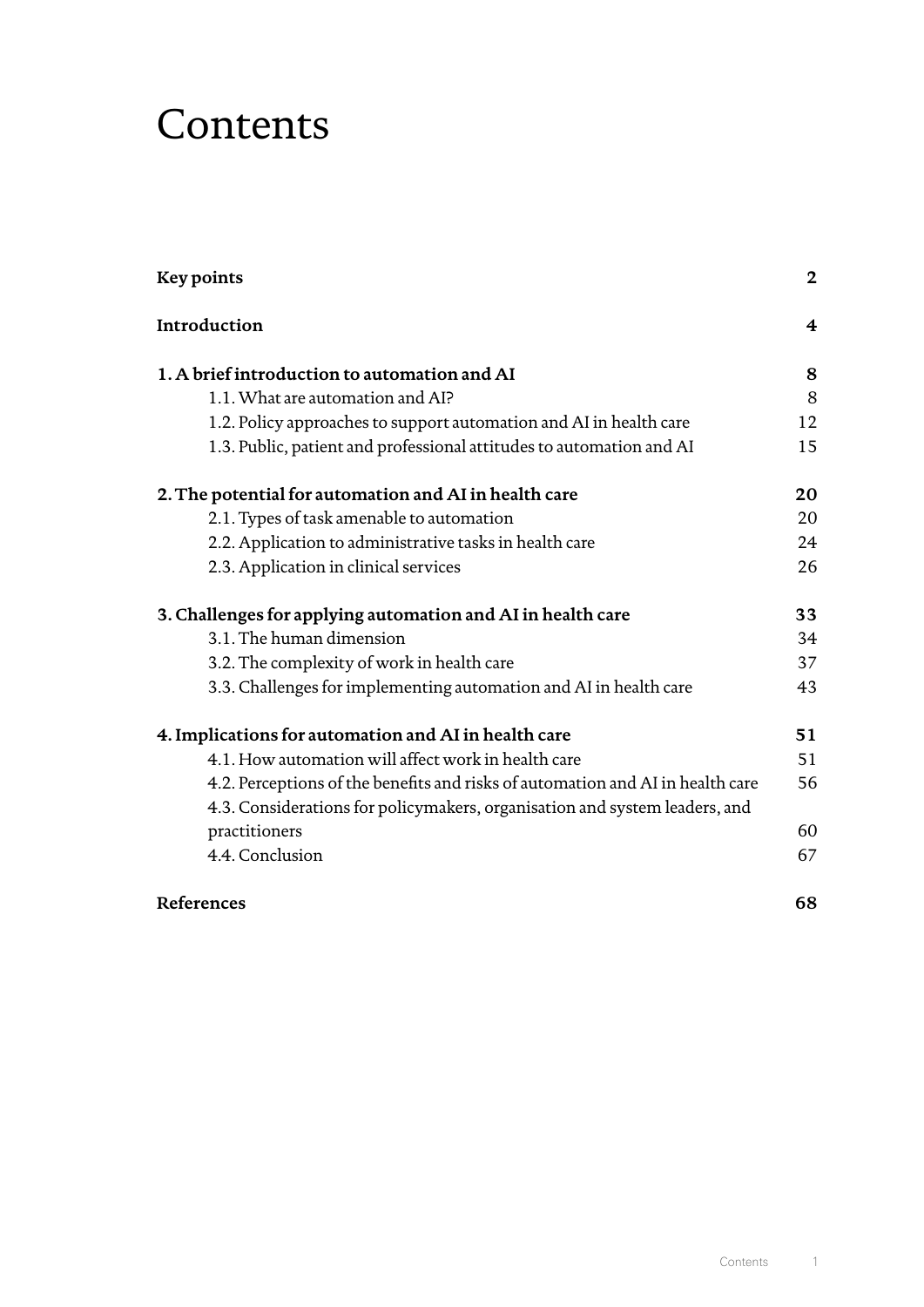## <span id="page-3-0"></span>Key points

- As the NHS emerges from the latest wave of the COVID-19 pandemic, there are hopes that technologies such as automation and artificial intelligence (AI) will be able to help it recover, as well as meet the very significant future demand challenges it was already facing (and which have since grown worse). Drawing on learning from the Health Foundation's research and programmes, along with YouGov surveys of over 4,000 UK adults and 1,000 NHS staff, this report explores the opportunities for automation and AI in health care and the challenges of deploying them in practice. We find that while these technologies hold huge potential for improving care and supporting the NHS to increase its productivity, in developing and deploying them we must be careful not to squeeze out the human dimension of health care, and must support the health and care workforce to adapt to and shape technological change.
- The nature of health care constrains the use of automation and AI technologies in important ways. Health care is a service that is fundamentally co-produced between patients and clinicians, making the human, relational dimension critically important to the quality of care. The prospect of health care becoming more impersonal with less human contact was ranked the biggest risk of automation in both our public and NHS staff surveys. Furthermore, many health care tasks require skills and traits that computers cannot yet replicate, while the complexity of many tasks and work environments in health care also poses challenges for automation. Much of what is known about the use of automation is taken from product manufacturing, meaning caution is required in assessing how well ideas and strategies from the wider literature might translate into health care.
- Given the nature of work in health care is different to many other industries, the impact of these technologies on work will also tend to be different. In many cases, automation and AI technologies will be deployed to support rather than replace workers, potentially improving the quality of work rather than threatening it. Particular opportunities exist for the automation of administrative tasks, freeing up NHS staff to focus on activities where humans add most value – which is especially important at a time when the NHS is struggling with significant demand pressures and longstanding workforce shortages. In other cases, automation and AI can significantly enhance human abilities, such as with information analysis to support decision making, with the dividends accruing through combining human and machine input.
- Government and NHS leaders have an important role to play in working with and supporting health care workers to respond to the rise of automation and AI, especially those parts of the workforce that may be more heavily impacted. The NHS staff we surveyed were on balance slightly optimistic about the future impact of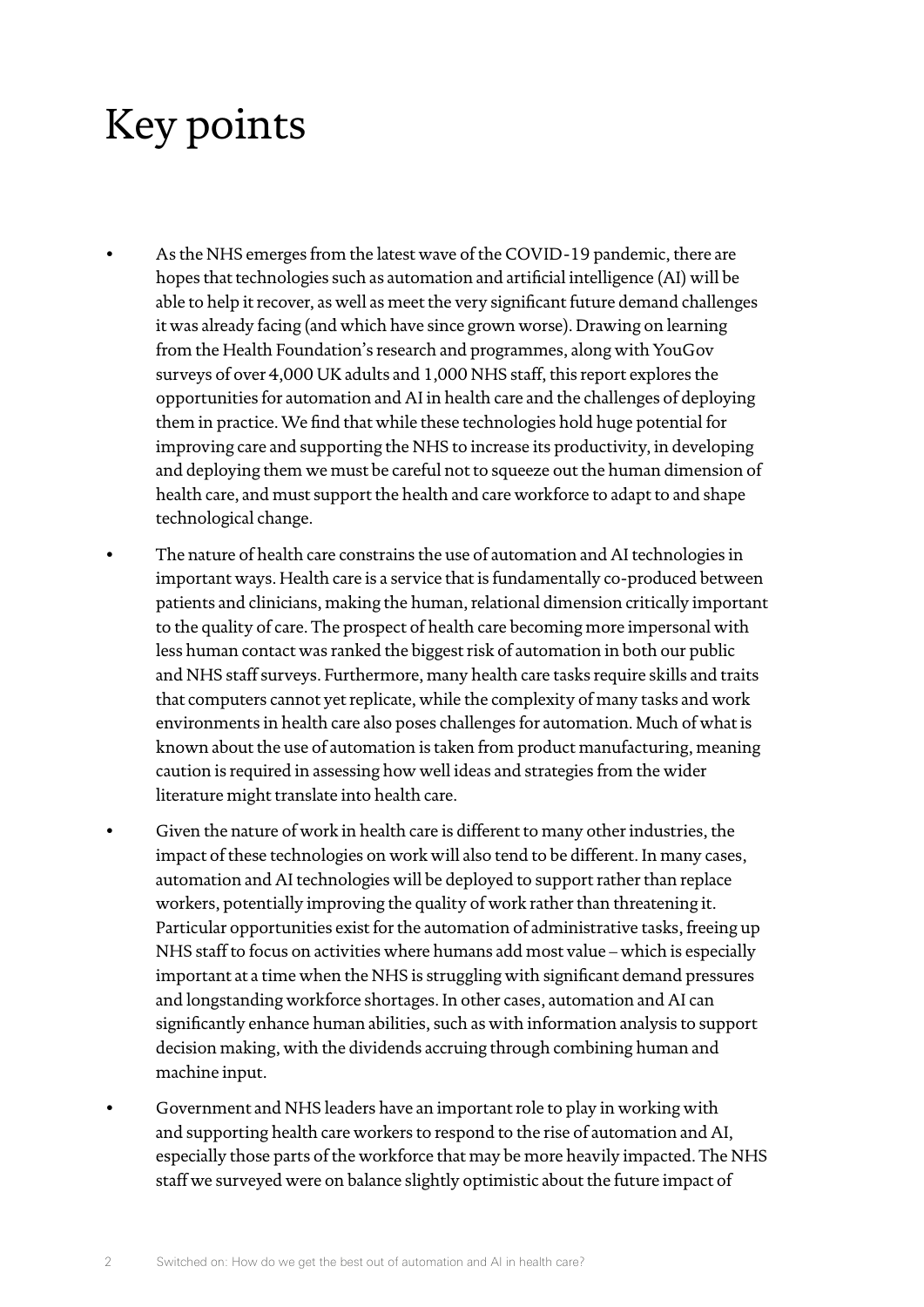automation, with more thinking the main impact would be to improve the quality of work rather than to threaten jobs and professional status. Nevertheless, there were occupational differences in these views, highlighting that these technologies may have an uneven impact across the workforce.

- The benefits of a new technology clearly don't come from how it performs in isolation, but from fitting it successfully into a live health care setting and redesigning roles and ways of working to derive the benefits of the new functionalities it offers. And the journey from having a viable technology product to successful use in practice is often significant. Teams and organisations will need to consider the 'human infrastructure' and processes that need to accompany the technology, and policymakers, organisational leaders and system leaders will need to fund 'the change' not just 'the tech'.
- Government, working with health care professions and industry, needs to engage proactively with the automation agenda to shape outcomes for the benefit of patients, health care workers and society as a whole. In particular, government and NHS leaders have an important role to play in identifying and articulating NHS needs and priorities, working proactively with researchers and industry to ensure that technologies are developed to meet important health care problems, and supporting the development and adoption of technologies in practice.
- While new, cutting-edge medical applications of automation and AI often steal the headlines, there are also important quality and efficiency gains to be made through applying these technologies to more routine, everyday tasks such as dealing with letters or appointment scheduling. There is also scope to get more out of existing applications of these technologies. So it is important for the NHS to have strategies in place for doing this, as well as supporting the development of new technologies.
- Our surveys found public and NHS staff opinion divided on whether automation and AI in health care are a good thing or a bad thing. Majorities said the benefits and risks were finely balanced, and some groups tended to be less positive than others. So government and NHS leaders must engage with the public and NHS workforce to raise awareness and build confidence about technology-enabled care as well as to better understand views about how these technologies should and should not be applied in health care, how we can ensure they serve the needs of all groups, and how important risks should be mitigated. Notably, our surveys also found that those who had already heard about these technologies tended to be more positive about them, so helping to familiarise people with this topic could play an important role in shaping attitudes.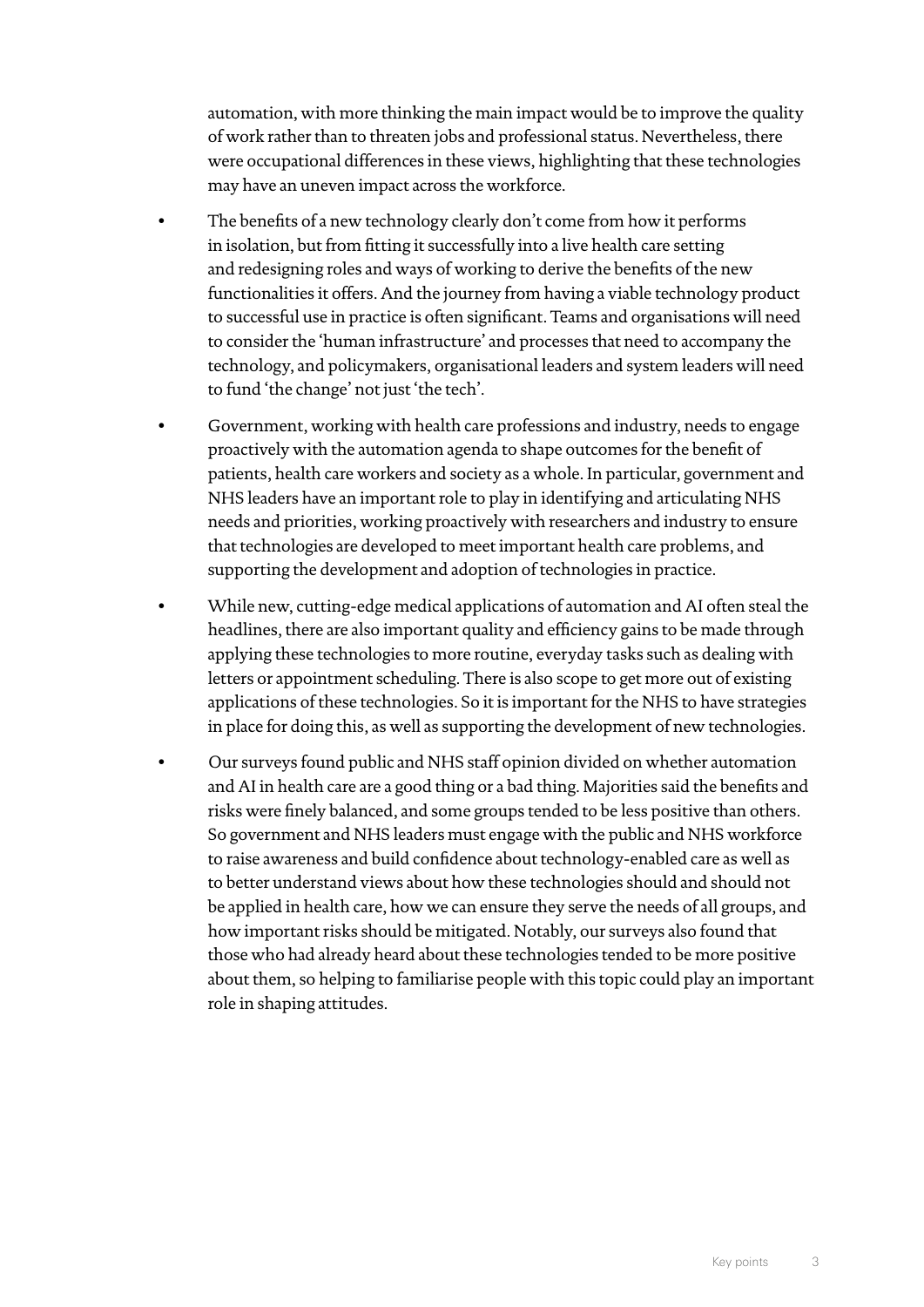## <span id="page-5-0"></span>Introduction

This report presents the findings of Health Foundation research on the opportunities and challenges for automation and artificial intelligence (AI) in health care, alongside some of the findings of a recent research study by the University of Oxford (henceforth 'the Oxford study'), supported by the Health Foundation, into the potential of automation in primary care in England (described further in Box 2). We explore the increasing number of areas in which automation, AI and robotic technologies are being applied to both clinical and administrative tasks, the challenges for making automation work on the front line, what automation might mean for the future of work in health care, and how the NHS can get this agenda right for the long term. As well as the Oxford study, the report draws on a wide range of other academic studies in this field, plus learning from across the Health Foundation's programmes, fellowships, research and evaluations. This research is also supplemented by surveys of the UK public and NHS staff, to explore views about automation and AI in health care.

By sharing learning from our programmes on how to make change happen, our aim is to increase understanding among policymakers, organisation and system leaders and frontline staff of what it takes to turn promising ideas into improvements in health and care. That requires bridging the gap between policy and practice. It also requires exploring the human side of health care as well as the technical, to understand what its social and relational dimensions mean for how we should go about improving services.

Nowhere are these concerns more relevant than with health technology and automation, where too often the temptation is to focus on the technology itself rather than on how people use it or experience it. And where too often the temptation is to see the algorithm, the software or the new piece of kit as the answer, rather than as an enabler of change – one that will only help if responding to an accurate diagnosis of what is needed. It is these kinds of issues and concerns that we seek to explore in this report.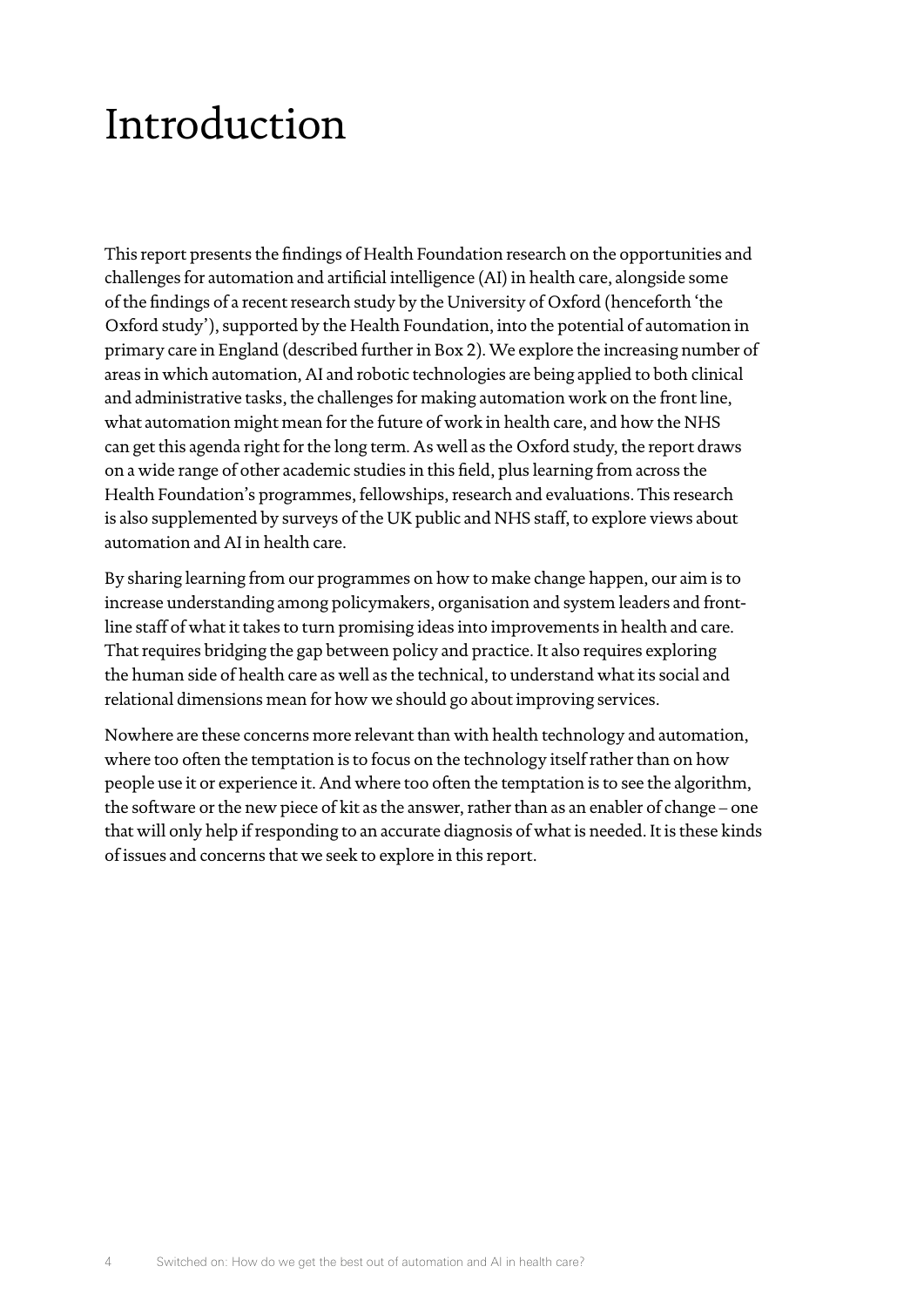Automation, at its simplest, is the use of technology to undertake tasks with minimal human input. In this report, we use the term broadly to include:

- the full automation of tasks and also the partial automation of tasks (where only certain components of a task are automated)
- technologies that operate autonomously or semi-autonomously, and also technologies that automate tasks without operating autonomously
- the use of technologies to support humans in performing tasks (for example, the automation of information analysis to assist human decision making), as well as the use of technologies to replace humans in performing tasks (for example, the automation of all stages of a decision process)
- applications of technologies such as AI and robotics that are creating new opportunities for automation.

### The current context

Recent advances in computing and data analytics, coupled with the increasing availability of large datasets, are pushing the boundaries of what is possible with automation, giving rise to a host of new opportunities, from driverless vehicles to robotic carers. Many believe automation will transform the labour market – not just in sectors like manufacturing, transport and financial services, but also in health care – leading to significant changes in the nature of work and the skills needed to succeed in the future job market. In health care, these technologies also hold great potential to improve the quality of care for patients and the quality of work for staff, something that has been recognised by policymakers across the UK – in England, for example, through the NHS Long Term Plan, the Department of Health and Social Care's Technology Vision, the creation of NHSX and the investment of £250m to create the NHS AI Lab.

The COVID-19 pandemic has also given fresh impetus to the use of technologies in health care, including technologies that could be classed as automation such as devices for monitoring health. And where they have been successful, there is hope in many quarters that the NHS will be able to build on this progress and embed these technologies as part of 'business as usual'. There is also hope that automation, AI and robotic technologies will be one important part of the answer to coping with the unprecedented demand pressures the NHS is facing as it moves beyond the emergency phase of the pandemic, including a huge backlog of elective care – pressures that will necessitate increased productivity as well as expanded capacity. In this sense, COVID-19 has only heightened the need for the NHS to have effective strategies for these technologies and a detailed understanding of how to support their design, implementation and use.

However, while there is rightly much excitement about the potential of automation, AI and robotics, what we also see from the Health Foundation's programmes is that deciding where these technologies should (and should not) be applied, and understanding how they can be implemented and used successfully, are challenging issues that will require careful consideration by policymakers, organisation and system leaders, and those leading change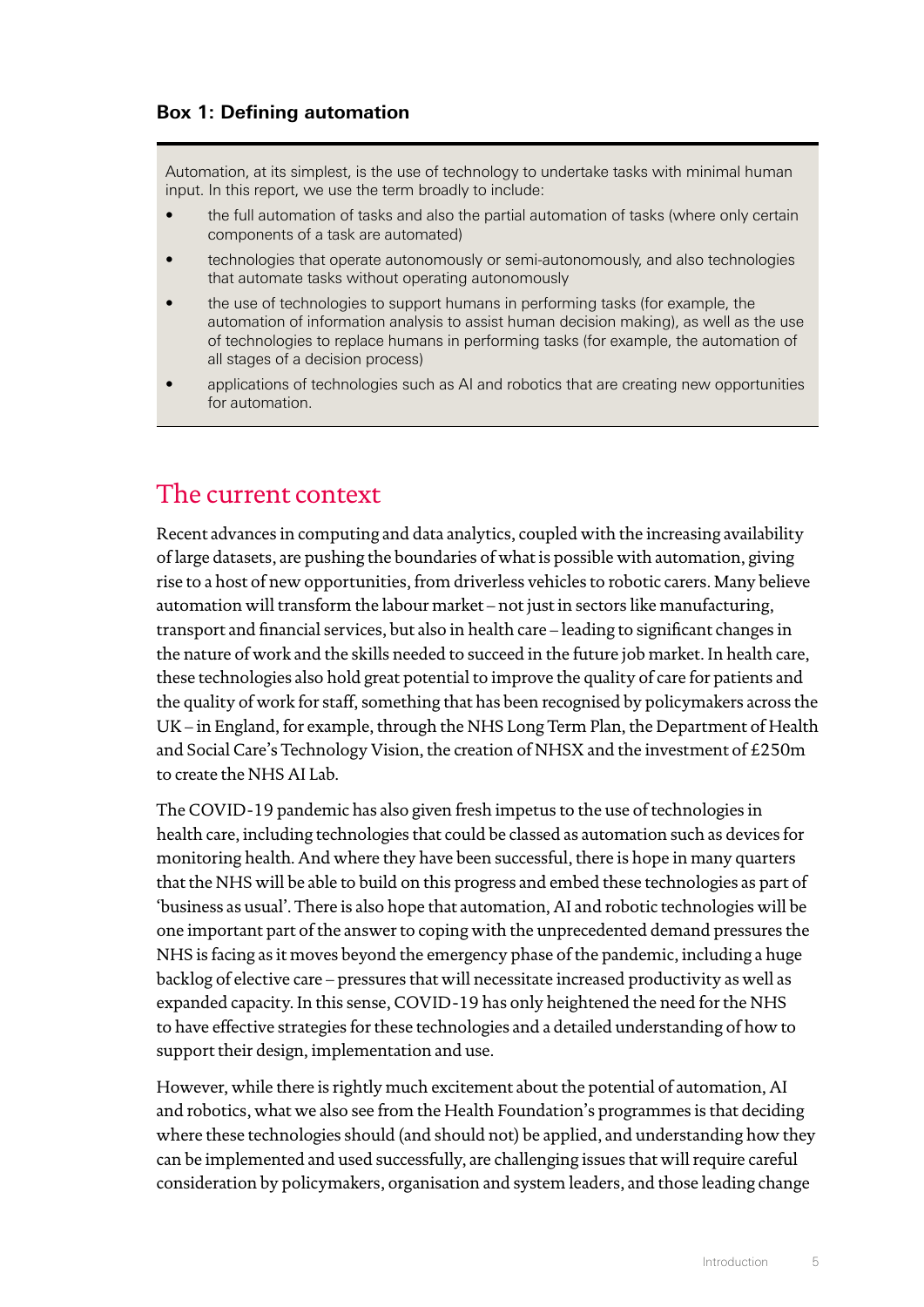on the front line. And while it is the promise of new technologies that receives much of the policy and media focus, we believe the challenges and constraints require just as much attention.

It is precisely an awareness of these challenges and constraints that will be needed in developing effective automation strategies for the future. As the Health Foundation's report *Shaping Health Futures* highlights, policymakers and system leaders need a realistic understanding of the big trends on the horizon, like automation and AI, and need to factor them into strategic decision making.<sup>[1](#page-69-1)</sup> This is also important for health and care professions, and the health and care workforce as a whole, which some have argued will be transformed by the current wave of technological change. It also has significance for those in industry, who will need to work closely with NHS staff and patients in developing new technologies. As automation and AI technologies continue to develop and their use in health care becomes more widespread, it is crucial we shape their impact for the benefit of staff, patients and society as a whole.

### Content overview

**Chapter 1** provides background on automation in health care. It briefly explores the concept of automation, its relationship to AI and robotics, and the impact it could have on the future of work. It also highlights some recent policy responses to automation and AI in the UK, and looks at public and professional attitudes to automation.

**Chapter 2** considers the types of task most amenable to automation. It then explores some of the different ways in which automation and AI are being applied, or could be applied, in health care, to both clinical and administrative tasks.

**Chapter 3** looks at the main constraints and challenges that will need to be understood and addressed in order to make the most of automation and AI in health care. These include the challenges of replicating human skills, the indispensability of human agency in certain aspects of health care and the complexity of many kinds of health care tasks. This chapter also explores some challenges of implementing and using automation and AI technologies effectively in practice.

**Chapter 4** highlights the implications of these constraints and challenges for policymakers, organisation and system leaders, and those leading change on the front line. It reflects on how automation might affect work in health care, explores public and NHS staff views on the benefits and risks of automation in health care, and concludes with recommendations for policymakers, practitioners, organisation and system leaders (including leaders in providers, health boards, integrated care systems, and regional and national bodies) and industry.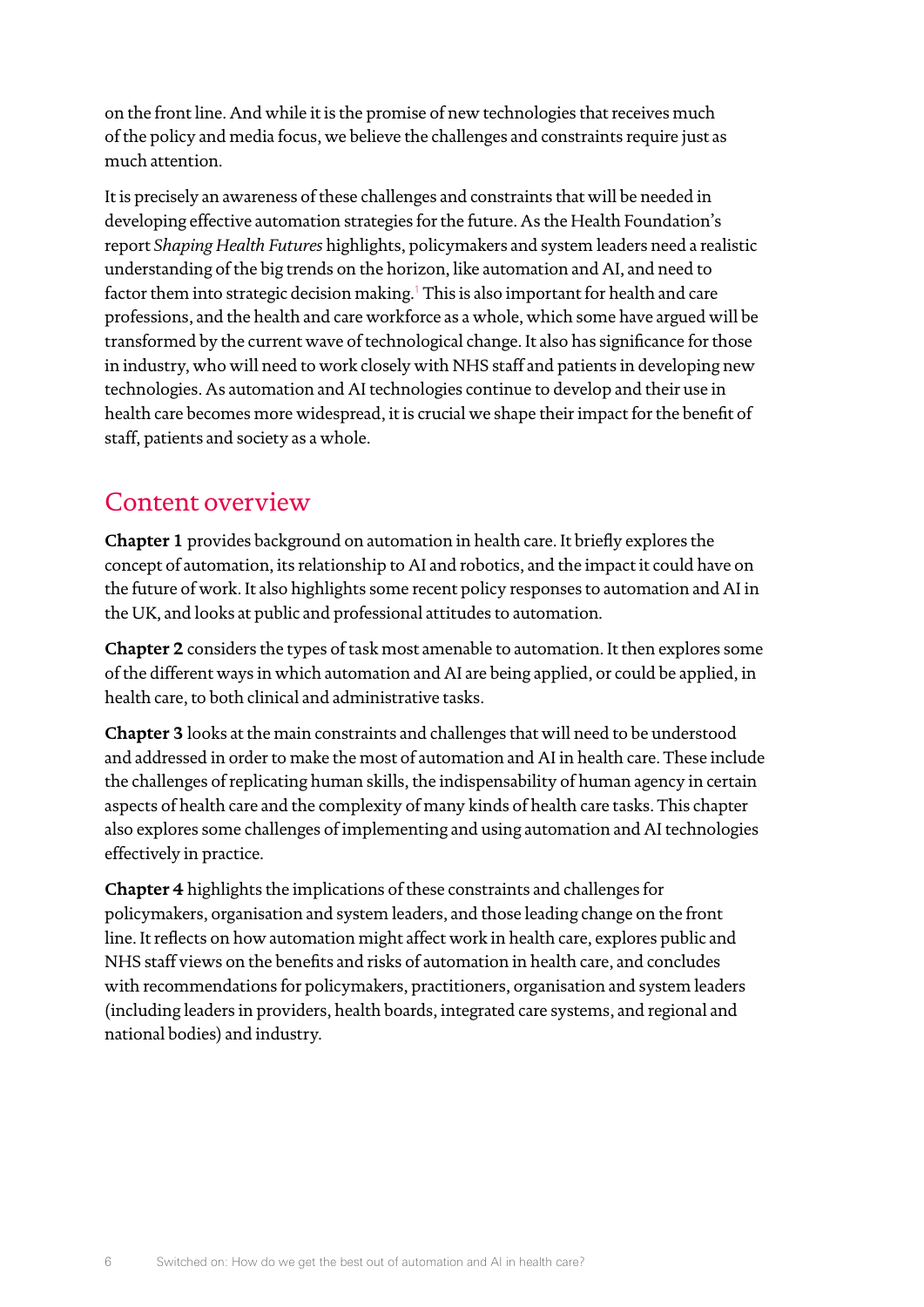#### **Box 2: The Oxford automation study – The Future of Healthcare: Computerisation, Automation and General Practice Services**

The high volume of administrative work in health care is well documented, and a particular challenge in general practice. This study sought to assess the potential of automation technologies currently available on the market to conduct administrative tasks in primary care. Funded by the Health Foundation, it was led by the Oxford Internet Institute, the Oxford Department of Engineering Science and the Oxford Martin School during 2017–19.

Through over 350 hours of ethnographic observation at six primary care centres in England, the researchers identified 16 unique occupations performing over 130 different tasks. Using ratings of task automatability from a survey of automation experts and combining this with data from the O\*NET database (a repository of US occupational definitions that describes the skills, knowledge and abilities different kinds of task require), the team then applied a machine learning model to assess the automatability of each task – ranging from 'not automatable today' to 'completely automatable today'. The results were then analysed to produce insights about the nature of work in primary care, and about where automation is most likely and where it could be most useful.

The findings of the research, published in *BMJ Open*<sup>[2](#page-69-2)</sup> and by the University of Oxford,<sup>3</sup> show that:

- 44% of all administrative work performed in general practice can be either mostly or completely automated, such as running payroll, sorting post, transcription work and printing letters
- automating administrative tasks has the potential to free up staff to spend more time with patients, improving the quality of care and the quality of work
- while every occupation in general practice, including clinical roles, involves a significant amount of time performing administrative work, no single full-time occupation could be entirely automated.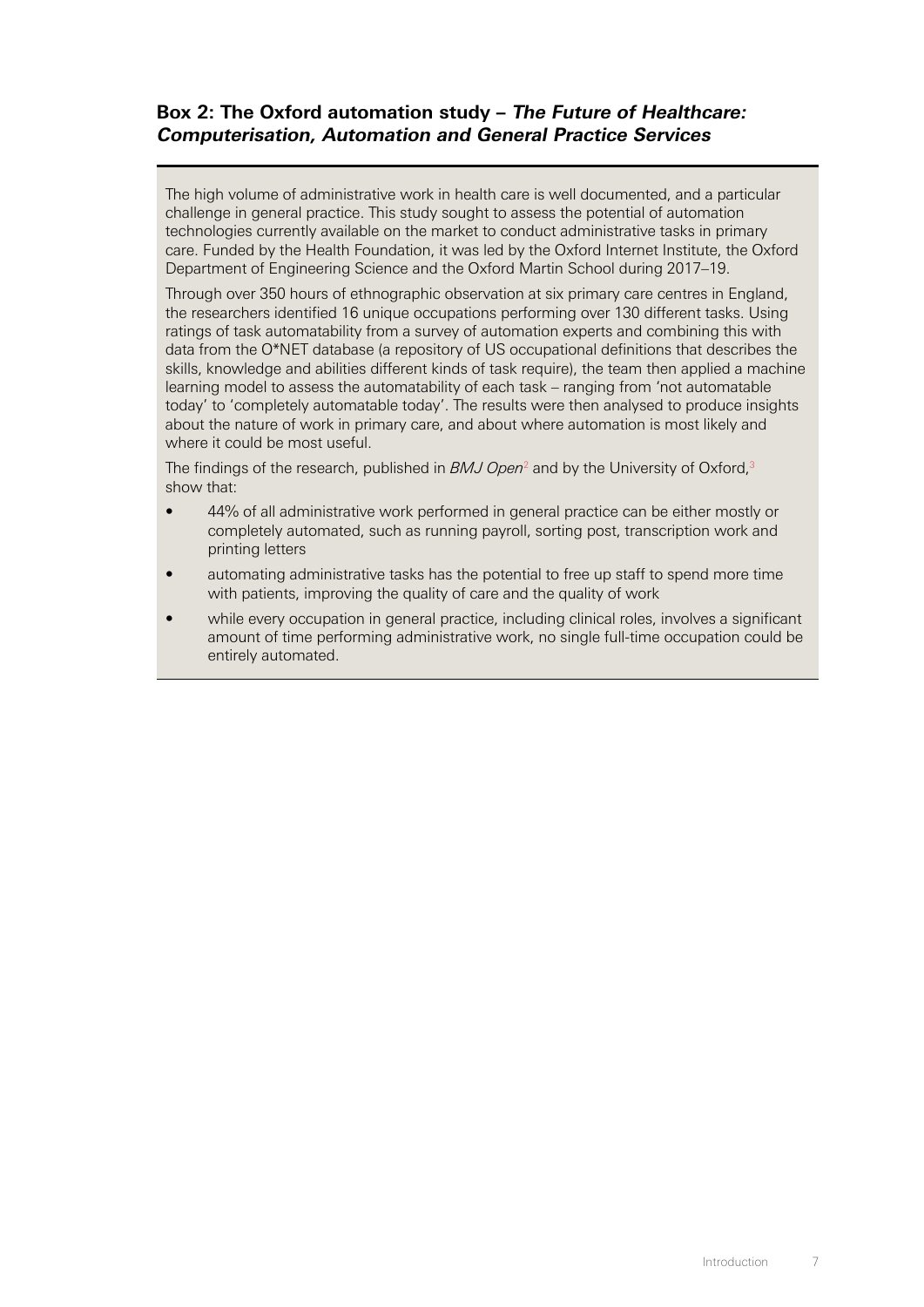## <span id="page-9-0"></span>1. A brief introduction to automation and AI

## 1.1. What are automation and AI?

Automation is the use of technology to perform rule-based tasks with minimal human input. *Encyclopaedia Britannica* describes it as 'performing a process by means of programmed commands combined with automatic feedback control to ensure proper execution of the instructions',<sup>[4](#page-69-4)</sup> while the International Society of Automation defines it specifically as 'the creation and application of technology to monitor and control the production and delivery of products and services'.[5](#page-69-5) While automation typically involves the execution of tasks previously done by humans, this is not necessarily a defining feature, with increasingly sophisticated technology enabling the automatic performance of tasks humans could not do, such as rapid analysis of large datasets.

Automation is a major theme in discourse about changing labour markets and the future of work. For many tasks, automated systems have the potential to improve on human performance, by reducing errors and improving productivity, $^6$  $^6$  and analysis conducted in 2019 by the Office for National Statistics (ONS) found that around 1.5 million jobs in England were at high risk of having some of their duties and tasks automated in future.[7](#page-69-7) This report will look at both the potential automation of tasks usually undertaken by health care workers, as well as the use of automation and AI to assist health care workers in performing tasks.

Advances in robotics and AI are extending the reach and capability of automation, both in the realm of physical tasks and increasingly the realm of cognitive tasks;<sup>[8](#page-69-8)</sup> as the AI Index puts it, 'robotics puts computing into motion and gives machines autonomy. AI adds intelligence, giving machines the ability to reason'.<sup>[9](#page-69-9)</sup> A 2016 House of Commons Science and Technology Committee report describes AI as statistical tools and algorithms that 'enable computers to simulate elements of human behaviour such as learning, reasoning and classification'.<sup>[10](#page-69-10)</sup> Recent years have seen advances in AI due to the increasing availability and quality of data, and improvements in technology and processing power. These include developments in machine learning, where algorithms are trained to make predictions using large datasets, and especially in 'deep learning', a type of machine learning using artificial neural networks. Among other things, these systems can learn to recognise and classify patterns in digital representations of sounds, images and text.

Given the significant overlap between these fields, this report will often refer to AI and robotics alongside automation, including situations where these technologies are used to automate some parts of a task (such as information analysis for decision making) but not others (such as decision selection).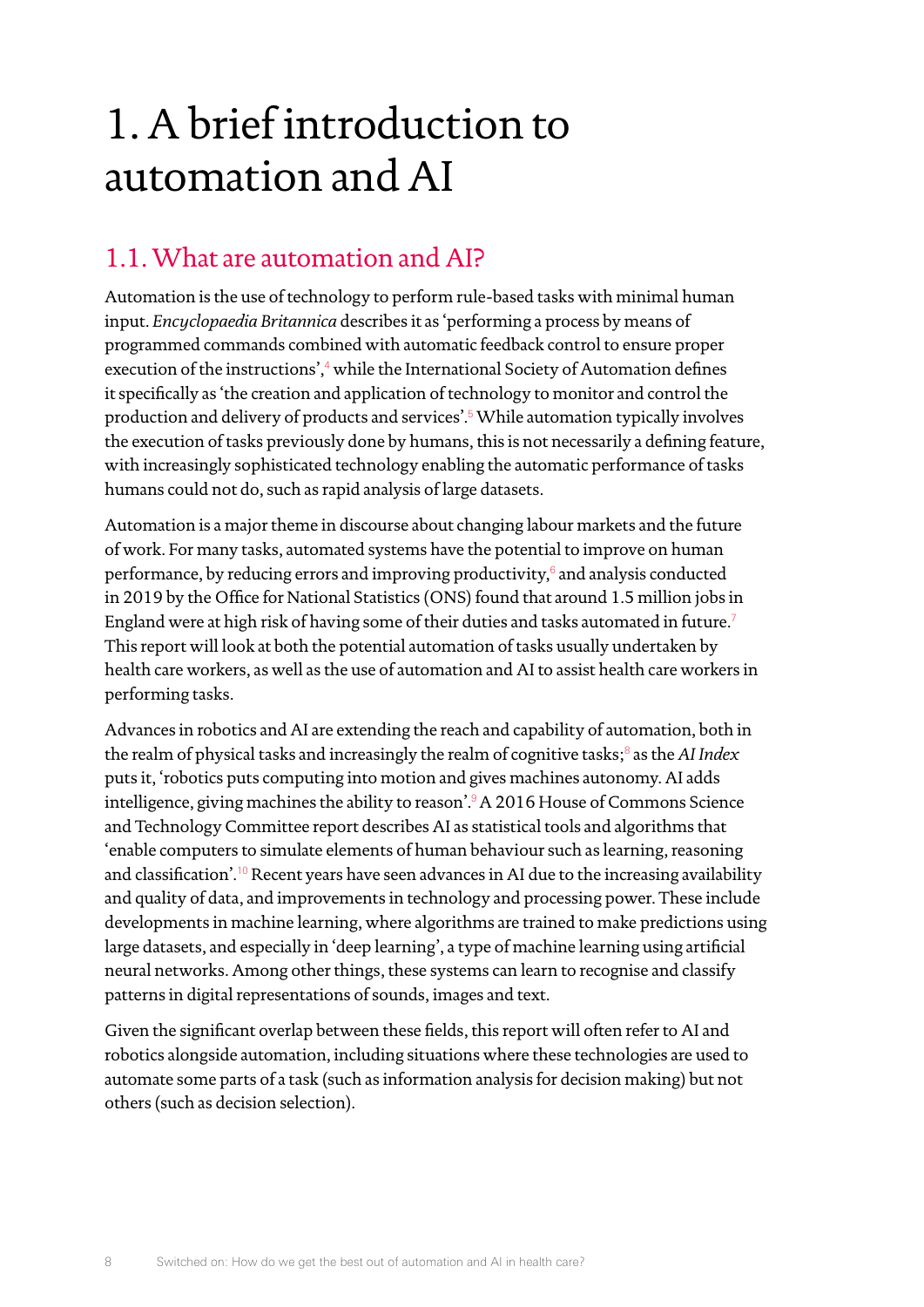#### **1.1.1. Modes of automation: replacing versus assisting**

It's useful to distinguish between some different ways in which automation can relate to human task performance in health care.

**Replacing:** As highlighted above, in some cases automated systems are intended to perform tasks previously carried out by humans, replacing human input.

- This can happen where an automated system is able to perform tasks to a similar level to human workers (or at least to a 'good enough' standard), and so using an automated system to perform these tasks can free up health care staff to focus on other work. In Figure 1, this mode of automation is described as **substituting** for human input.
- On other occasions, the performance of an automated system might significantly exceed human capabilities, so by replacing human input it provides an opportunity to improve task performance (for example, where an automated system can execute tasks at much greater speed), and this may provide a rationale for automation independently of the benefits of releasing staff time. In Figure 1, this mode of automation is described as **superseding** human input.

**Assisting:** More commonly, automated systems can be used in health care to assist workers, rather than replace them.

- This can happen by using technology to automate just one component of a task or to provide additional capacity or functionality in a way that allows a worker to improve task performance – not because they can't do what the technology is doing, but simply because having the technology effectively increases their capacity and allows them to focus on other aspects of task performance (for example, using dictation software to take notes). In Figure 1, this mode of automation is described as **supporting** human input.
- On other occasions, technologies designed to assist human task performance may also extend human capabilities, even though they are not intended to operate autonomously. For example, surgical robots may allow a greater degree of precision than humans alone, while AI-driven clinical decision support tools may exceed human information-processing capabilities.<sup>[11](#page-69-11)</sup> In Figure 1, this mode of automation is described as **strengthening** human input. Indeed, research suggests that while AI systems can match or even exceed humans in some 'high end' tasks (those requiring a high level of cognitive ability), when these systems are combined with human experience, intuition and knowledge, the impact of AI and robotics can be increased.<sup>[12](#page-69-12)</sup>

Figure 1 illustrates these different modes of automation. Note that the same technology could be used in different ways; the mode of automation will depend on how it is deployed on any particular occasion. It is worth noting that when technologies are deployed for supporting or substituting (the bottom row), the primary motivation is often to free up staff time, whereas when technologies are deployed for strengthening or superseding (the top row), the primary motivation is often to improve task performance.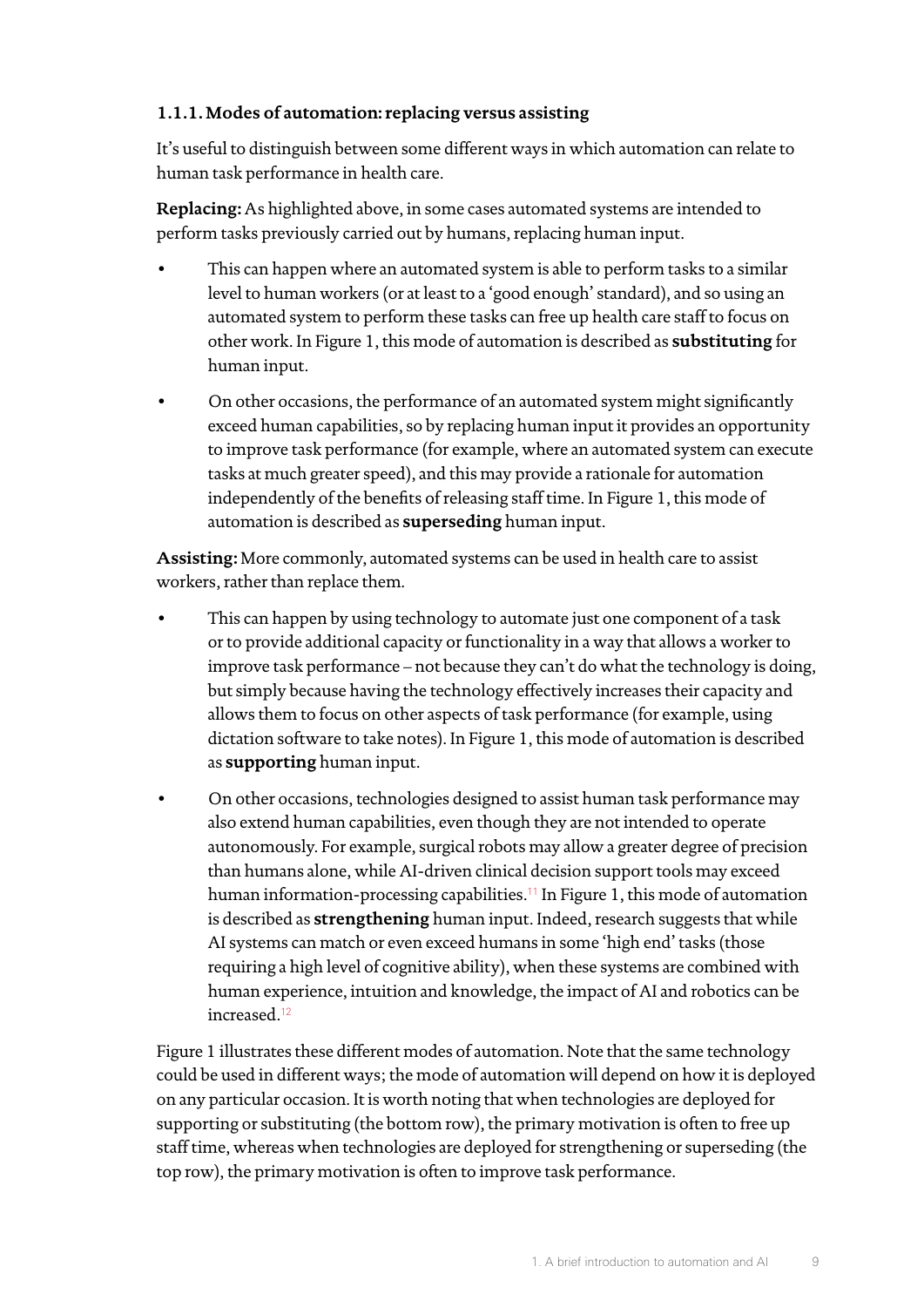#### **Figure 1: Modes of automation**



The use of automation to assist (and enhance) rather than replace is one way in which the impact of automation in health care can differ from other sectors. In industries such as agriculture and manufacturing, new technologies have often replaced labour (for example, the combine harvester or industrial robots for painting), a trend that continues today.<sup>[13](#page-69-13)</sup> A 2019 report by Oxford Economics estimates that around 1.7 million manufacturing jobs have been replaced by robots since 2000, including 400,000 in Europe.<sup>[14](#page-69-14)</sup> In health care, by contrast, new technologies have for the most part tended to supplement rather than replace labour, providing the means for health care workers to improve care or do their job more efficiently.\* This is partly because, as we explore in Chapter 3, many tasks in health care are difficult to automate. Instead, it is the potential of automation to assist NHS staff to manage high workloads that has attracted interest as demand for staff continues to increase.

#### **Box 3: A brief history of automation in health care**

Automation has its roots in the Industrial Revolution when the introduction of the steam engine enabled the generation of vast amounts of energy, allowing the mechanisation of tasks previously undertaken by craftsmen or by individual artisans[.15](#page-69-15) Since then, innovations such as the spinning jenny, assembly line and personal computer have seen the automation of many types of work[.16](#page-69-16) Brynjolfsson and McAfee argue that automation can be divided into two periods: the first, in which machines were introduced to conduct physical tasks (such as assembling a product), and the second enabled by the development of computing, in which machines also conduct cognitive tasks (such as record-keeping).<sup>1</sup>

Automation has a long history in health care. Many examples are now so well established that we might not think of them as automation. For instance, in the early 1900s the first electrocardiogram was developed to monitor heart rate, something previously done manually. From the 1940s onwards, the kidney dialysis machine evolved to become automatically functioning. In the late 1970s, the desktop computer began to enable the automation of administrative tasks, for example clerical tasks such as financial calculations. Computers also began to be integrated into clinical pathways, initially to enter orders and report results and then to hold databases, images and patient records, as well as for the continuous monitoring

\* One fact that is often cited is the ongoing growth of the health care workforce. See for example *The health care workforce in England: Make or break?* The Health Foundation, The King's Fund and the Nuffield Trust; 2018.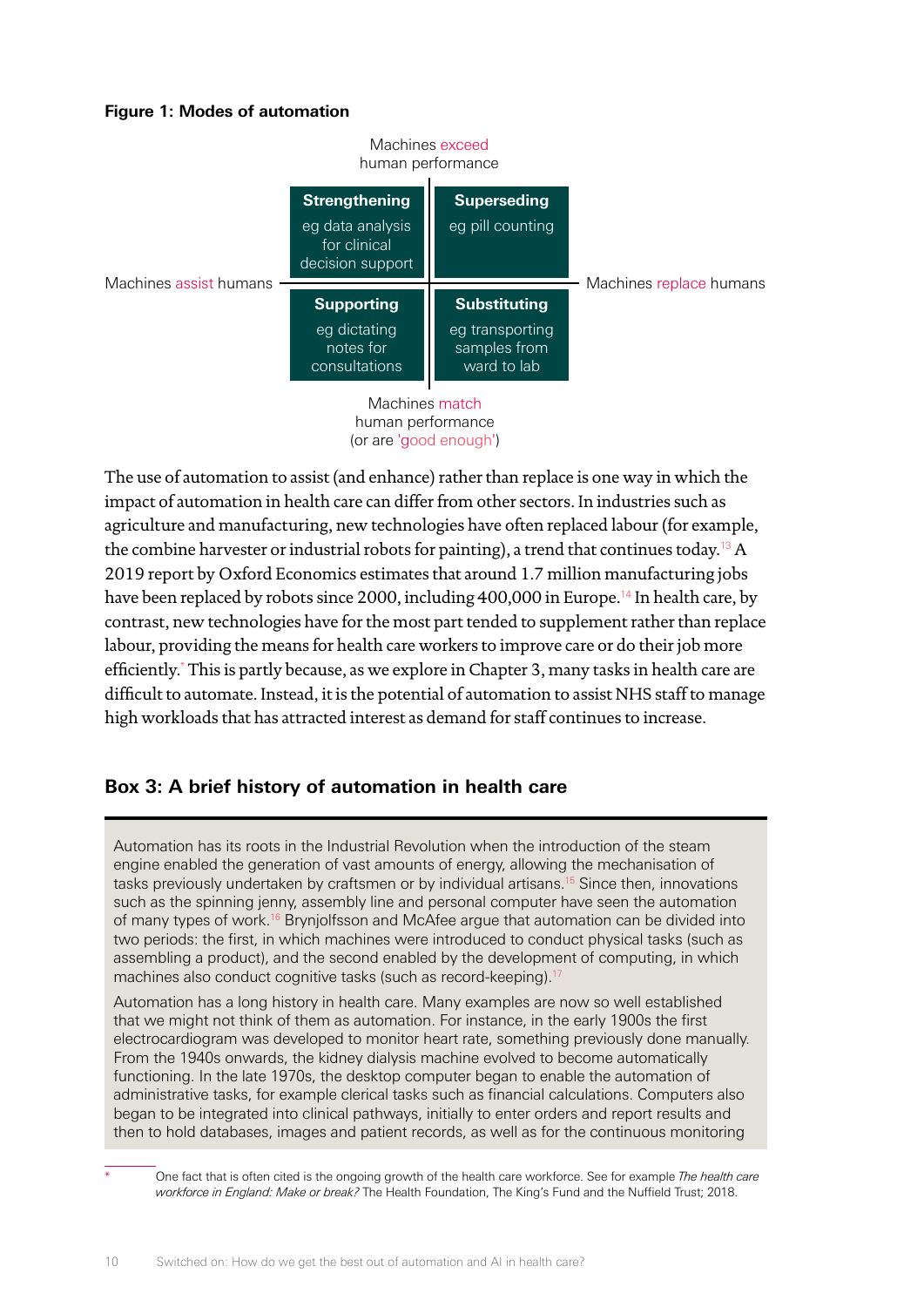of patients. Pharmacists have also seen the automation of several aspects of their work; for example, the first digital pill counter was deployed in the late 1960s.<sup>[18](#page-69-18)</sup>

Robots, too, have been used in medicine and health and social care for over 30 years, from robot-assisted surgery and rehabilitation, to personal robots serving as companions or motivational coaches, or assisting people with domestic activities.<sup>[19](#page-69-19)</sup> In surgery, robots are being used to perform movements once made by humans, though typically requiring teleoperation or supervision by a health care professional. In addition, the ongoing miniaturisation of electronics is expanding the types of procedures that surgical robots can support,<sup>20</sup> although it is important to note that the evidence base for the clinical effectiveness of robots in surgery is still developing.<sup>\*</sup>

The potential of new data analytics and AI to support clinical decision making, such as image analysis and risk prediction tools, understandably attracts considerable excitement.<sup>[21](#page-69-21)</sup> At the same time, there remains vast potential for the automation of less complex tasks, including work that has administrative components such as processing prescriptions, referrals and bookings,<sup>22</sup> through technologies that are currently available or are already in the NHS but not being used to their full potential. For example, the 2016 Carter Review found that trusts were not getting 'full meaningful use' from technologies they had invested in such as e-prescribing software.<sup>23</sup>

#### **1.1.2. Automation and the future labour market**

While automation is not a new concept (see Box 3 for a brief history of automation in health care), the evolving capabilities of AI and robotics to undertake increasingly complex cognitive tasks, as well as an ever-growing range of manual tasks, have become a key consideration in analyses of how jobs and occupations could change in the coming decades.

Studies modelling the impact of automation on the future labour market have produced a wide range of estimates, but suggest the impact could be both far-reaching and unevenly distributed. For example, Frey and Osbourne estimate that 47% of occupations could be automated over the next 20 years, with roles in office and administrative support, production, transportation and service occupations highly susceptible.[24](#page-69-24) On the other hand, the Organisation for Economic Co-operation and Development (OECD) estimates that only 9% of occupations are at high risk of automation because many still contain a substantial share of tasks that are hard to automate.[25](#page-69-25) The ONS, investigating work in England, suggests that the impact of automation will vary across the labour market, with lower-skilled roles more susceptible to automation and women, young people and part-time workers most likely to work in roles that are at high risk of being automated.<sup>[7](#page-69-7)</sup>

Predicting the precise effects of automation on employment is difficult, however. The OECD study argues that even if a job is at high risk of automation, it will not necessarily result in job losses because workers can adapt by switching tasks and expanding their roles, and because technological change will also create new jobs. Similarly, a 2019 European

Some are concerned by the use of robotic surgery for common surgical procedures with limited evidence and unclear clinical benefit. A recent UK study found no evidence of a difference in 90-day postoperative hospital days between robotic and laparoscopic ventral hernia repair. Sheetz and colleagues argue that the use of robotic surgery has outpaced the generation of evidence to demonstrate its effectiveness. See Olavarria O, Bernardi K, Shah S, Wilson T, Wei S, Pedroza C, Avritscher E, Loor M, Ko T, Kao L, Liang M. Robotic versus laparoscopic ventral hernia repair: multi-center, blinded randomized controlled trial. *BMJ*. 2020; 370; Sheetz K, Claflin J, Dimick J. Trends in the Adoption of Robotic Surgery for Common Surgical Procedures. *JAMA Network Open*. 2020; 3(1): e1918911.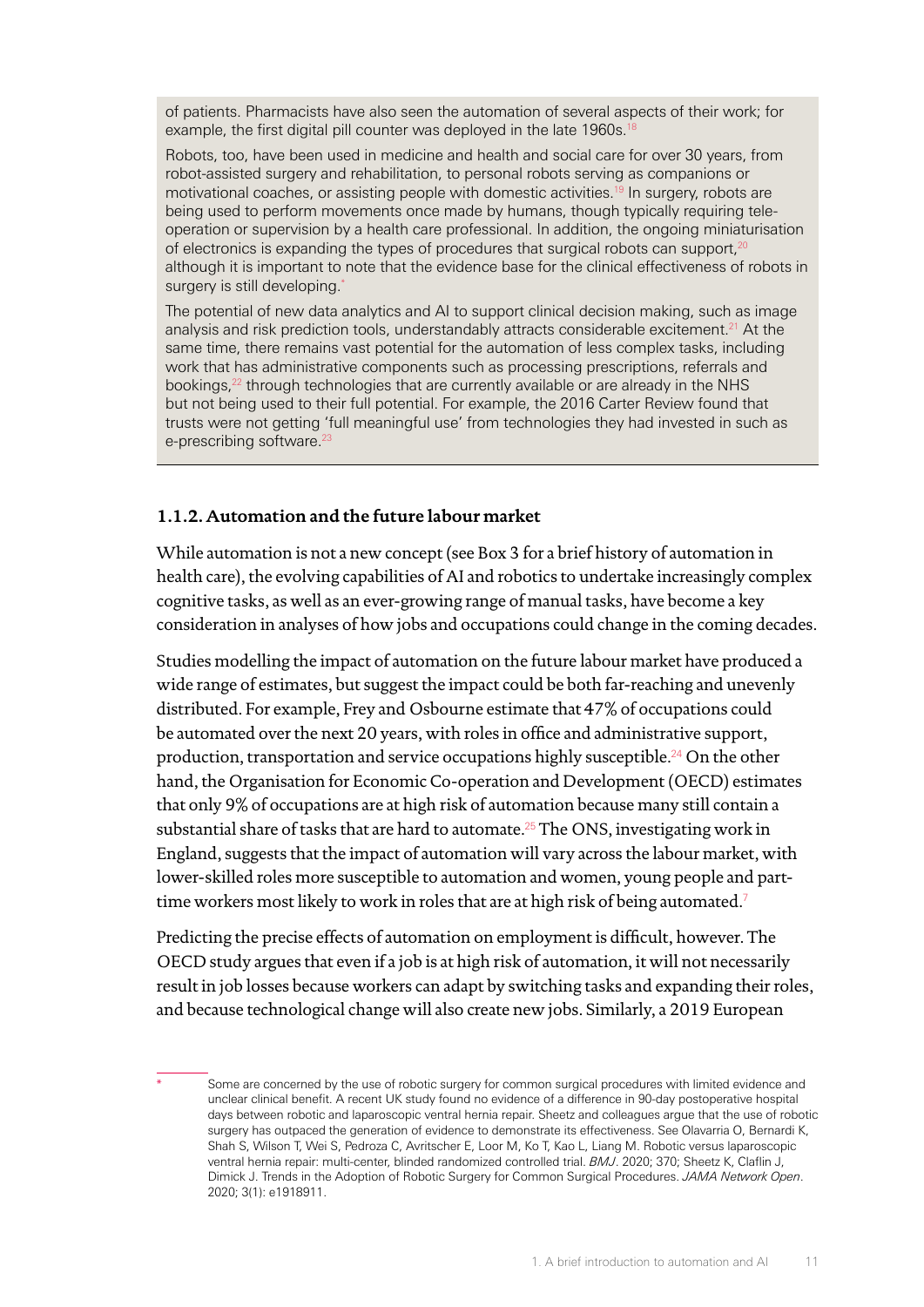<span id="page-13-0"></span>Commission report argues it is unclear whether the net effect of automation will be job replacement or augmentation, given that AI and robotics will create new jobs as well as eliminate others.<sup>[26](#page-69-26)</sup>

Modelling also suggests the impact of automation will vary by sector. In line with the observations above that automation in health care has tended to supplement rather than replace labour, studies estimate the future impact of automation on jobs in health and care to be lower than in other sectors. For example, PricewaterhouseCoopers (PwC) estimates the proportion of jobs at high risk of automation in health care could rise from around 3% in the early 2020s to 20% by the mid-2030s, with financial services seeing the biggest effects over the short term and the transport sector over the longer term.<sup>[27](#page-69-27)</sup> The PwC model suggests the impact on jobs in health and care, as well as in education, will be lower than in other sectors.

In light of these trends, policymakers are grappling with how to respond to the labour market impacts of automation. The 2016 Taylor Review, for example, explored how employment practices need to change in order to keep pace with the modern economy. Specifically in relation to automation, the Review highlighted the importance of supporting people to gain appropriate skills for the future workplace – in particular, skills that are less likely to be affected by automation, such as relationship building, empathy and negotiation, which over time could become more valuable.<sup>[28](#page-70-0)</sup> It also highlighted the importance of lifelong learning to enable people to adapt to, and remain relevant in, a changing labour market.

## 1.2. Policy approaches to support automation and AI in health care

In health and care, policymakers are also focusing on helping providers and patients exploit the potential of new technologies. In England, the Department of Health and Social Care (DHSC) and NHS England and NHS Improvement have focused on several broad challenges relating to digital technology and information technology (IT). The aim in particular has been to ensure the NHS has the right basic infrastructure in place, with systems that are interoperable and enable the exchange of data, as well as addressing challenges around leadership and skills. Key initiatives include:

- The 2016 Wachter Review of health IT in secondary care, noting that the quality of IT systems across the NHS remains patchy, interoperability continues to be a challenge and progress towards digitisation of records is slow, made a series of recommendations to achieve digitisation.[29](#page-70-1)
- The DHSC's 2018 'vision' for digital, data and technology in health and care<sup>[30](#page-70-2)</sup> aspires to harness fast-developing technologies including AI and robotics, but also acknowledges the need to 'get the basics right' and ensure the NHS has appropriate digital infrastructure in place. This is essential not just for basic clinical and administrative functions, but also as a platform to enable the use of more sophisticated technologies.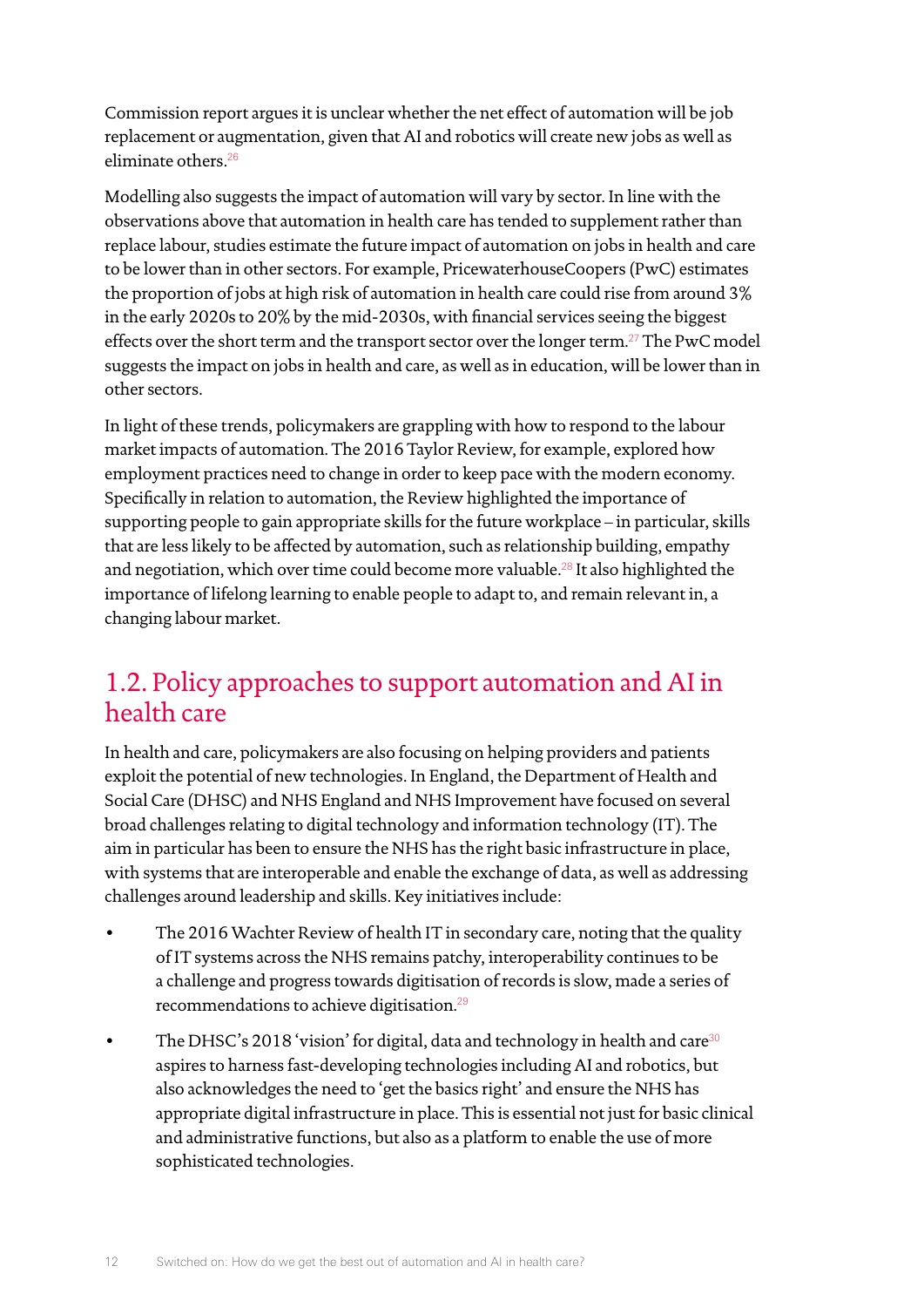- In 2018, NHS England and NHS Improvement launched the Local Health and Care Record Exemplars Programme, designed to enable the safe and secure sharing of health and care information across different parts of the NHS and social care.<sup>[31](#page-70-3)</sup>
- The NHS Long Term Plan, published in January 2019, also committed to making better use of digital technology, including providing better digital access to services and ensuring health records and care plans are available to clinicians and patients electronically. It also restated ambitions to make greater use of AI to support clinical decision making and to put in place IT infrastructure that is secure and allows interoperability between systems.<sup>[32](#page-70-4)</sup>
- NHSX, a joint unit between the DHSC and NHS England and NHS Improvement, created in 2019, provides leadership for digital technology in health and social care and will play an integral role in NHS England and NHS Improvement's transformation directorate (see Box 7 on page 30 for further information).<sup>[33](#page-70-5)</sup> The 2019 Topol Review looked at how to equip the health care workforce to work effectively with new technologies, to inform the development of Health Education England's (HEE's) workforce strategy.[34](#page-70-6) HEE is seeking to address the workforce requirements set out in the Topol Review through the Digital Readiness Programme.[38](#page-70-7)

In Scotland, the Scottish government, the Convention of Scottish Local Authorities and NHS Scotland see digital technology as a critical enabler for improving health and care. The 2018 Digital Health and Care Strategy for Scotland seeks to empower citizens to manage their own health, live independently and access services through digital means, and also to put in place the architectural and information governance 'building blocks' necessary for the effective flow of information across the whole care system.<sup>[36](#page-70-8)</sup> Digital technology is also an important part of the Welsh government's vision for health and care. *A Healthier Wales: Our Plan for Health and Social Care* seeks to use digital, data and communications technologies to help raise the quality and value of health and social care services.<sup>[37](#page-70-9)</sup> To help embed the development and use of digital services in health and care in Wales, the Welsh government launched a new special health authority, Digital Health and Care Wales, in April 2021.<sup>[38](#page-70-7)</sup>

The term 'automation' is not especially prominent in UK health care policy discourse, perhaps because it is often taken to mean the full automation of tasks (replacing human labour), whereas many of the technologies in question are seen primarily as tools to support staff to undertake tasks rather than to wholly automate them. Where automation has been discussed, the focus has been mainly on reducing the burden of administrative work for clinical staff, and improving efficiency and productivity, on the assumption that automation can free up time for patient care.  $34,39$  $34,39$  Notwithstanding this lack of prominence of automation as a theme, there has been considerable policy interest in digital and datadriven technologies that have the potential to automate tasks, including AI:

• As part of the Industrial Strategy's 'AI Grand Challenge', in 2019 the UK government set an ambition of using data, AI and innovation to transform the prevention, early diagnosis and treatment of diseases like cancer, diabetes, heart disease and dementia. This included launching five new centres of excellence in digital pathology and imaging with AI.[40](#page-70-11)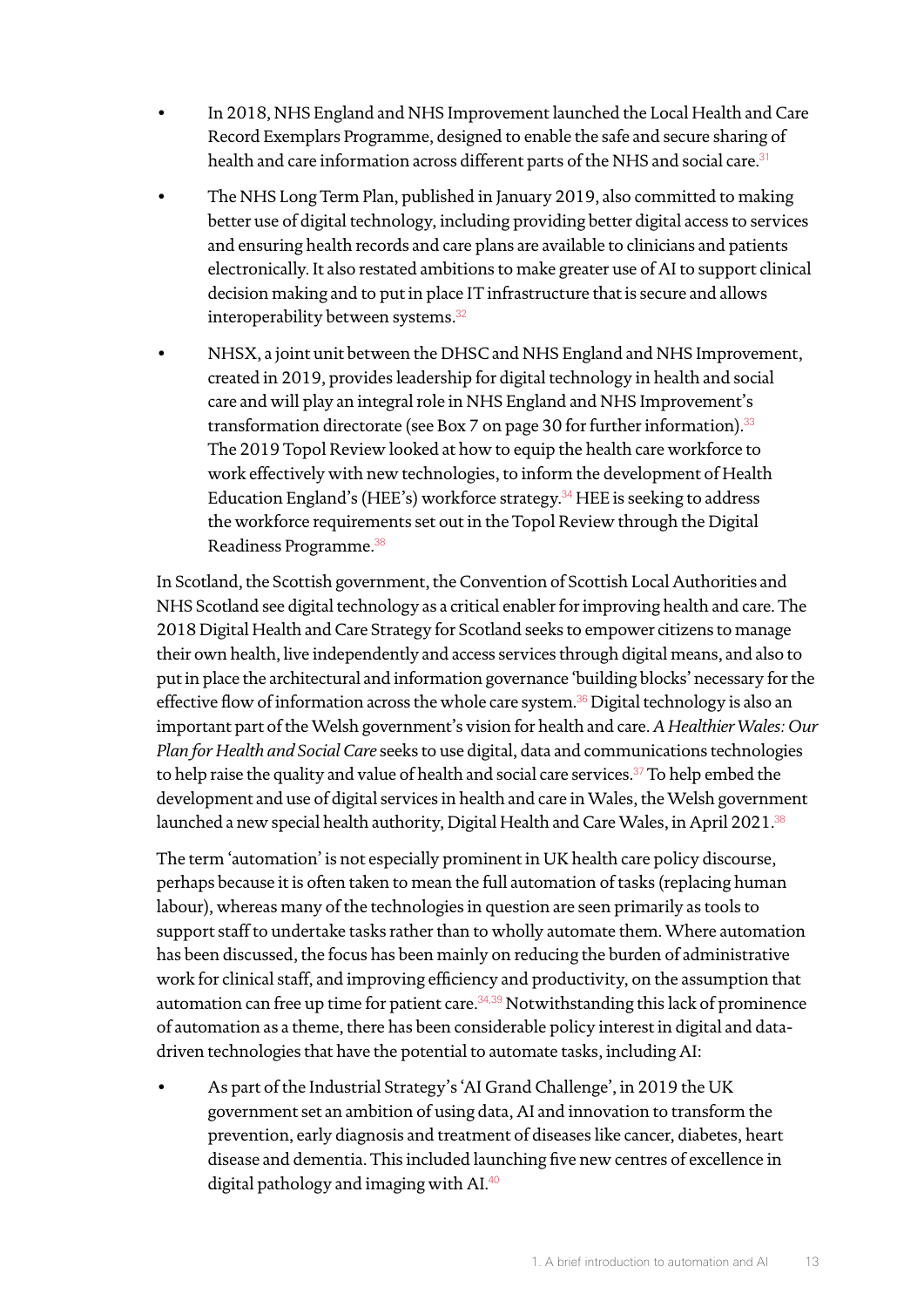- In 2019, NHS England and NHS Improvement set an ambition for the NHS to become a world leader in AI and machine learning within five years, inviting technology innovators to submit proposals for 'how the NHS can harness innovative solutions that can free up staff time and cut the time patients wait for results'.[41](#page-70-12)
- £250m was invested in the creation of a new NHS AI Lab, that sits within NHSX and focuses on areas such as regulation, imaging, disease detection, ethics and supporting the development of AI products.<sup>[42](#page-70-13)</sup> As part of this, the Artificial Intelligence in Health and Care Award is making £140m available over three years to accelerate the testing and evaluation of AI technologies that support the aims of the NHS Long Term Plan.[43](#page-70-14) The AI Lab has also launched an ethics initiative to ensure that AI products used in the NHS and care settings do not exacerbate health inequalities, in partnership with the Health Foundation, the National Institute for Health and Research, the Ada Lovelace Institute and HEE.<sup>[44](#page-70-15)</sup>
- The Accelerated Access Collaborative, a partnership between government, industry and the NHS, was established in 2018 to identify promising technologies, including AI, that the NHS should prioritise for adoption.<sup>[45](#page-70-16)</sup>
- In 2019, the DHSC and NHS England and NHS Improvement launched a code of conduct (since updated to become the *Guide to good practice for digital and datadriven health technologies*) to guide the development and use of digital and datadriven technologies, designed to protect patient data and ensure only high-quality technologies are used by the NHS.<sup>[46](#page-70-17)</sup>
- Prior to the announcement of the new National Institute for Health Protection, Public Health England's Strategy 2020 to 2025 had set an ambition to develop 'personalised prevention' of ill health and enhance the data and surveillance capabilities of the public health system using technology such as AI.[47](#page-70-18)
- In 2018, the UK government announced the creation of a new AI health research centre in Scotland. Based in Glasgow, the Industrial Centre for Artificial Intelligence Research in Digital Diagnostics (iCAIRD) is focused on the exploration of how AI could improve patient diagnosis.[48](#page-70-19)
- The Welsh government is currently supporting several AI projects, including the use of AI to detect harmful or potentially harmful incidents in real time for people affected by falls, people with dementia and people with cognitive impairments.<sup>[49](#page-70-20)</sup>
- In 2020, the House of Lords Liaison Committee on AI published the report *AI in the*  UK: No Room for Complacency,<sup>[50](#page-70-21)</sup> which considers the UK government's progress against the recommendations made by the Select Committee on AI in its 2018 report, *AI in the UK: ready, willing and able?*[51](#page-70-22)
- In 2021, the UK AI Council, an independent expert committee that provides advice to the UK government, published a road map to help the UK become one of the best places in the world to live with, work with and develop AI.[52](#page-70-23)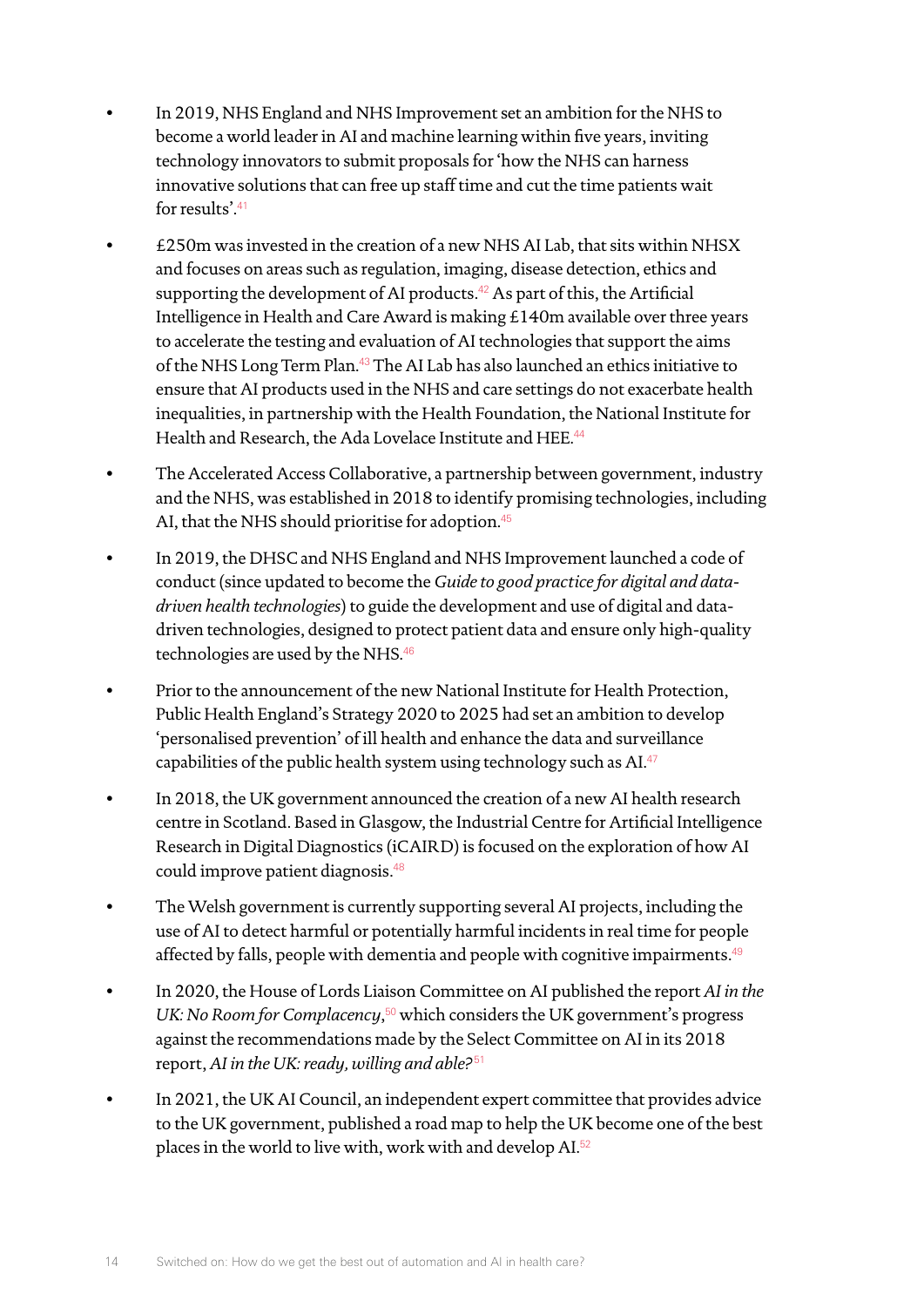## <span id="page-16-0"></span>1.3. Public, patient and professional attitudes to automation and AI

Several themes recur in surveys exploring public views of automation and AI in health care. While access, speed and accuracy are often cited as potential benefits, many people clearly value human agency, interaction and judgement and don't want to see them compromised or removed. For example:

- An international survey in 2016 found that, while there is some support for using AI and robotics to meet health care needs, people in the UK were more sceptical compared to other countries. $53$  For example, UK respondents were least willing to undergo 'surgery performed by a robot'.\* UK respondents felt that the main advantages of AI and robotics in health care were quicker and easier access, and faster and more accurate diagnosis. However, the main disadvantages cited were inability to trust automated decision making, the belief that only humans can make the right decisions and the view that health care needs a 'human touch'.
- A 2017 UK poll found that while many would be happy with AI playing a supportive role, there were concerns about the automation of work typically done by doctors and nurses. In particular, the poll showed that while many respondents would welcome the use of AI to help diagnose diseases, most did not think AI should be used for other tasks usually performed by doctors and nurses, such as suggesting treatment. $\frac{1}{5}$ , 54
- Another 2017 UK poll found that people were optimistic about the potential of the technology to improve the accuracy and speed of diagnosis and were also 'happy with the idea of doctors and machines working together to provide a better service'. Their main concern was the prospect of human interaction being lost. For example, respondents cited the importance of human involvement in final diagnosis and treatment planning, which they felt should be reviewed, authorised and communicated by a human doctor.<sup>[55](#page-70-26)</sup>

Turning to the perceptions of health care professionals and managers on the prospects for, and impact of, automation, there is a mixture of optimism and scepticism. For example:

• In a 2018 US survey of radiologists exploring views about job security, respondents said that AI would make their job radically different in the next 10–20 years, but very few felt that it would make their roles obsolete.<sup>#[,56](#page-70-27)</sup> Most respondents were planning to learn about AI in relation to their jobs and a smaller majority were willing to help train an algorithm to do some of the tasks of a radiologist. In the UK, the Royal College of Radiologists has similarly taken a positive view of AI, welcoming the introduction of appropriately regulated technologies to enhance clinical practice,[57](#page-70-28) citing the potential to improve outcomes and efficiency, and release time for direct patient care and research.

Respondents were asked for their views on a range of hypothetical scenarios.

<sup>†</sup> A total of 45% felt that AI should be used for helping to diagnose diseases, as opposed to 34% who did not. On the other hand, 63% felt that AI should not be used for taking on tasks usually performed by doctors or nurses, compared with only 17% who felt it should be.

<sup>‡</sup> Survey of 69 trainees and resident diagnostic radiologists at a single radiology residency training programme.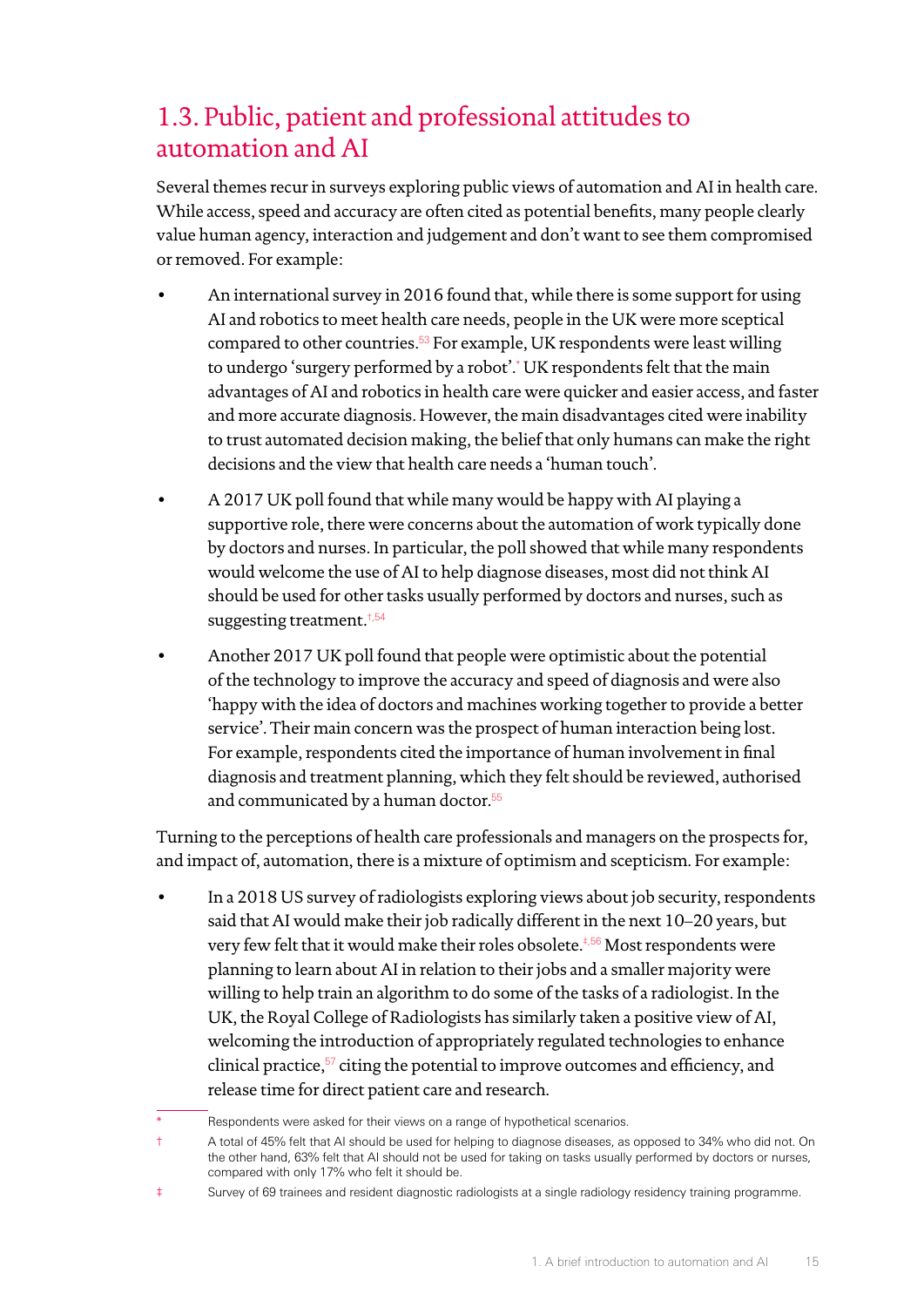- A 2018 survey of managers and clinicians working in NHS trusts, clinical commissioning groups and NHS England and NHS Improvement found that while senior managers showed enthusiasm about AI, clinicians were more cautious, emphasising the need for safeguards.<sup>[58](#page-71-0)</sup>
- There appears to be less professional caution around the prospect of automating administrative tasks compared to clinical tasks. For example, a recent UK survey of GPs showed that while the majority were sceptical about the potential for future technology to perform most primary care tasks as well as or better than humans, many were optimistic that in the near future technology would have the capacity to fully replace GPs in undertaking administrative duties related to patient documentation.\*[,59](#page-71-1) The Royal College of General Practitioners has highlighted the automation of administrative tasks as one of four key areas where technology could be particularly beneficial.<sup>†[,60](#page-71-2)</sup>

#### **Box 4: Public and NHS staff attitudes to automation and AI in health care**

To further investigate attitudes to automation and AI in health care, we commissioned surveys of the UK public and NHS staff, conducted online by YouGov in October 2020, the results of which are described at various points throughout this report.<sup>#</sup>

To start with, we asked people about their familiarity with the topic: specifically, how much they'd heard, seen or read about automation and AI in health care (respondents were provided with definitions and examples of these technologies).§ Some 29% of the public said they'd heard, seen or read 'nothing at all' about it. This was also true of 24% of the NHS staff surveyed – a striking reminder that, while there is real interest in this topic in many policy, academic and clinical communities, it remains far removed from the working lives of many NHS staff. While majorities of both the public and NHS staff surveyed had encountered something on this issue before, only 2% of the public and 3% of NHS staff surveyed said they'd heard, seen or read 'a lot', with 17% of the public and 18% of NHS staff saying 'a fair amount' and 48% of the public and 52% of NHS staff saying 'not very much'. So there is clearly work to be done to engage with patients, staff and society as a whole to inform decisions about the future use of automation and AI in health care.

§ Specifically, respondents were given the following information: 'Automation is when computers and robots are used to do tasks that humans have traditionally done. In health care, examples of automation include using a machine to monitor a patient's heart rate or using a robot to dispense medicines in a pharmacy. Artificial intelligence (AI) is when computers are able to copy aspects of human intelligence like learning and problem solving. In health care, examples of AI include using computers to predict which patients are more at risk of falling ill, or to analyse X-ray images in order to spot illness or injury.'

Most GPs believed it unlikely that technology will ever be able to fully replace physicians for diagnosing patients (68%), referring patients to other specialists (61%), formulating personalised treatment plans (61%) and delivering empathic care (94%). On the other hand, 80% believed it likely that future technology will be able to fully replace humans in undertaking documentation.

<sup>†</sup> The other three are enhanced diagnostic decision making; delivery of remote care and self-management tools; and seamless sharing of patient information between care providers.

<sup>‡</sup> UK public survey fieldwork done online by YouGov, 26–28 October 2020; total sample size 4,326 adults (85% from England, 8% Scotland, 5% Wales and 3% Northern Ireland); figures have been weighted and are representative of all UK adults (aged 18+). NHS staff survey fieldwork done online by YouGov 23 October–1 November 2020; total sample size 1,413 adults (80% from England, 13% Scotland, 6% Wales and 1% Northern Ireland); sample comprised the main occupational groups within the NHS's clinical workforce (allied health professionals; medical and dental; ambulance; public health; nurses and midwives; nursing or health care assistants).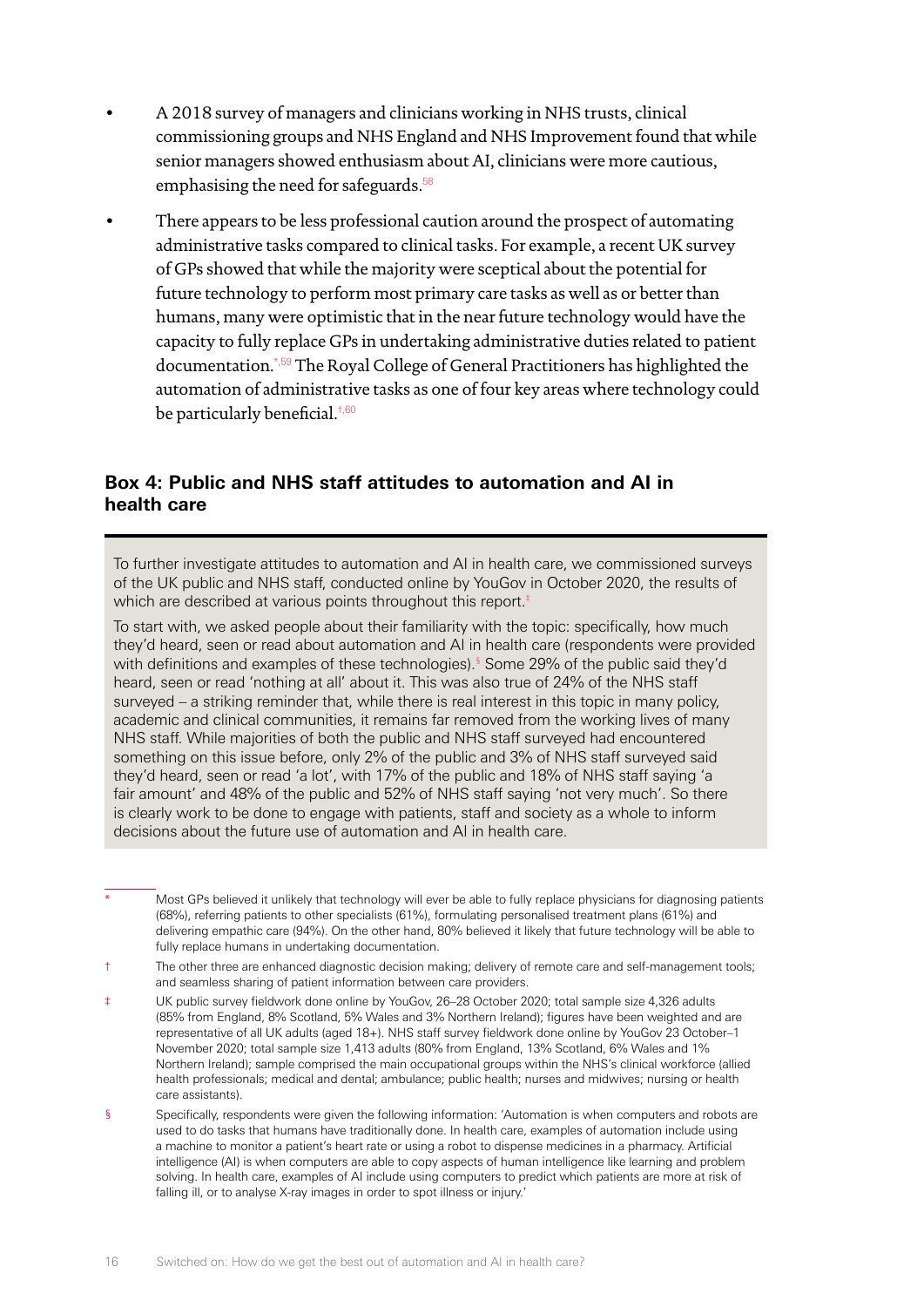

Our surveys also asked how positive or negative people felt about the use of automation and AI in health care – as a crude 'temperature test'. In both the public and NHS staff surveys, more felt positive than negative, but opinion was closely balanced, with the public feeling more positive than negative by 40% to 37% and with NHS staff surveyed feeling more positive than negative by 40% to 36%.

There were some interesting differences underneath these headline figures. In the public survey, some groups were less positive about automation and AI in health care than others, including women, people with a health condition or disability and people with a carer. While men felt more positive than negative about the use of automation and AI by 48% to 33%, women felt more negative than positive by 41% to 33%. Similarly, people with a carer felt more negative than positive by 42% to 34%, as did those with a health condition or disability by 41% to 38%. Age is also sometimes highlighted as a factor affecting attitudes to technology, and there were some modest age differences within our results, with younger people (aged 18–34) feeling more positive than negative by 41% to 31%, while for older people (aged 55 or older) this margin was just 1 percentage point: 41% to 40%. More research is needed to understand why these differences exist, but they underline the importance of engaging with patients and the public in the development and deployment of automation and AI to co-design solutions, in order to help make sure these technologies work for everyone and that different preferences are taken into account.

Among the NHS staff surveyed, there were some differences by professional group – perhaps reflecting the different perspectives that different staff groups will have on what these technologies might mean for health care. For example, medical and dental staff surveyed felt more positive than negative about the use of automation and AI in health care by 43% to 36%, and nurses and midwives by 39% to 38%, but health care assistants felt more negative than positive, by 41% to 33%.

However, these differences were dwarfed by the impact of familiarity with the topic. Among the public, those who said they had heard, seen or read 'a lot' or 'a fair amount' about automation and AI in health care felt much more positive than negative about the use of these technologies, by 70% to 26%, while those who answered 'not very much' or 'nothing at all' felt more negative than positive, by 41% to 35%. A similar pattern was evident in the NHS staff survey: those who said they had heard, seen or read 'a lot' or 'a fair amount' felt much more positive than negative about the use of automation and AI in health care, by 71% to 21%, while those who answered 'not very much' or 'nothing at all' felt more negative than positive, by 40% to 32%. This suggests that helping to familiarise people with this topic could play an important role in shaping attitudes to this agenda in future.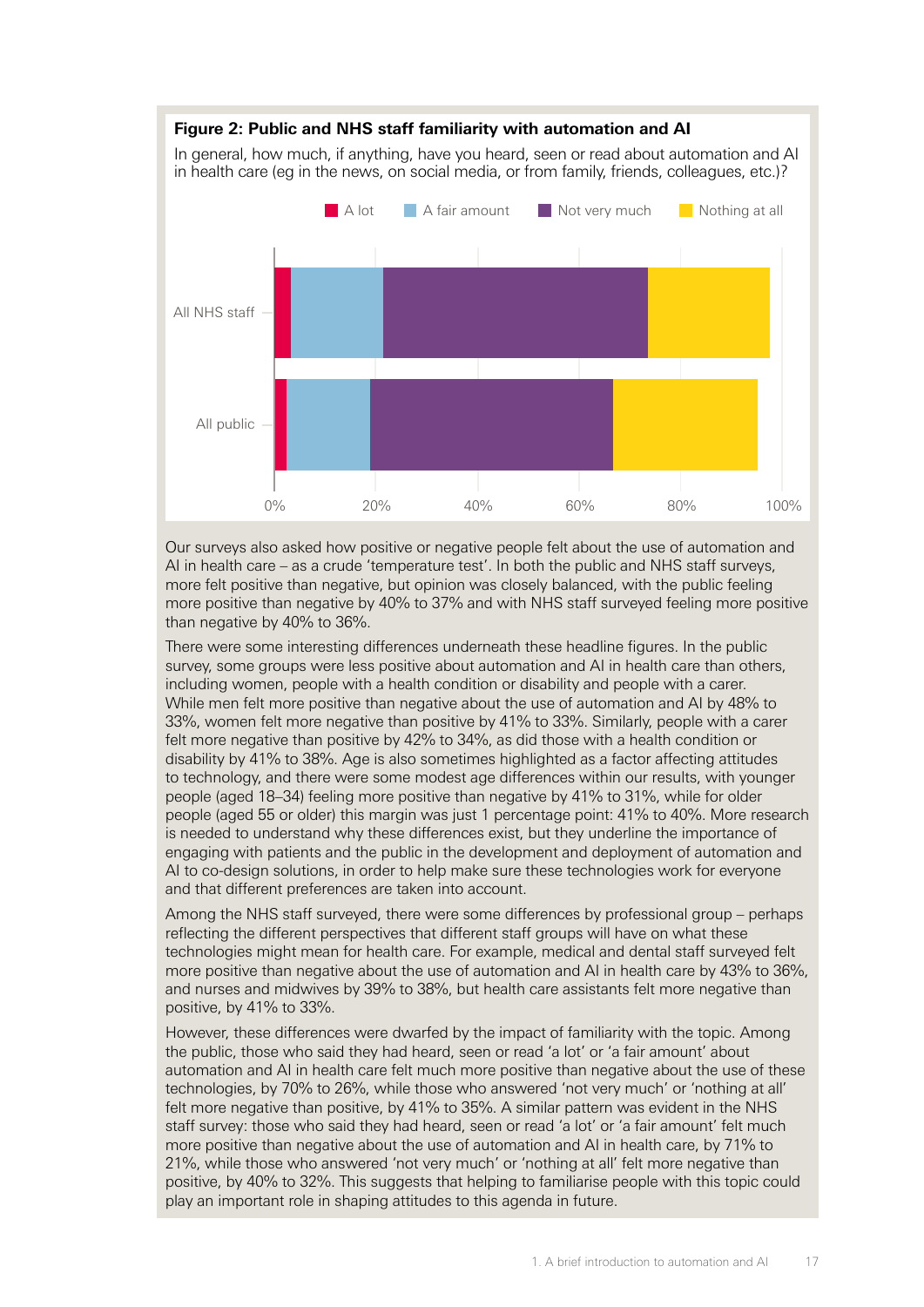

#### 18 Switched on: How do we get the best out of automation and AI in health care?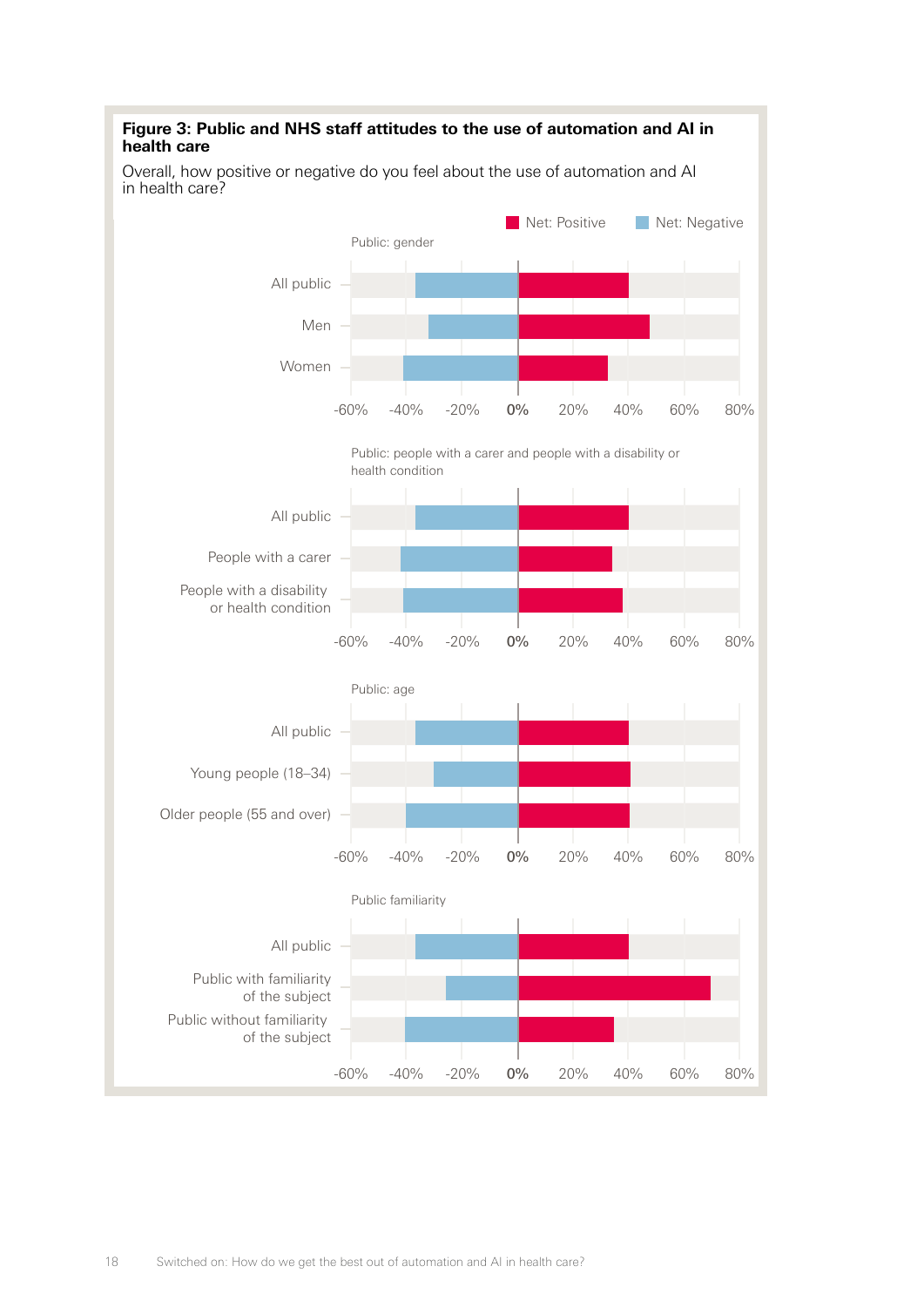

Having explored the current context for automation and AI, in the next chapter we look at some of the opportunities to apply these technologies in health care.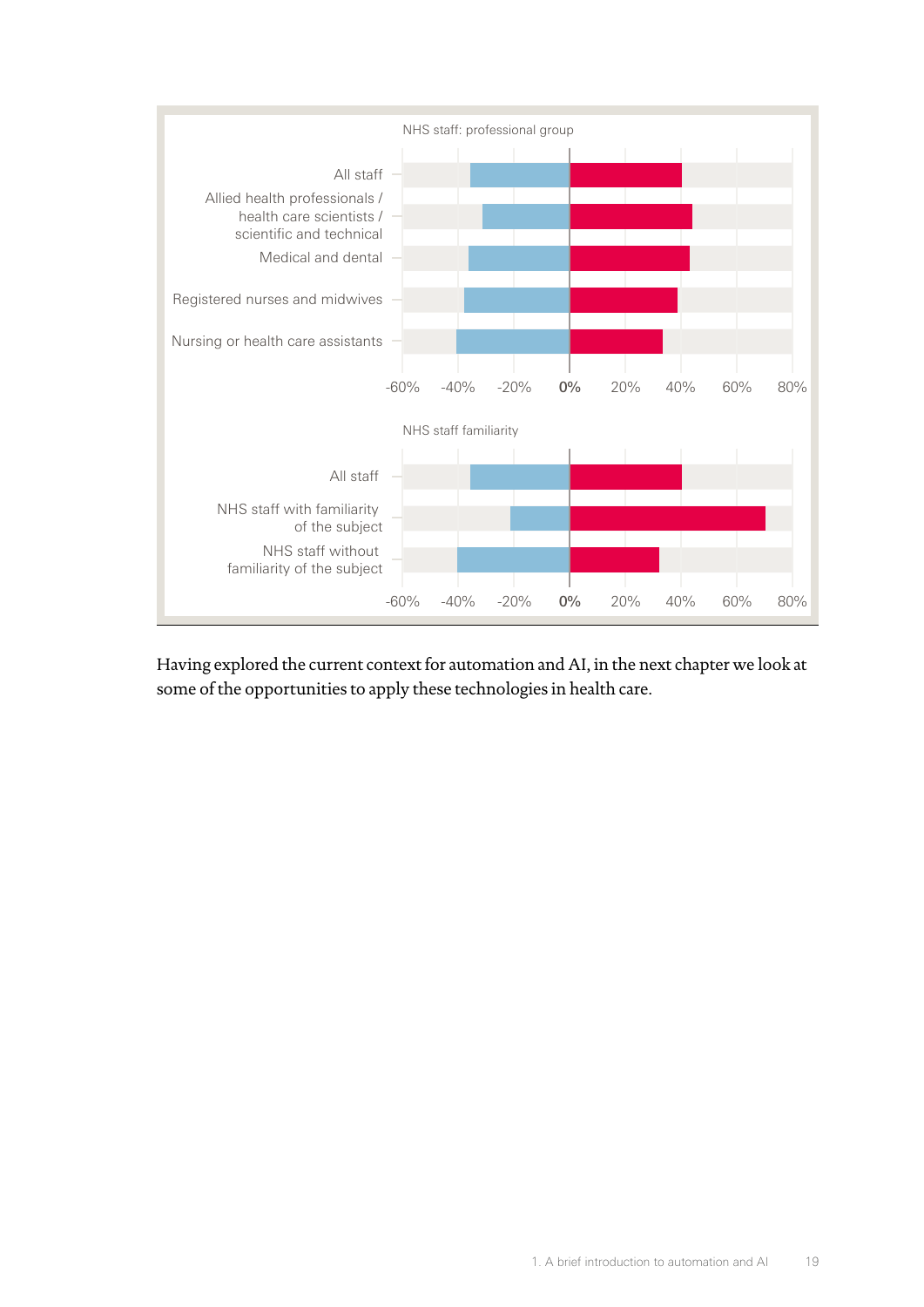## <span id="page-21-0"></span>2. The potential for automation and AI in health care

## 2.1. Types of task amenable to automation

There are different ways of analysing and understanding tasks when considering what kinds of work can be automated and what cannot.

One influential approach, by economist David Autor, focuses on the broad nature of tasks and views the degree of routine involved in a task as a key determinant of automatability. $61$ Autor categorised tasks based on two properties: routine versus non-routine, and manual versus cognitive. Routine manual tasks require what Autor calls a 'methodical repetition of an unwavering procedure', such as picking and sorting items and repetitive assembly – the kind of repetition that could be explicitly programmed and performed by machines. Non-routine manual tasks, on the other hand, such as caretaker work and truck driving, are considered to have more limited scope for automation in Autor's model. Routine cognitive tasks include record keeping and repetitive customer services like bank clerk work, and these are thought to offer substantial room for automation. Finally, non-routine cognitive tasks, which include medical diagnosis, legal writing and sales, are not seen to be candidates for automation and are viewed as more likely to remain (at least partially) in the domain of human performance.

Autor's analysis has shone a light on labour market trends such as the 'disappearing middle', whereby – contrary to earlier predictions – many manual, non-routine jobs have remained resistant to automation, while other 'white collar' jobs, such as clerical work, have been automated. In these cases, it has been *routine* work that has been susceptible to automation, whether manual or cognitive, while non-routine work has proved harder to automate.

Autor's analysis has been influential over many years, though technological advancements have led to certain non-routine tasks becoming easier to automate – truck driving, for example. $62$  Due to these advancements, some argue that automation can be extended to any non-routine task that is not subject to any 'engineering bottlenecks', which we discuss in more detail in Chapter 3.<sup>[63](#page-71-5)</sup>

This way of looking at tasks suggests that automation will tend to have most impact when applied to tasks that are frequent or time consuming, important and repetitive (though there can sometimes be benefits to applying automation to infrequent tasks too – for example, when a drug is rarely prescribed – as it is often these types of task where mistakes are most likely to occur). Such repetitive, rule-based tasks frequently lend themselves to a form of automation known as robotic process automation (RPA), which uses software to enable transaction processing, data manipulation and communication across multiple IT systems.<sup>[64](#page-71-6)</sup> RPA has successfully been deployed in many sectors to process invoices, claims and payments, monitor error messages and respond to routine requests from customers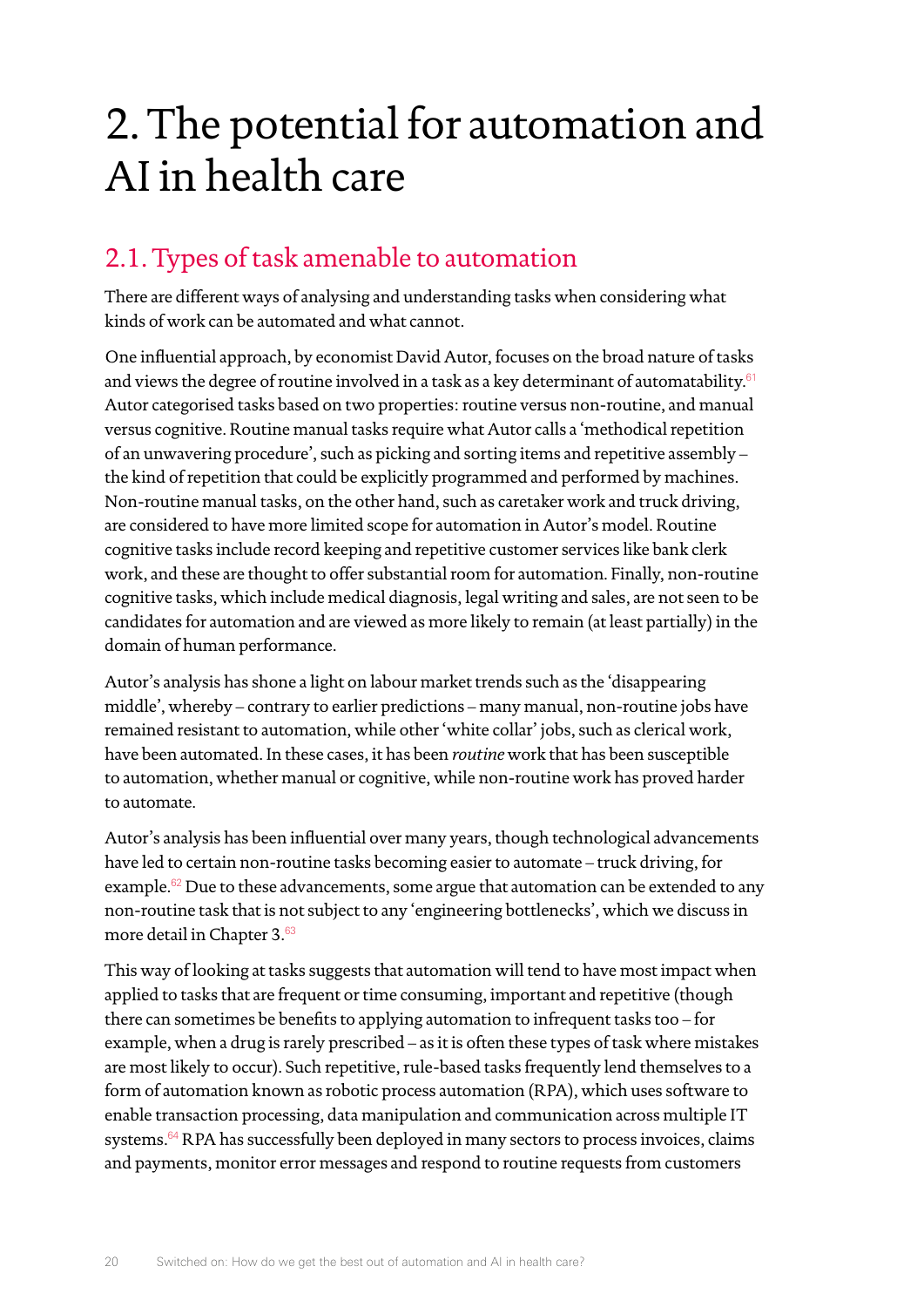and suppliers. $^3$  While RPA is not widespread in health care, a number of NHS trusts have successfully used it to manage scheduling and other processes, and NHSX is exploring how RPA can be scaled in the NHS through its Digital Productivity Programme.<sup>[65](#page-71-7)</sup>

A second approach to considering which kinds of task are amenable to automation is to analyse the skills and knowledge they require. The Oxford study used the O\*NET database's 'occupation features' to analyse how predictions of a task's automatability related to the different skills and knowledge required. O\*NET is a database of hundreds of standardised descriptors of almost 1,000 occupations in the US economy, which includes information on the skills, knowledge, work activities and interests associated with these occupations. The researchers looked at which features were clearly predictive of automatability and also at where an increase in the presence of a particular feature led to an increase in predicted automatability.

Table 1 presents the five largest (positive) percentage differences in O\*NET occupational features for tasks that were rated automatable, not automatable and partly automatable, when compared to the entire dataset of health care tasks. Health care tasks predicted as 'not-automatable' require 26.0% higher personnel and human resources knowledge, 17.0% higher education and training knowledge and 18.7% higher management and financial resources skills. By contrast, 'automatable' tasks require 24.4% higher clerical skills.

Table 2 presents the occupational features with the largest positive influence on predicted task automatability, given an increase of the particular feature. Telecommunications and clerical knowledge have the largest gradient, meaning that if a task requires more of this, then its automatability score will increase to a greater extent than increasing other features.\*[,3](#page-69-3)

So these analyses suggest there might be a range of tasks in health care, especially clerical tasks, that could be promising candidates for automation.

Analyse Tables 1 and 2 concurrently. For example, in the 'automatable' category, tasks require 24% more than average clerical knowledge (Table 1). Clerical knowledge is also an occupational feature that, if the level of requirement increased, contributes to increasing the automatability score (+0.166, Table 2). Another occupational feature, such as the amount of customer and personal service knowledge required to perform a task, is on average 13% greater in the automatable group when compared to the population, however increasing this knowledge does not increase the automatability of a task but decreases it (by a negative gradient of –0.023). The full list of global average gradients is provided in the Oxford study.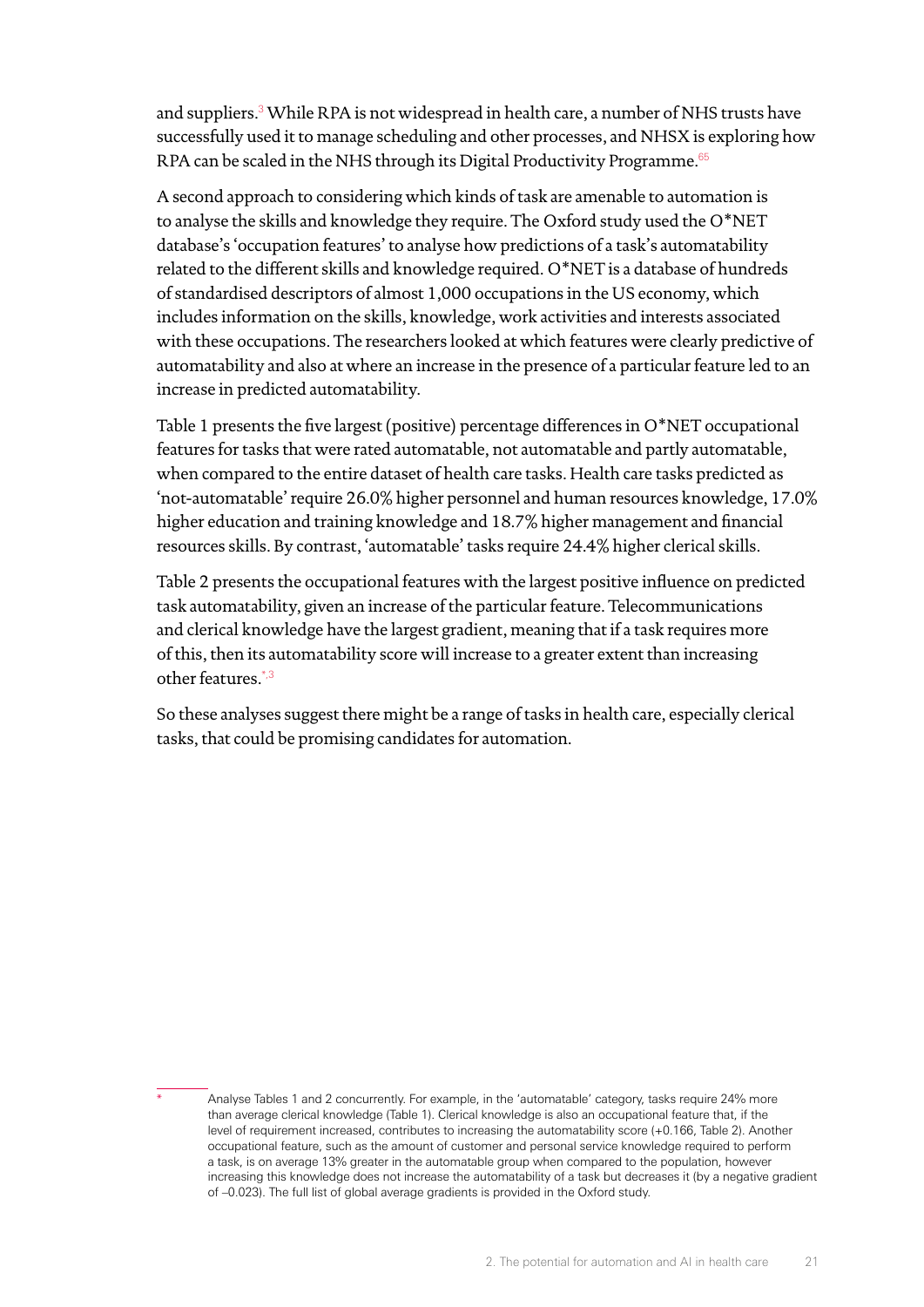| <b>Automatable category</b> | O*NET feature                                       | <b>Feature difference</b> |
|-----------------------------|-----------------------------------------------------|---------------------------|
| Not automatable             | Installation (skill)                                | $+62.6%$                  |
|                             | Building and Construction (knowledge)               | $+27.2%$                  |
|                             | Personnel and Human Resources<br>(knowledge)        | $+26.0%$                  |
|                             | Management and Financial Resources<br>(skill)       | $+18.7%$                  |
|                             | Education and Training (knowledge)                  | $+17.0%$                  |
| Automatable                 | Clerical (knowledge)                                | $+24.4%$                  |
|                             | <b>Customer and Personal Service</b><br>(knowledge) | $+13.2%$                  |
|                             | Service Orientation (skill)                         | $+5.0%$                   |
|                             | Economics and Accounting (knowledge)                | $+4.7%$                   |
|                             | Computers and Electronics (knowledge)               | $+4.5%$                   |
| Partly automatable          | Medicine and Dentistry (knowledge)                  | $+30.8%$                  |
|                             | Therapy and Counselling (knowledge)                 | $+22.0%$                  |
|                             | Psychology (knowledge)                              | $+13.4%$                  |
|                             | Clerical (knowledge)                                | $+13.2%$                  |
|                             | Biology (knowledge)                                 | $+12.1%$                  |

#### **Table 1: Largest feature differences relative to dataset by automatable category**

Source: Willis M, et al.<sup>3</sup>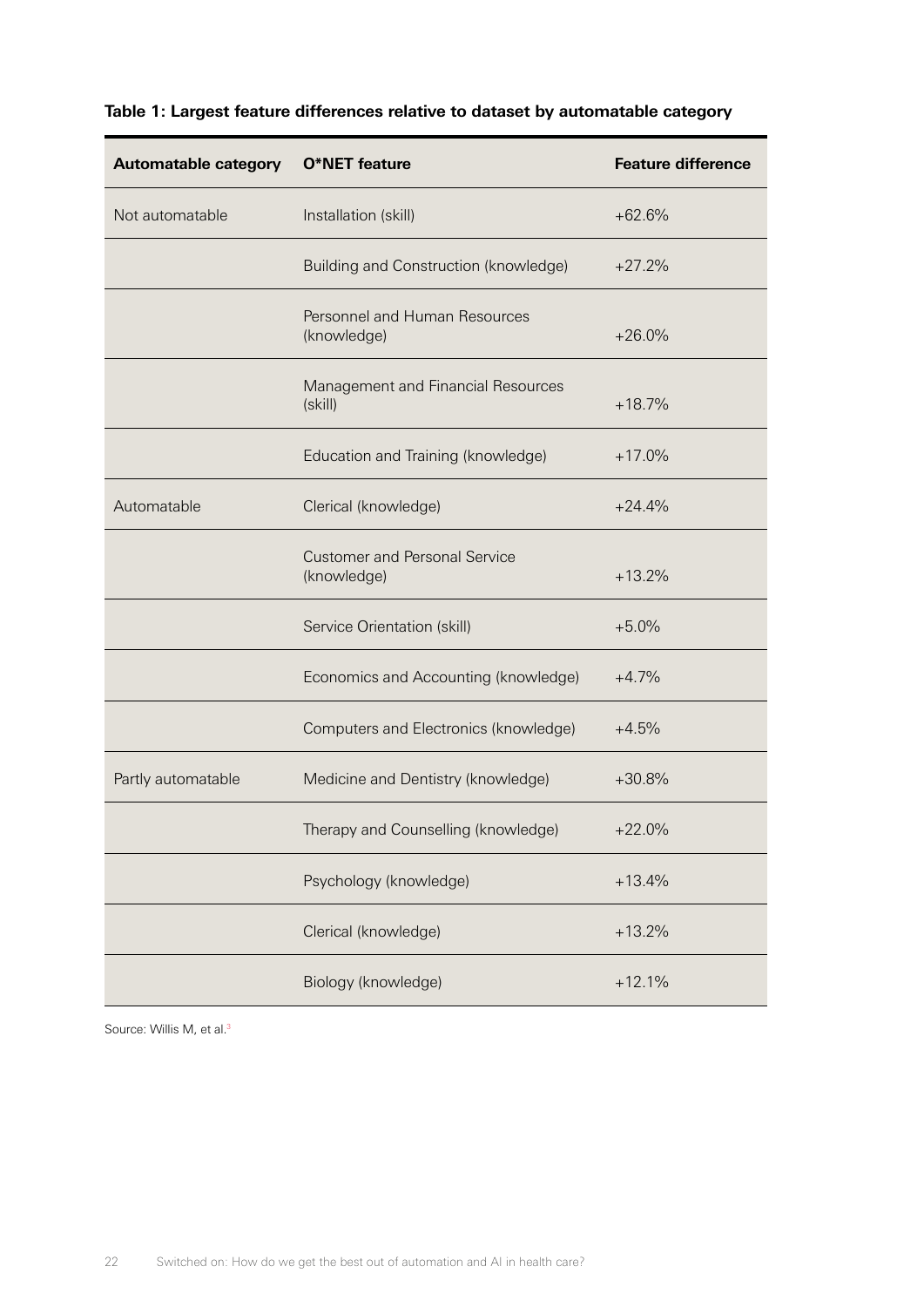| <b>O*NET</b> feature                         | <b>Feature gradient</b> |
|----------------------------------------------|-------------------------|
| Telecommunications (knowledge)               | $+0.167$                |
| Clerical (knowledge)                         | $+0.166$                |
| Wrist-finger Speed (ability)                 | $+0.153$                |
| Number Facility (ability)                    | $+0.118$                |
| Mathematics (skill)                          | $+0.093$                |
| Depth Perception (ability)                   | $+0.092$                |
| <b>Building and Construction (knowledge)</b> | $+0.09$                 |
| Mathematical Reasoning (ability)             | $+0.088$                |
| Economics and Accounting (knowledge)         | $+0.085$                |
| Control Precision (ability)                  | $+0.082$                |

#### **Table 2: Ten largest O\*NET occupational feature gradients**

Source: Willis M, et al.<sup>3</sup>

A third approach to thinking about the types of work that can be automated is to look at different task 'functions' and consider what level of automation might be appropriate in each case. To take one example, drawing on the different stages of human information processing, Parasuraman and colleagues describe four system functions that can potentially be automated: information acquisition, information analysis, decision and action selection, and action implementation. $66$  For each type of function there are different possible levels of automation. For example, with regard to decision making, a computer could suggest options to support human decision making, on the one hand, or it could actually make a decision and act autonomously, on the other; and there may be further levels in between, such as having a computer make the decision but still with the ability of a human operator to override it if necessary. Parasuraman and colleagues argue that a variety of factors will be relevant to determining the appropriate level of automation in different cases, especially the reliability of the automation technology, the potential impact on human performance in the resulting system and, crucially, the risks associated with decisions. So, for example, looking at air traffic control systems, they suggest that in the case of information acquisition and analysis, high levels of automation could be appropriate, while in the case of decision selection and implementation high levels of automation would only be appropriate for low-risk situations.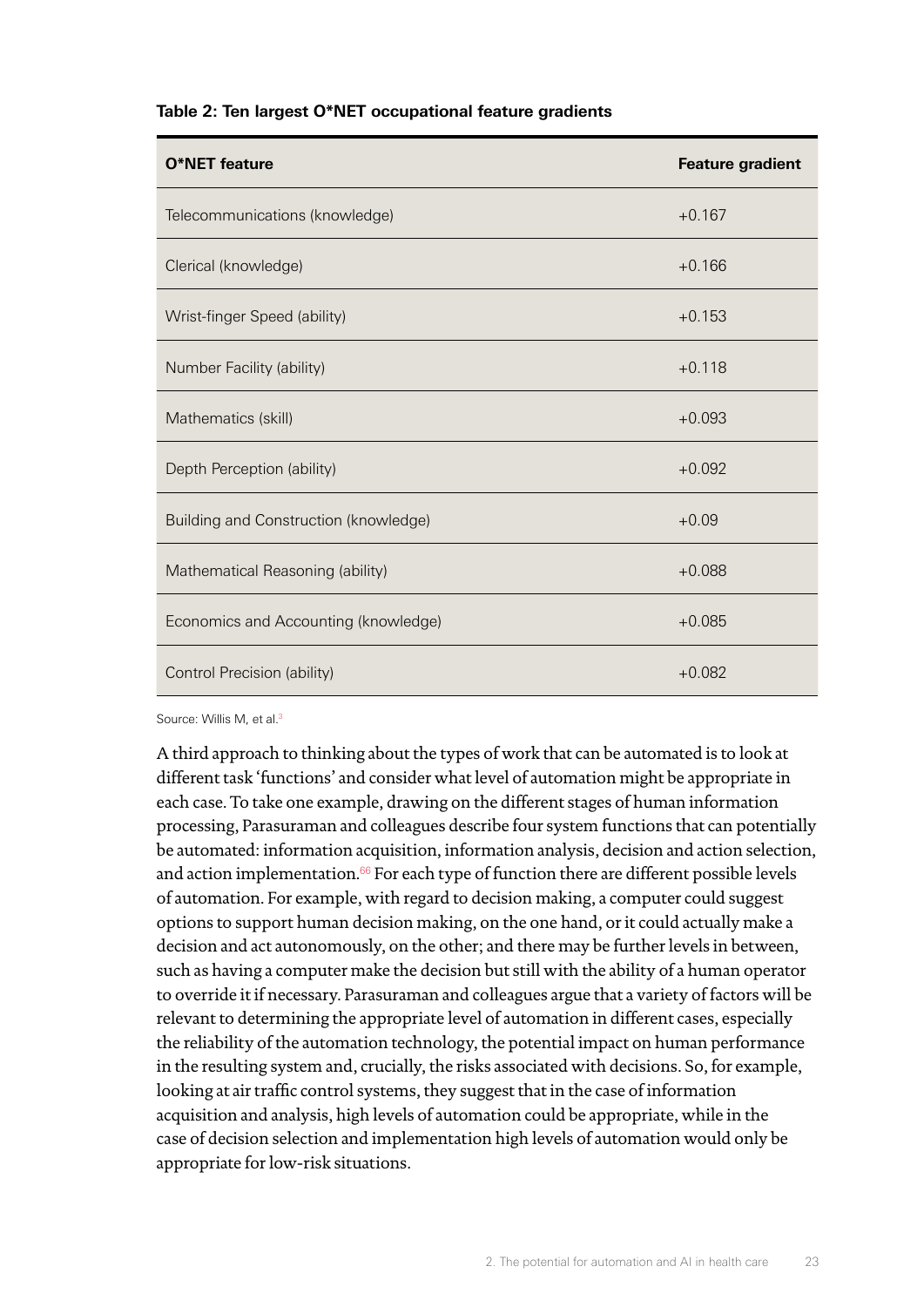<span id="page-25-0"></span>Work in health care is often complex and carries particular risks, with different kinds of tasks and work environments compared to other industries, and different legal, governance and institutional requirements. These factors might make it hard to translate some applications of automation from other industries to health care. This is explored in more detail in Chapter 3. First, we take a look at some specific areas where automation can be, and is being, applied in health care.

## 2.2. Application to administrative tasks in health care

Here we use the term 'administrative' loosely to mean tasks involved in the management or organisation of health care services, rather than in the direct delivery of them. Some administrative tasks may sit separately from clinical work, such as managing finances and payroll, while others may be embedded within it, such as processing prescriptions and managing hospital bed capacity.

Given that much administrative work involves routine information processing, the discussion above suggests that there may be significant opportunities for the automation of administrative tasks in health care. And with a high volume of administrative work in the NHS, it is easy to see why there is such appetite to take advantage of these opportunities, with the NHS Long Term Plan and NHSX both highlighting the potential of technology for reducing the burden of administrative work. Some administrative processes in health care are already being automated in particular settings, such as appointment booking and scanning letters in GP practices. However, advances in data availability, computational power and machine learning are creating possibilities for further automation.

The Oxford study estimated that around 44% of administrative tasks in general practice are 'mostly' or 'completely' automatable using current technology, based on its model derived from the opinions of automation experts (though, notably, the study also found that no single full-time role in general practice could be entirely automated). The research suggested that tasks such as managing finances and payroll, checking and sorting post, printing letters, texting patients, note-taking and letter scanning could all theoretically be automated. Given that such tasks require a considerable amount of time in any GP practice (including the time of GPs themselves), automating them could have a significant, positive impact in reducing the administrative burden and freeing up staff to focus on other work, particularly in light of current financial and workforce pressures.

Automation could make a particular difference with information-processing tasks that are time consuming and which have an important bearing on resources and patient care, such as in the management, scheduling and planning of clinical services. For example, in order to address high outpatient non-attendance rates, East Suffolk and North Essex NHS Foundation Trust has automated patient appointment reminders and cancellations using a simple text messaging process, reallocating free bookings when cancellations are made. The Trust claims that in 2018 this prevented 1,356 appointments being missed over a period of eight weeks, equivalent to a value of  $£216,960$ .<sup>[67](#page-71-9)</sup> Given the issue of nonattendance is common across health care services, this type of application could be useful in a range of other settings beyond secondary care, such as primary, community and mental health services.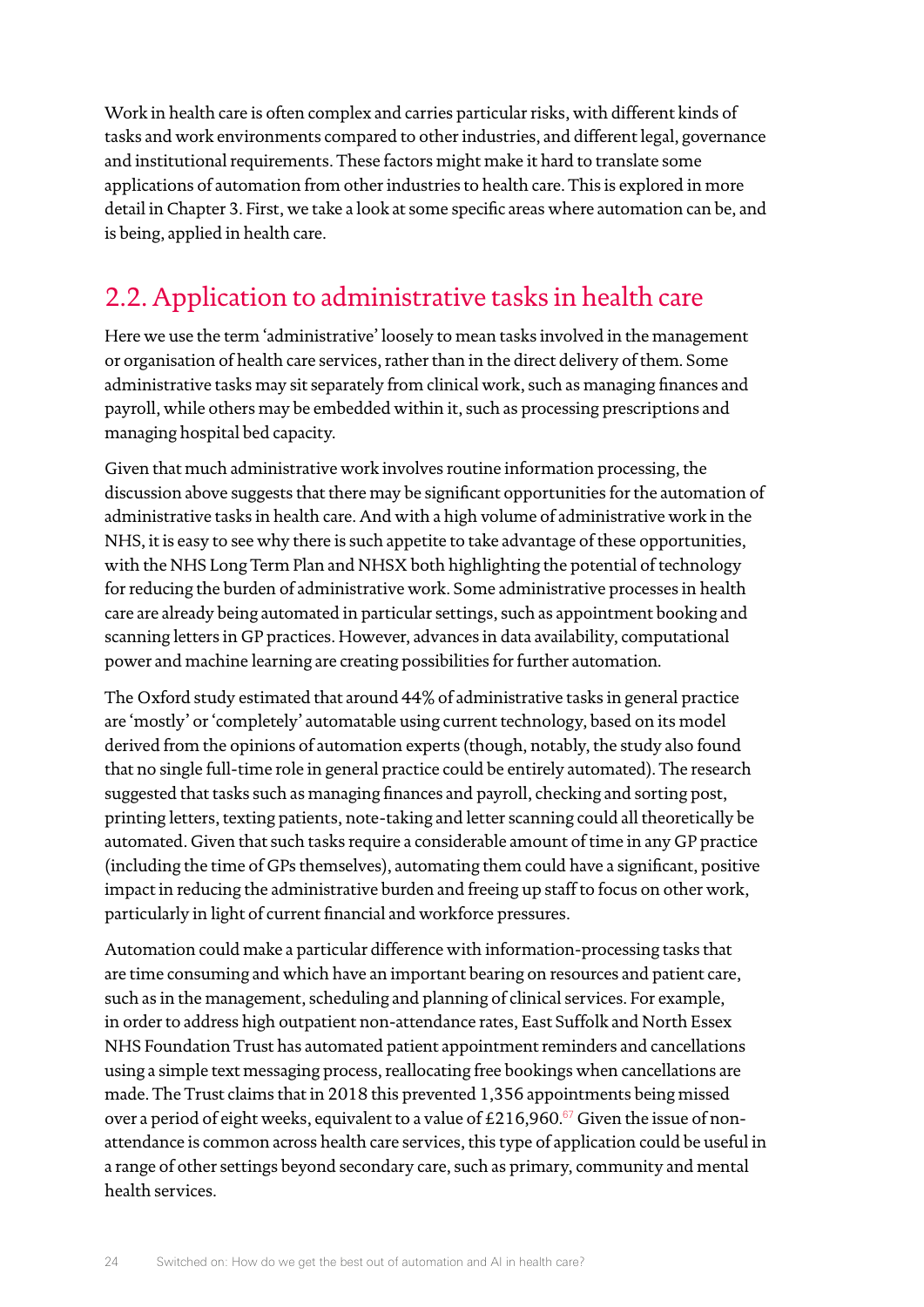Appointments and scheduling are also an area where AI and predictive analytics could add an extra dimension to automation. For example, Beth Israel Deaconess Medical Center in Boston is using the automated analysis of historical data to predict how much time a patient might need in the operating theatre and then using this to inform scheduling.<sup>[68](#page-71-10)</sup> AI can also help with the management of resources such as hospital beds. For example, funded by the Health Foundation, Chelsea and Westminster NHS Foundation Trust has developed a model to predict rises in acute hospital bed occupancy (discussed in more detail in Chapter 3), which could be deployed to provide an early warning system that gives staff sufficient time to avert occupancy crises.

Advances in natural language processing (NLP), which can extract structured (machine analysable) data from unstructured narrative texts (such as clinical notes and letters), mean that automation technologies have increasing potential to support text-based administrative work, for example processing and producing letters – activities that require a significant amount of time across the NHS. In general practice, the Oxford study found that letter work – such as opening letters, triaging, scanning and redirecting them to relevant staff members, and responding to them in different ways – entails a large amount of work, which is typically undertaken by receptionists and secretaries, but also often by GPs. The study also found that a significant amount of time is spent trawling through letters to find small amounts of relevant information. Automation technologies using NLP could therefore be used to scan for relevant information and present it to health care professionals, prioritising information by context and urgency, as well as to produce letters automatically as patients have their examinations. In addition to helping make letter management in the NHS more efficient and less time consuming, such approaches could also open up opportunities for a wider range of communications options for patients, tailored to their needs and preferences, such as emails, texts, large print, braille, audio recordings and language translations. Another way NLP can be of particular value is in analysing and categorising patient feedback, which can then be used to target quality improvement work.

#### **Box 5: Automated analysis of patient feedback**

**Imperial College Healthcare NHS Trust (Innovating for Improvement, 2017-18)<sup>[69](#page-71-11)</sup>** Free-text patient experience feedback within the NHS Friends and Family Test (FFT) offers rich information for quality improvement. But many providers find it difficult to analyse and interpret because of the large volume of unstructured data and the challenge in linking the information to other quality indicators. Beyond missing out on opportunities to improve quality, asking for patient feedback without being able to analyse and act on it also raises ethical questions.

At Imperial College Healthcare NHS Trust (ICHNT), the patient experience team received around 20,000 comments a month and were only able to analyse a small fraction of them. To address this issue, a multidisciplinary team from ICHNT and Imperial College London, supported by the Health Foundation, developed a tool which uses NLP to analyse free text comments in the FFT. The resulting analysis is then used to create easily digestible reports of patient experience at ward or service level, providing front-line staff with the information needed to devise effective quality improvement interventions.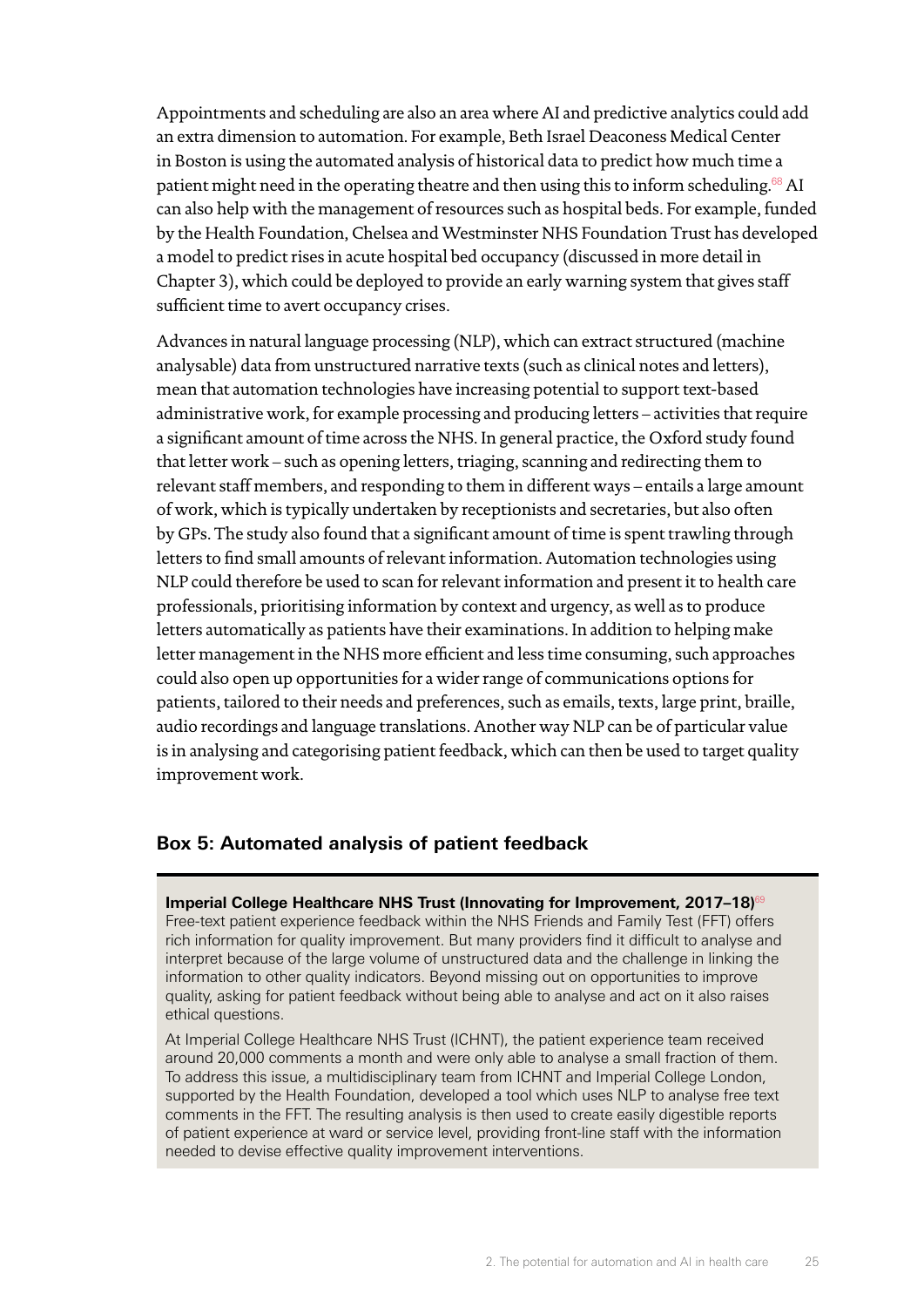<span id="page-27-0"></span>Free-text FFT comments were collected in outpatient, inpatient, maternity and A&E services, with a view to improving care across these four areas. The team validated and then implemented the tool, which can analyse 6,000 comments in 15 minutes, compared with four days if the same analysis was undertaken by a member of staff. The time saved allows the patient experience team to spend more time supporting staff to act on patient feedback and improve services. For example, staff in the outpatient department were quickly able to identify improvements such as better informing patients of their position in the clinic queue and making water fountains available. Elsewhere, improvements were made to discharge processes through developing checklists.

While the project has enjoyed early success, to have greater impact and ensure sustainability for the long term the team are leading a drive to embed the tool into the workflows of all services in the Trust – helping to create a culture of 'measurement for improvement'. This includes a strong focus on quality improvement methodologies, to ensure the patient feedback leads to positive change.

The team are also working with NHS England and NHS Improvement to spread the tool to other NHS trusts in England. A further Health Foundation grant is supporting the team to test and evaluate the wider application of this NLP platform across NHS trusts, in combination with quality improvement methodology.

*'For successful implementation, use and sustainability, you have to think beyond the shiny tool. It's also about quality improvement, which takes thought, time and effort to embed.'* Erik Mayer, project lead

Given AI-driven advances in speech recognition, there is also significant potential for the automation of speech-related administrative tasks. For example, speech recognition could be used to streamline documentation tasks by using NLP to analyse patient–clinician conversations and create notes, turning a discussion into a text transcript, summarising and annotating it to provide clinically relevant information and categorising it to appropriate sections of the medical record. After the consultation, the clinician could review a summary for editing and saving (though see Chapter 3 on potential challenges with the automation of note-taking). An application such as this could also make connections with information already in the patient's record, or with analysis of similar patients, to support clinical decision making. For example, Nuance Communications and Microsoft have developed a system that records each patient interaction and uses AI to convert it to text, which is then saved into the electronic health record  $70$ 

## 2.3. Application in clinical services

Beyond some of the established uses of automation in health care highlighted in Chapter 1, advances in computing, the codification of clinical knowledge and the availability of large datasets are creating scope for further automation of clinical tasks, or at least components of clinical tasks, especially those that relate to data analysis and decision selection. There is particular interest in the potential of data analytics and AI to support clinical decision making around diagnosis and treatment, where – as discussed above – the spectrum of automation could range from clinical decision support systems that assist human decision making all the way to scenarios in which decisions could be delegated to machines.

For example, the team won the BMJ Digital Innovation Team of the Year Award in 2019.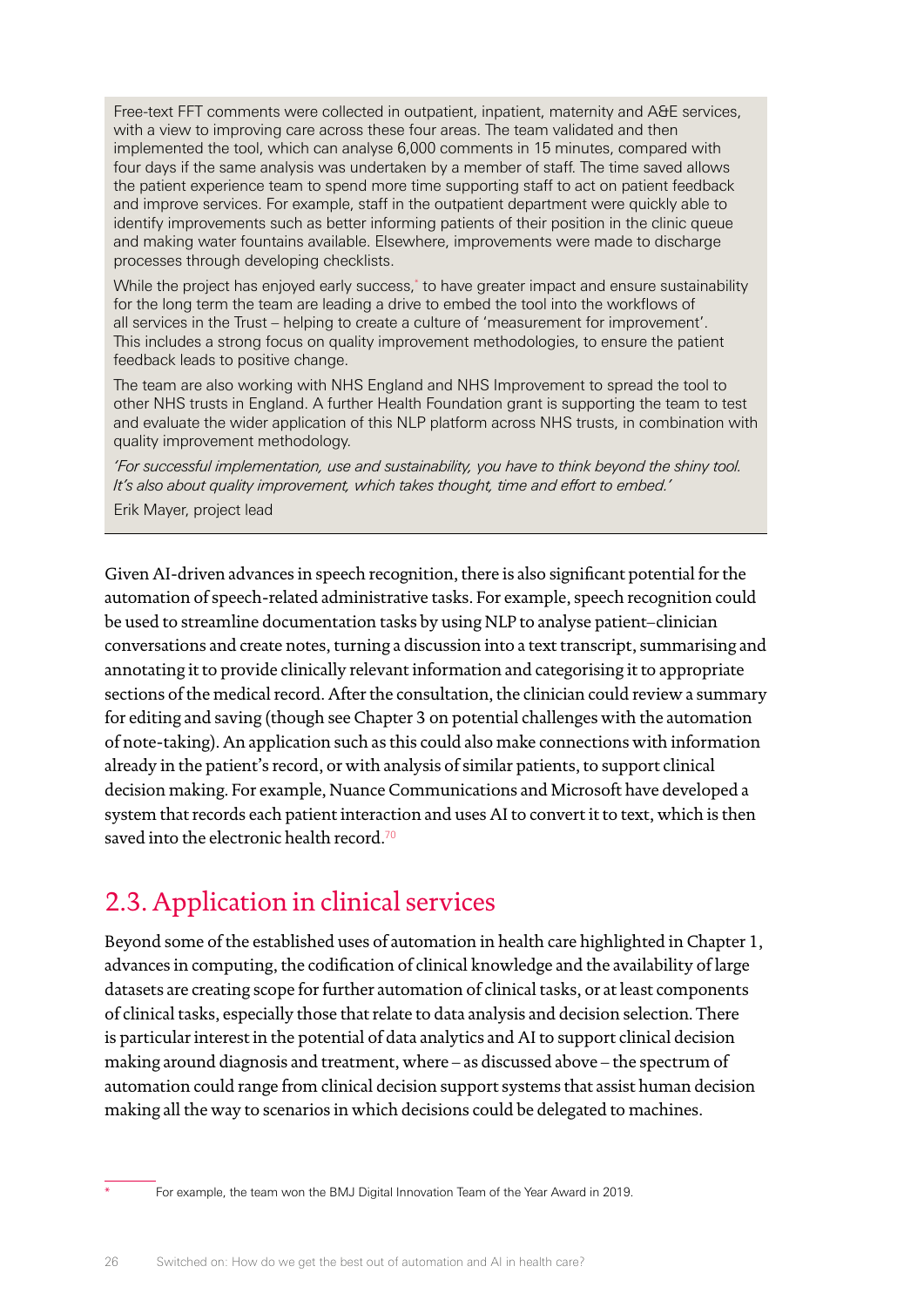In many cases, these technologies are still in the early stages of development, testing and adoption, and the excitement about their potential currently outstrips the reality on the front line. Often, more real-world testing is required to investigate how technologies that have shown potential in the lab can be best deployed.<sup>[71](#page-71-13)</sup> For example, recent systematic reviews of studies comparing the diagnostic accuracy of AI-driven medical image analysis with that of health care professionals found that while many AI models demonstrated comparable accuracy, few studies were prospective or randomised trials in live clinical settings,<sup>[72](#page-71-14)</sup> nor did many present externally validated results.<sup>[73](#page-71-15)</sup> Nevertheless, there are a growing number of examples of automation and AI that have shown their potential, ranging along the whole patient pathway – from promotion and prevention, through diagnosis and treatment, all the way to rehabilitation and supporting people to live with long-term conditions. We highlight a few examples below.

**Diagnosis:** While AI has been applied to analyse a range of diagnostic data, some of the most impressive advances in recent years relate to diagnostic imaging.[74](#page-71-16) Machine learning potentially enables a high degree of accuracy in pattern recognition and the classification of images, with the ability to identify abnormalities, in some cases more acutely than the human eye. The application of machine learning in the analysis of medical scans and pathology slides therefore holds significant potential for supporting and improving the detection of diseases. Significant progress has been made in radiology, with AI being used in screening for conditions such as breast cancer. Studies show AI-powered screening systems can be a useful addition to the breast screening pathway; for example, one study by McKinney and colleagues showed that, while only tested using retrospective data, an AI system using deep learning improved specificity and sensitivity in predicting the development of malignancy when compared to a first clinical assessor and performed no worse in comparison to a second clinical assessor, including a reduction in the incidence of false positives and false negatives.<sup>[75](#page-71-17)</sup>

**Risk assessment and prediction:** AI can also assist clinical decisions by using data to assess risks and make predictions – for example, predicting if a patient's condition is likely to deteriorate. For example, a project funded by the Health Foundation and led by King's College London to improve outcomes in stroke care (described in more detail in Box 6) has developed a machine learning model that could be used to predict which patients are at highest risk of mortality after stroke. At a population level, AI could also be used for risk stratification and public health surveillance, $76$  such as for disease outbreak prediction and surveillance, something that could be particularly helpful in anticipating future waves of COVID-19 as well as the spread of other diseases.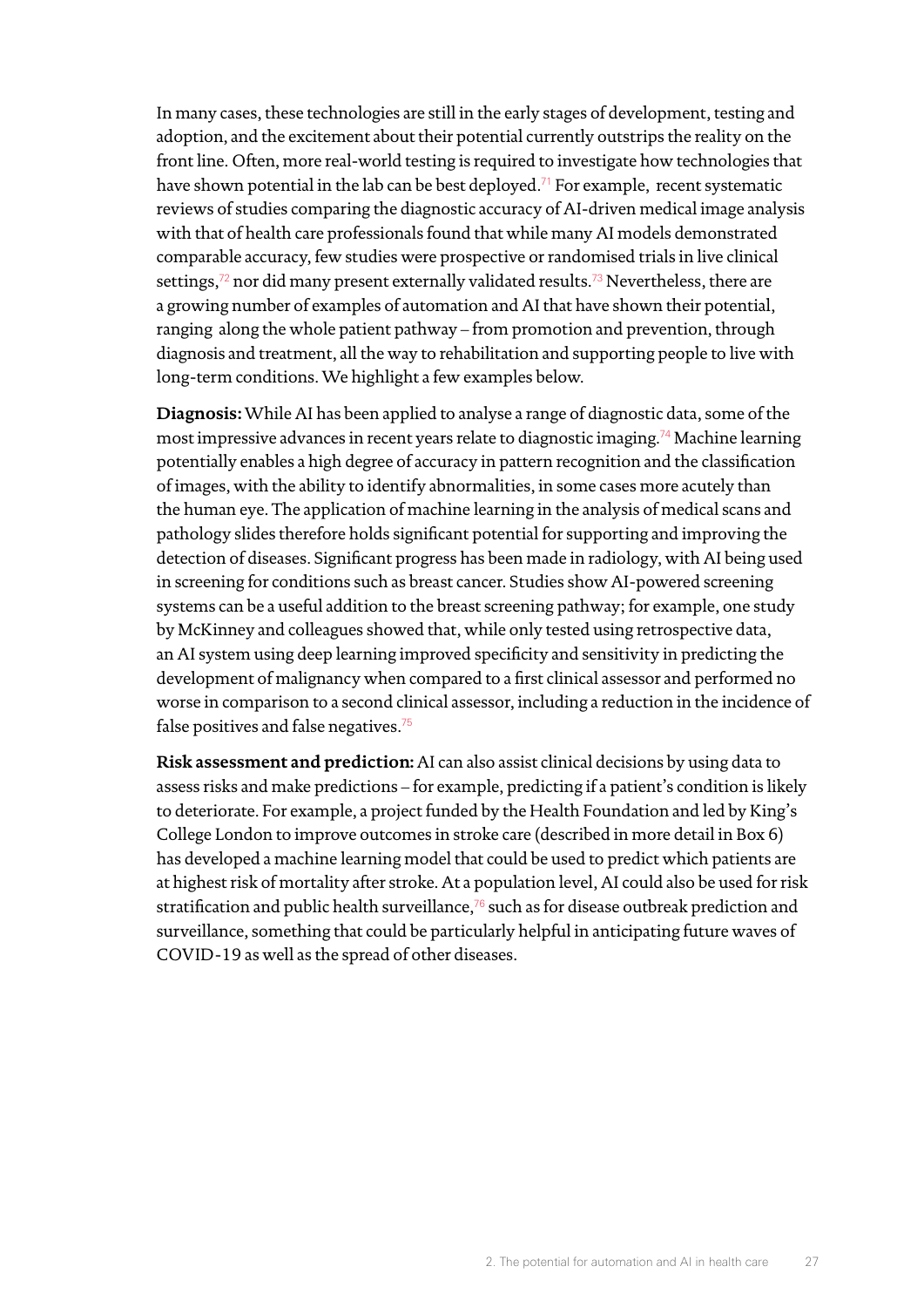#### **Box 6: Machine learning analytics for quality improvement in stroke care**

#### **King's College London (Insight, 2017–2021)**[77](#page-71-19)

Variation in stroke outcomes is a complex phenomenon, meaning it can be difficult to predict the likelihood of disability after stroke. While there is an increasingly large and detailed amount of health data available, it can be challenging to translate this into knowledge that can be used to improve care quality.

This project, led by King's College London, funded as part of the Health Foundation's Insight programme, sought to address these challenges by using more sophisticated methods to analyse clinical audit data contained in the Sentinel Stroke National Audit Programme (SSNAP). The project developed machine learning algorithms to predict mortality after stroke, which were trained using SSNAP data from 488,497 patients. The performance of these machine learning methods was then compared to models using traditional statistical methods.

Compared to logistic regression, the machine learning model was slightly more accurate in predicting 30-day mortality after stroke. The largest accuracy gains were demonstrated when a wider range of potential variables were available to make predictions from, which underlines the importance of high-quality data if the benefits of using more advanced forms of predictive analytics such as machine learning are to be realised in health care.

More accurate predictions of outcomes after stroke could potentially be used to aid patient management, such as identifying early which patients might benefit from more intensive monitoring and management. They could also be used to analyse how services are performing, to support quality improvement and identify best practice where services are delivering better than expected care. The project team are also now looking at the potential of this technique to predict stroke-associated pneumonia.

*'Health services will need to invest resources in generating better quality data, otherwise the gains from using more advanced methods for predictive analytics will be limited.'*

Ben Bray and Wenjuan Wang, project leads

**Triage:** There is also increasing interest in the potential of AI to help clinicians make triage decisions and to help patients assess their own symptoms. Several AI triage tools are currently being tested, although these are currently intended to support clinicians in decision making, rather than to make triage decisions themselves. For example, a Health Foundation-funded project led by Barking, Havering and Redbridge University Hospitals NHS Trust is developing a system to assist the emergency department triage process by quickly identifying high-risk patients needing urgent care, described in more detail in Box 13 (page 46).

**Patient-facing symptom checkers:** A number of companies have also developed patientfacing symptom checkers that are currently available in the UK. These are 'chatbots' that use AI to compare data gathered from the patient with medical knowledge, with the aim of helping people get a better understanding of when to seek medical attention and connecting them to the appropriate service. For example, Your.MD and Babylon Health have both developed symptom checkers that ask users a series of questions to build a picture of their symptoms, before suggesting the most appropriate course of action, such as recommending a visit to the GP or hospital or providing reassurance that the person can take steps to recover at home. Babylon claims its chatbot has been trained to recognise the 'vast majority of health care issues seen in primary care', $\frac{7}{8}$  although as of May 2021 it also says it is not suitable for people with mental health concerns, skin problems, and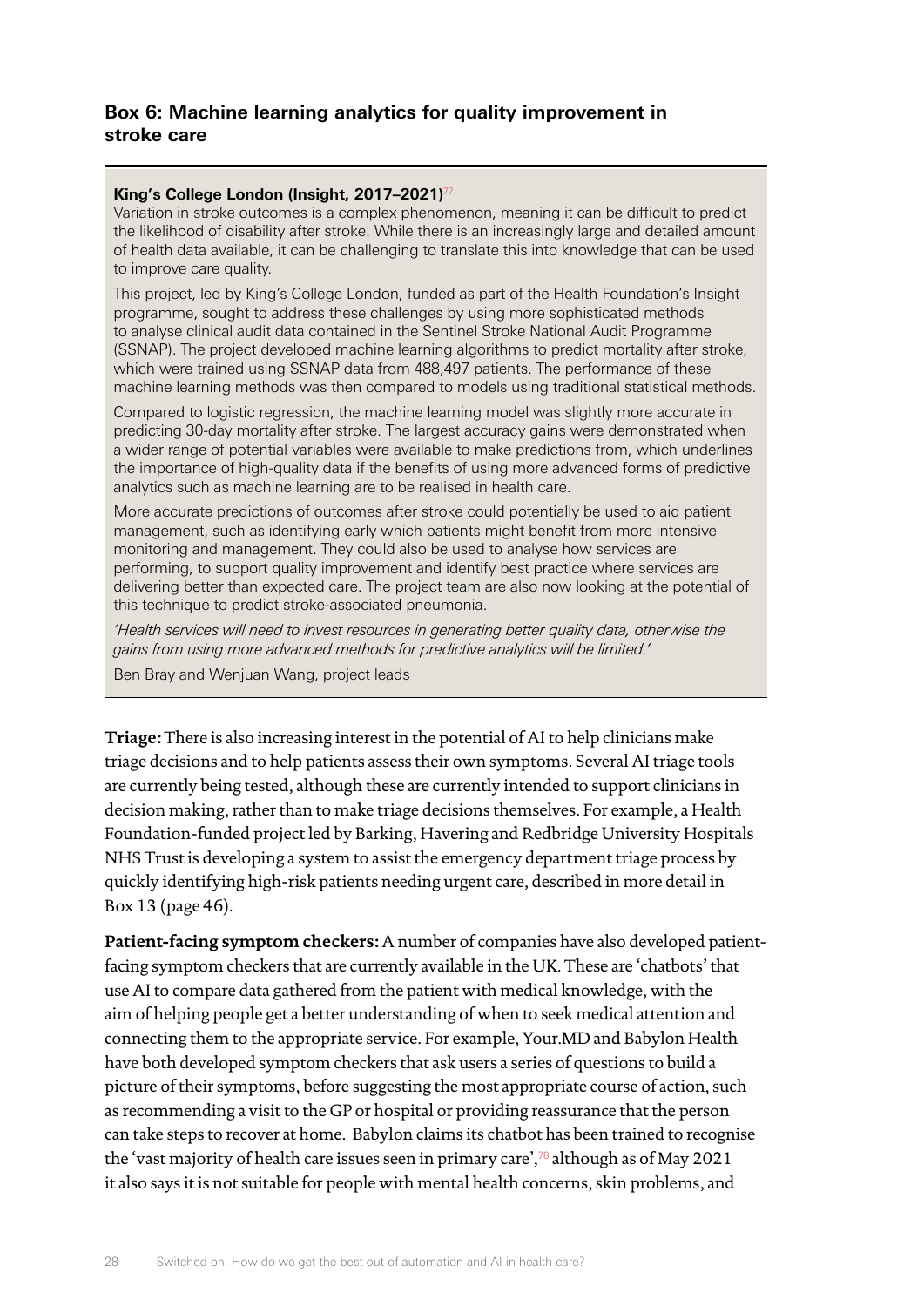pregnancy or post-natal concerns, among others, recommending an appointment with a doctor.\*,[79](#page-71-21) University Hospitals Birmingham NHS Foundation Trust is now working with Babylon to use this technology to develop a pre-hospital triage app for people considering using A&E services, as part of a drive to reduce unnecessary A&E attendances.<sup>[80](#page-71-22)</sup>

**Treatment decisions and planning:** As well as diagnosis and triage, data tools and AI can also be used to support better treatment decisions and planning, by suggesting treatment options or creating prompts and reminders to optimise the delivery of treatment. AI can be coupled with a range of patient data, including genomics data, as well as research and best practice, to help tailor treatments to individual patients. Electronic prescribing systems, for example, can incorporate decision support tools to check dosages and potential interactions with other drugs or conditions, and suggest safer or better-value alternatives. Used in this way, decision support systems – while stopping well short of complete automation – can be a useful tool in promoting adherence to best practice and helping reduce errors and unwarranted variation. In the case of electronic prescribing systems, for example, studies suggest that when used effectively these systems can reduce medication errors and adverse drug events,  $81,82$  $81,82$  although there is more work required to ensure they are consistently safe and effective.†[,83](#page-71-25)

**Health promotion and self-management:** Automation and AI are also increasingly supporting people to manage their own health. For example, a range of technologies, such as apps, wearables and medical devices, are enabling health monitoring and management in homes and residential care settings. One example is the latest generation of insulin pumps, which combine continuous glucose monitors with smart algorithms that automatically adjust dosage.<sup>[84](#page-72-0)</sup>

**Quality improvement:** These technologies can also play an important role in supporting quality improvement by helping to generate data and analysis about how services are performing and how they can be improved – critical components of a learning health system. The projects at Imperial College Healthcare NHS Trust and King's College London described above, which are using machine learning to analyse patient feedback and clinical audit data, demonstrate how AI can be used to help identify where improvements can be made.

In many of the areas highlighted above, robotics can be combined with AI to automate tasks that require movement as well as information processing. The example of surgery has already been highlighted. Another area where this has potential is medication dispensing and stock management in hospitals and community pharmacies; robotic dispensers can operate with greater speed and precision than humans, with a significantly lower risk of error.<sup>‡,[85](#page-72-1)</sup> A further application of robotics in clinical settings is transportation. For example, Moxi is a robotic assistant with a mobile base, arm and gripper, reportedly being trialled in the US, designed to assist clinical staff by transporting supplies to patient

It has been reported that the Medicines and Healthcare Products Regulatory Agency is developing a new regulatory framework to ensure that it can provide the right level of assurance for software-based medical products, such as symptom checkers.

<sup>†</sup> Recent studies show that some electronic prescribing systems can be prone to failures that risk patient harm.

<sup>‡</sup> For example, during the five years following installation in 2011, the University of California, San Francisco Medical Center operated a robotic pharmacy system with 100% accuracy, finding, dispensing and delivering drugs around the hospital.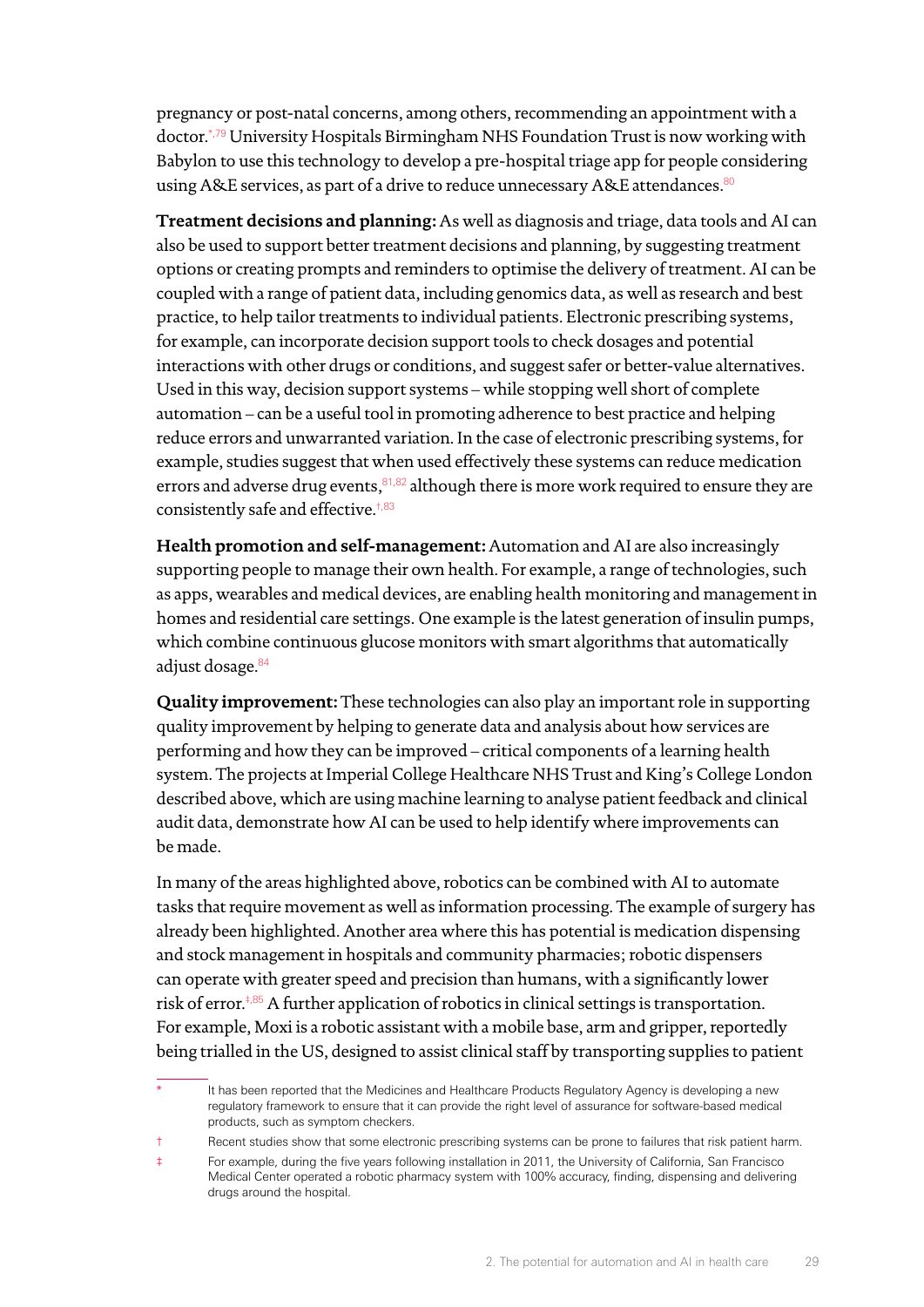rooms and delivering lab samples.<sup>[86](#page-72-2)</sup> Robotic technologies also present opportunities to provide therapy, whether in the home or in a variety of care settings. For example, Paro is a therapeutic AI robot, designed to look like a seal, to support people with dementia, which has shown signs of being able to reduce agitation and improve verbal and visual engagement among users.[87](#page-72-3)

While at present several of the technologies reviewed here currently require human supervision or input, and so are not examples of full automation, they could conceivably become more independent in future. Either way, used effectively, they have the potential to improve outcomes, experience and efficiency, as well as to help alleviate workforce pressures.

#### **Box 7: NHSX**

NHSX, a joint venture between NHS England and NHS Improvement and the Department of Health and Social Care, provides leadership for digital transformation in health and social care, focused on five missions:

- reducing the burden on clinicians and staff, so they can focus on patients
- giving people the tools to access information and services directly
- ensuring clinical information can be safely accessed, wherever it is needed
- improving patient safety across the NHS
- improving NHS productivity with digital technology.

Through setting policy and targeting investment, NHSX supports the NHS to take advantage of the opportunities presented by technology, including AI and automation. The NHSX report *Artificial Intelligence: How to get it right*<sup>[88](#page-72-4)</sup> set out some of the main opportunities where AI could be used to automate or augment medical or care-related tasks traditionally done by health care workers – illustrated below. These include diagnostics, knowledge generation, public health, system efficiency and 'P4 medicine', which is another way of describing precision medicine, emphasising its predictive, preventative, personalised and participatory characteristics.

| <b>Diagnostics</b>                                                                                                     | <b>Knowledge</b><br>generation                                                                                                                     | <b>Public health</b>                                               | <b>System</b><br>efficiency                                                                                                             | P4 medicine                                                                                  |
|------------------------------------------------------------------------------------------------------------------------|----------------------------------------------------------------------------------------------------------------------------------------------------|--------------------------------------------------------------------|-----------------------------------------------------------------------------------------------------------------------------------------|----------------------------------------------------------------------------------------------|
| $\bullet$ Image<br>recognition<br>• Symptom<br>checkers<br>and decision<br>support<br>$\bullet$ Risk<br>stratification | $\bullet$ Drug<br>discovery<br>• Pattern<br>recognition<br>$\bullet$ Greater<br>knowledge of<br>rare disease<br>$\bullet$ Greater<br>understanding | • Digital<br>epidemiology<br>• National<br>screening<br>programmes | • Optimisation<br>of care<br>pathways<br>• Prediction<br>of Do Not<br><b>Attends</b><br>• Identification<br>of staffing<br>requirements | • Prediction of<br>deterioration<br>• Personalised<br>treatments<br>• Preventative<br>advice |

#### **Figure 4: Range of potential uses for AI in health and care**

Source: NHSX, *Artificial Intelligence: How to get it right*, 2019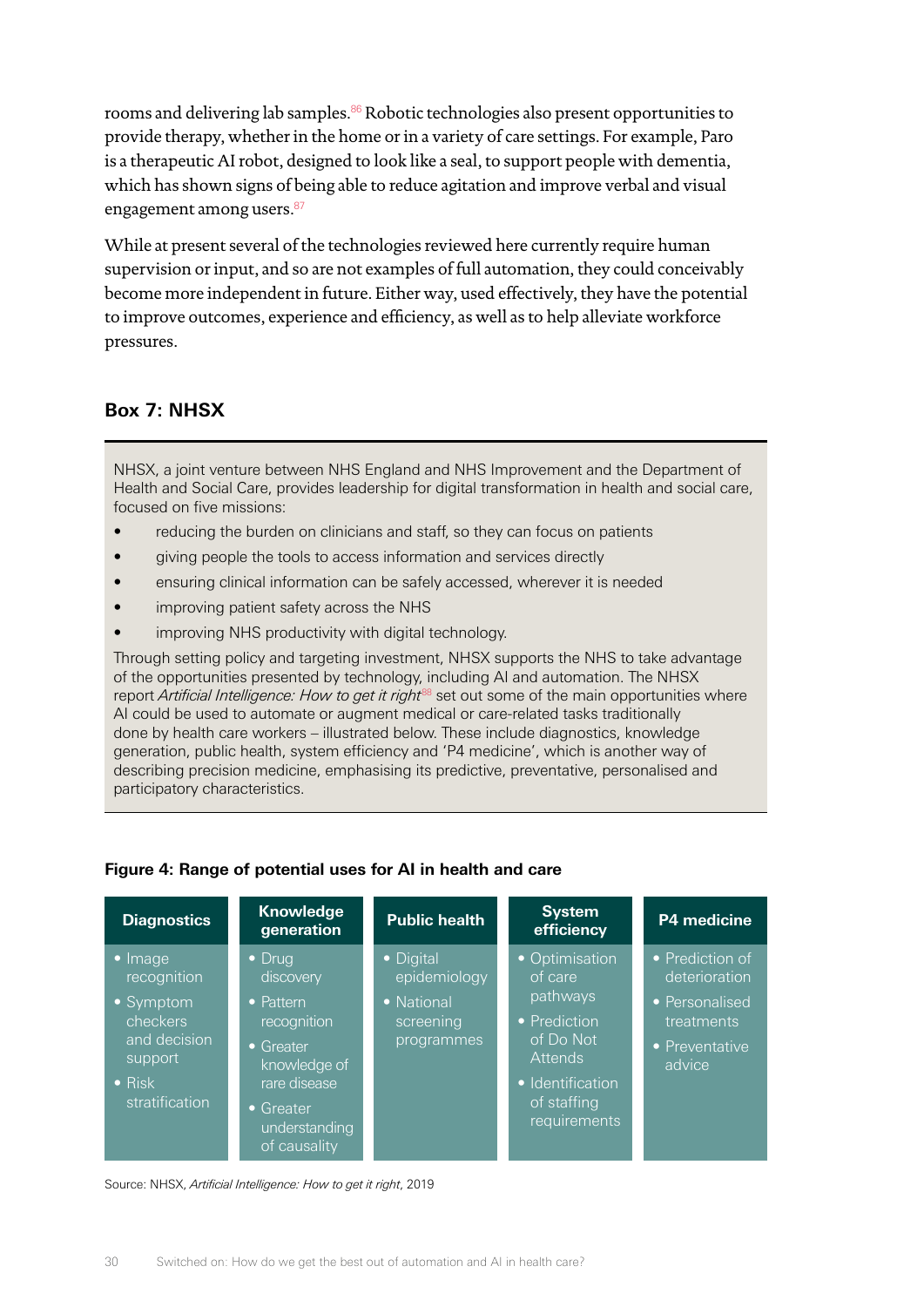#### **Box 8: NHS staff views on the biggest opportunities for automation and AI in health care**

As part of our NHS staff survey, we asked which of the many ways in which automation and AI can be applied to health care represented the 'biggest opportunities' for improving health care.\* Respondents were presented with a list of ten possible uses of these technologies in health care and asked to pick up to three of these.

The application of automation and AI that clearly ranked highest was 'analysis of images and test results', picked by 40% of respondents. This was followed by three other applications, all chosen by 28%: 'risk prediction and screening', 'use of robots in surgery' and 'demand and capacity management, scheduling and rostering'. Notably, only 2% of respondents thought 'robotic carers and assistants' represented one of the three biggest opportunities.

#### **Figure 5: Views of NHS staff on the biggest opportunities for automation and AI in health care**

Which, if any, of the following do you think represent the biggest opportunities for using automation and AI to improve health care?



Because it is a question that relied on more detailed knowledge of health care processes and activities, it was not deemed suitable for the public survey.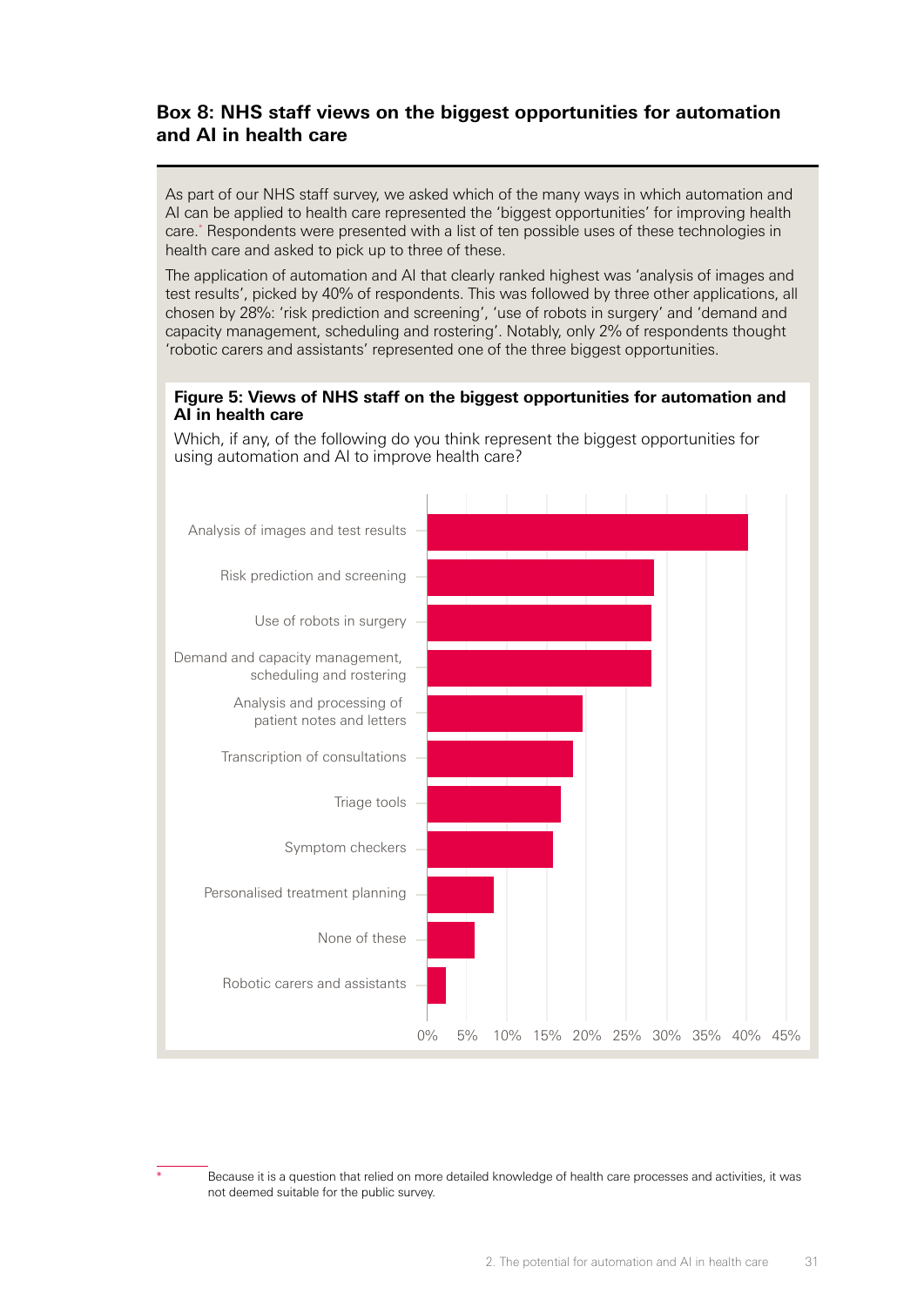There were a few differences in the pattern of results among different occupational groups, mainly that groups tended to pick options that were particularly relevant to their work. For example, ambulance staff gave triage tools a higher rating than average (29% compared to 17% for all respondents) while public health professionals gave them a lower rating than average (13%). But the ranking of opportunities was broadly similar across occupational groups.

The list of opportunities provided was certainly not comprehensive, and it is worth noting in this respect that 6% of respondents thought that none of these listed opportunities were in their top three biggest opportunities (represented by the bar labelled 'none of these' in the figure above).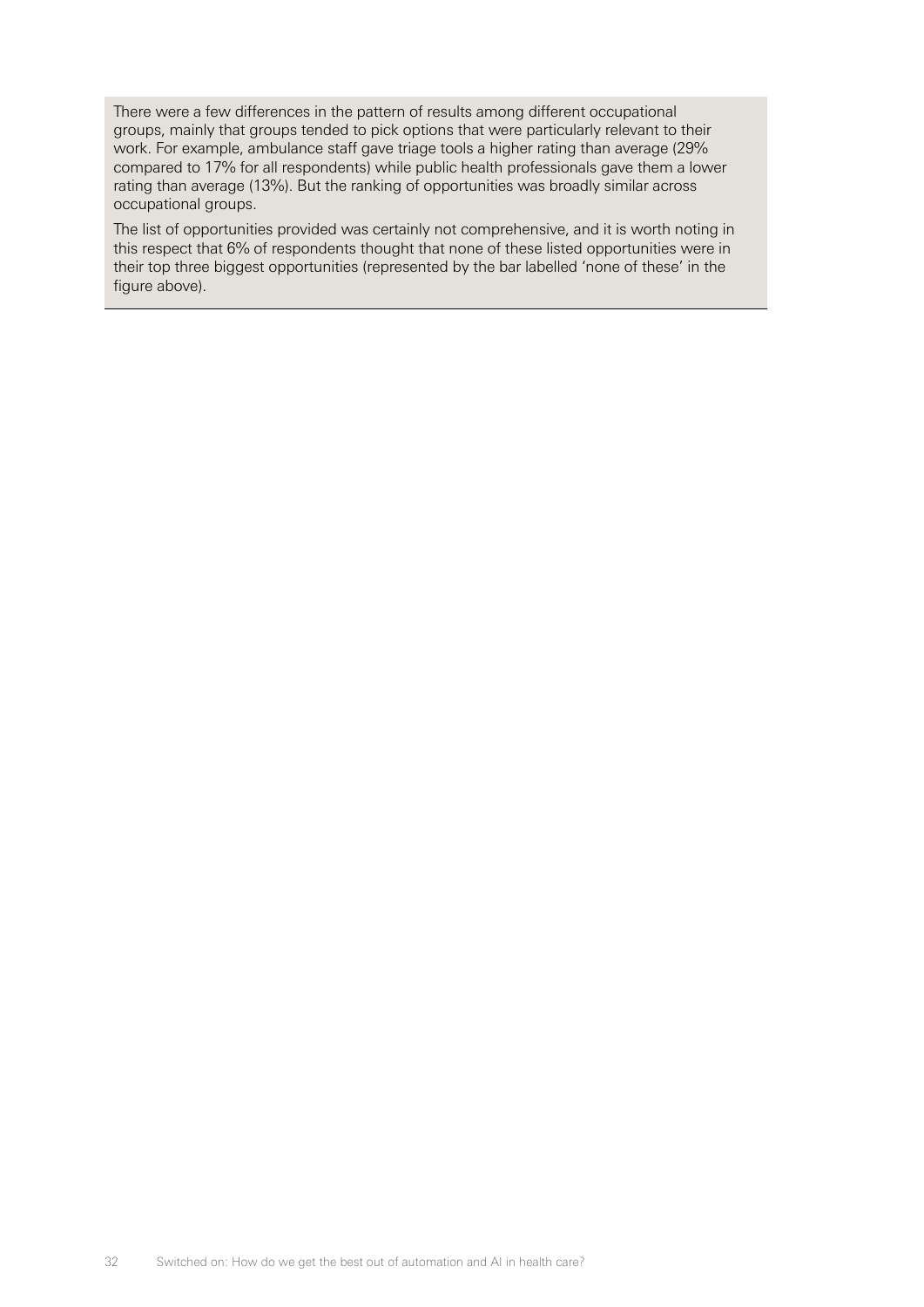## <span id="page-34-0"></span>3. Challenges for applying automation and AI in health care

There is clearly great potential for the use of automation and AI in health care. But there are also some important constraints on where and how these technologies can be applied, along with a range of design and implementation challenges if they are to be successfully deployed. It is perhaps understandable that the promise of automation and AI typically excites the most attention. But given that the introduction of technologies into health care settings necessarily creates new risks and potential points of failure, we believe the challenges require just as much focus if we are to get automation right.

In this chapter, we explore some of these challenges and constraints by exploring different characteristics of tasks in health care. One set of challenges emerges from tasks requiring uniquely human traits or human presence. Another stems from the complexity of tasks and work environments in health care. We also explore the challenges of implementing and using automation technologies effectively in practice. While some of these issues might pose absolute constraints on the use of automation and AI in health care, others can be addressed through effective design and implementation.

We do not consider here challenges that relate specifically to the technologies themselves (such as interoperability with other systems) or the data they rely on (such as data protection), which are beyond the scope of this report – though Box 9 briefly highlights some important challenges related to machine learning. Rather, our focus is on the application and use of automation and AI in health care.

#### **Box 9: Some data and algorithmic challenges for automation and AI in health care**

There are a range of risks and challenges relating to the data and algorithms used in automation and AI in health care, which have attracted significant attention in recent years.

#### **Bias**

Automation and AI systems require design, programming and training in order to function and are therefore susceptible to the biases of the datasets used for training, as well as biases within the environment in which the system is built. Many of the data sources typically used by these technologies present possible issues of bias including patient self-selection, inconsistent availability of outcome data, incomplete data and poor representation of certain populations, which can all result in inadvertent bias in machine predictions.<sup>[89](#page-72-5),[90](#page-72-6),[91](#page-72-7)</sup> In addition, these technologies will be shaped by the biases of the teams that research, design and develop them.\* These issues in turn create the risk of biased outcomes that disadvantage particular populations, raising important questions about the fairness and accuracy of decisions made by automation and AI systems.

According to a 2018 report by Tech Nation, diversity and inclusion is still a challenge in tech companies, with gender and ethnic make-up not representative of UK society. If the teams that research, design or develop AI and automation technologies lack diversity this could increase the risk of bias, whether conscious or not. See Tech Nation. Chapter 5: Jobs and Skills. In *Tech Nation Report 2018*. Tech Nation; 2018 [\(https://technation.io/](https://technation.io/insights/report-2018/jobs-and-skills/) [insights/report-2018/jobs-and-skills/\)](https://technation.io/insights/report-2018/jobs-and-skills/).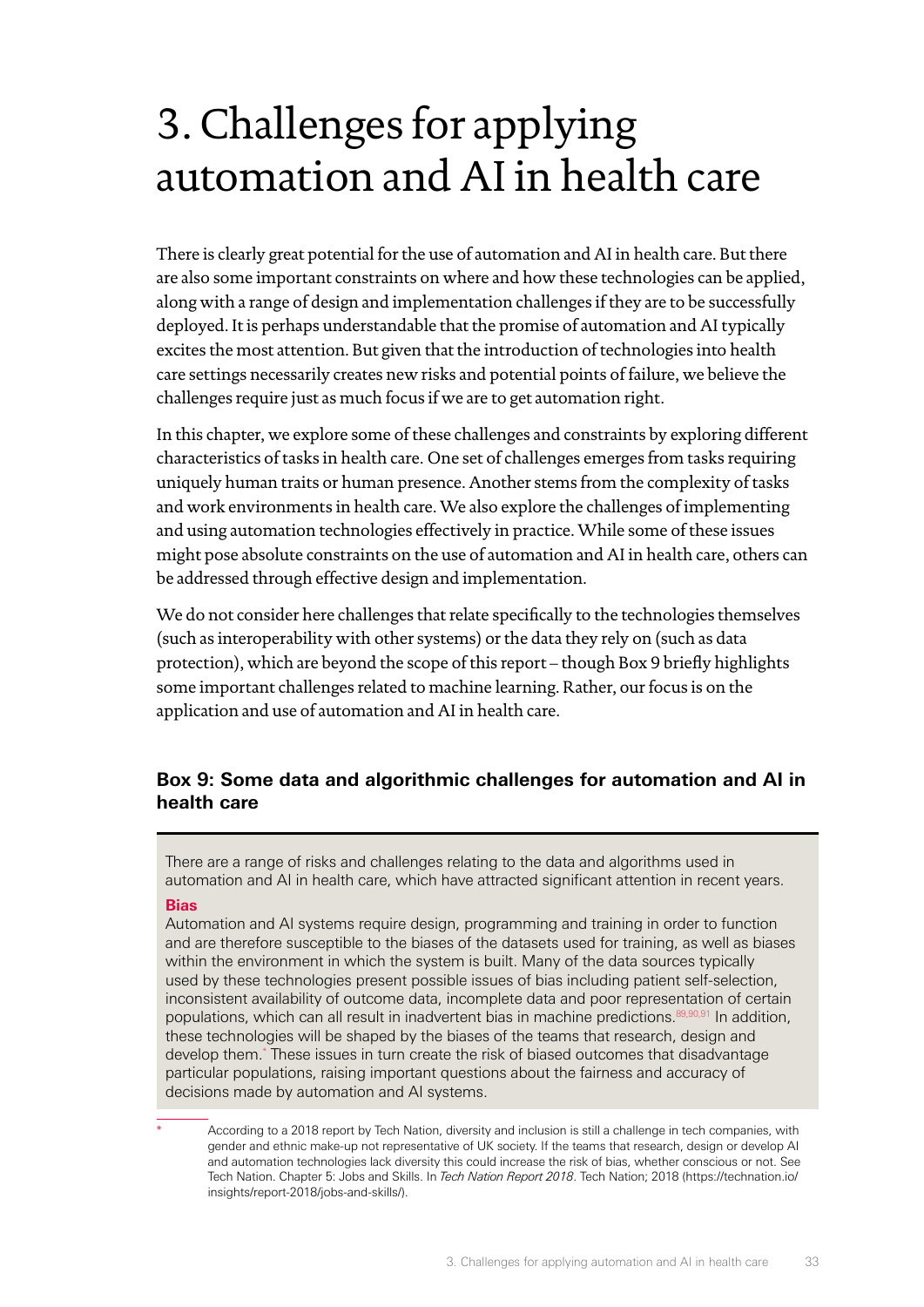#### <span id="page-35-0"></span>**Transparency**

Automation and AI systems challenge conventional conceptions of moral responsibility because of their ability to influence and make decisions and potentially act with a degree of autonomy. While it may not be possible to attribute moral responsibility to a technological system, many agree that the need for clear accountability $92$  requires the ability to explain and justify the actions of a system. Such systems therefore need to be transparent and understandable. However, this can be a challenge because the inner workings of automated decision-making systems, particularly those incorporating machine learning, can be so complex that they cannot be explained or audited, leaving only the outputs visible (sometimes called 'black box' decision making).<sup>93</sup> This can make it difficult for those who have been adversely affected by algorithmic decisions to understand the reasons on which they were based.<sup>[94](#page-72-10)</sup>

#### **Sensitivity**

Challen and colleagues highlight some further important challenges arising from a potential lack of sensitivity of an automated system to its context, with important safety ramifications. These include situations where an automated system attempts to make decisions despite possessing insufficient information; situations where an automated system does not take into account the impact of its decisions (for example, the impact of a false positive prediction); and situations where an automated system trained on historical data cannot adapt quickly enough to new populations or sudden policy changes.<sup>[94](#page-72-10)</sup>

These risks and challenges highlight the importance of regulation and standards to ensure that health care technologies are safe, ethical and deliver high quality outcomes for all – discussed further in Chapter 4.

### 3.1. The human dimension

Many tasks in health care require human traits that cannot (yet) be replicated by machines. For other tasks, there is an intrinsic value of human agency or relationships meaning the task cannot be delegated to a machine. Both create limitations on the scope for automation.

#### **3.1.1. Human traits that technology cannot (yet) replicate**

Frey and Osborne's influential work on the future of employment highlights three types of human ability that are difficult for technology to replicate: perception and manipulation; creativity; and emotional and social intelligence. $24$ 

- **Perception and manipulation:** Replicating humans' ability to understand and respond to external stimuli remains a challenge. Consider the use of a robot to assist a hospital patient to move from a bed to a toilet, or to clean the kitchen for someone needing help at home. While on the face of it these tasks might appear simple, they involve a vast number of distinct movements and the ability to respond to external stimuli in order to navigate through changing environments. Every possible movement and response requires codification; as Brynjolfsson and McAfee note, 'low-level sensorimotor skills require enormous computational resources'.[17](#page-69-17) While machines can increasingly copy many aspects of human perception and movement, the ability to interpret the world and act appropriately remains much harder.
- **Creativity:** The psychological processes and values underlying human creativity are difficult to specify and therefore hard to automate. Creativity involves generating new ideas, or making new connections between familiar ideas. While this is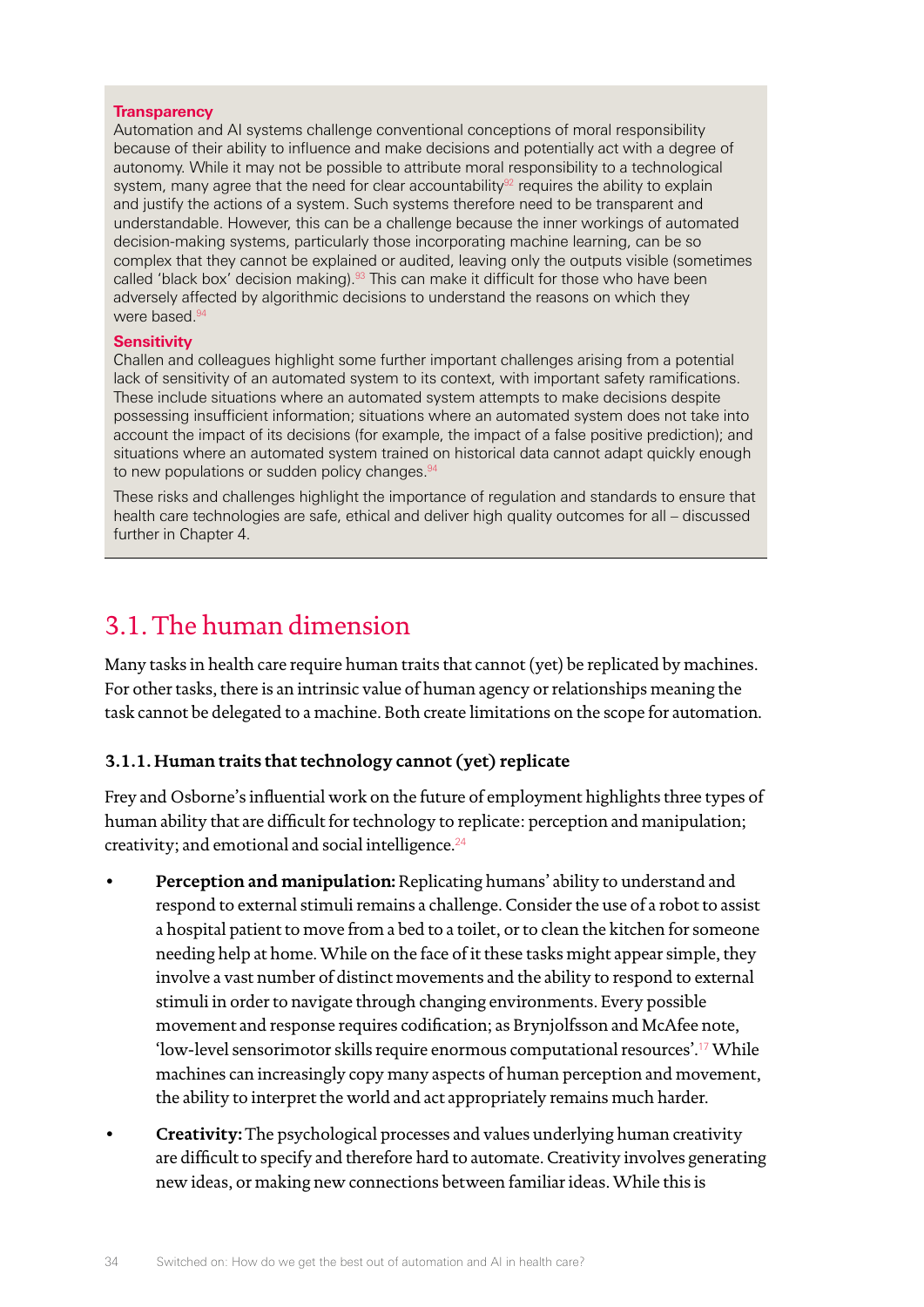not hard in itself, the issue is that creativity requires not just novelty but also value – which novel ideas or connections 'make sense'? The challenge here lies in describing our creative values in a clear enough way for them to be programmed into a system.[17](#page-69-0)[,24](#page-69-1) Later we discuss one example of where the need for creativity may constrain the scope of automation: in the strategies health care workers use to improvise and adapt when faced with unpredictable events.

• **Emotional and social intelligence:** Emotional and social intelligence, which are required in activities such as caregiving and managing people, pose challenges for automation. They include the ability to 'read' and deal effectively with the feelings of other people and to manage relationships.[95](#page-72-0) Automating this type of intelligence is a challenge not only because of the difficulty of recognising human emotion in real time, but also of knowing how to respond in an appropriate way, which requires a complex combination of skills and knowledge. Box 10 explores the role of emotional intelligence in health care.

### **Box 10: Emotional intelligence in health care**

Emotional intelligence – 'the ability to perceive and express emotion, assimilate emotion in thought, understand and reason with emotion, and regulate emotion in yourself and others'<sup>96</sup> – enables individuals to build relationships, moderate conflict and foster harmony.[97](#page-72-2),[98](#page-72-3) It is widely recognised as crucial for quality and safety in health care, including for creating an environment of trust and openness.'

In particular, empathy – the clinician's willingness to appreciate the patient's perspective – which is one component of emotional intelligence, $t,99$  underpins good patient–clinician communication and is critical in delivering person-centred, compassionate care.<sup>[100](#page-72-5)</sup>

As the Institute for Healthcare Improvement argues, 'staff and providers' skills in understanding and meeting the patient's emotional needs are essential to creating an excellent experience of care'.[101](#page-72-6) It is hard to envisage, at least in the short term, how a computer could address these needs given the level of emotional and social intelligence required.

Even where the role of emotional and social intelligence is less obvious, such as with administrative tasks, it might still be important for avoiding undesired results. An example is rostering. This might appear to be a good candidate for automation because it is rulesbased, routine, frequent and time consuming – and there has been much recent interest in 'e-rostering' in the NHS, most recently in the Carter Review. However, exploration of how rostering works in practice reveals it is not just a technical task, but a social one too, requiring careful planning and consideration of a range of factors, such as a team's sense of fairness and when discretion about rostering rules should be applied.<sup>102</sup> While this doesn't mean that rostering can't be automated, it highlights the importance of considering tasks carefully to understand where human intelligence adds value, so an informed judgement can be made about whether they should be automated or not.

According to Stanton and Noble, for example, 'clinical leaders need to be able to react in an emotionally intelligent manner to the intensely emotional events that inevitably occur in health care', and being able to regulate their feelings 'creates an environment of trust and openness that is palpable to others and vital to improving patient safety'.

† Psychologist Daniel Goleman argues that emotional intelligence has five component characteristics: selfawareness, self-regulation, motivation, empathy and social skill.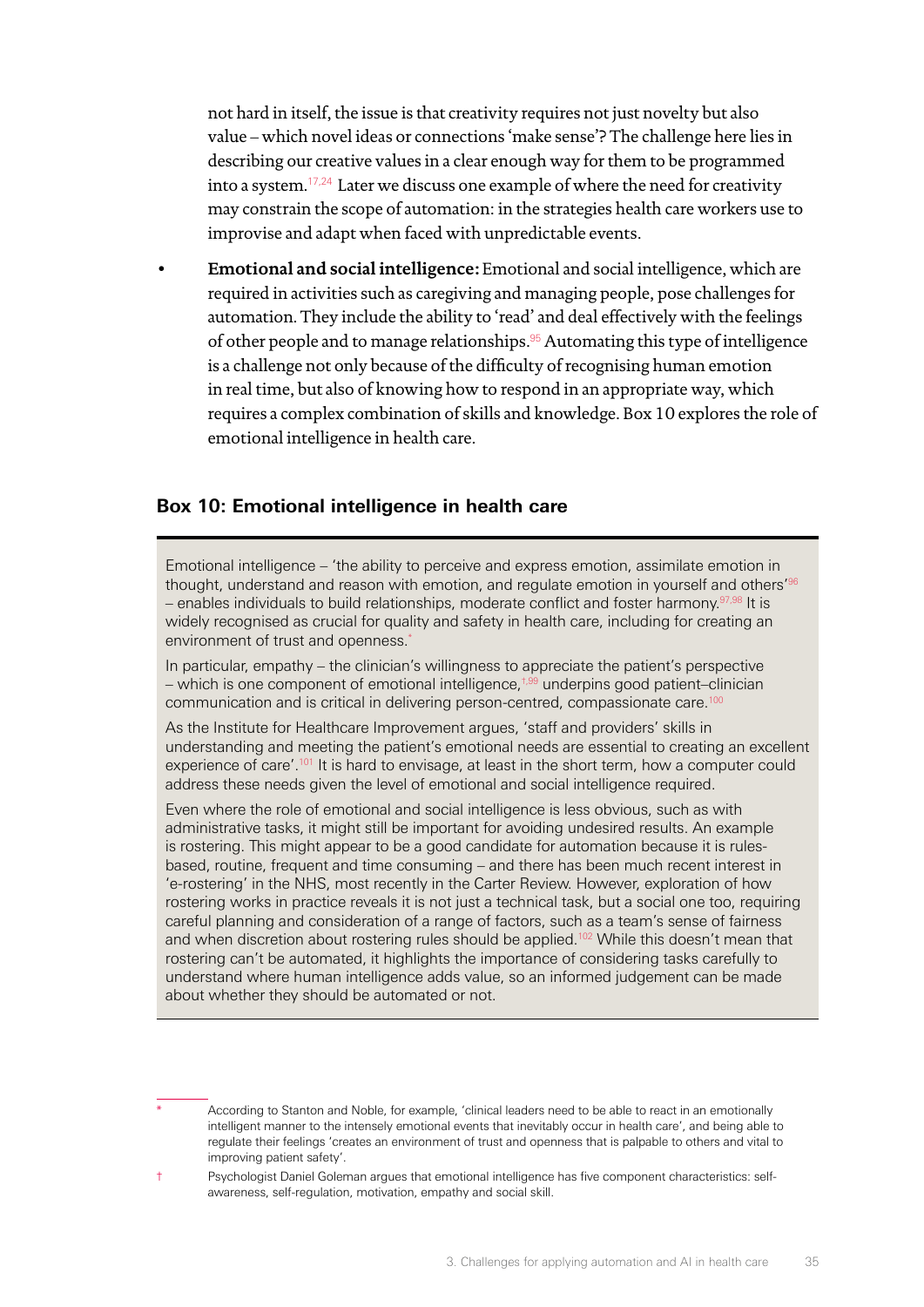## **3.1.2. Tasks requiring human presence**

The use of automation in health care will not be determined simply by whether it is technically possible. We also need to understand where it is desirable, and where human input should be retained.

One key issue is the importance of human agency in care giving, particularly for treating patients with dignity and respect. While some patient-facing applications of automation, such as automated online appointment booking, might be considered perfectly compatible with treating patients with dignity and respect, others, such as robotic carers, are more contentious. A recent survey of 4,000 US adults on attitudes towards in-home robotic carers found that more were worried about the idea (47%) than enthusiastic (44%).<sup>[103](#page-72-8)</sup> The loss of human interaction was the predominant theme mentioned by respondents who said they wouldn't want a robotic carer. In cases like these, people may feel that interacting with another human is necessary for, and indeed constitutive of, being treated with dignity and respect. There are a range of tasks in health care – such as informing a patient of a diagnosis of a serious illness – which for similar reasons may simply not be 'delegable' to a machine. As Liu and colleagues note, this type of communication requires 'considerate assessment of a patient's hopes, fears and expectations', much of which is non-verbal and happens at an 'innate level', which an algorithm cannot replicate.<sup>[104](#page-72-9)</sup>

Another fundamental issue, as Batalden has observed, is that health care is not a product but a service that is co-produced with patients and families.<sup>[105](#page-72-10)</sup> Human relationships are fundamental for this co-production and shared decision making, which lie at the heart of person-centred care. In areas like care planning, for example, the need for genuine partnership between health care professionals and patients may pose 'hard' constraints on the use of automation.\*,[101](#page-72-6)

On other occasions it may not be that the use of automation is incompatible with dignity and respect, but simply that there is a preference for human contact. For example, in the Oxford study's fieldwork, the researchers observed patients bypassing the touchscreen check-in at the GP surgery and choosing to check in with (and say hello to) the receptionist instead.

There are also a range of concerns that arise where automation and AI are used in decision making.†[,95](#page-72-0)

Relating to the decision process are important issues of procedural fairness and acceptability concerning how decisions are made and resources allocated, where the increased use of automation and AI in decision making could have important ramifications. A significant finding of social psychology in recent decades is that people can care about the processes of decision making independently of the outcomes.[106](#page-72-11) For example, people who lose court cases may nevertheless feel more satisfied if they believe they've had a fair chance

As the Health Foundation's *Person-centred care made simple* puts it, 'for care to be enabling, the relationship between health care professionals and patients needs to be a partnership… It is a relationship in which health care professionals and patients work together to understand what is important to the person, make decisions about their care and treatment, and identify and achieve their goals.'

<sup>†</sup> For example, Yeung highlights several kinds of issues, which apply to both fully automated decision-making systems and algorithmic 'recommender' systems – including issues relating to the decision process and to decision outputs.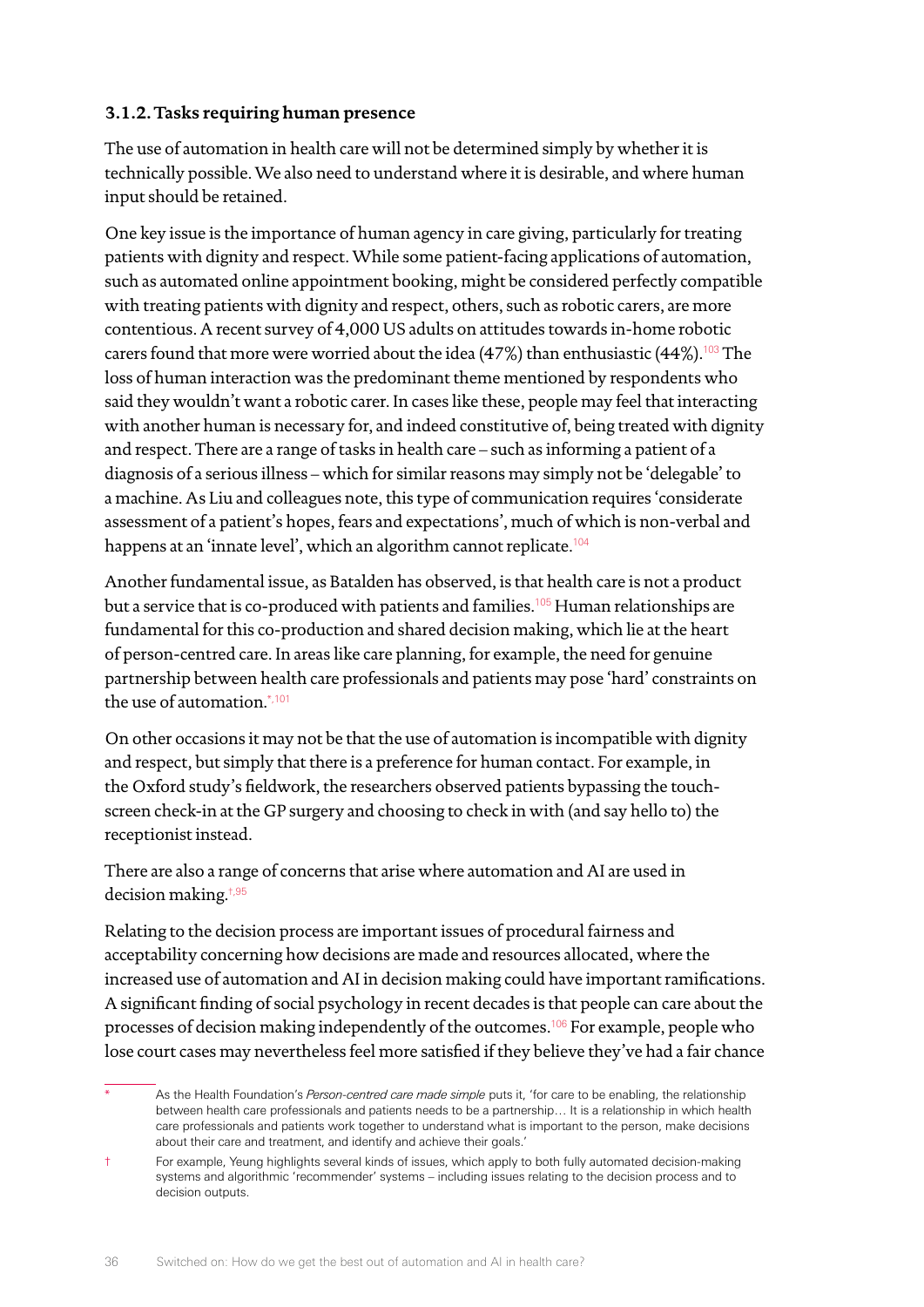to have their argument heard compared to those who feel they haven't.<sup>[107](#page-72-12)</sup> If automation and AI are used in diagnosis, triage and treatment decisions, interesting questions arise as to whether patients will feel these processes are fair and acceptable. For example, some patients might feel that algorithmic triage is acceptable as a process due to its potential to be consistent and free from certain kinds of human bias (though note the potential for data bias described in Box 9); whereas others might feel that having a human listen to and consider their case is a key component of being treated fairly and respectfully. More research is needed to understand perceptions of procedural fairness and acceptability surrounding automated decision making in health care; it is an area where the distinction between full and partial automation, and perceptions of the extent of machine involvement in decision making, may assume particular significance.

Where tasks have a direct impact on patient health, human participation in decision making may also be necessary for reasons of safety and accountability. For while automation can reduce the scope for human error, human oversight is often necessary to guard against machine error; in this sense, automated systems always require a 'wrapper of human control'.[108](#page-72-13) Furthermore, the fact that machines can learn, make decisions and potentially act with a degree of autonomy raises important questions of accountability when mistakes occur. While attributing responsibility for problems can be complex (for example, when are they the responsibility of the machine operator and when of the manufacturer?), there is nevertheless general consensus that accountability must lie with humans rather than machines. $*109$  $*109$ 

# 3.2. The complexity of work in health care

Another potential challenge for automation is the sheer complexity of tasks and work environments in health care – a prominent theme of sociological, ethnographic and human factors studies. Very often, there is more going on in a task than meets the eye. Attempts to introduce automation and reorganise work based on a simple interpretation of the task will therefore lead to problems or 'unintended consequences' – with potential risks to quality and safety.

Here we briefly discuss three potential challenges for automation arising from the complexity of work in health care: task multidimensionality (the fact that single tasks can fulfil multiple functions), task variation (the fact that tasks can look very different on different occasions and in different settings) and task unpredictability (the fact that tasks can evolve in ways that require flexibility and adaptation).

# **3.2.1. Task multidimensionality**

One characteristic of many tasks in health care is their 'multidimensionality' – the fact that even in a single task there can be multiple things going on. Sometimes it might make sense to think about a task as comprising a range of 'sub-tasks' (in which case, the question of

For example, a 2018 statement on these technologies by the European Group on Ethics in Science and New Technologies concluded that moral responsibility cannot be attributed to autonomous technology, arguing that the 'ability and willingness to take and attribute moral responsibility is an integral part of the conception of the person on which all our moral, social and legal institutions are based'.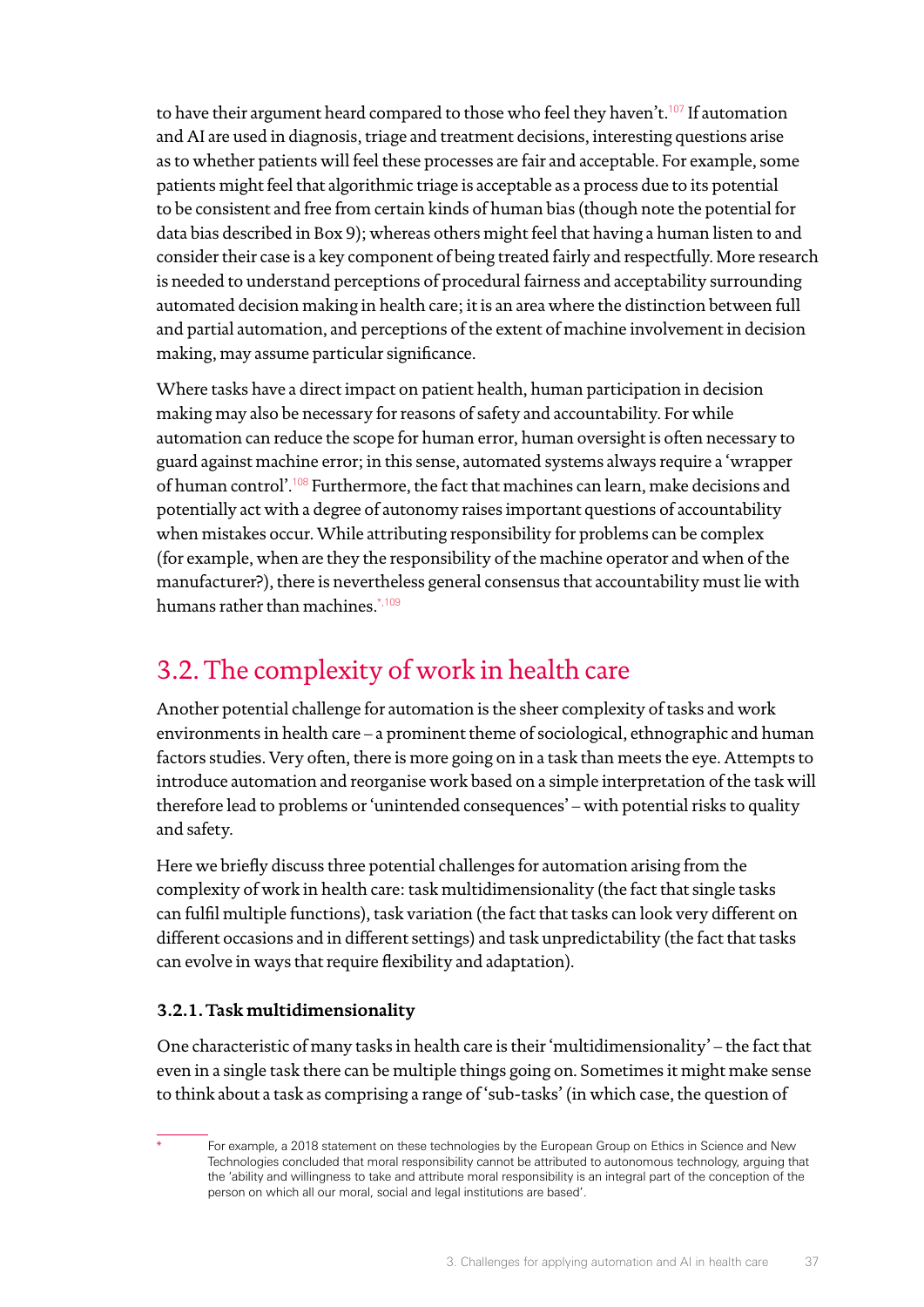automation can move down a level to consider which sub-tasks can be automated). In other cases, it might make sense to think of the same task as serving multiple functions, and in these cases if you automate the task with the aim of fulfilling its 'primary' function, it will mean the other functions get lost.

The Oxford study identified a powerful example of this. While clinical documentation can be automated,<sup>[110,](#page-72-15)[111](#page-72-16)[,112](#page-72-17)</sup> which might well save time, the GPs in the study's focus groups pointed out that this could remove an important opportunity for them to reflect on their cases. Such reflection is valuable not only for ensuring they make the best decisions about diagnosis and treatment, but also for reflecting on their practice more generally, which matters for professional development. Echoing Bansler's observation that documentation can serve as a 'tool of thinking', $113$  the Oxford team observed how clinical notes were often kept open on screens for periods of time in order to enable GPs to consider, revise and make sense of the material, particularly notes for new or complex cases. Willis and Jarrahi comment that 'If the practice of writing and thinking through writing is wholly removed from the clinicians' workflow… it removes an opportunity for the clinician to think and reflect critically in the way they practice medicine.<sup>'[114](#page-72-19)</sup> So the task of note-taking is potentially about more than recording information, and simply automating it and assuming this fulfils all the functions of the task would be wrong. Alternatively, clinical documentation could be automated but with GPs still taking time out to analyse and reflect on their cases in other ways. Some GPs may prefer this, though it wouldn't necessarily result in the productivity gains that a simple interpretation of note-taking might lead one to expect.

In the same way that documentation can be about more than recording information, communication can be about more than transferring information. Ash and colleagues observe that communication can also be about generating an effect on the person you're communicating with, testing their assumptions, receiving feedback, and establishing and maintaining relationships.<sup>[115](#page-73-0)</sup> Important functions like these can get lost if automated systems displace human communication and social interaction in the workplace.

Another kind of multidimensionality is where a decision-making task tacitly involves two different elements: the appraisal and decision making itself (decision selection); and the checking and 'sign off' of the decision (decision authorisation). When one person is performing the task, these two elements are usually elided. But while an alternative worker or computer might be able to perform the appraisal and decide on a course of action, this may not remove the need for a stage of checking and authorisation, and it may be undesirable to delegate this authority to the alternative worker or computer – particularly where the decision carries significant risk. So even when a decision-making task has been delegated or automated, there may still be a need for a suitably qualified worker to check the decision and sign it off.\* In some cases, this might still be more efficient than the previous arrangement; in other cases, the level of engagement required for the suitably qualified

With some types of automation, this may create a new role, whereby a worker becomes the operator of the automated system and responsible for checking its outputs. The Oxford study hypothesises that, due to their privileged knowledge, it could well be that the worker who is displaced by the automation technology subsequently becomes the operator, for example, a prescription clerk could take responsibility for operating and maintaining an automated system for processing prescriptions. This is one reason why automation may not simply be about replacing human labour but rather complementing it.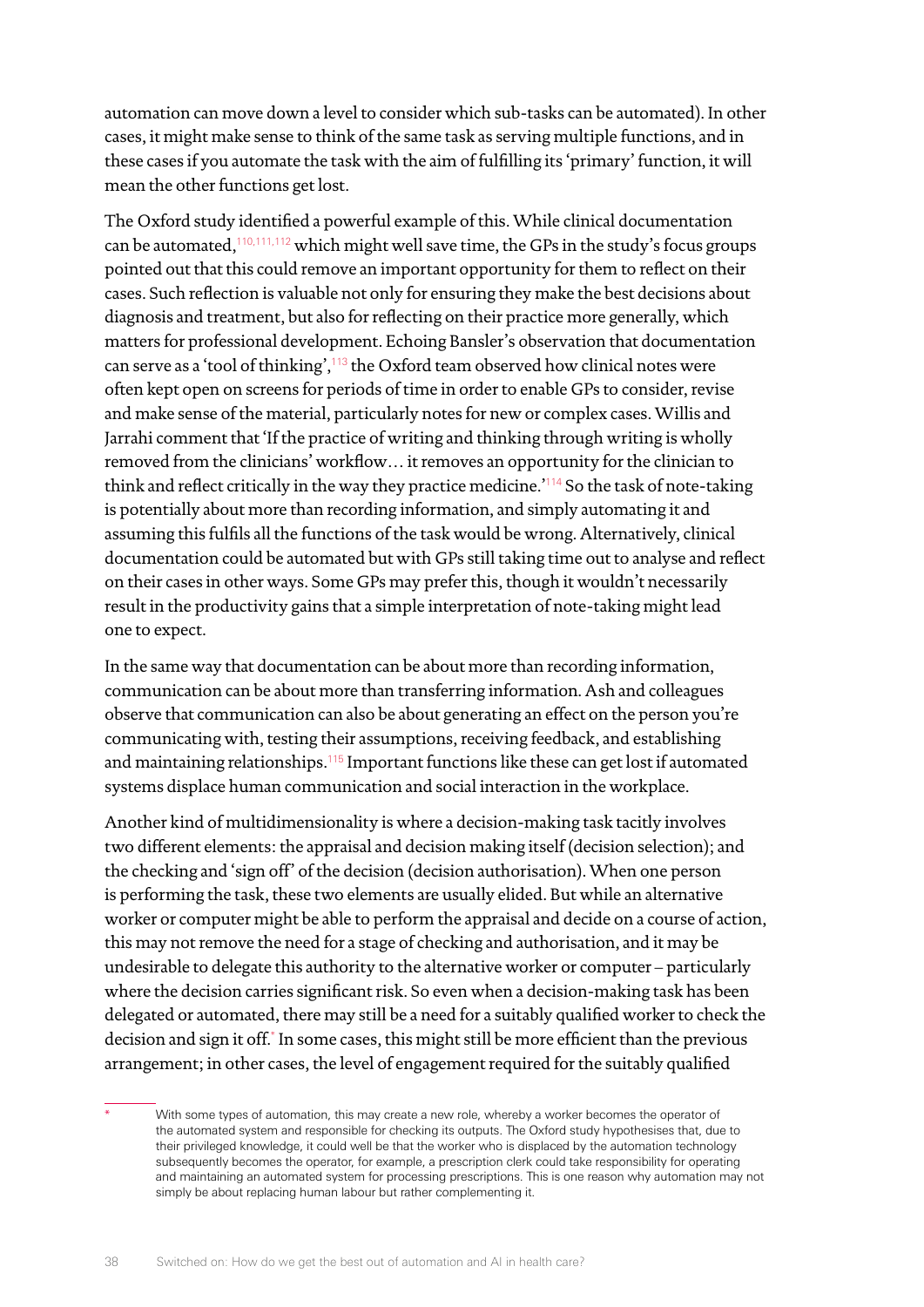worker to familiarise themselves with the case and authorise the decision may be almost as much as if they were performing the whole task themselves, in which case the delegated arrangement may reduce productivity.\*

Studies of health care roles, including literature on 'hidden work',[116](#page-73-1) identify other examples of tasks fulfilling multiple functions. Health care assistants, for example, typically perform a range of tasks, including taking blood samples, monitoring vital signs, serving meals and helping patients move around. However, through the contact they have with patients in carrying out these tasks they also provide emotional support and identify patient needs (for example, needs around pain management), something that enables them to act as advocates for patients and bridge the relationship between patients and other clinicians.[117](#page-73-2) While it is conceivable that in future robots and automated systems may be used to assist patients with meals and mobilisation, and take measurements and samples.<sup>[22](#page-69-2)</sup> this could weaken an important dimension of patient support if it significantly reduced contact between health care workers and patients.

While none of the issues highlighted here are absolute barriers to automation, it is clearly important that proposals for automation are grounded in a detailed understanding of the work in question. What the literature on 'unintended consequences' reveals is that changes are sometimes made without this understanding.

## **3.2.2. Task variation**

Many tasks and work activities in health care resist standardisation. This is not simply because patients and cases may differ, but also because roles, processes and workflows may be organised differently on different occasions and in different contexts, depending on the staff, skills and resources available. The Oxford study documents many types of variation across tasks in primary care (both within practices and between practices), including variation in the content of tasks (for example, phone calls), variation in the process for completing tasks (for example, handling correspondence) and variation in who performs tasks (for example, letter writing). According to the authors, 'variance in tasks can occur in the order parts of the task are performed, duration, the occupational role of the person performing the task, the importance of the task or how time-critical it is, and how many individuals become involved in completing it'.<sup>[3](#page-69-3)</sup>

That tasks can be organised in different ways on different occasions may pose challenges for automation. For example, if the performance of a task is distributed between workers in different ways in different settings, then some task and work reorganisation may be necessary to make automation possible.[118](#page-73-3) For administrative tasks in primary care, the Oxford study found that the extent of task sharing – and therefore the way tasks are organised – varies depending on practice size, with more sharing of tasks at single-site practices than at large, multi-site practices.

Related to this, another unintended consequence of task delegation is when it results in a far more precautionary approach because of the separation of decision making from a more senior source of authority or expertise.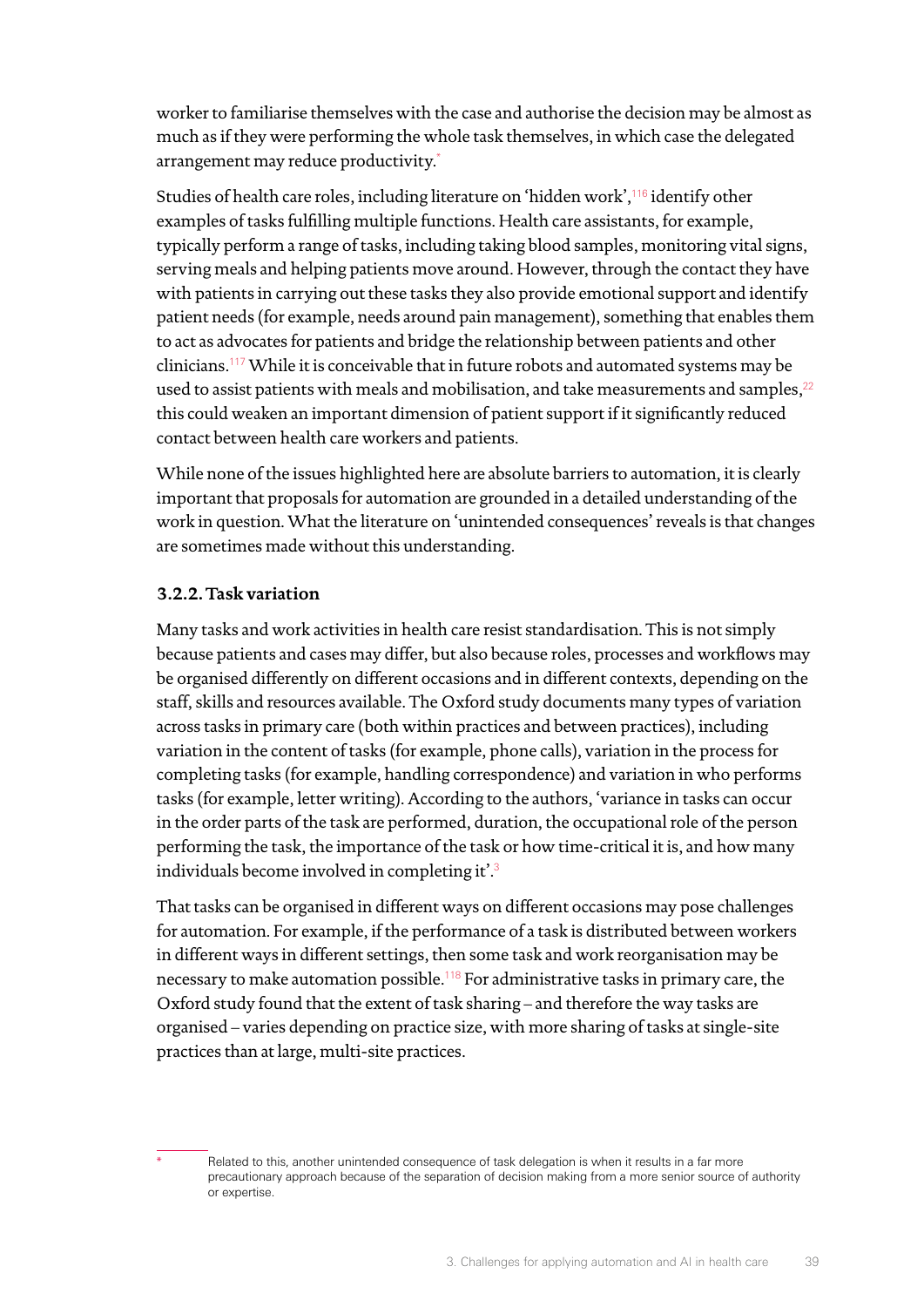In other cases, variation in who performs a task may reflect not simply variation in how the roles, processes and workflows are organised, but variation in the underlying nature or content of the task. The Oxford researchers noted that what looks like an administrative task can suddenly get transformed into a clinical task requiring specialist medical knowledge – something they argue 'is what makes work in health care different and exceptional when compared to other fields with similar task descriptions'.<sup>[3](#page-69-3)</sup> Reviewing prescriptions, for example, an administrative necessity, can reveal information requiring a decision by a pharmacist with specialist knowledge. Medical coding is another type of task that can flip between administrative and clinical.<sup>[119](#page-73-4)</sup> Such variation in the nature of a task may render it less tractable to automation, or suggest only automating some aspects of it but not others.

Ultimately, variation itself need not be a challenge for automation provided that the nature of the variation is understood. But there are cases in health care where the parameters within which a task might vary can't themselves be specified or constrained – the 'leftfield' piece of information from a patient, for example, that could require a totally different approach to handling their case. Much automation discourse is grounded in the paradigm of product manufacturing, where tasks might be more prone to standardisation and routinisation than tasks in health care.<sup>119</sup> So caution will be needed in assessing the applicability of the wider automation literature to health care.

### **3.2.3. Task unpredictability**

One important source of task variation in health care is unpredictability in the way tasks unfold over time. This is partly because much health care work is responsive in nature – to the needs of patients, staff and organisations – and takes place in a dynamic work environment that can create disruptions to workflow. It is also because tasks are often being carried out in non-ideal circumstances where workers have to navigate uncertainty and trade off conflicting goals (such as whether to spend more time with one patient or move on to the next). While some disruptions result from operational failures (such as the need to fetch missing equipment) that can in principle be prevented, others result from intrinsic aspects of health care (such as the need to respond to a change in a patient's condition).

Work interruptions are one example of this phenomenon that has been extensively studied. They pose challenges for task performance, $120,121$  $120,121$  but while in some cases they are irrelevant to the task underway, in others they are vital for the delivery of safe care, requiring an immediate response.<sup>[122,](#page-73-7)[123](#page-73-8)</sup>

Managing fluid and unpredictable workflows safely requires flexibility, adaptation and improvisation from health care workers. But while automation technologies can potentially handle unpredictability, they can only do so if the appropriate strategies for handling it are understood. Ebright and colleagues highlight (in the context of nursing work) that not enough is known about the strategies and reasoning that front-line health care workers use to cope and adapt in complex work situations to be able to codify this knowledge.<sup>[124](#page-73-9)</sup> As Autor puts it, 'The tasks that have proved most vexing to automate are those demanding flexibility, judgement, and common sense – skills that we understand only tacitly.'[125](#page-73-10)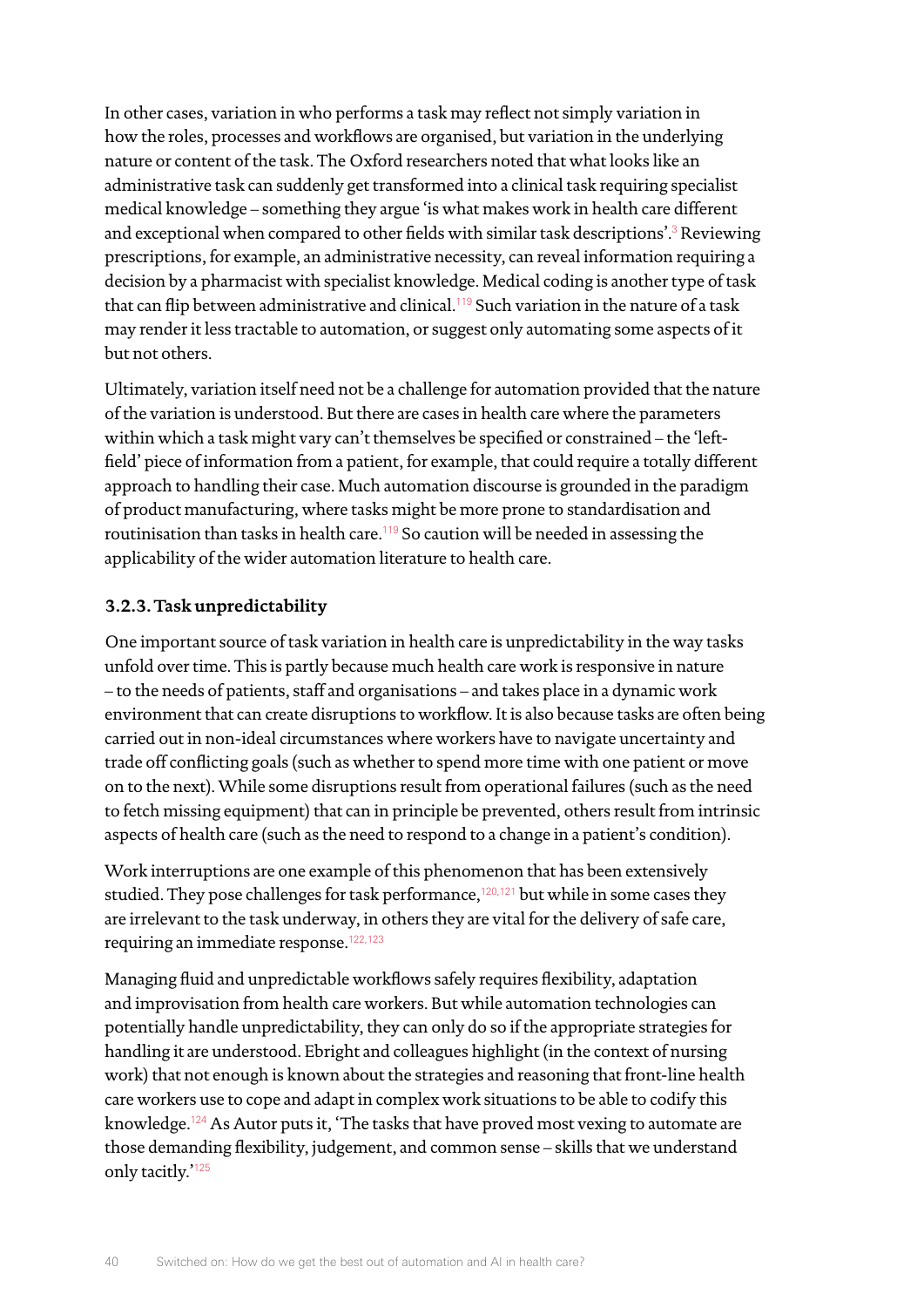While no one is proposing to automate complex clinical work such as nursing work, there is a wider challenge for automation here: the use of technologies in clinical pathways will need to support health care workers' ability to improvise and adapt. One risk is if an automated system introduces unnecessary rigidities into the workflow, undermining flexibility and the capability to react. An example would be where an automated system won't allow progression to the next stage of a task until certain information has been entered, despite the fact that real-life situations sometimes demand that task steps are initiated early, in the absence of the information or in an unconventional order. Another risk is where reliance on automation technologies restricts communication or takes workers 'out of the loop', reducing the situational awareness needed to respond to unexpected events.<sup>[126](#page-73-11),[127](#page-73-12)</sup>

So automation technologies need to be designed in ways that match the realities of complex workflows and hectic work environments (discussed further in Box 11). Coiera observes that technology is often designed on the incorrect assumption of a fully concentrating user in a single-task scenario; the reality is that health care workers may be carrying out several tasks simultaneously or interacting with colleagues to help them complete other tasks.<sup>[128](#page-73-13)</sup> Ash highlights a range of problematic design features of technologies in this respect, such as interfaces that are hard to use in an interruptive context or that unnecessarily increase the cognitive load on staff by requiring information to be entered in overly structured formats.<sup>[116](#page-73-1)</sup>

In summary, while automation is best suited to routine work, work patterns on the front line are often adaptive and emergent as workers juggle competing demands under resource constraints. The successful design and deployment of automation technologies will need to support the ability of health care workers to flex and adapt in the face of task unpredictability.

## **Box 11: The 'human infrastructure' on which technology depends**

Many of the challenges described here relate to the sociotechnical nature of health care. As Coiera observes, any health care technology does not sit in isolation, but is part of a larger 'sociotechnical system' which involves the people using the technology and the people they are interacting with, the other processes and tasks going on, and features of the surrounding work environment, which may well be complex and unpredictable.<sup>129</sup> Results emerge from the 'sociotechnical coupling' of technology with people and processes – 'not as the injection of technology into a location, but as a process in which we mould together a unique bundle that includes technology, work processes, people, training, resources, culture, and more'.<sup>12</sup>

This means the effectiveness of a technology will be determined not just by how well it accomplishes the specific tasks for which it was designed in isolation, but by how well it can fit and is fitted into an organisation's processes, workflows and wider institutional norms. And understanding and modelling these processes and workflows is not trivial: many processes in health care have never been consciously designed,<sup>[130](#page-73-15)</sup> and often there can be significant gaps between 'work-as-done' and 'work-as-imagined'[.131](#page-73-16)

Problems can arise when there is a mismatch between the design of a technology and the reality of the work environment in which it is to be used. Indeed, this can be an important source of safety risks: as well as the risk of purely technological failures, the introduction of technology into a live health care setting will also create the possibility of failure occurring in the interface between the technology and the surrounding work processes. Work on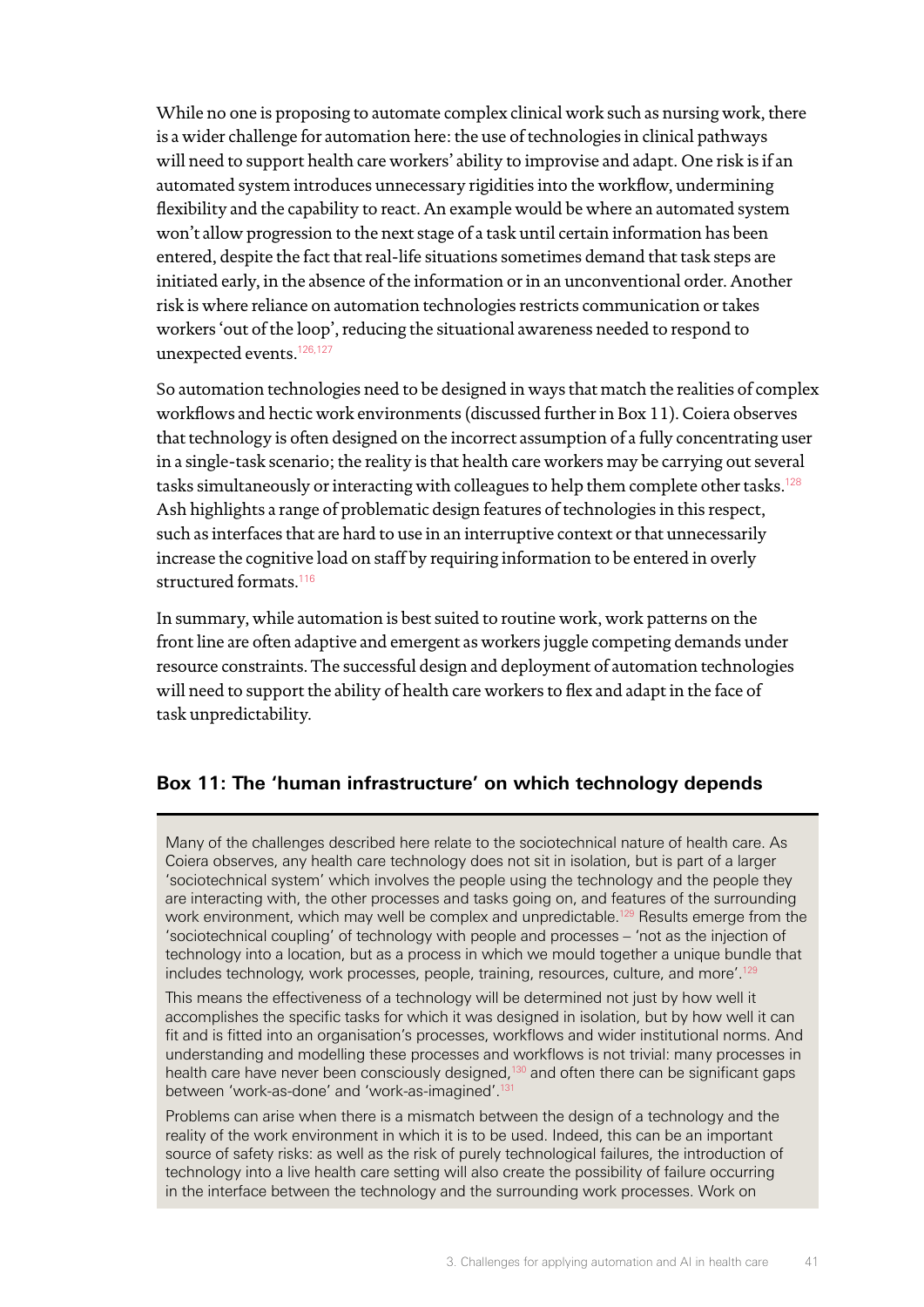patient safety is increasingly recognising the vulnerabilities that can be created through the introduction of technologies, which can give rise to adverse consequences that are hard to foresee.<sup>[132](#page-73-17)</sup>

A variety of sociotechnical frameworks and models have been developed to describe the interplay of these different factors in the development and use of health technologies.<sup>133,[134](#page-73-19)</sup> For example, Sittig and Singh's eight-dimensional model, in addition to factors such as hardware, software, data and the human–computer interface, describes the importance of social and contextual factors such as people, workflow and communication, as well as internal organisational features such as procedures, processes and culture.[134](#page-73-19)

More recently, Healthcare Improvement Scotland has developed a model to support service redesign, based on an approach from Tan Tock Seng Hospital in Singapore. The model, illustrated in Figure 6, highlights how technology needs to be seen as just one part of a broader process of role redesign and process redesign that must take place for the successful adoption of technologies like automation, AI and robotics.

### **Figure 6: Interrelationship between technology, process redesign and workforce redesign**



- management and risk management
- Multidisciplinary change teams

Note: This model is based on an approach developed by Tan Tock Seng Hospital, Singapore Source: Healthcare Improvement Scotland. *Discussion Paper – an evolving approach to supporting the redesign and continuous improvement of health and care in Scotland*. Healthcare Improvement Scotland; 2019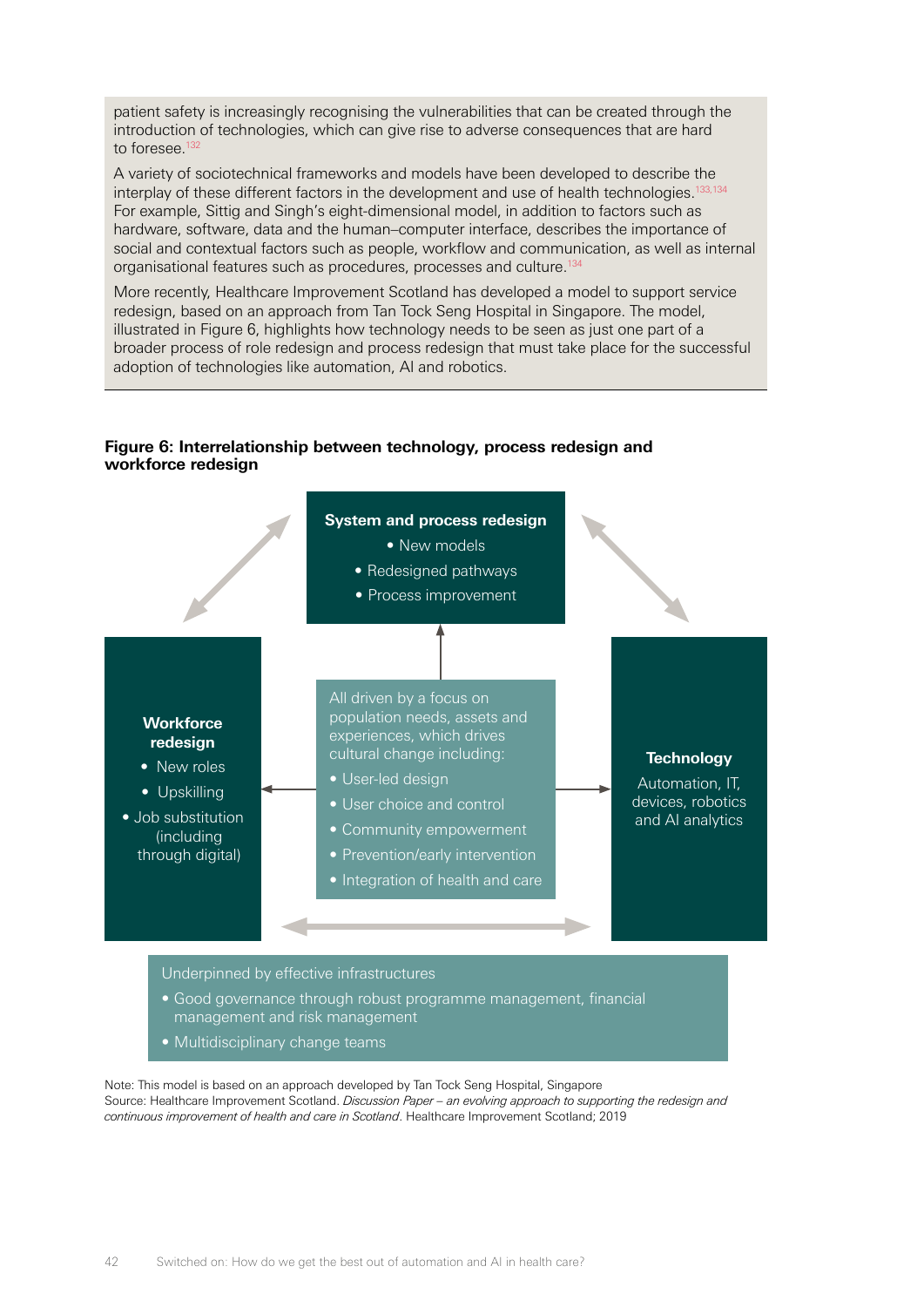# 3.3. Challenges for implementing automation and AI in health care

Even when automation systems are designed in appropriate ways for live health care settings, there still remain significant challenges in implementing them effectively. If the success of a technological intervention depends not just on the technology itself but also on a whole set of accompanying role, process and workflow elements, and if these role, process and workflow elements can vary from one setting to another, then implementation can be viewed as the practice of fitting the technology into the specific organisational context. And this can be a complex process. As the 2016 Wachter Review of health IT in England argued, implementing digital technologies is not a simple case of 'technical change' (like following a recipe) but of highly complex, adaptive change,<sup>[29](#page-70-0)</sup> which requires substantive and long-lasting engagement between those leading change and those on the front line responsible for making technologies work.[135](#page-73-20)

The challenges of implementing automation technologies go beyond the usual set of challenges faced in implementing new health care interventions. First, there are specific challenges associated with the implementation and use of new technologies. Second, as highlighted in the literature on skill-mix change, there are specific challenges associated with 'task shifting' – work reorganisation that relocates the performance of a task. Automation potentially combines both technology and task shifting, making successful implementation far from straightforward.

As with many of the issues examined in the previous section, these kinds of challenge are not necessarily barriers to automation, but rather factors that will have to be addressed if automation is to work effectively. Failure to do so can lead to unintended consequences, such as operational failures, workarounds, decreased productivity and increased workloads.

## **3.3.1. Challenges related to technology implementation**

A first set of challenges relates to the implementation of technologies. Here we highlight challenges related to the 'human' (sociotechnical) dimension of technological interventions; challenges relating specifically to the nature of technologies themselves or the data they rely on are beyond the scope of this report.

• Embedding new technology successfully in health care settings requires **developing new organisational routines, ways of working and behaviours**. The challenges of doing this are a recurring theme of evaluations of health technology interventions.<sup>[136](#page-73-21)</sup> They include the need to establish the implications of the new technology for organisational processes and workflows, the need to agree and coordinate the new ways of working required, and then – even when all of this is known – the need to actually change behaviours and ways of working, which may be deeply entrenched. Problems will arise if the workflow models used in developing the technology don't match real-life workflows.<sup>[134](#page-73-19)</sup> As noted earlier, the complexity of work in health care, where there can be significant gaps between 'work-as-done' and 'work-as-imagined', means there may need to be a stage of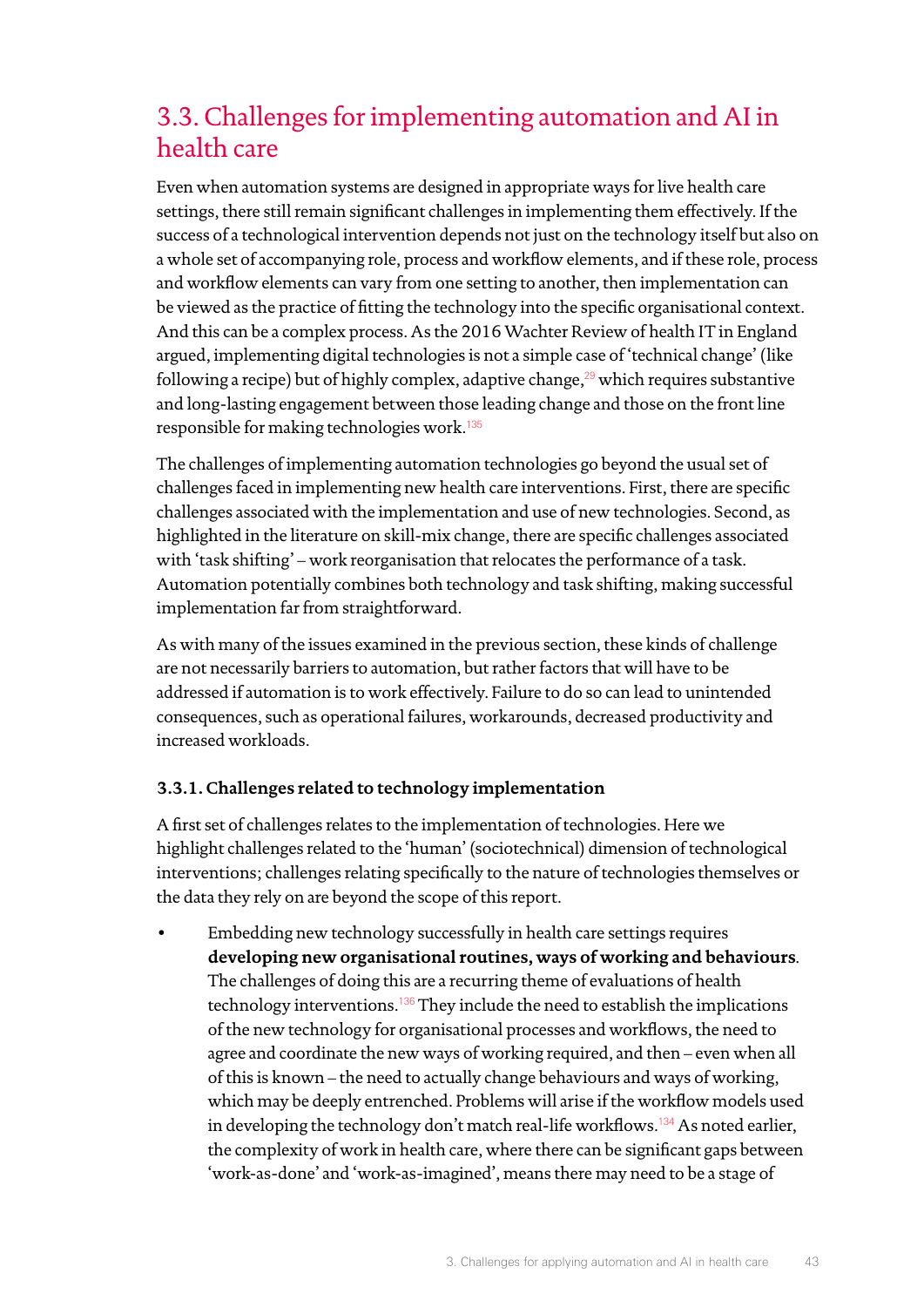process and workflow mapping to understand existing work patterns and think through how automation could be successfully introduced. Problems will also arise if there are not appropriate strategies and protocols in place to ensure safety and continuity if things go wrong. Relevant here is the 'Safety II' approach, which focuses on purposefully enabling things to go right, rather than merely seeking to prevent failures,[137](#page-73-22) and on being proactive rather than reactive. Safety II also focuses on the importance of adaptation and flexibility to match the conditions of work, and the role of humans to 'absorb variability' and create resilience, which is essential if technology is to work safely and effectively.[138](#page-73-23)

## **Box 12: A learning health system approach to avoiding acute occupancy crises**

### **NIHR CLAHRC Northwest London and Chelsea and Westminster NHS Foundation Trust (Innovating for Improvement, 2017-18)<sup>13</sup>**

Many acute NHS providers currently face high bed occupancy rates, with peaks that frequently exceed capacity. This leads to emergency department overcrowding, delayed care and patients being in inappropriate wards, all of which impact on patient experience and outcomes, including length of stay. When demand for beds reaches a critical level, hospitals may attempt to absorb additional patients by expediting discharge of existing inpatients. However, without a means of early warning, the problem often only becomes apparent once it has started to have an impact, leaving little time to begin an effective mitigating response.

Supported by the Health Foundation, this project aimed to develop a model which would use data about patient characteristics to predict which inpatients would be likely to remain in hospital in two days' time (residual occupancy) and therefore the risk of a bed occupancy crisis. The idea is that if a hospital could have prior warning of an impending bed crisis, this could trigger a response with sufficient time to deploy accelerated discharge strategies, for example, prioritisation of discharge-related diagnostics, ambulatory care or social care.

The project team interviewed acute care staff to identify data that could help to predict residual occupancy. This aided the design of a statistical model that was based on data from 86,000 patient spells in hospital. The model was able to predict residual occupancy two days in advance with an average error of 6%. However, the initial model was static and could quickly become outdated over time, so the team is now developing a machine-learning version that will be able to learn from and adapt to changes in the causes of bed occupancy peaks.

For the model to be useful in routine practice, the team developed a software module to import, standardise and clean hospital admission and A&E attendance data, and link them to hospital spells. This means the model could be deployed in other hospitals and be trained on each hospital's data on an ongoing basis, so that changes in patterns of occupancy and patient care can be learned by the model.

The next step will involve testing the model with prospective data before being run in live settings. Just as importantly, the team recognise that the tool is a means to an end, not an end in itself: using it to avoid occupancy crises in practice will rely on staff taking action before rates get too high. To support this, they are developing a protocol to standardise responses to rises in occupancy, including when responses should happen and who should lead them.

*'The predictive model is an important component, but ultimately it is how you act on the data that counts. This means taking early action when a bed occupancy rise is flagged, which requires a big cultural shift.'* 

Paul Sullivan, project lead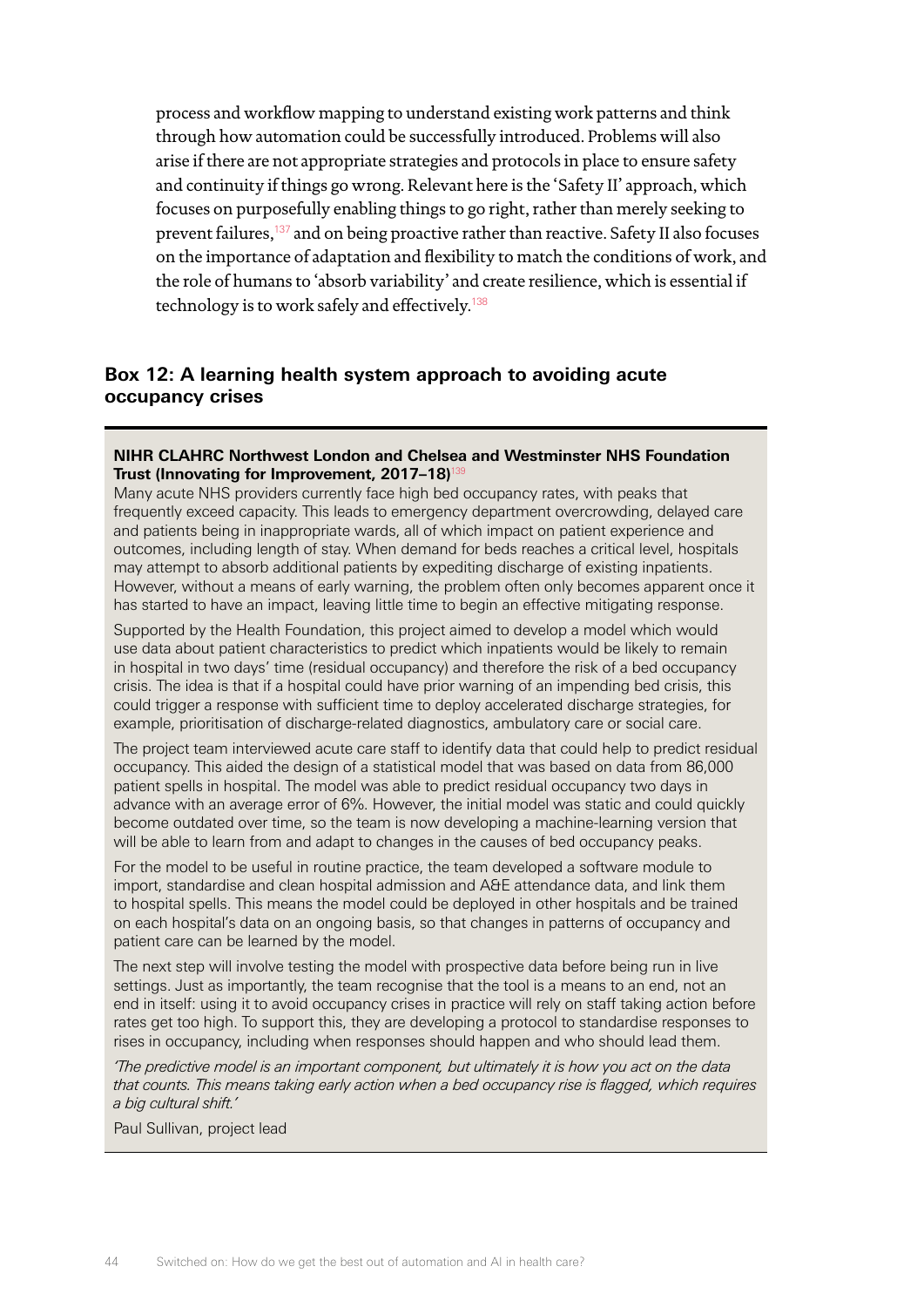- **Training and re-training are a critical part of successful implementation**, [140](#page-73-25)  particularly in light of the increasing complexity of automation, AI and robotic technologies, and functionalities that are new and unfamiliar. On this issue, the 2019 Topol Review argued there will need to be an increase in digital literacy among health care professionals.\*,[141](#page-73-26)[,34](#page-70-1) Health care workers will not only need to understand how to use new technologies safely; they may also need to understand how the technology works, at least at a basic level, in order to interpret the outputs of the system correctly or to explain the system's operation to others.
- There is a risk that **automation and AI could create or widen health inequalities**. In addition to the risks to health inequalities associated with data that were highlighted in Box 9, digital inclusion poses particular challenges given inequalities in access to technology and digital literacy, especially in cases requiring patient interaction with new technologies or with a digital interface. It has been estimated that 11.7 million people do not have the essential digital skills needed for day-to-day life in the UK $^{142}$  $^{142}$  $^{142}$  and they are more likely to be older, poorer, live with disabilities and need health care services.<sup>[143](#page-73-28)</sup> Approaches that rely on expensive technologies purchased by patients, such as smartphone symptom checkers, can also present barriers to access. So steps to promote inclusion – for example, user training, or creating user interfaces to suit differing levels of digital literacy – will be important to ensure that the use of digital platforms and tools doesn't exclude particular groups.† This will likely require meaningful co-design with people from a range of demographic groups to ensure these technologies meet diverse needs. Furthermore, certain digital technologies may not work well for everyone and some people may prefer a non-digital option, so it is important that accessible and high-quality non-digital alternatives are available where appropriate. The Health Foundation is exploring some of these issues with the Ada Lovelace Institute, as part of a research project examining how the adoption of data-driven technologies and systems during COVID-19 may have affected health inequalities.<sup>[144](#page-73-29)</sup>

## **3.3.2. Challenges related to task shifting**

A second set of implementation challenges relates to the fact that automation often involves shifting the performance of a task from a human to a computer. The literature on skill-mix change shows that removing a task from a health care worker who has traditionally performed it and relocating it elsewhere can be tricky, and automation can be looked at as a radical case of skill-mix change. Here we highlight some challenges involved in task shifting, which are relevant for the implementation of automation.

• New ways of working will only be effective if there is **consensus around, and ownership of, the new working arrangements**. Involving staff in identifying the problems to be tackled and co-designing the solutions can be important steps

† Interestingly, a 2019 evaluation of Babylon's 'GP at hand' service found users to be predominantly younger, wealthier and healthier than the population as a whole (see Ipsos MORI and York Health Economics Consortium, *Evaluation of Babylon GP at hand*. Hammersmith and Fulham Clinical Commissioning Group and NHS England; 2019).

According to HEE, digital literacy involves developing the skills to be able to use the technology, and also the right attitudes, values and behaviours needed to thrive in a 'digitally-enabled workplace'.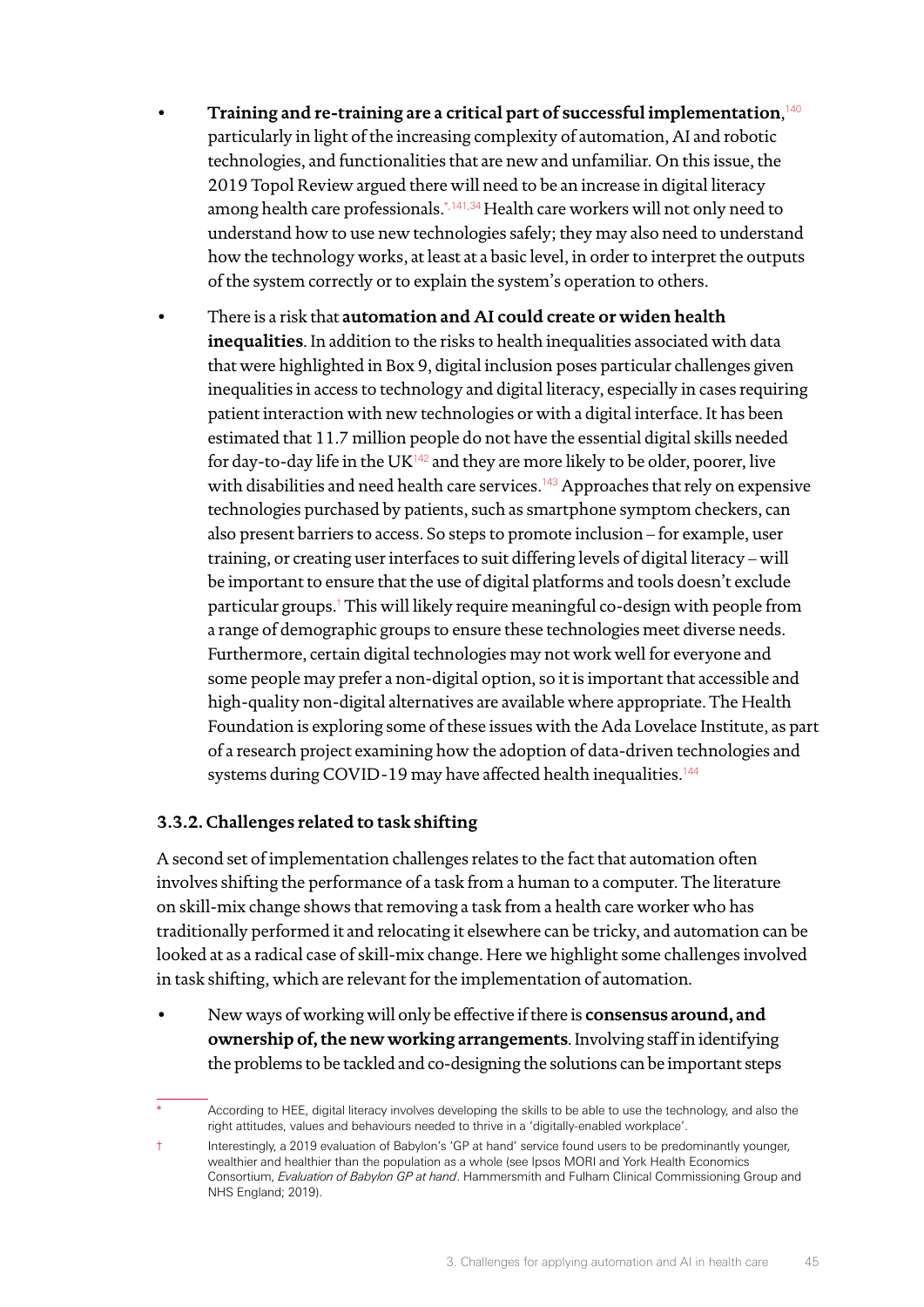to achieving this, as well as increasing the likelihood that the changes made are the optimum ones. Conversely, particular challenges might arise if there is suspicion about the underlying motivation for work reorganisation – for example, if staff think it is driven by cost-cutting and therefore potentially a threat to care quality. There is also a risk that work reorganisation results in workers feeling their role is being devalued, or creates anxiety about job security, $145$  potentially having a negative impact on staff morale. So it is important that proposals for reorganisation address a recognised challenge and are accompanied by a broader vision of role development, and that the stated reasons for change resonate with the intrinsic motivations of health care staff to deliver high-quality care. The example given in Box 13 highlights the importance of gaining consensus for the successful development and implementation of AI.

### **Box 13: Predictive analytics for triaging patients in emergency departments**

#### **Barking, Havering and Redbridge University Hospitals NHS Trust (Advancing Applied Analytics 2018–19)**[146](#page-74-1)

The A&E department at Queen's Hospital in Romford is one of the busiest in the UK, with 240,000 attendees and more than 50,000 admissions a year. While some people present with very serious symptoms, who clearly need to be seen quickly and admitted, and while others are clearly non-urgent, there is uncertainty with regard to a substantial number of patients. Nurses usually only have a short time of around 5–10 minutes to triage patients, which can be challenging when a case is not straightforward.

Funded by the Health Foundation, this collaboration between Barking, Havering and Redbridge University Hospitals NHS Trust and the Alan Turing Institute aimed to support the triage process by using advanced health analytics to help identify high-risk patients. Drawing on data from over a million health records at the Trust, the project created a risk prediction tool that uses machine learning algorithms to identify the severity of presenting cases, predict the probability of admission and flag three major pathologies – stroke, myocardial infarction and sepsis – when they might be present. As part of this, the team developed a dashboard to capture clinical metrics, demographic information, recent attendance history and free text comments in the electronic record and to present the predictive analysis in visual format.

The tool was then tested in a pilot, at first retrospectively (on completed cases) and then in real time, supervised by clinicians, to assess its usability in everyday practice. The early results have been promising, with the tool increasing triage accuracy, compared to the standard process, by 7% with regard to over-triaging (over-estimating the urgency of a patient's condition) and 2% with regards to under-triaging – providing initial evidence that it could be a useful support for A&E staff during triage.<sup>147</sup>

According to the project team, gaining buy-in at the outset was essential – from nurses and patients, as users of the triage system, and from executive-level sponsors. Gaining support from nurses, in particular, involved providing reassurances that the technology would be deployed to support decision making, rather than replace staff, and that nurses would retain decision-making authority.

While the tool is designed primarily to be used in live clinical settings, the project team is now exploring opportunities to develop a version that can be used as a simulation environment for training staff in triage. In response to COVID-19, the team is also exploring whether the model can be used to help identify which patients with COVID-19 have a high risk of deterioration.

*'If you are doing work that involves nurses and patients you need their buy-in right from the start. Executive level sponsorship is also essential.'*

Nik Haliasos, project lead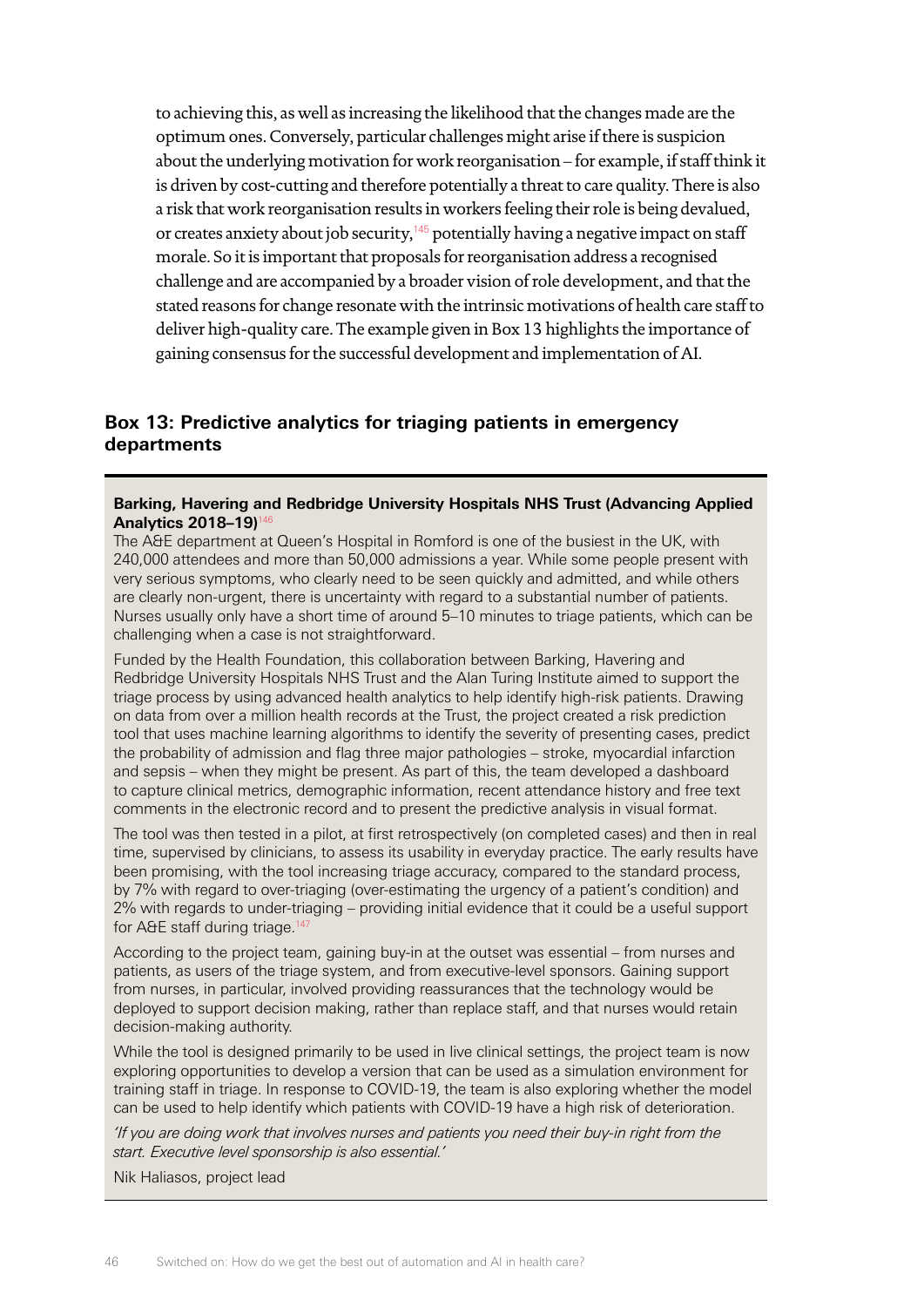- **Clarity around roles and responsibilities** is essential, especially if the task requires team coordination. Without this, task shifting can create confusion about the division of labour and professional responsibilities. This in turn can risk tensions over the ownership of tasks, lead to staff being deployed inappropriately and create inefficiencies – for example, duplication of efforts if work is not fully handed over as intended.<sup>[148](#page-74-3)[,149](#page-74-4)</sup> So carefully articulated role and task definition is vital to create shared understanding regarding new working arrangements.
- Another challenge is to **consider the implications of task shifting for workloads and job quality**. While removing tasks from someone's role can potentially free up time, if they are expected to use the time freed up for more demanding or stressful work (for example, overseeing more complex patient caseloads), this could result in increased burnout – unless support is provided to help them meet the demands of their new responsibilities.<sup>[150](#page-74-5)</sup> Another risk is if task shifting means health care workers have less patient interaction, which could lead to reduced job satisfaction. For example, Verghese observes that monitoring patients using technology can draw clinicians away from the bedside, reducing the opportunity to experience the professional satisfaction that can come from bedside examination.<sup>[113](#page-72-18)</sup>

## **3.3.3. Specific implementation considerations for automation**

If embedding technology in care pathways is a challenge, and shifting tasks around is a challenge, and automation combines both of these, then it is reasonable to expect implementing automation to involve many of the considerations outlined above. Beyond this, some specific challenges arise in relation to automation, which we highlight here.

- One challenge is avoiding the **loss of skills and confidence** among staff who are no longer required to perform certain tasks frequently, and therefore lose opportunities to practise these skills, even though they may still be required in the future.[151](#page-74-6) This de-skilling is often inadvertent; workers can actively contribute to it as they naturally take advantage of and accommodate to innovations in their everyday work.<sup>[152](#page-74-7)</sup> Health care organisations can help to mitigate this risk through continuing professional development and providing relevant opportunities for workers to practise important skills.
- The **handover problem** is where reliance on an automated system reduces the ability of staff to know how and when to take back control in the event of system failure or other risks.[153](#page-74-8) This is partly related to the issue of de-skilling highlighted above, but is also a product of the loss of situational awareness by staff, and sometimes also a lack of agreed strategies for taking back control.<sup>[128](#page-73-13)</sup> For example, Wears, Cook and Perry describe the unexpected failure of an automated drugdispensing unit in an emergency department, which, with no agreed protocol for dealing with such a system failure, gave rise to a serious patient safety risk.<sup>[154](#page-74-9)</sup> This type of problem can be mitigated with the right planning – anticipating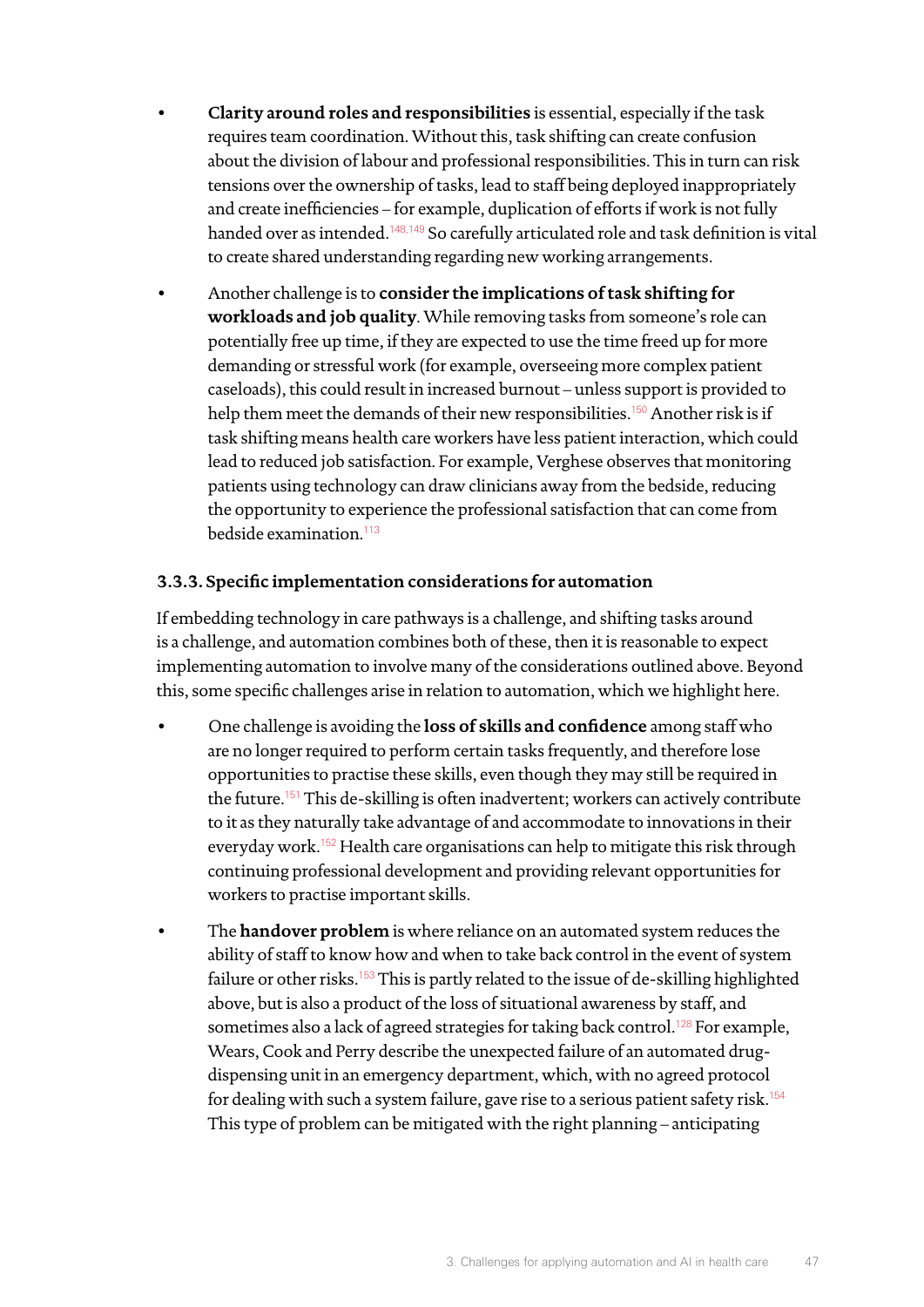vulnerabilities, scenario modelling to help teams imagine different potential eventualities and devising appropriate protocols for what to do when there is a system failure, rather than having to invent such protocols in the moment.<sup>[155](#page-74-10)</sup>

• A third challenge is avoiding **automation bias**, where humans place excessive faith in the decisions made by automated systems, uncritically following their recommendations.<sup>[155](#page-74-10)</sup> This can distort professional judgement $94 94 -$  for example, studies show medics' diagnostic accuracy falls when they are simultaneously presented with inaccurate computer-aided diagnoses.<sup>[156](#page-74-11)</sup> A related phenomenon is 'automation complacency', where those charged with monitoring automated systems fail to pick up on errors as a result of placing too much trust in those systems and failing to challenge their outputs sufficiently. Research suggests that humans monitoring automated systems can be particularly susceptible to this when they have other concurrent tasks.<sup>[157](#page-74-12)</sup> The requirements of properly overseeing automated systems should therefore be factored into assumptions about staff time 'freed up' through automation.

### **Box 14: The NASSS framework**

The NASSS framework is a tool developed by Greenhalgh and colleagues<sup>158</sup> to help inform technology design, implementation and spread, as well as to identify innovations that have a limited chance of large-scale adoption and to retrospectively explain programme failures.

Recognising that failures and partial successes are common with technological innovations, the framework sets out the different factors that influence the adoption, non-adoption, abandonment, spread, scale-up and sustainability of health and care technologies. Based on a systematic review of individual, team, organisational and system influences on the success of technology-supported programmes, the framework (illustrated in Figure 7) consists of 13 questions in six different domains: the condition, the technology, the value proposition, the adopter system, the organisation, and the wider (institutional and societal) context. The framework also includes a seventh domain that considers interactions and adaptations over time.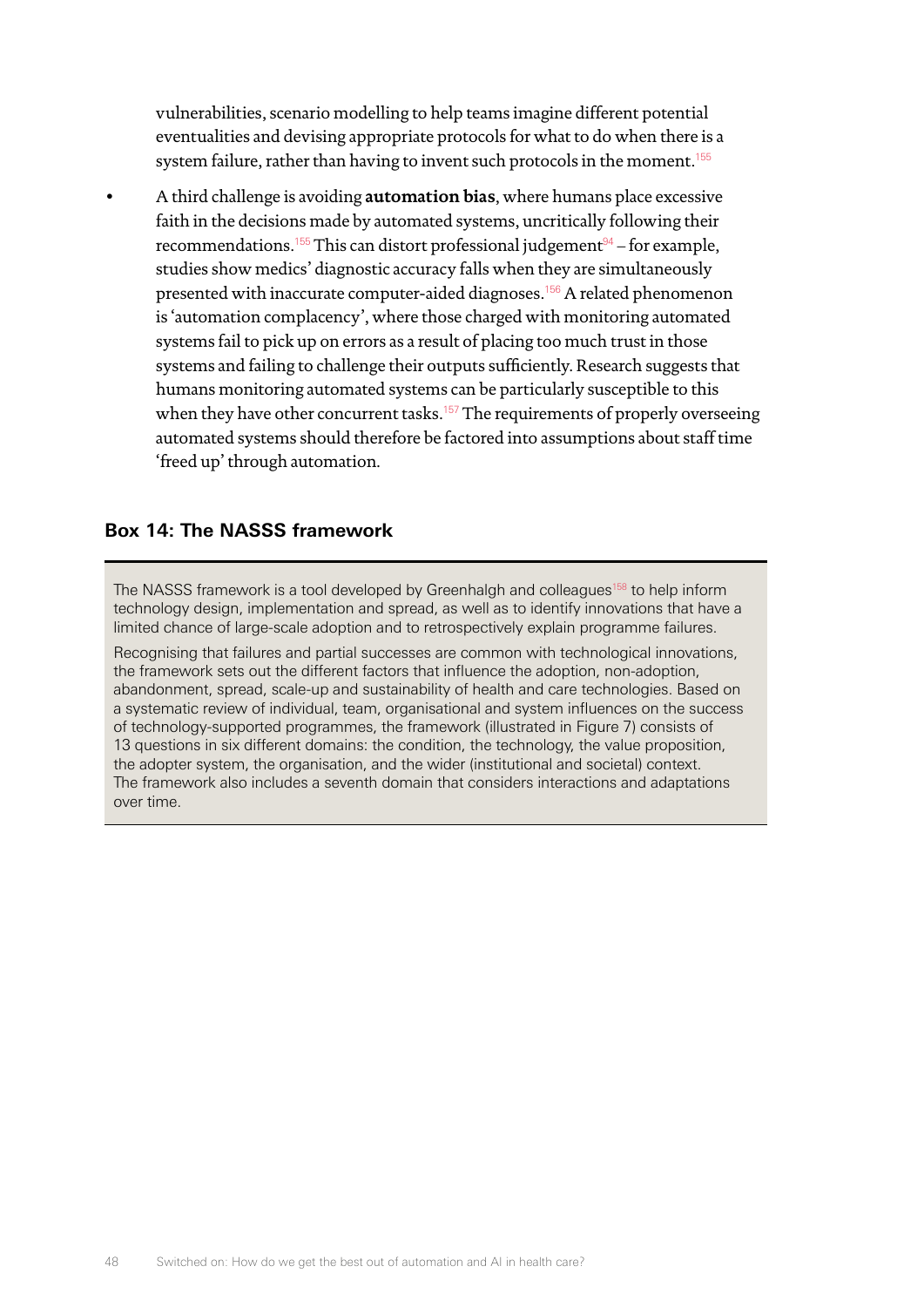### **Figure 7: The NASSS framework**



Source: Greenhalgh et al.

## **Box 15: Views of NHS staff on the biggest implementation challenges for automation and AI in health care**

We used our NHS staff survey to ask about implementation challenges for making automation technologies work on the front line.<sup>\*</sup>

Respondents were presented with a list of common implementation challenges and asked to pick up to two they thought would be the biggest challenges for using automation and AI effectively. The highest ranked challenge was 'Patients might not accept these technologies or be suspicious of them', picked by 45% of respondents, followed by 'Staff shortages or

Because the question presupposed a knowledge of the challenges of delivering health care, it was deemed unsuitable for the public survey.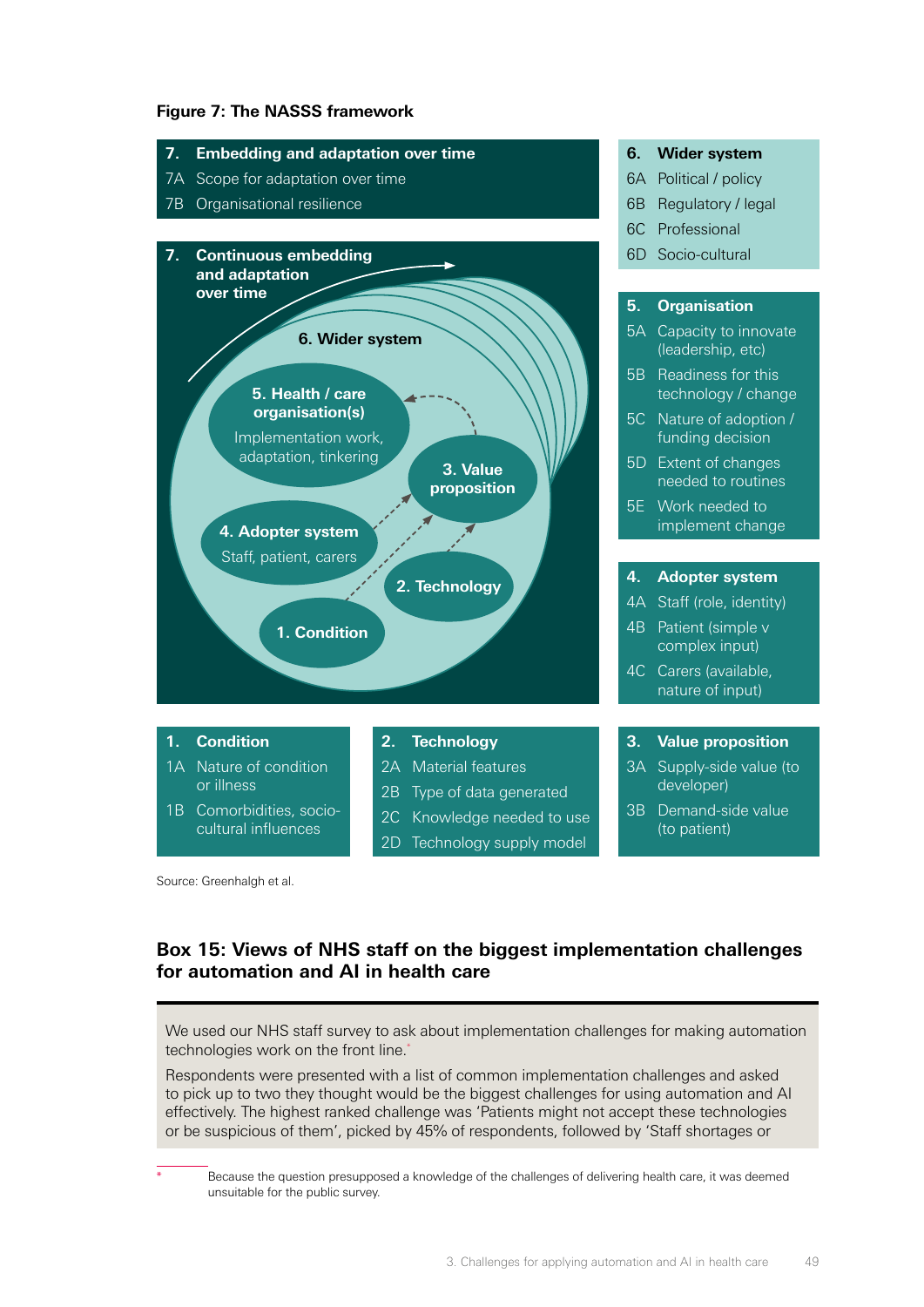inadequate equipment might make it difficult to use these technologies properly', picked by 39% of respondents.

### **Figure 8: NHS staff views on the biggest challenges for making automation technologies work on the front line**

Which one or two of the following do you think will be the biggest challenges for using automation and AI effectively in delivering health care?



The ranking of challenges was broadly similar across different occupational groups, with patient suspicion being the most highly ranked challenge for all staff groups. Health care assistants were slightly more likely than other staff groups to pick patient suspicion as a challenge (picked by 49%). Furthermore, nurses, midwives and health care assistants were slightly more likely to pick staff shortages/inadequate equipment as a challenge (picked by 43% of these groups).

These results highlight the importance of engaging with patients to ensure support for the use of new technologies – for example, through consultation and co-designing changes – as an integral part of the process of adoption and implementation. They also highlight the importance of ensuring sufficient staff capacity to support change and adequate equipment and infrastructure – issues that are discussed further in the final chapter.

Having reviewed some opportunities and challenges for automation and AI in health care, in the final chapter we consider the implications for the future of work and look at what will be required in order to get the automation agenda right in practice.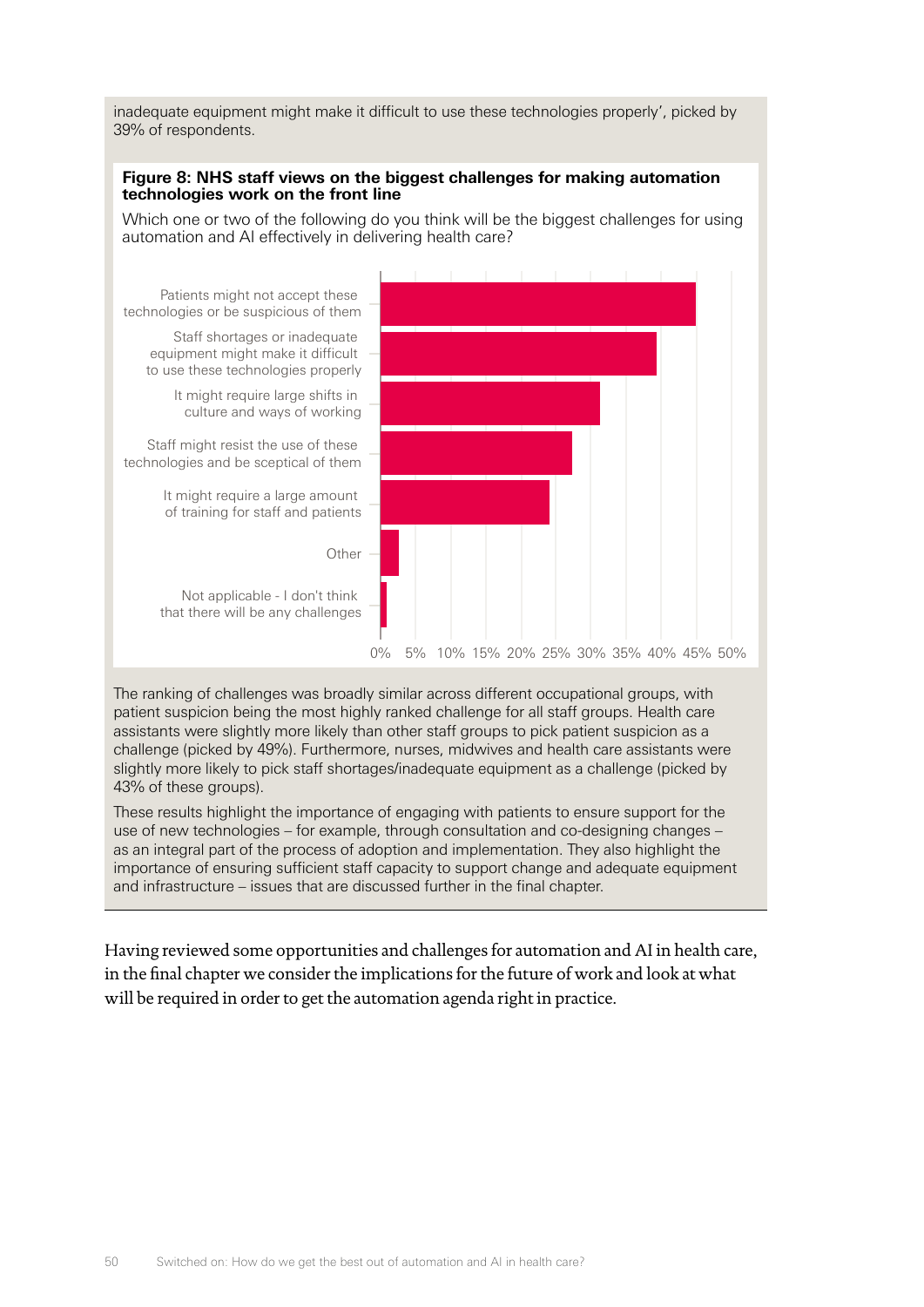# 4. Implications for automation and AI in health care

# 4.1. How automation will affect work in health care

What will automation and AI mean for the future of work in health care? As the analysis in Chapter 3 suggests, and as the Oxford study concluded, it will in many cases be about supporting workers in their roles, rather than replacing them. This is partly because many tasks in health care are not wholly automatable and few occupations consist of wholly automatable tasks. It is also because human agency is such an important factor in health care – so even where tasks could be automated, it does not necessarily follow that they should be. And as we have seen, in many cases where automation is applicable, it tends to change, rather than eliminate, the type of human involvement required.<sup>[109](#page-72-14)</sup>

Some labour market predictions have raised the prospect of widespread redundancies from automation. But in health care it seems that, rather than threatening jobs, automation and AI have, in many cases, the potential to improve the quality of work (and with it job satisfaction) as well as the quality of care – provided, of course, that these technologies are deployed in a way that works for patients and staff. For example, automation could be used to remove some of the burden of repetitive, everyday tasks, allowing staff to focus on those activities where they add most value.

This bears emphasis given that the policy narrative around automation is often focused on improving productivity or compensating for workforce shortages. Health Foundation analysis shows that demand for health care professionals will continue to grow, driven by an ageing population and a growing burden of chronic disease (see Figure 9).<sup>[159](#page-74-14)</sup> There is hope that new technologies, including automation and AI, could help the NHS increase the volume of care provided and alleviate some of this rising demand by freeing up staff time (though of course technology cannot be the only answer to meeting rising demand, and without adequate staffing it will not be possible to take advantage of new technologies).<sup>[160](#page-74-15)</sup> But productivity gains will depend on how any staff time released is used, and could emerge in a number of ways. For example, productivity gains could emerge through using time released to improve the quality of existing care, such as allowing longer consultations. On other occasions, time released might instead be used to enable more sustainable management of the current volume of care (for example, by reducing unpaid overtime), which wouldn't necessarily increase productivity, but would still have long-term benefits. And there is also substantial scope for automation and AI to improve the quality of care in ways that do not release staff time, for example through the use of AI-driven clinical decision support systems.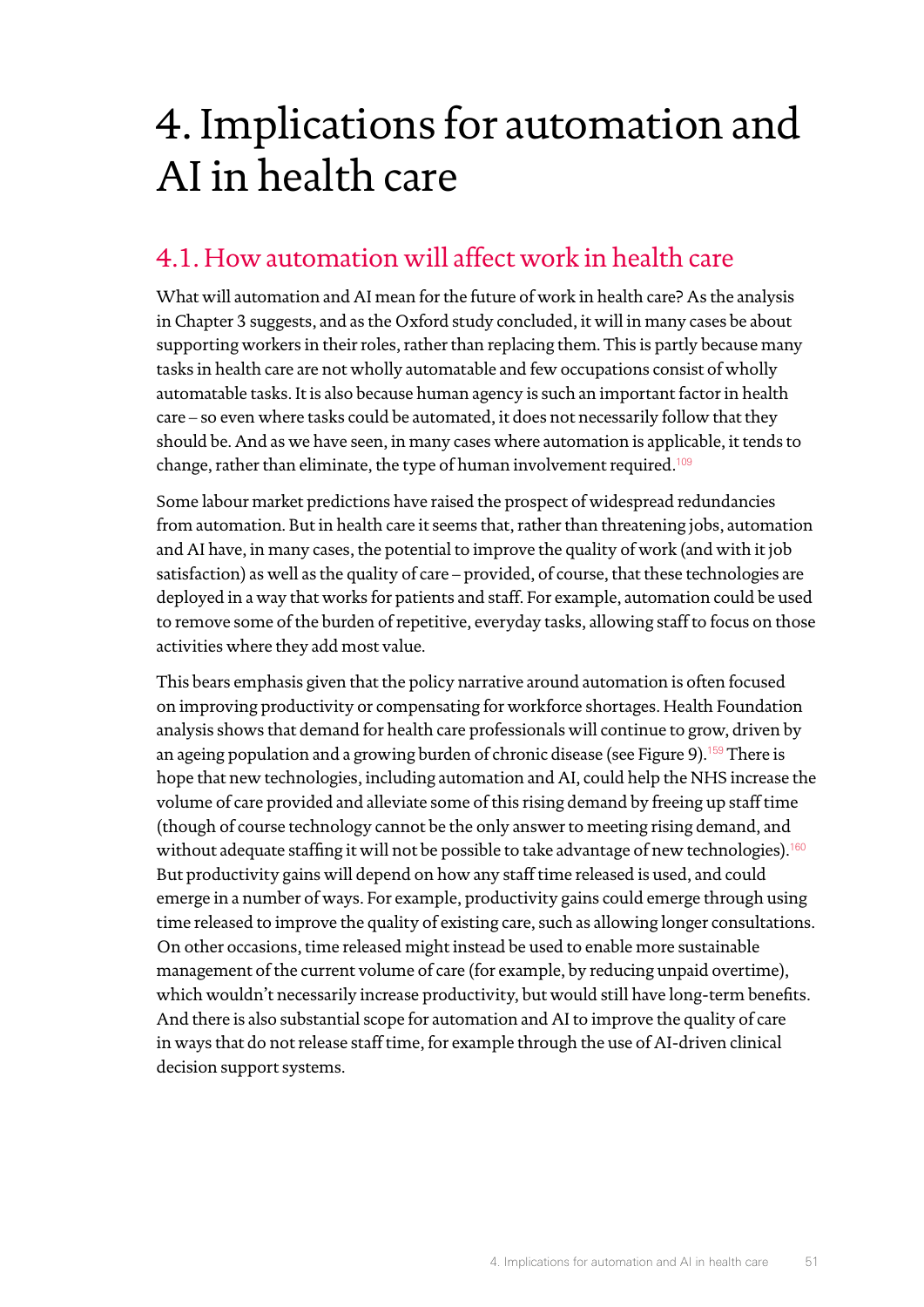

**Figure 9: Future supply of and demand for NHS staff**

Source: Health Foundation projections, based on workforce data from NHS Digital and HEE Note: These projections are based on data released up to February 2020 and do not account for any COVID-19 impacts

Even where automation and AI are primarily deployed in a supportive capacity, existing roles may nevertheless evolve in response, allowing staff to focus on what humans do best. In the words of David Autor, 'as our tools improve, technology magnifies our leverage and increases the importance of our expertise, our judgement and our creativity'.[161](#page-74-16) For example, the Oxford study found that many of the tasks a GP receptionist typically undertakes are potentially automatable, such as email management and processing prescriptions. Automating these types of task would allow the receptionist role to shift towards more face-to-face interaction with patients, focusing on more complex but also potentially more rewarding aspects of patient management such as coordinating care and helping patients navigate the system. Given the important impact GP receptionists have on patient experience,<sup>[162](#page-74-17)</sup> using automation to enable them to spend more time with patients could help improve service quality.

Automation and AI will also create new roles to monitor system outputs and ensure technologies are used appropriately. For example, the Oxford study speculates that those roles containing mostly automatable tasks, such as the prescription clerk (a member of the general practice team who processes prescriptions and deals with repeat prescriptions), could subsequently evolve to deploy their skills and knowledge to oversee automated systems.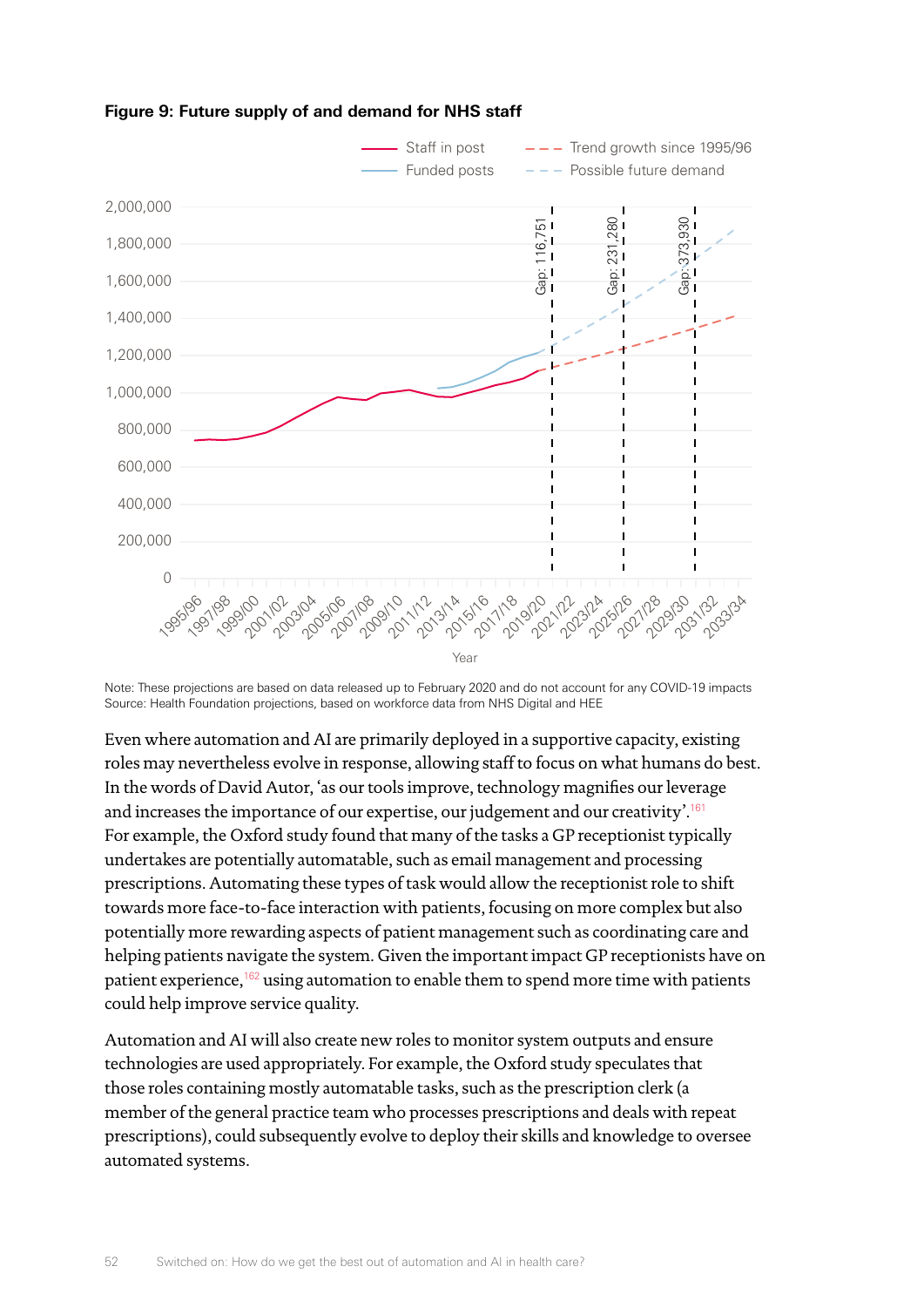As many have argued, it is through the partnership between humans and machines that the greatest benefits will accrue. Brynjolfsson and McAfee, for example, suggest that while AI systems could ultimately become better than humans at performing diagnostic tasks, they will not be able to cover all medical cases, so the partnership between doctor and machine will be 'far more creative and robust than either of them working alone'.<sup>[17](#page-69-0)</sup> Radiology is one area where automated systems could help improve care, by using AI to analyse medical images quickly, identify potential malignancies (including those that the human eye cannot see) and triage images prior to review by a radiologist. As the Royal College of Radiologists argues, such systems could enable clinical radiologists to 'increase the scope of their diagnostic capacity, releasing time for direct patient care and research.<sup>'[57](#page-70-2)</sup> If the greatest benefits will come from the partnership between humans and machines, then how health care professions respond to the rise of automation and AI – how they shape new models of working and the extent to which they encourage or discourage change – will be a critical determinant of its impact.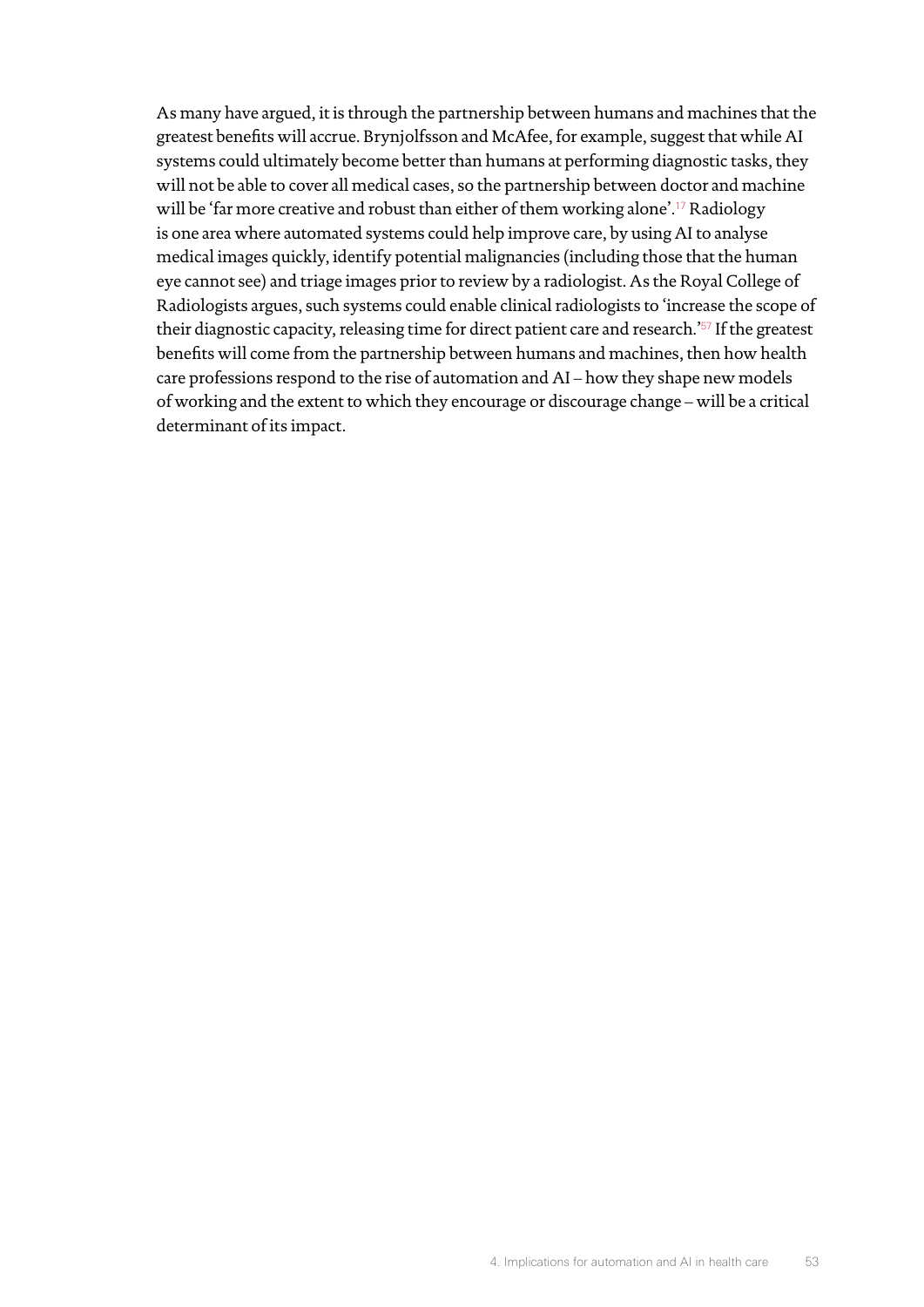# **Box 16: Views of the public and NHS staff on the future role of automation and AI in health care**

Given expectations that automation and AI will play a greater role in health care in the future, we wanted to ask the public and NHS staff for their views on the future role of these technologies.

First, we asked people if they would like to see more or less use of automation and AI in health care in future, or about the same. In both the public and NHS staff surveys, more respondents said they would like to see more use of these technologies in future (36% in the public survey and 44% in the NHS staff survey) than said they would like to see less use of them (21% in the public survey and 14% in the NHS staff survey) or about the same (24% in the public survey and 26% in the NHS staff survey).

This is also an area where familiarity with the topic had a clear impact. Among members of the public who said they had heard, read or seen a lot or a fair amount about automation and AI in health care, 61% said they would like to see more use of these technologies in future, with just 15% wanting to see less; among the equivalent group of NHS staff surveyed, 64% said they would like to see more use of these technologies in future, with just 12% wanting to see less.

### **Figure 10: Views of the public and NHS staff on the future use of automation and AI in health care**



How much more or less would you like to see automation and AI used in health care in the future, or would you like to see about the same amount?\*

Second, we asked people how they thought automation technologies might impact on the nature of work in health care and the future roles of health care professionals.

The public survey asked people if they thought machines would ever replace doctors and nurses. The answer was a clear 'no', with 87% saying no and just 5% saying yes.

\* 'Net more' is a combination of the two response categories, 'much more' and 'a little more'. 'Net less' is a combination of the two response categories 'a little less' and 'much less'.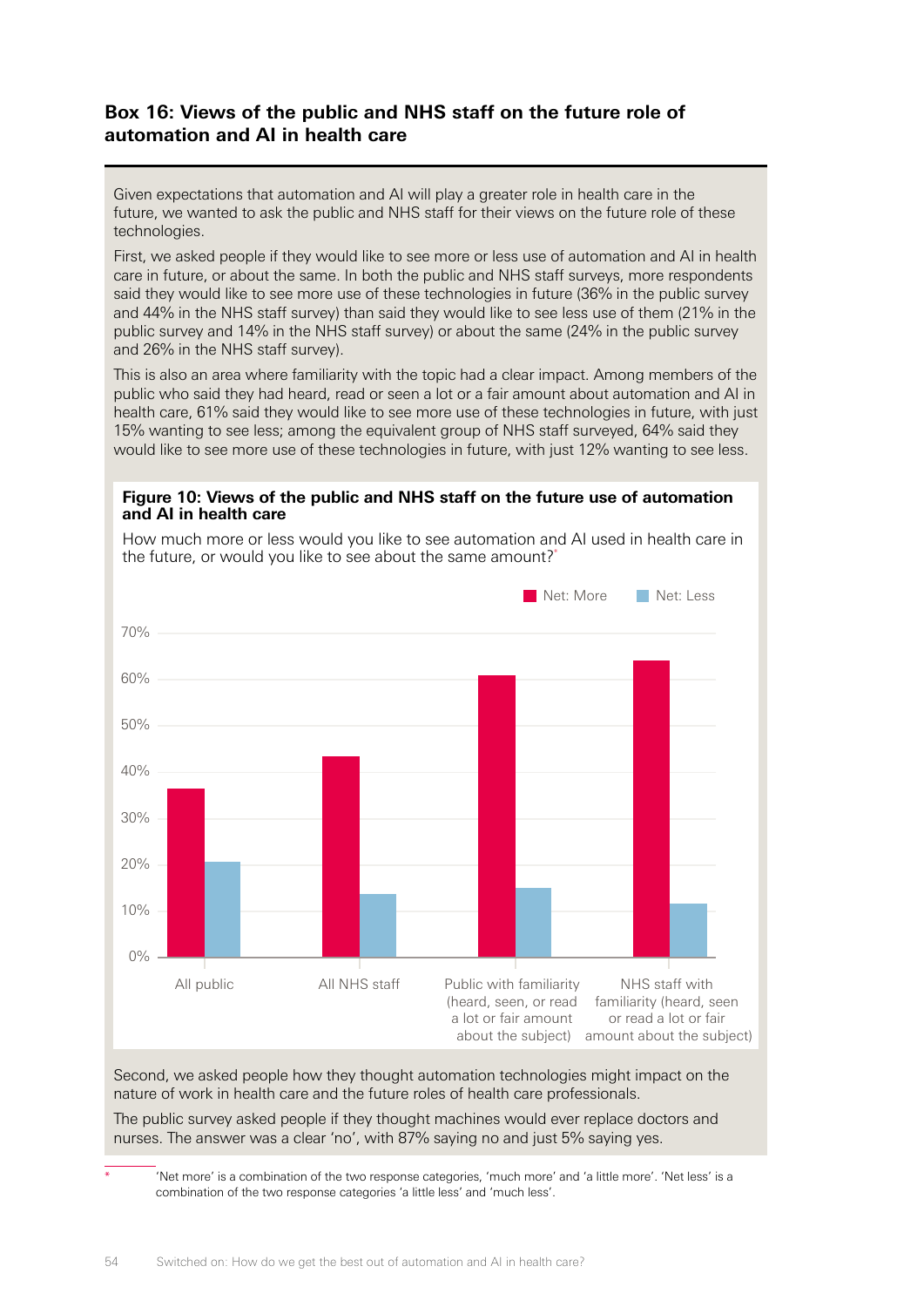The NHS staff survey asked respondents to choose between two contrasting statements, one suggesting the primary impact of automation and AI would be positive for health care workers (improving the quality of work by supporting them and enhancing their capabilities) and one suggesting the primary impact would be negative (threatening jobs and status as technologies replace humans in an increasing number of areas of health care). More chose the positive statement than the negative, by 45% to 36%, and this margin increased to 57% to 32% among those who said they had heard, seen or read a lot or a fair amount about this topic.

### **Figure 11: Views of NHS staff on the main impact of automation and AI in health care**

If you had to choose, which one of the following statements comes closer to your view?



and AI on health care workers will be to threaten jobs and professional status as these technologies replace humans in an increasing number of

areas of health care

Nevertheless, there were some contrasts in responses between occupational groups, highlighting the fact that automation and AI may have different impacts for different occupations. For example, the medical and dental staff surveyed opted for the statement that automation and AI would improve the quality of work by a margin of 23 percentage points (51% to 28%), while for nurses and midwives this margin was just 11 percentage points (48% to 37%), and by contrast health care assistants opted for the statement that automation and AI would threaten jobs and status by a margin of 4 percentage points (41% to 37%). In managing the impact of automation and AI on the health care workforce, and helping workers to adapt to the impact of these technologies, it will be important to be aware that the impact may be different for different occupational groups, and mindful of the social inequalities that could be created or exacerbated as a result – in terms of how this impact may differ by gender, ethnicity and socioeconomic status.

Despite these differing views about the potential impact of automation and AI, it is worth noting that in all occupational groups more respondents surveyed said they would like to see more use of automation and AI in future rather than less – for example medical and dental staff by 53% to 9%, nurses by 42% to 17% and health care assistants by 32% to 19%. So trepidation about the potential impact of these technologies on the future of work by no means translates into blanket opposition to them.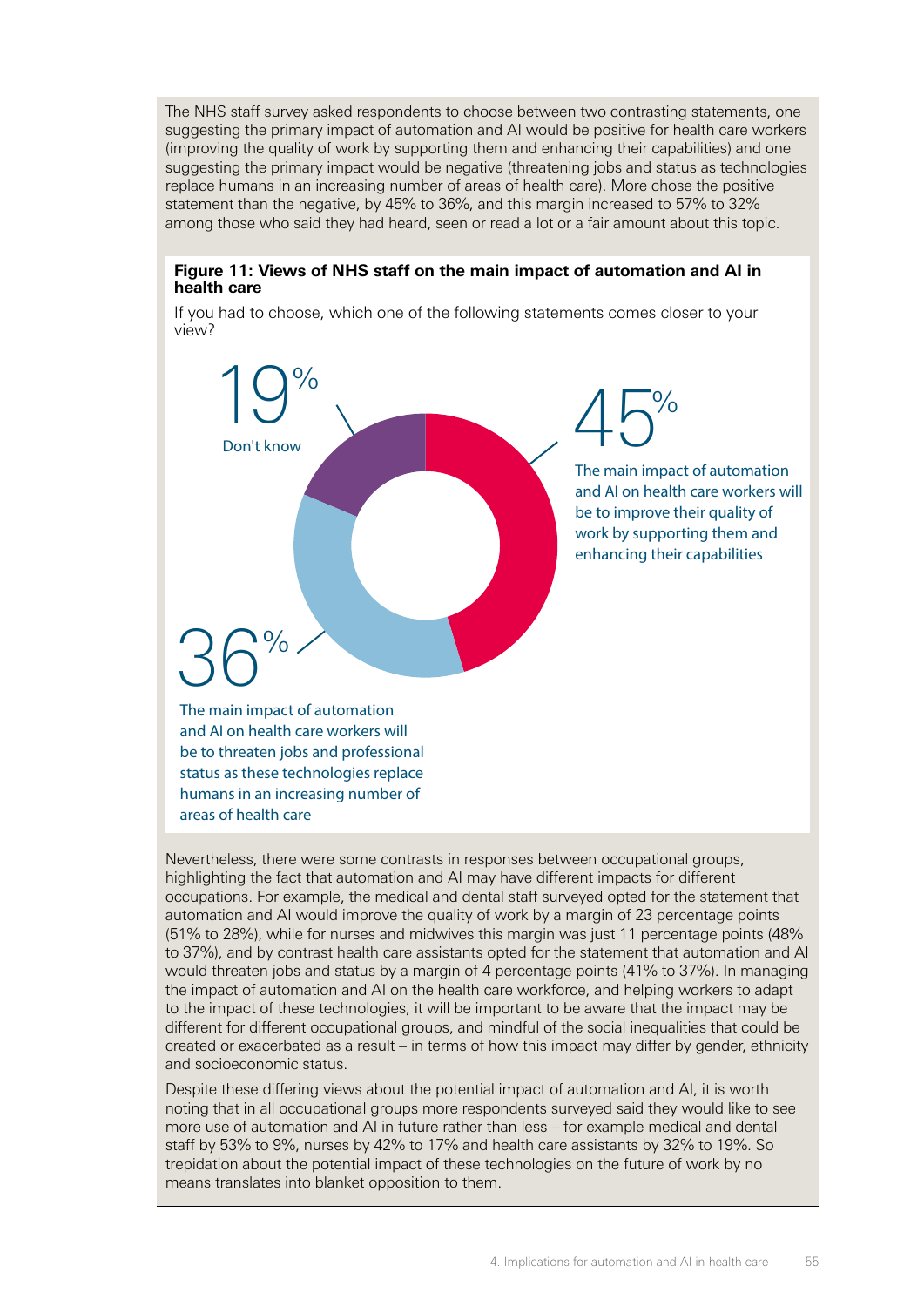# 4.2. Perceptions of the benefits and risks of automation and AI in health care

While there are many potential benefits from different applications of automation and AI in health care, a range of risks and challenges also need to be overcome. Some of these risks relate directly to the technology itself or the data being used, such as risks concerning data protection, data bias and 'black box decision making', while others relate to the effective deployment of technologies, such as redesigning workflows, training staff and ensuring safety.

We used our survey to explore UK public and NHS staff views of the benefits and risks of automation and AI, including some of those highlighted in earlier chapters.

Respondents were presented with a list of commonly cited benefits of automation and AI in health care and asked to pick up to three they thought were the biggest benefits. In both the public and NHS staff surveys the top three benefits chosen were the same: greater efficiency/freeing up staff time (picked by 40% in the public survey and 37% in the NHS staff survey), followed by quicker results/service (32% in the public survey and 35% in the NHS staff survey) and enabling more accurate tests/treatment (23% in the public survey and 24% in the NHS staff survey). The pattern of responses was broadly similar across different NHS occupational groups.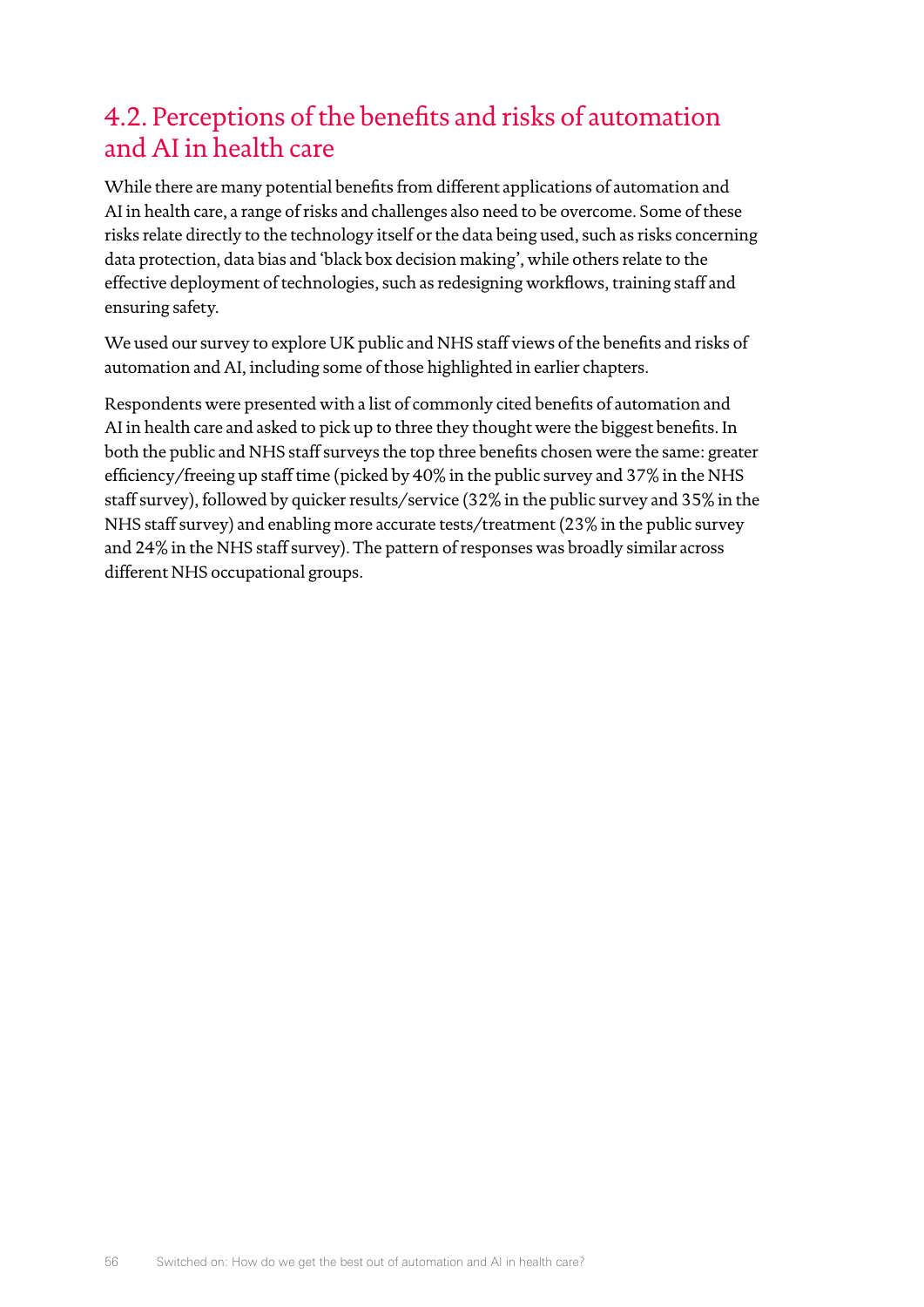### **Figure 12: Views of the public and NHS staff on the benefits of automation and AI in health care**

Makes things more efficient and frees up doctors and nurses to care for patients Enables more accurate tests and treatment Not applicable - I don't think there are any benefits in particular Enables health care to be better tailored to each patient's needs Helps the NHS understand how it is performing and how it can improve Empowers patients to manage their own health **Other** Provides quicker results and service Helps the NHS identify which patients are most in need of care 0% 5% 10% 15% 20% 25% 30% 35% 40% **All public** All NHS staff

Which, if any, of the following do you think are the main benefits of using automation and AI in health care?

Similarly, respondents were presented with a list of commonly cited risks of automation and AI in health care and asked to pick up to three they thought were the biggest risks. For the public, the biggest risk was that 'Health care will become more impersonal, with less human contact' (picked by 45%), followed by 'Health care professionals won't question the decisions computers make, creating risks to patient safety' (picked by 44%) and 'It will be hard to know who's accountable when things go wrong' (picked by 32%). The top two risks chosen by NHS staff surveyed were the same, with loss of human contact picked by 51% and failure to question computer decisions picked by 42%. The third ranked risk, picked by 39% of staff surveyed, was that 'These technologies might not work properly and might end up creating more work for staff'.

Again, the pattern of responses was broadly similar across different NHS occupational groups, with a few specific differences. For example, more medical and dental staff were concerned about technology not working or creating more work (which they ranked as the second biggest risk after loss of human contact) than were concerned about the failure to question computer decisions (which they ranked third). Also, slightly more nurses,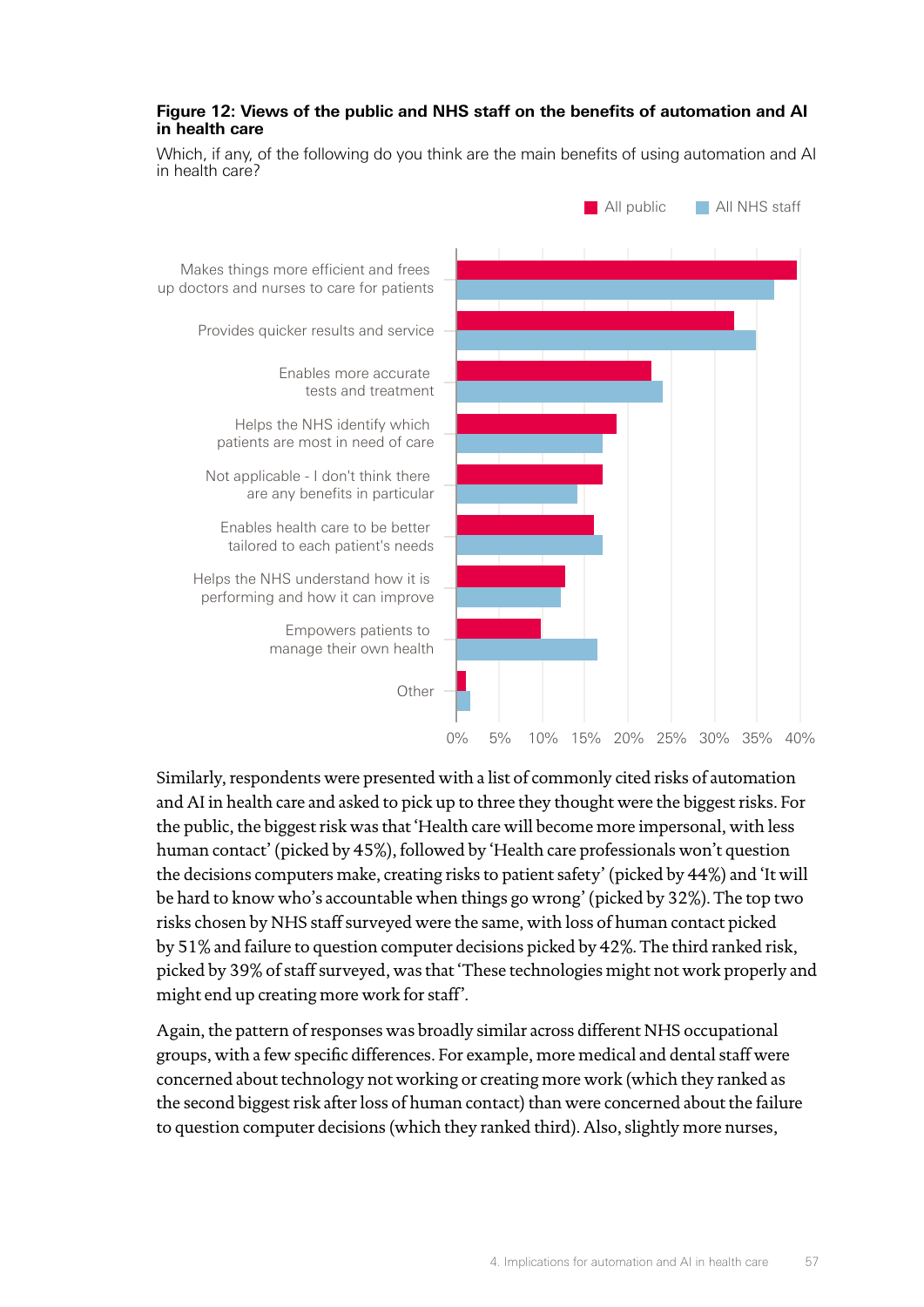midwives and health care assistants were concerned about the potential loss of human contact than with other occupational groups, with 55% from each group picking this as one of the biggest risks.

### **Figure 13: Public and NHS staff views of the risks of automation and AI in health care**

Which, if any, of the following do you think are the main risks of using automation and AI in health care?



These findings echo the results of other surveys, including those cited in Chapter 1, that one of the biggest concerns about the use of these technologies in health care is the potential loss of human interaction. So it will be important to ensure automation and AI in health care are developed and used in ways that protect important clinician–patient interactions and are mindful of patient preferences. The survey responses also show that the phenomenon of automation bias (the failure to question computer decisions), a common theme in the academic literature, is a real concern for both patients and health care workers, and highlights the need to ensure strategies are in place to avoid it. Interestingly,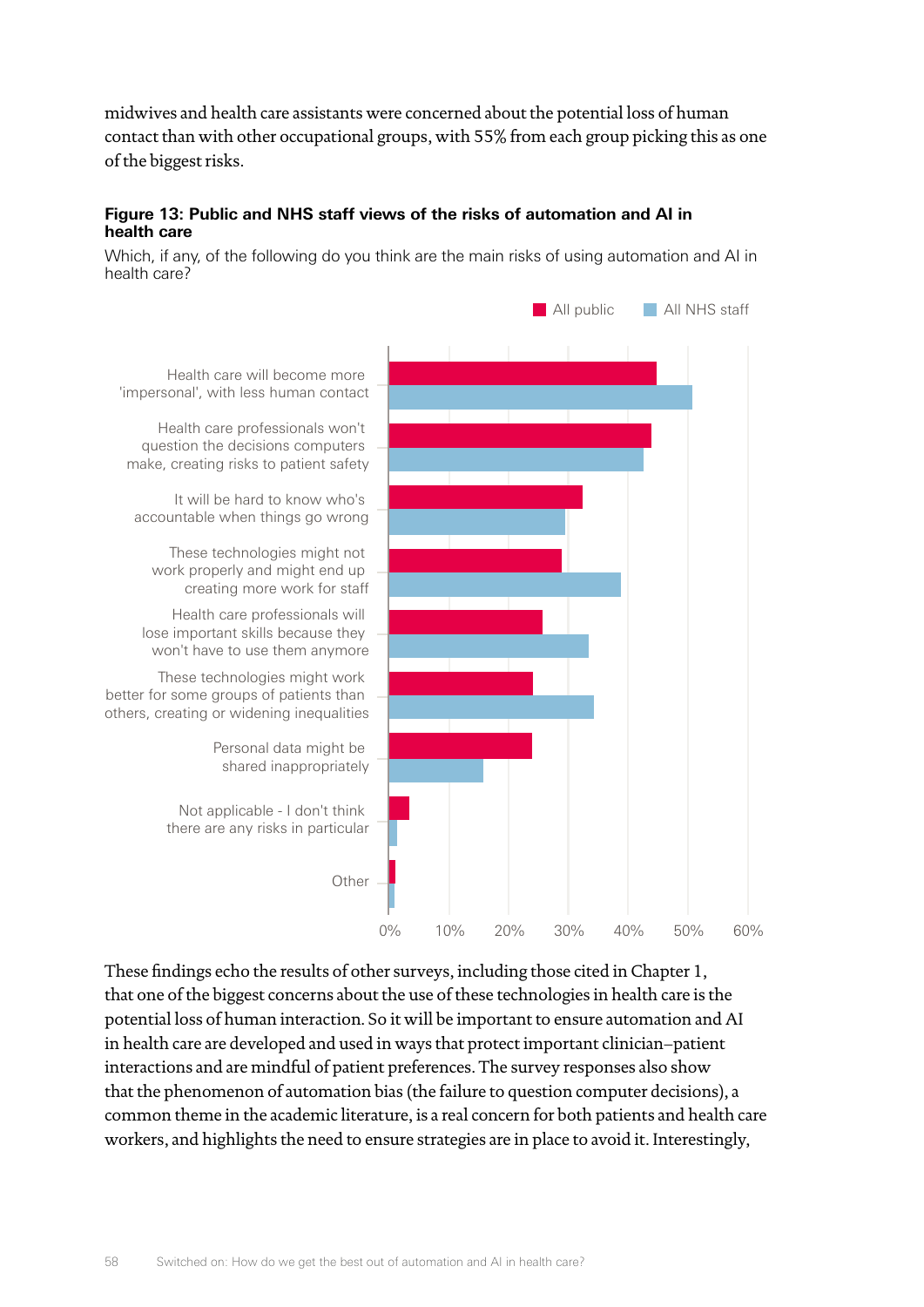despite some well-publicised controversies in recent years about the protection of personal data in health care, the risk that 'Personal data might be shared inappropriately' ranked lowest as a concern in both surveys.

It's also worth noting that a sizeable minority of both the public (17%) and NHS staff surveyed (14%) said they did not think there were any benefits to using automation and AI in health care, while very few respondents said there weren't any risks (3% in the public survey and 1% in the NHS staff survey). This suggests there may be a small segment of the population who are particularly sceptical about the use of these technologies in health care, and who it will be important to engage in attempting to build public confidence.

Finally, in addition to exploring views on the potential benefits and risks of automation and AI in health care, we also wanted to investigate how people weigh the benefits against the risks. All respondents who identified at least one benefit and at least one risk in response to the questions above were asked whether the benefits outweighed the risks or vice versa.

Opinion is balanced on this issue, with majorities of both the public (51%) and NHS staff (59%) saying the benefits and risks are 'finely balanced'. And among the remainder of respondents, in both the public and NHS staff surveys, the numbers saying the benefits outweigh the risks (23% in the public survey and 16% in the NHS staff survey) were only marginally bigger than the numbers saying the risks outweigh the benefits (17% in the public survey and 15% in the NHS staff survey). Interestingly, this was an issue where greater knowledge or familiarity with the topic made less difference: majorities of those who said they had heard, seen or read a lot or a fair amount about automation and AI also said the benefits and risks are finely balanced (50% in the public survey and 58% in the NHS staff survey).

### **Figure 14: Views of the public and NHS staff on the balance of benefits and risks of automation and AI in health care**

Which one, if any, of the following statements comes closest to your view?

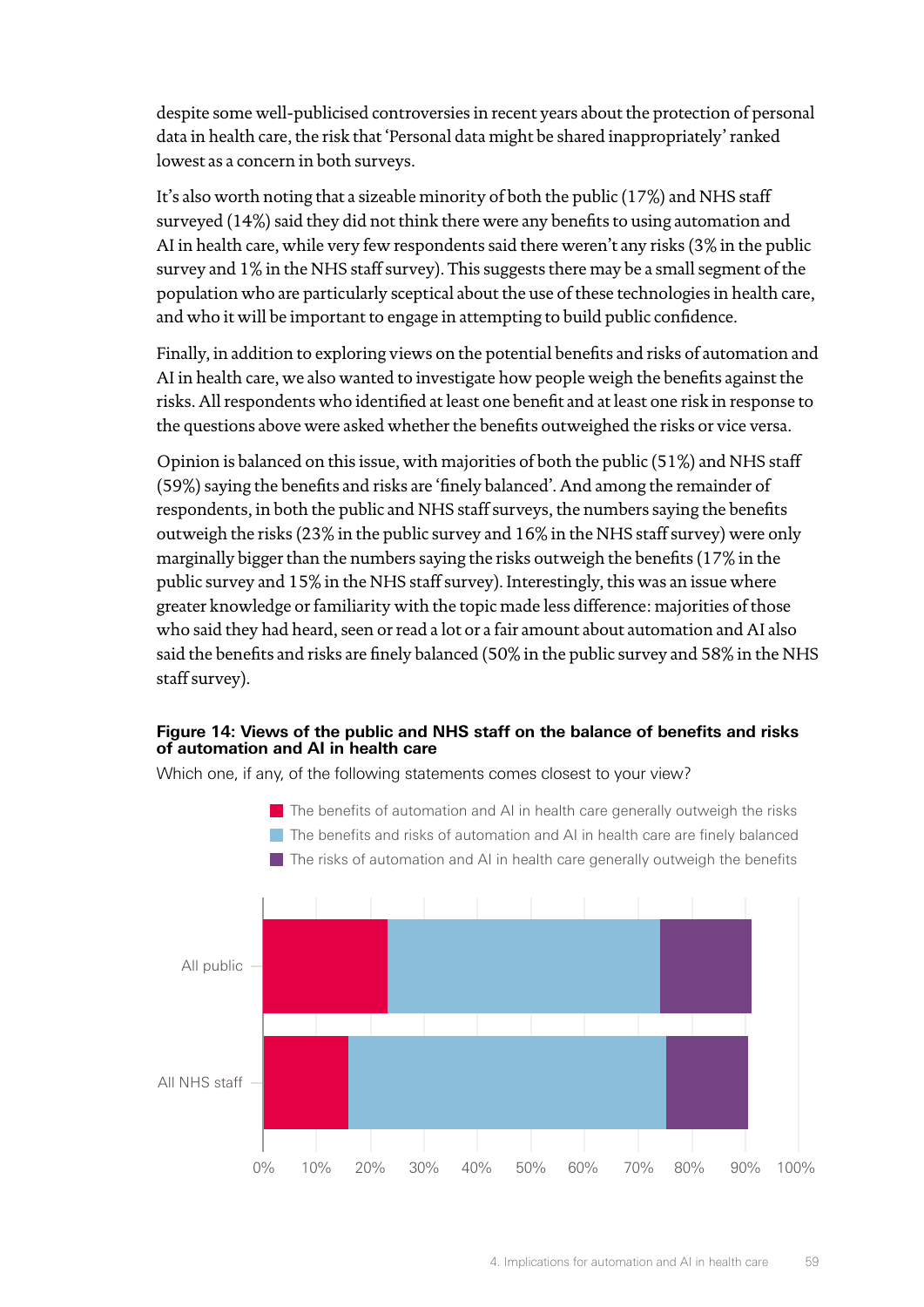This not only highlights the importance of attending to the risks of automation and AI and developing ways of mitigating and managing them, but also of ensuring that the public and NHS staff have confidence in the oversight and regulation of these technologies and the systems in place to manage these risks.

# 4.3. Considerations for policymakers, organisation and system leaders, and practitioners

There is clearly significant potential for automation and AI to improve health care. But success will depend on how this agenda is taken forward in practice. Here we highlight some key considerations for various groups, including policymakers, practitioners, and organisation and system leaders (including leaders in providers, health boards, integrated care systems, and regional and national bodies).

## **4.3.1. Key considerations for the design and implementation of automation technologies**

In Chapter 3, we saw that the effective use of automation and AI in health care poses some important design and implementation challenges. Given that the introduction of a new technology into a live health care environment creates new risks (including risks to patient safety), a sophisticated approach to design, implementation and use with safety at its core will be essential. And because the full benefits of a new technology will only come from successfully embedding it into health care settings and pathways, it is crucial that support is in place to ensure the effective implementation and use of technologies in practice. This is particularly important to remember in light of the speed with which some technologies have been rolled out and implemented during COVID-19; while this speed has been impressive, it also makes it more likely that teams and organisations will need to revisit, evaluate and improve the use of these technologies in order to ensure they are being used safely and effectively and to maximise their benefits over the long term.

## *Considerations for designers and evaluators*

- Given the importance of human agency in health care **it is critical that automation technologies are designed and used in ways that support and do not undermine person-centred care, and treat patients with dignity and respect**. Our survey showed that the potential loss of this human dimension was a strong area of public concern. Further research is needed on public and staff attitudes here, as well as on the range of ethical and quality issues that automation and AI present, in order to better understand where some of the boundaries lie in how these technologies should and should not be used in health care. And there should be proper emphasis in the evaluation of these technologies on assessing factors such as acceptability, feasibility and impact on patient experience.
- Where technologies are patient-facing, **it is essential that designers work with a wide range of patients to identify and define their needs, and co-design solutions to meet those needs**. Various resources exist to help to ensure service design is rooted in a deep understanding of the needs of citizens, such as the *Scottish*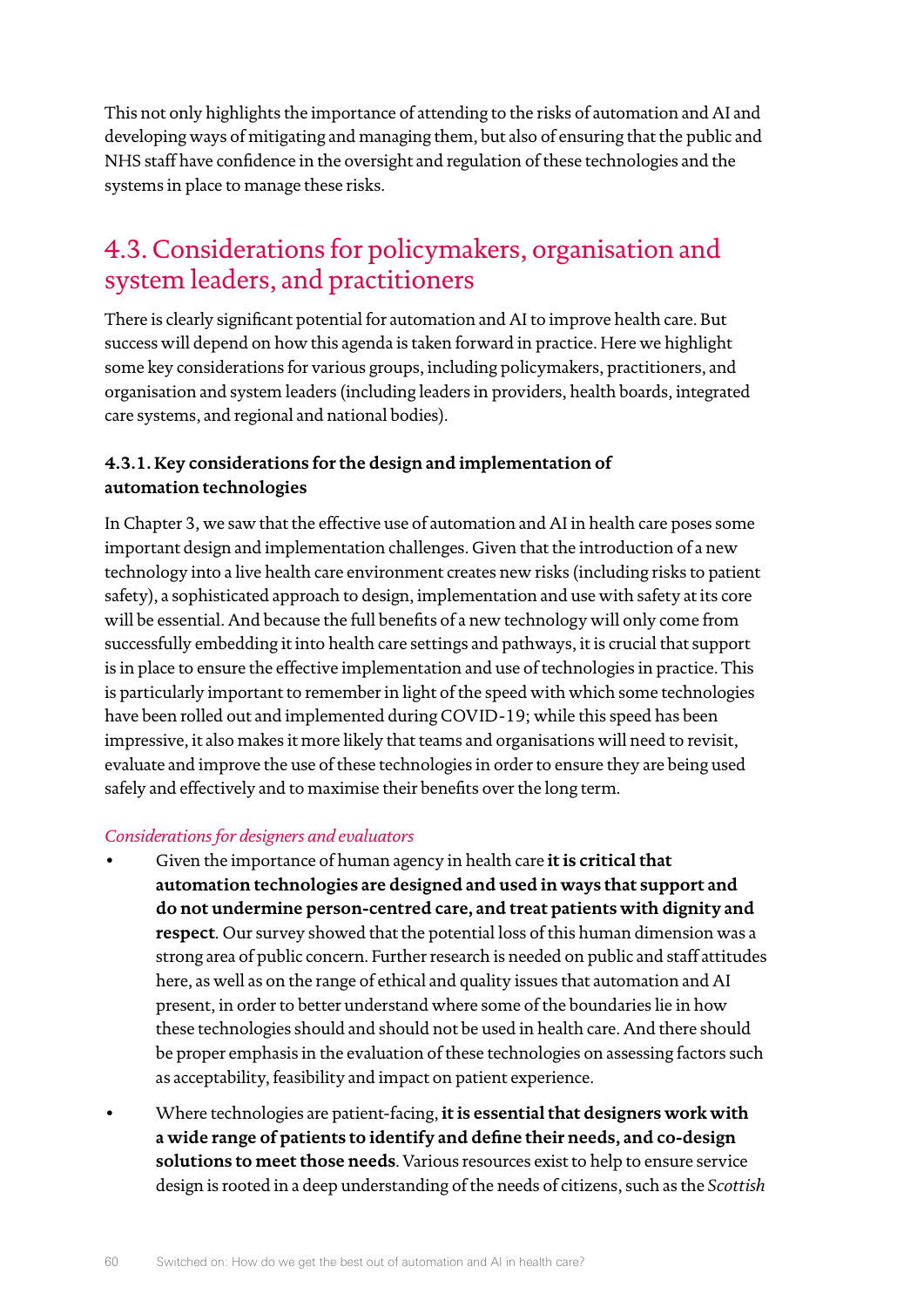*Approach to Service Design*. [163](#page-74-18) Given the need to address health inequalities and make sure health technologies work well for all, designers will need to engage with and use data from a broad and diverse sample of potential users and consider the impact of new technologies on those who face particular challenges or barriers.

- If benefits only emerge from successfully embedding new technologies into live work environments, then it is important to recognise that those designing health care technologies are also potentially designing and shaping roles, pathways and workflows. It is therefore **important that technology designers work closely with health care staff to understand what they want, what will work and what will make their lives easier**; otherwise, there will be a risk of poor fit between the technology, the needs of staff and the realities of the work environment. This should be a key focus for programmes supporting the development of new technologies, such as relevant Accelerated Access Collaborative programmes. Academic Health Science Networks (AHSNs) as well as bodies representing staff groups can play an important role here in facilitating dialogue and collaboration between industry and NHS staff. Technologies need to be capable of being customised and adapted to changing work environments and designed in ways that enable staff to take back control from them when situations require it.<sup>[164,](#page-74-19)[154](#page-74-9)</sup>
- The success of a technology depends on how well it performs in live health care settings, not the laboratory.\*[,155](#page-74-10) Problems will arise if design assumptions don't reflect the complexity of the work environment in which the technology will be used. So testing and evaluation in high-quality simulation environments and real-world settings is essential before concluding that technologies are safe and effective.<sup>†,165</sup> The necessity of real-world testing was highlighted in the Long Term Plan in England, and **it is important that the NHS continues to expand the infrastructure and funding available for real-world testing and evaluation**, including through initiatives such as the Test Beds programme, NIHR's Applied Research Collaborations and the Improvement Analytics Unit (a partnership that evaluates complex local initiatives in health care in order to support learning and improvement). A range of helpful guidance is also available to help innovators understand the evidence required for new technologies by the NHS, including the DHSC's *Guide to good practice for digital and data-driven health technologies* and NICE's *Evidence Standards Framework for Digital Health Technologies*. [166](#page-74-21),[167](#page-74-22)

### *Considerations for organisational leaders and those responsible for implementing change*

• Successful adoption of automation and AI technologies may well require pathway redesign and the creation of new roles, processes and ways of working. So **it is necessary to consider the 'human infrastructure' and processes required for the safe and successful operation of these technologies as well as the technical infrastructure**. Staffing requirements are likely to be higher during initial implementation as staff will need time and space for changes to be tested and

Validation of individual device design is not enough to understand performance in context.

<sup>†</sup> Landman AB et al. describe the different ways in which simulation environments can be used to develop and test health care technologies.<sup>[165](#page-74-20)</sup>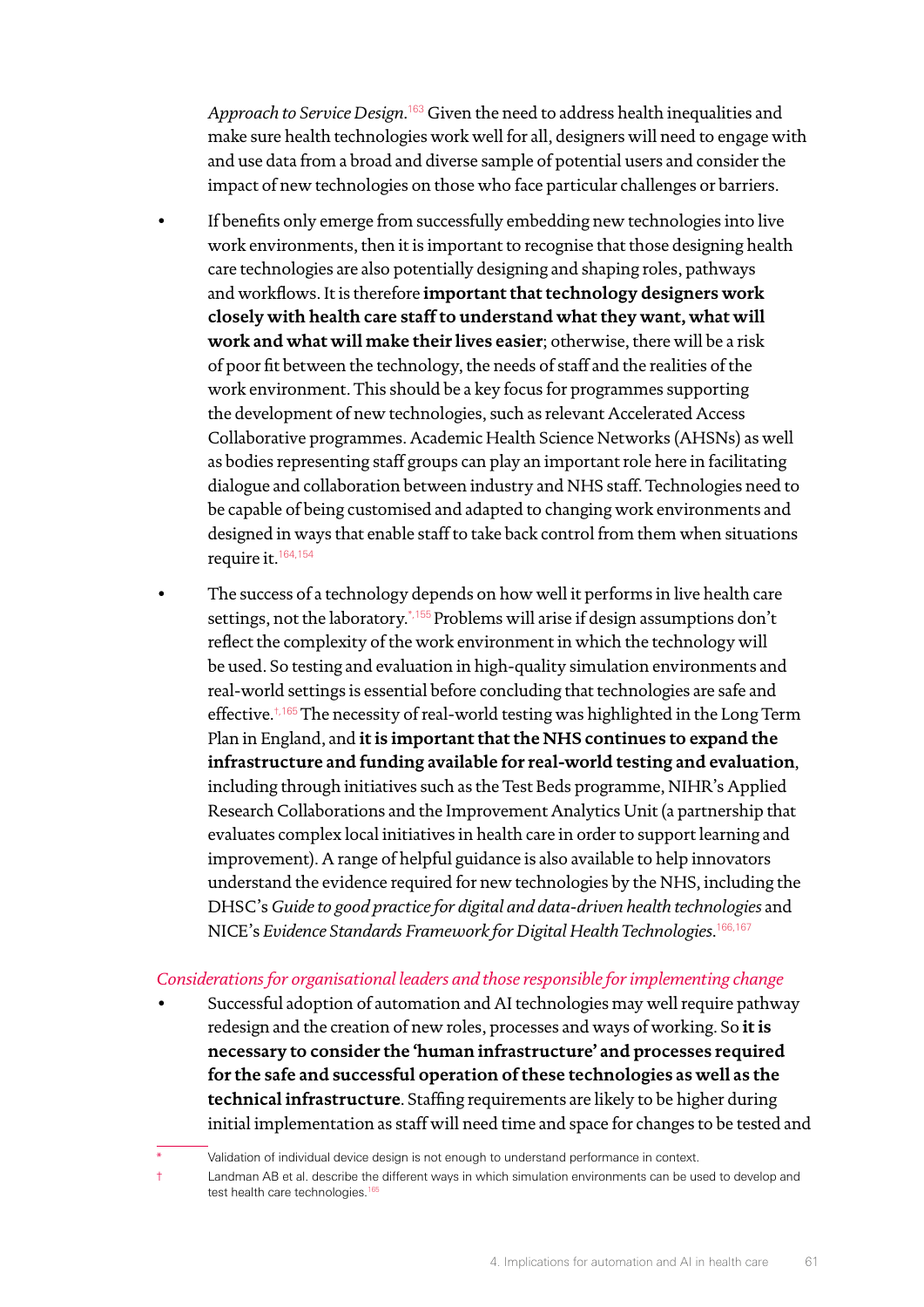iterated, and for new ways of working to evolve and bed in. Quality improvement skills and knowledge of methods such as Plan-Do-Study-Act cycles and simulation models can be particularly helpful for the effective implementation of new technologies.[168](#page-74-23)

- Successful adoption requires **training to equip staff to use new technologies safely and to their full potential**, which in turn entails dedicated resources and staff time. Where automation technologies supplement or replace humans in performing specific tasks, it may also be necessary to ensure that staff still have opportunities to practice and develop important skills, in order to avoid de-skilling. This is important not only to ensure that staff have the capability to take over if an automated system fails, avoiding the 'handover problem' discussed in Chapter 3, but also to handle situations that may not be suitable for automation.
	- Successful adoption will rely on the support of those expected to use new technologies. This will require **making the case for changes and co-designing them with patients and staff** as an initial stage of any implementation plan. Without support for the use of automation, and ownership of new working arrangements, there is a risk that patients and staff end up being sceptical of or even rejecting these technologies, potentially because legitimate concerns have not been addressed. Indeed, in our survey of NHS staff, the risk that patients might not accept automation technologies or be suspicious of them was viewed as the biggest of several possible implementation challenges. Various resources are available that can support this process, such as the Health Foundation's *Using communications approaches to spread improvement*. [169](#page-74-24)
- **Organisational leaders have an important role to play in creating a culture and environment conducive to implementing new technologies.** This includes engaging with their workforce to build a shared vision around technologyenabled care, and setting out how new uses of technology align with wider organisational strategies and values. It might also include facilitating collaboration across teams and specialisms, such as finance, clinical governance, technology and innovation, public and patient engagement, HR and procurement.

#### *Considerations for policymakers and system leaders to support implementation*

• **Policymakers and system leaders need to fund 'the change', not just 'the tech'**. The implementation issues highlighted earlier (training, engagement, testing, evaluation, etc.) have resource implications and highlight the potential gap between the costs of the technology itself and the total costs required to adopt and use it effectively. It is therefore important that centrally-led programmes driving the uptake of automation and AI factor in these costs. More generally, the forthcoming multi-year spending review and the next stage of national workforce strategies should explicitly address the workforce, skills and infrastructure needs of the NHS in order to exploit new and established technologies successfully over the long term.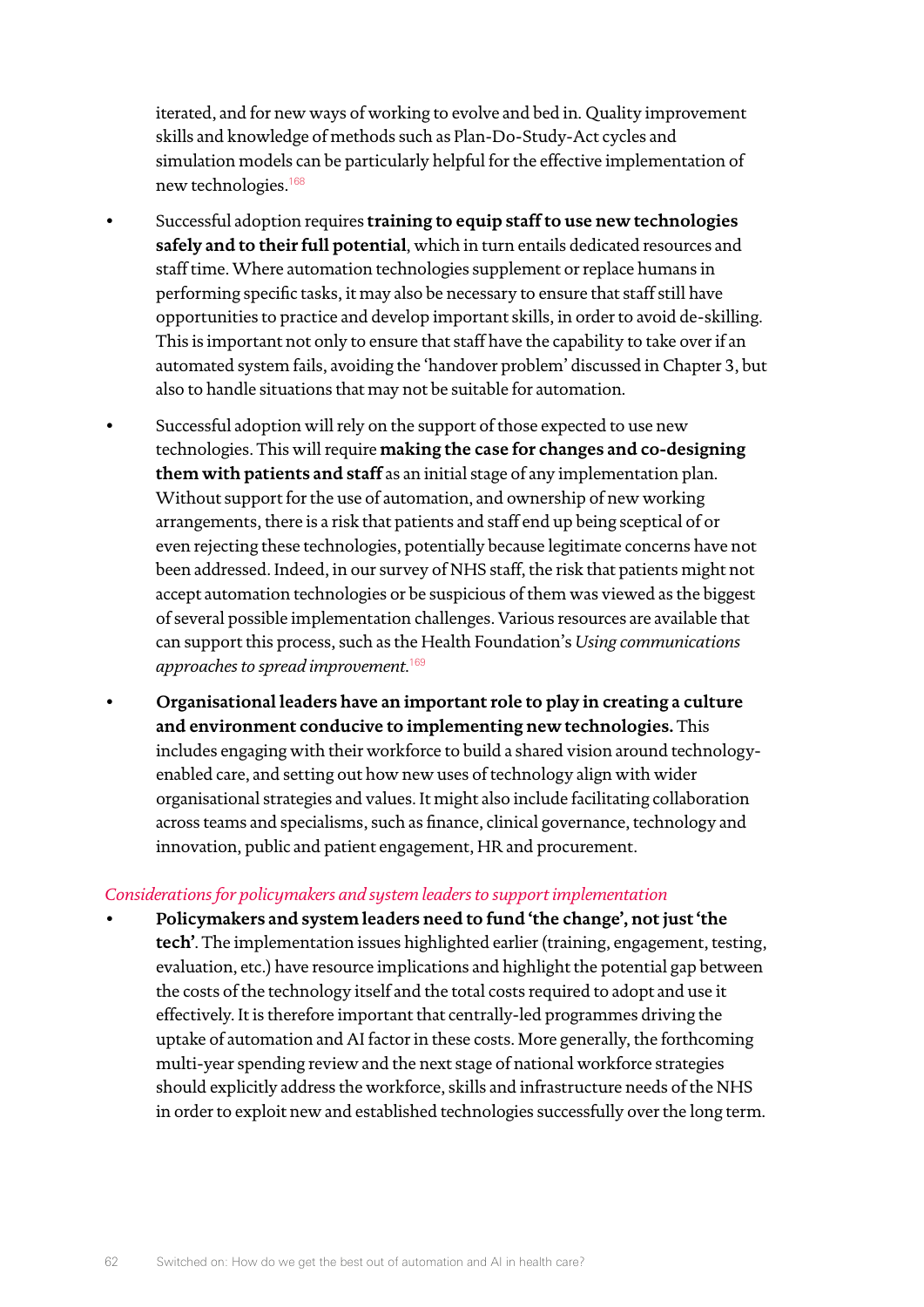- While support has historically often been provided to more advanced, 'digitally mature' organisations leading innovation, such as the Global Digital Exemplars programme, it is also critical to **support organisations lower down the curve to build the infrastructure and capability that they need** to be able to deploy automation and AI effectively**.** In England, NHSX's Digital Aspirant programme is a step in the right direction, though an enhanced and more regular central funding stream will be needed to bring digital maturity across the NHS up to an adequate level.
- **Policymakers should ensure the right incentives and payment models are in place to support the development, testing and adoption of technologies at a local level.** Without this, health care providers may not see automation and AI projects as financially viable and therefore be reluctant to support them, particularly in relation to technologies for which there is not yet widespread evidence to demonstrate financial benefit. In exploring new payment approaches, NHS England and NHS Improvement should consider models that support the upfront costs associated with adopting and implementing innovations – such as costs that arise from backfilling staff time, redesigning pathways and providing training, which are generally not covered by current payment models.
- **Policymakers and professional bodies need to ensure that education and training for both clinical and non-clinical professions provides the knowledge and skills health care workers will need** in future to use automation and AI technologies safely and effectively and supervise their operation. There is an important role for HEE, including through its Digital Readiness Programme and Health and Care Digital Capabilities Framework, as well as for the royal colleges in raising awareness and leading the development of these capabilities within the NHS. This may also help address the scepticism that our poll showed some NHS staff hold towards automation and AI. In addition, given that many of these technologies are data driven, there should also be recognition of the importance of analytical capability within the NHS, with support for the recruitment and training of skilled analysts.[170](#page-74-25)
- Given the importance of building support around new proposals for automation, **policymakers and system leaders need to promote the automation agenda in a way that helps generate support for it**. In particular, while some automation technologies hold out the prospect of cost reductions, it would be a mistake to describe automation primarily in these terms. This is not only because staff and patients may resist such changes if they see them as driven by funding pressures or workforce shortages, but also because the gains these technologies offer for care quality, patient experience and staff experience are likely to resonate more deeply with the intrinsic motivations of those who work in and use the NHS.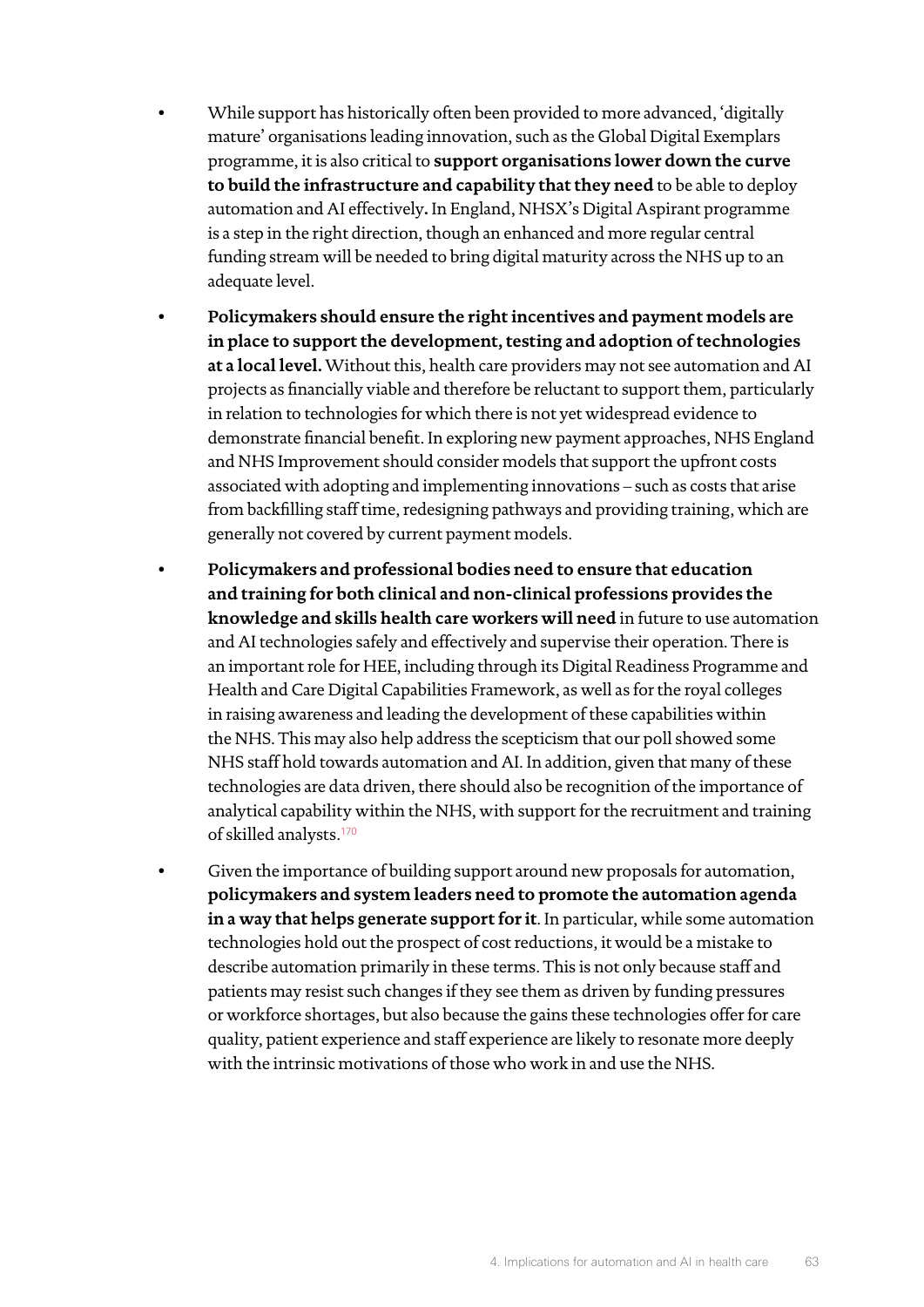### **4.3.2. Key considerations for automation strategy**

The European Commission's 2019 report *The future of work* noted that 'automation outcomes are not pre-determined and will be shaped by the policies and choices we make'.[26](#page-69-4) The Health Foundation's recent work on *Shaping Health Futures* highlights how major developments such as automation can be shaped with the right long-term planning and preparation.[1](#page-69-5) Policymakers and system leaders will need to scan the horizon for developments and opportunities, engage with the public, the NHS workforce and industry to shape the development of automation and AI, and plan for the future deployment of these technologies, ensuring it is supported with appropriate investment.

### *Considerations for policymakers and system leaders in developing automation strategy*

- **It is important that policymakers and system leaders have realistic expectations for the automation agenda**. Health care is a complex, adaptive system. Problems cannot necessarily be fixed by a 'nice and clean' technological intervention; rather, technology will be one part of a wider sociotechnical solution.[139](#page-73-24) Furthermore, given the range of implementation challenges that exist, it is not surprising that, as the 2016 Wachter Review observed, deriving the full benefits of new technology can take time – in some cases several years.<sup>[29](#page-70-0)</sup> So while there will understandably be hope that new technologies can help the NHS meet the unprecedented demand pressures it will face over the coming years, there will also need to be realism about the timescales needed for quality and productivity gains to materialise (and expectations may need to be tempered further given the constraints posed by financial and workforce pressures, as well as the need to support staff recovery from the impact of COVID-19). On the other hand there could be opportunities for imminent gains from more established technology programmes that may now be maturing. So it will be important for the NHS to have strategies in place for getting the most out of existing and recently adopted technologies such as RPA, as well as supporting the development of new technologies like AI.
- Considering the ethical, safety and quality issues that arise from the use of automation and AI in health care, **as new technologies are developed and tested it is important that government engages with patients, staff and society as a whole to inform decisions about where these technologies should and shouldn't be used**. This will be particularly important given that public opinion is currently divided on whether automation and AI in health care are a good thing or a bad thing, and that a majority think the benefits and risks are 'finely balanced'.
- Given the nascent state of AI within health care, **policymakers and research funders should provide long-term support to build the evidence base required for these technologies to be deployed in the NHS** on a wider scale. A variety of important work is also underway to explore the specific requirements of evaluating and reporting evidence around applications of AI in health care, including the SPIRIT-AI and CONSORT-AI initiatives, designed to improve the transparency and completeness of reporting of clinical trials of interventions involving AI.[171](#page-74-26)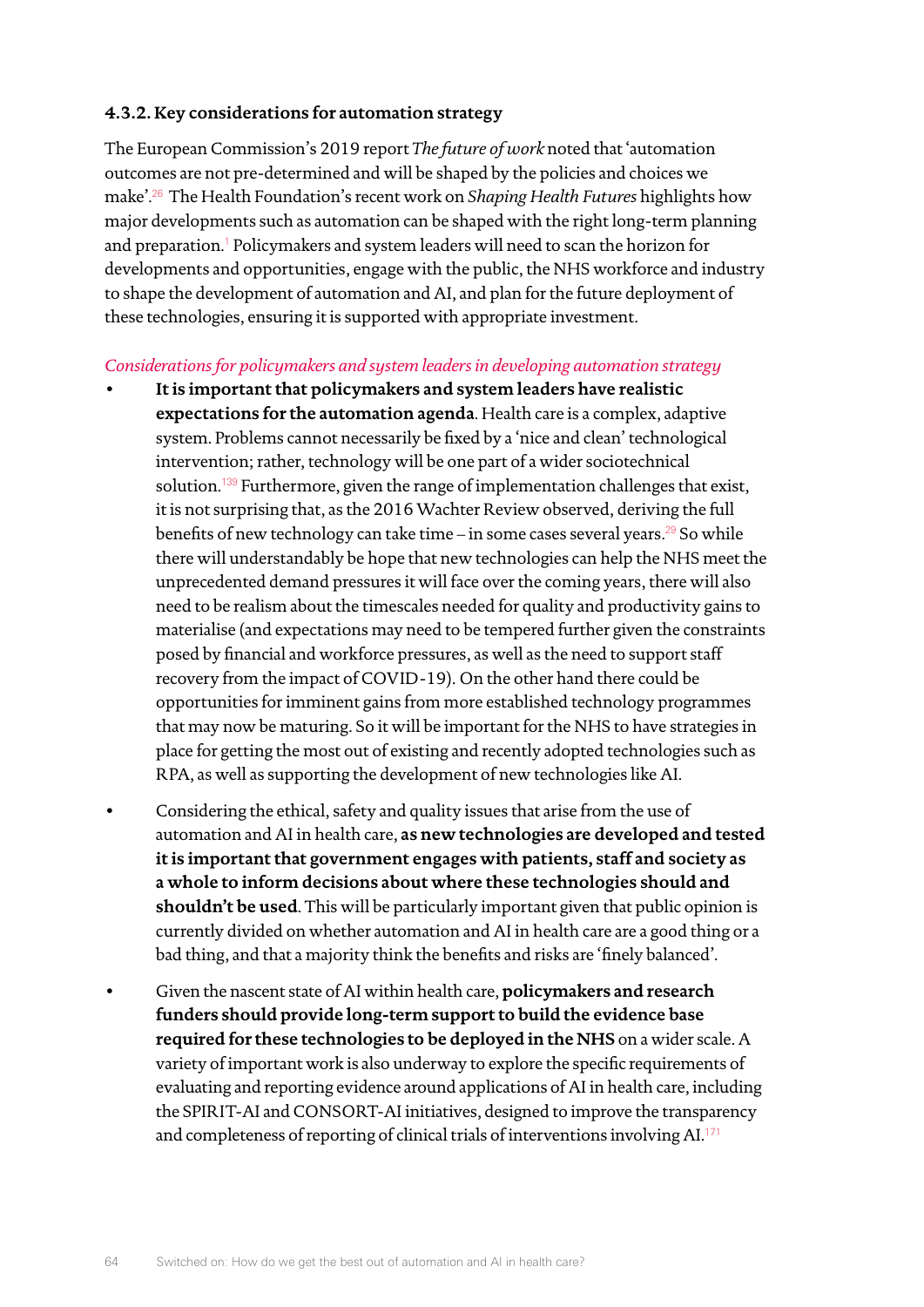As NICE will have an important role to play in assessing evidence and producing guidance on these technologies, it should also review health technology evaluation methods to ensure these are appropriate for AI and automation.

- **The regime of regulation, standards and assurance will need to be developed and strengthened** to address challenges such as bias, transparency and accountability – particularly in relation to autonomous decision making – and to ensure that automation and AI technologies are safe, effective and ethical. As the AI Council's *AI Roadmap* notes, better regulation and standards, along with public engagement and transparency, will also help to build public trust and confidence in AI.[52](#page-70-3) As guides, frameworks and initiatives are developed, such as the DHSC's *Guide to good practice for digital and data-driven health technologies* and the AI Ethics Initiative, the critical challenge will be to ensure that principles and standards are translated into action, something that should be an important focus for government, regulators, royal colleges and the NHS.
- Most automation technologies are developed commercially, putting a premium on ensuring the health technology 'ecosystem' works in the interests of the NHS. Policymakers and system leaders should proactively work to influence the development of new technologies so they meet the priorities of the NHS, rather than simply allowing development to be shaped by the market. As part of this, **the NHS can do more to identify its priorities for technology development and signal them to industry**. Building on the ambitions outlined in the NHS Long Term Plan in England, this includes strengthening the role of NHS bodies in horizon scanning, aggregating intelligence and creating appropriate links across the NHS–industry interface to support technology development and testing. There also needs to be more emphasis on developing and adopting applications of technology that can support the NHS with administrative tasks that pose a significant burden, such as resource management and letter work. Technologies for these kinds of everyday tasks don't steal the headlines in the same way as cutting-edge medical technologies but could make a huge difference in freeing up staff and helping to address current pressures.
- Automation and AI will have important consequences for many occupations in health care. Some occupations will no longer need to do particular tasks that are wholly automatable, resulting in role changes – and in some cases the redeployment of staff to other work. More commonly, these technologies will expand the abilities of staff and provide an opportunity to redesign roles and improve job quality, as well as creating new roles. **Workforce strategy and planning, and curriculum development, will therefore need to take into account the growth and impacts of automation and AI, including the impact on health care workers**. Given the differing impact these technologies are likely to have on different occupational groups, it will be important that this includes a vision of role development for those groups most likely to be affected by the adoption of new technologies, along with actions to avoid automation entrenching and widening social inequalities across the NHS workforce.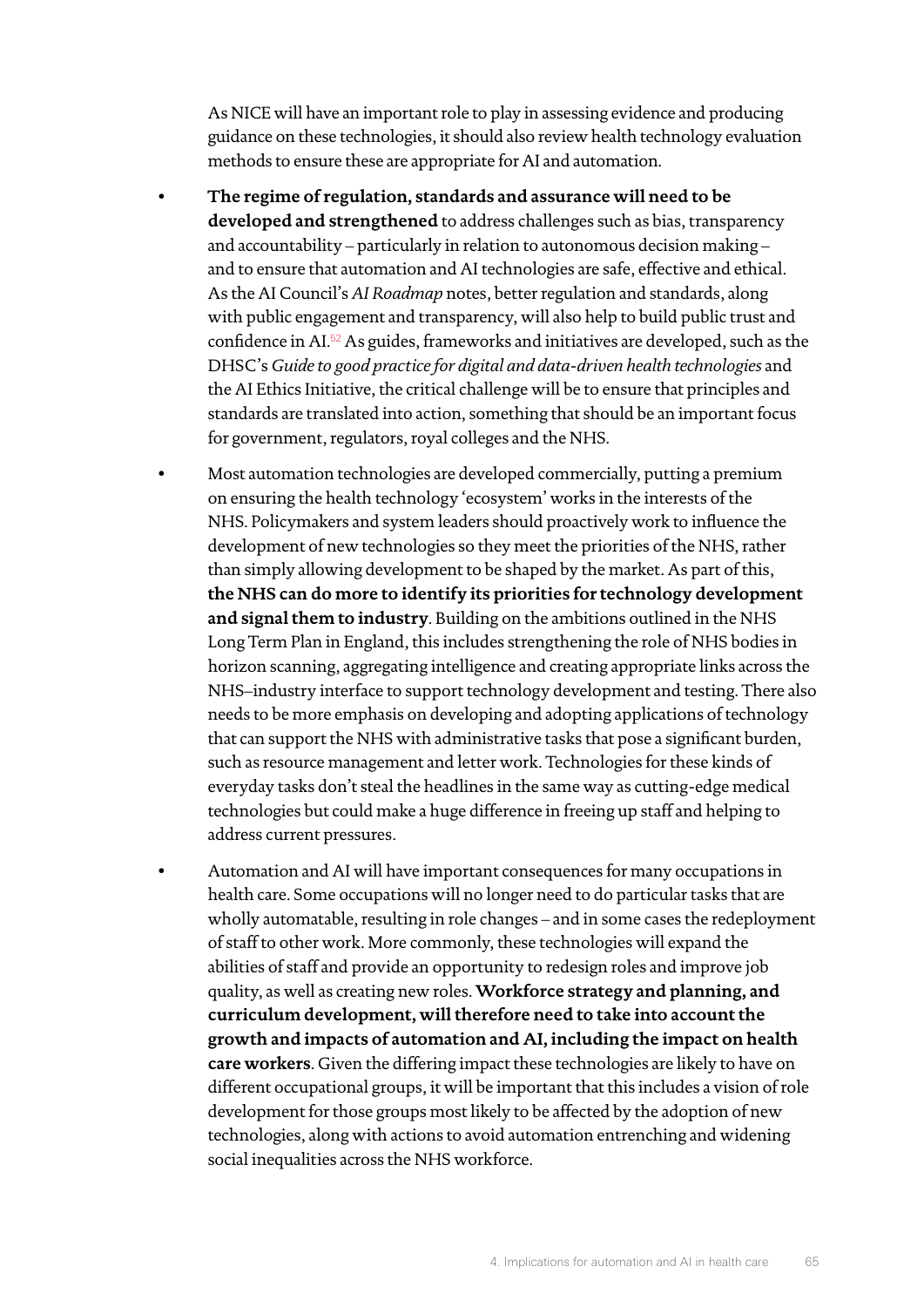- The extent to which the potential of automation is realised will depend on whether health care professions and all parts of the health care workforce see it as an opportunity or a threat and how they respond. While it is easy to look at professions as 'indivisible lumps of endeavour' that will either be affected wholesale or not at all, the reality is that automation will impact on all professions and occupational groups on a task basis and provide an opportunity to redesign roles and in some cases develop new ones.[172](#page-74-27) In this respect, we believe **health care professions should see automation as an opportunity, not a threat**. The benefits of automation will be maximised if professions and health care workers are supported to adapt to technological change, to focus on where human abilities add most value, while ensuring care quality is protected. Examples of professional bodies that are engaging with the automation agenda include the Royal College of General Practitioners through its Tech Manifesto and the Royal College of Radiologists, which has issued a position statement on AI and is producing guidance for members to help them understand the potential role for AI in future clinical practice.
- While national health policies are keen to take a 'digital first' approach, there is a risk, highlighted in Chapter 3, that automation and AI technologies will create or widen health inequalities. So digital health policy must be as inclusive as possible, catering to the needs of diverse patient groups, supporting patients with the skills to access and use digital services, and ensuring that those who need to, or would prefer to, can access non-digital options in a way that doesn't exclude them from receiving high-quality care.[173](#page-74-28) More generally, **policymakers and NHS leaders must ensure new technologies promote 'levelling up' on health rather than creating or widening health inequalities**. This means evaluating the effects of new applications of automation and AI and taking actions to avoid or mitigate negative impacts for particular groups. It also means being much more proactive in identifying applications of technology that can reduce health inequalities and supporting their development and deployment in practice.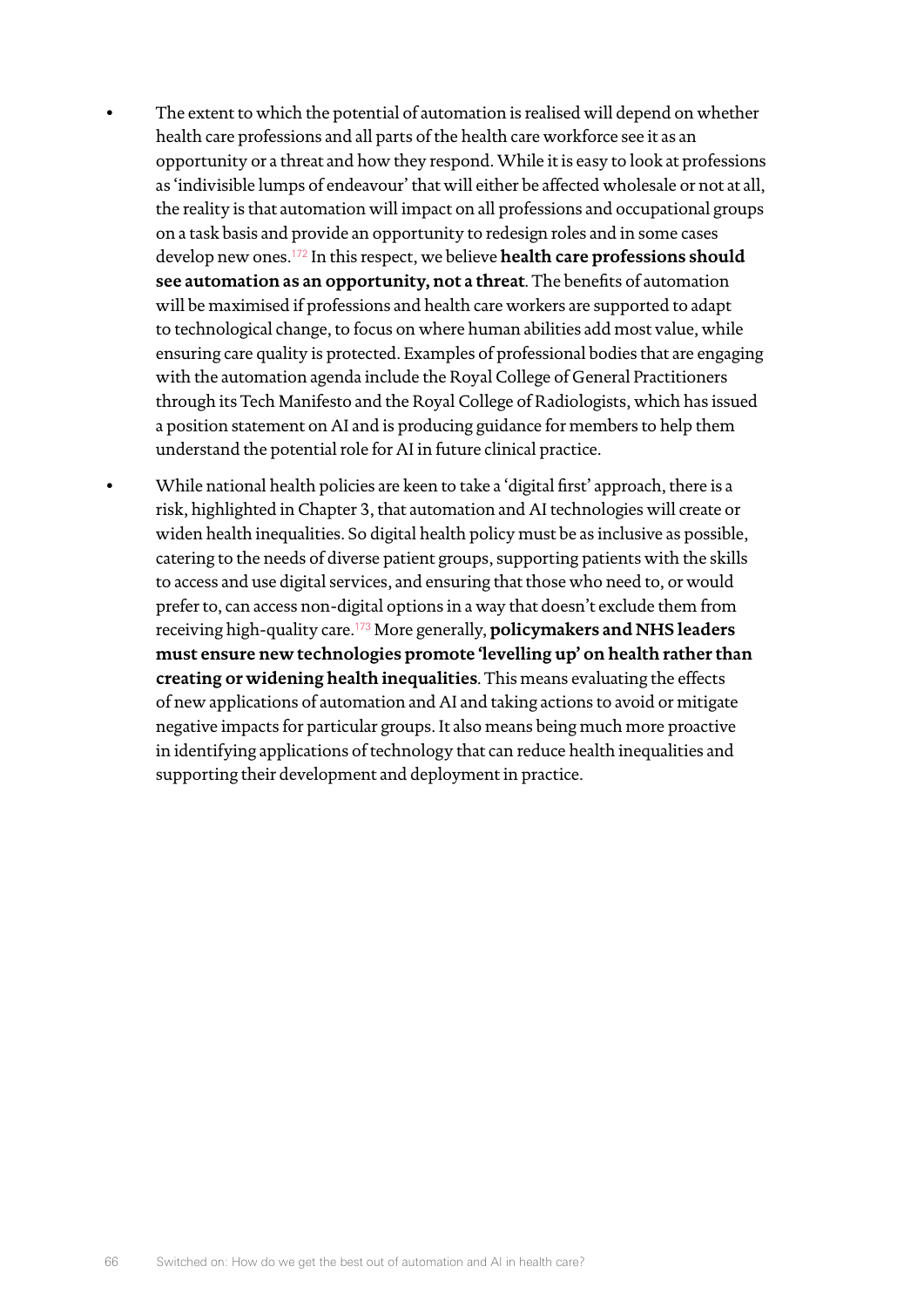# 4.4. Conclusion

In this report we have looked at a variety of opportunities and challenges for automation and AI in health care, including drawing on learning from the Health Foundation's programmes and research – particularly a recent study by the University of Oxford of the automation of administrative tasks in primary care – as well as a wide range of other academic studies. In doing so, it has been our intention not only to describe some of the major areas of application of automation and AI to health care but also to explore the challenges, constraints and practical reality of making these technologies work on the ground: to move beyond just considering their potential, to engaging with what it will take to realise long-term benefits for all parts of the health and care system.

Underlying much of the analysis is the fact that health care, and work in health care, is different from other sectors of the economy – particularly manufacturing, from which much automation thinking has developed. Health care is a service, co-produced with patients and families, not a product. Among other things, this means that health care always has a human dimension, that work in health care can be responsive and dynamic, and that tasks can be complex and unpredictable. This in turn means that the logic of automation applied to health care will be different to that applied in manufacturing and other sectors, often supporting rather than replacing workers.

There will be many exciting opportunities to apply automation and AI in health care in order to improve quality of care for patients and quality of work for staff. But, as this report has highlighted, we should also be mindful of the possible constraints on the application of these technologies in health care and the work required to realise the benefits in practice.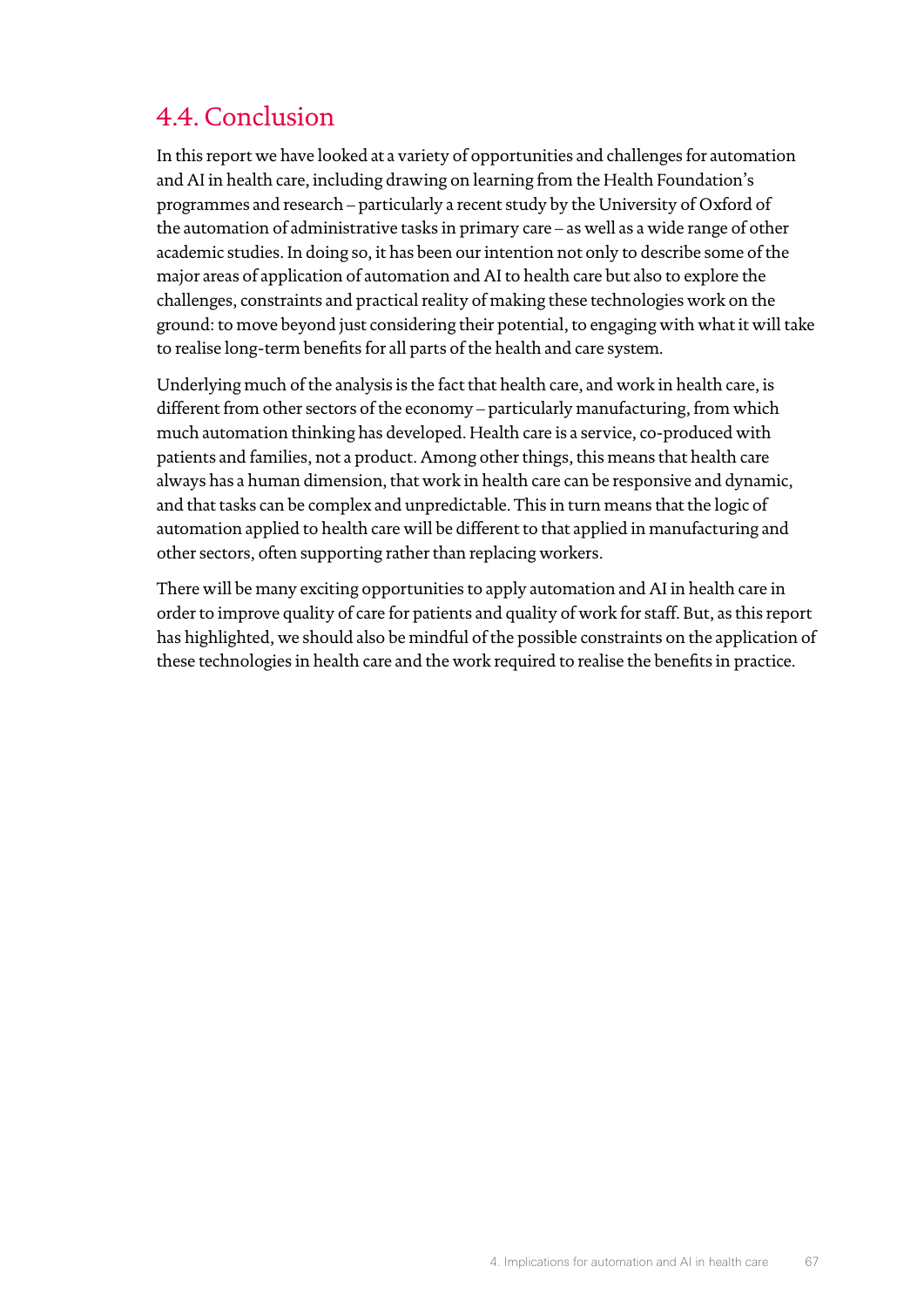# References

- <span id="page-69-5"></span>1. Cameron G, Alderwick H, Bowers A, Dixon J. *Shaping Health Futures: Preparing for tomorrow's possibilities today.* The Health Foundation; 2019 [\(www.health.org.uk/publications/reports/shaping-health-futures](https://www.health.org.uk/publications/reports/shaping-health-futures)).
- 2. Willis M, Duckworth P, Coulter A, Meyer ET, Osborne M. Qualitative and quantitative approach to assess the potential for automating administrative tasks in general practice. *BMJ Open.* 2020; 10:e032412.
- <span id="page-69-3"></span>3. Willis M, Duckworth P, Graham L, Osborne M, Meyer ET, Coulter A. *The Future of Healthcare: Computerisation, Automation and General Practice Services*. University of Oxford; 2020 [\(https://bit.ly/foh-report-jun2020\)](https://bit.ly/foh-report-jun2020).
- 4. Encyclopaedia Britannica [webpage]. Automation. *Encyclopaedia Britannica*; 2020 [\(www.britannica.com/](https://www.britannica.com/technology/automation) [technology/automation\)](https://www.britannica.com/technology/automation).
- 5. International Society of Automation. What is Automation? [webpage]. *International Society of Automation*; 2020 ([www.isa.org/about-isa/what-is-automation\)](file:///Volumes/MY%20PASSPORT/health%20foundation/AutomationReport/switchedonautomationreportfortypesetting/www.isa.org/about-isa/what-is-automation).
- 6. McKinsey Global Institute. *A Future that Works: Automation, Employment, and Productivity*. McKinsey Global Institute; 2017 (www.mckinsey.com/featured-insights/digital-disruption/harnessing-automation-for-a-future-that-works).
- 7. Office for National Statistics. *Which occupations are at highest risk of being automated?* ONS; 25 March 2019 [\(www.ons.gov.uk/employmentandlabourmarket/peopleinwork/employmentandemployeetypes/articles/](file:///Volumes/MY%20PASSPORT/health%20foundation/AutomationReport/switchedonautomationreportfortypesetting/www.ons.gov.uk/employmentandlabourmarket/peopleinwork/employmentandemployeetypes/articles/whichoccupationsareathighestriskofbeingautomated/2019-03-25) [whichoccupationsareathighestriskofbeingautomated/2019-03-25](file:///Volumes/MY%20PASSPORT/health%20foundation/AutomationReport/switchedonautomationreportfortypesetting/www.ons.gov.uk/employmentandlabourmarket/peopleinwork/employmentandemployeetypes/articles/whichoccupationsareathighestriskofbeingautomated/2019-03-25)).
- 8. IBM. *Apply intelligent automation to your operations.* IBM; 2020 [\(www.ibm.com/automation/automation](file:///Volumes/MY%20PASSPORT/health%20foundation/AutomationReport/switchedonautomationreportfortypesetting/www.ibm.com/automation/automation-intelligence)[intelligence\)](file:///Volumes/MY%20PASSPORT/health%20foundation/AutomationReport/switchedonautomationreportfortypesetting/www.ibm.com/automation/automation-intelligence).
- 9. Stanford University. *Artificial Intelligence Index 2017 Annual Report*. Stanford University; 2017 [\(www.aiindex.](file:///Volumes/MY%20PASSPORT/health%20foundation/AutomationReport/switchedonautomationreportfortypesetting/www.aiindex.org/2017-report.pdf) [org/2017-report.pdf](file:///Volumes/MY%20PASSPORT/health%20foundation/AutomationReport/switchedonautomationreportfortypesetting/www.aiindex.org/2017-report.pdf)).
- 10. House of Commons Science and Technology Committee. *Robotics and artificial intelligence: Fifth Report of Session 2016–17.* House of Commons; 2016 ([https://publications.parliament.uk/pa/cm201617/cmselect/](https://publications.parliament.uk/pa/cm201617/cmselect/cmsctech/145/145.pdf) [cmsctech/145/145.pdf](https://publications.parliament.uk/pa/cm201617/cmselect/cmsctech/145/145.pdf)).
- 11. Jarrahi M. Artificial intelligence and the future of work: human-ai symbiosis in organizational decision making. *Business Horizons*. 2018; 61(4).
- 12. Wang D, Khosla A, Gargeya R, Irshad H, Beck A. Deep learning for identifying metastatic breast cancer. *arXiv*. 2016 [\(https://arxiv.org/pdf/1606.05718.pdf\)](https://arxiv.org/pdf/1606.05718.pdf).
- 13. Adidas's high-tech factory brings production back to Germany. *The Economist*; 14 January 2017.
- 14. Oxford Economics. *How robots change the world: What automation really means for jobs and productivity*. Oxford Economics. 2019 [\(www.oxfordeconomics.com/recent-releases/how-robots-change-the-world](file:///Volumes/MY%20PASSPORT/health%20foundation/AutomationReport/switchedonautomationreportfortypesetting/www.oxfordeconomics.com/recent-releases/how-robots-change-the-world)).
- 15. MIT interview with David Mindell.
- 16. Dellot B, Wallace-Stephens F. *The Age of Automation: Artificial intelligence, robotics and the future of low-skilled work*. Royal Society for Arts, Manufactures and Commerce; 2017.
- <span id="page-69-0"></span>17. Brynjolfsson E, McAfee A. *The Second Machine Age: Work, Progress, and Prosperity in a Time of Brilliant Technologies*. W.W. Norton & Company; 2014.
- 18. Novek J. Hospital pharmacy automation: Collective mobility or collective control? *Soc Sci Med*. 2000; 51(4):491–503.
- 19. Dahl T, Boulos M. Robots in health and social care: a complementary technology to home care and telehealthcare? *Robotics*. December 2013; 3(1): 1–21.
- 20. New surgical robots are about to enter the operating theatre. *The Economist;* 16 November 2017.
- 21. Harwich E, Laycock K. *Thinking on its own: AI in the NHS*. Reform; 2018.
- <span id="page-69-2"></span>22. Darzi A, Kibasi T, Quilter-Pinner H. *Better health and care for all: A 10-point plan for the 2020s*. Institute for Public Policy Research; 2018 [\(www.ippr.org/files/2018-06/better-health-and-care-for-all-june2018.pdf](file:///Volumes/MY%20PASSPORT/health%20foundation/AutomationReport/switchedonautomationreportfortypesetting/www.ippr.org/files/2018-06/better-health-and-care-for-all-june2018.pdf)).
- 23. Department of Health. *Operational productivity and performance in English NHS acute hospitals: Unwarranted variations. An independent report for the Department of Health by Lord Carter of Coles*. Department of Health; 2016 [\(https://assets.publishing.service.gov.uk/government/uploads/system/uploads/attachment\\_data/](https://assets.publishing.service.gov.uk/government/uploads/system/uploads/attachment_data/file/499229/Operational_productivity_A.pdf) [file/499229/Operational\\_productivity\\_A.pdf\)](https://assets.publishing.service.gov.uk/government/uploads/system/uploads/attachment_data/file/499229/Operational_productivity_A.pdf).
- <span id="page-69-1"></span>24. Frey C, Osbourne M. *The Future of Employment: How susceptible are jobs to computerisation?* University of Oxford; 2013 ([www.oxfordmartin.ox.ac.uk/downloads/academic/The\\_Future\\_of\\_Employment.pdf\)](file:///Volumes/MY%20PASSPORT/health%20foundation/AutomationReport/switchedonautomationreportfortypesetting/www.oxfordmartin.ox.ac.uk/downloads/academic/The_Future_of_Employment.pdf).
- 25. Arntz M, Gregory T, Zierahn U. The Risk of Automation for Jobs in OECD Countries: A Comparative Analysis *OECD Social, Employment and Migration Working Papers,* No. 189. OECD Publishing; 2016 ([https://dx.doi.](https://dx.doi.org/10.1787/5jlz9h56dvq7-en) [org/10.1787/5jlz9h56dvq7-en](https://dx.doi.org/10.1787/5jlz9h56dvq7-en)).
- <span id="page-69-4"></span>26. Servoz M. *AI: The future of work? Work of the future!* European Commission; 2019 ([https://ec.europa.eu/digital](https://ec.europa.eu/digital-single-market/en/news/future-work-work-future)[single-market/en/news/future-work-work-future\)](https://ec.europa.eu/digital-single-market/en/news/future-work-work-future).
- 27. Hawksworth J, Berriman R, Goel S. *Will robots really steal our jobs? An international analysis of the potential long-term impact of automation*. PwC; 2018 ([www.pwc.co.uk/economic-services/assets/international-impact-of](file:///Volumes/MY%20PASSPORT/health%20foundation/AutomationReport/switchedonautomationreportfortypesetting/www.pwc.co.uk/economic-services/assets/international-impact-of-automation-feb-2018.pdf)[automation-feb-2018.pdf](file:///Volumes/MY%20PASSPORT/health%20foundation/AutomationReport/switchedonautomationreportfortypesetting/www.pwc.co.uk/economic-services/assets/international-impact-of-automation-feb-2018.pdf)).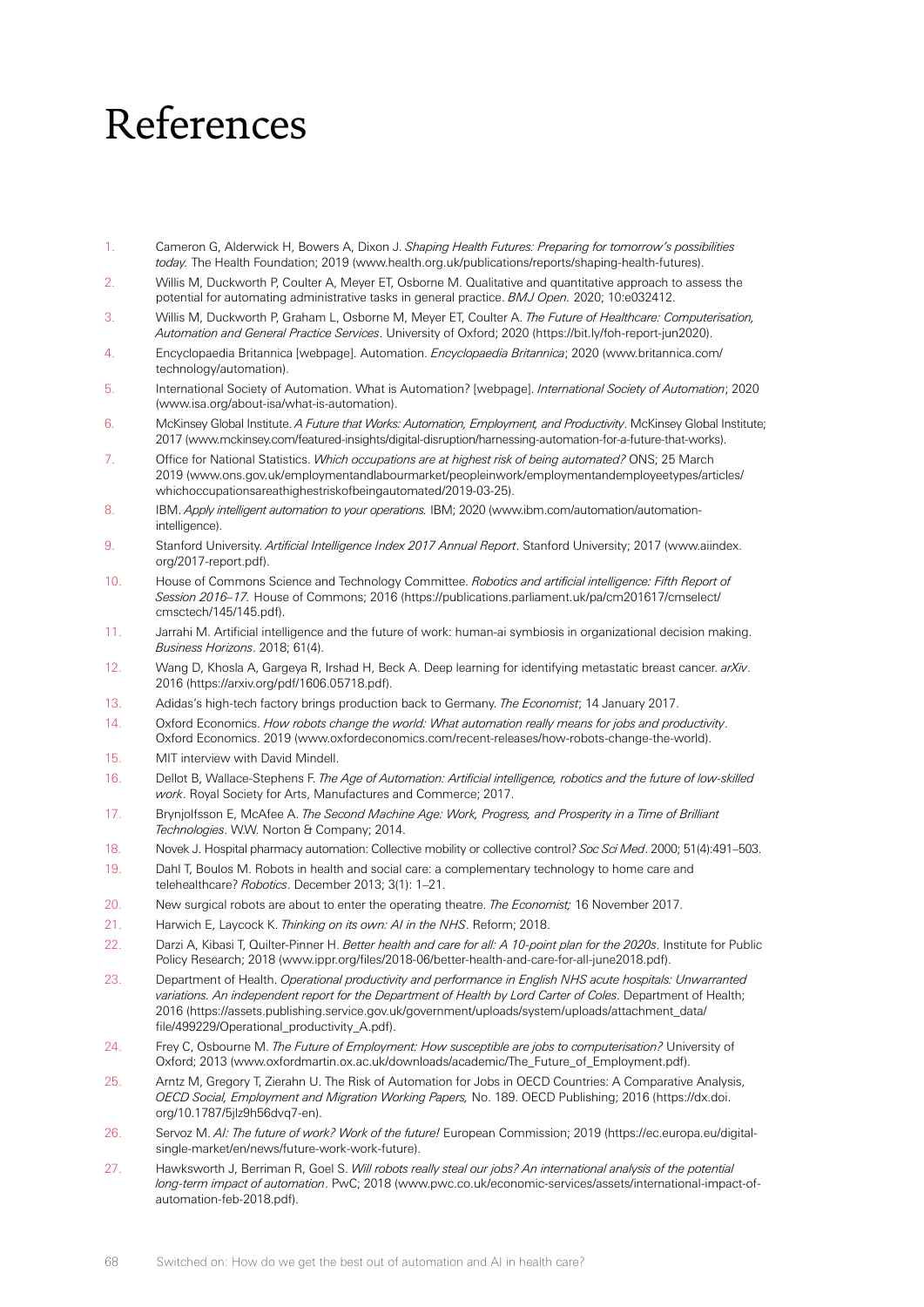- 28. Department for Business, Energy & Industrial Strategy. *Good Work: The Taylor Review of Modern Working Practices*. Department for Business, Energy & Industrial Strategy; 2017 [\(https://assets.publishing.service.gov.uk/government/](https://assets.publishing.service.gov.uk/government/uploads/system/uploads/attachment_data/file/627671/good-work-taylor-review-modern-working-practices-rg.pdf) [uploads/system/uploads/attachment\\_data/file/627671/good-work-taylor-review-modern-working-practices-rg.pdf\)](https://assets.publishing.service.gov.uk/government/uploads/system/uploads/attachment_data/file/627671/good-work-taylor-review-modern-working-practices-rg.pdf).
- <span id="page-70-0"></span>29. Department of Health. *Making IT work: harnessing the power of health information technology to improve care in England*. Department of Health; 2016 [\(www.gov.uk/government/publications/using-information-technology-to](file:///Volumes/MY%20PASSPORT/health%20foundation/AutomationReport/switchedonautomationreportfortypesetting/www.gov.uk/government/publications/using-information-technology-to-improve-the-nhs/making-it-work-harnessing-the-power-of-health-information-technology-to-improve-care-in-england)[improve-the-nhs/making-it-work-harnessing-the-power-of-health-information-technology-to-improve-care-in-england\)](file:///Volumes/MY%20PASSPORT/health%20foundation/AutomationReport/switchedonautomationreportfortypesetting/www.gov.uk/government/publications/using-information-technology-to-improve-the-nhs/making-it-work-harnessing-the-power-of-health-information-technology-to-improve-care-in-england).
- 30. Department of Health and Social Care. *The future of healthcare: our vision for digital, data and technology in health and care*. Department of Health and Social Care; 2018 ([www.gov.uk/government/publications/the-future](file:///Volumes/MY%20PASSPORT/health%20foundation/AutomationReport/switchedonautomationreportfortypesetting/www.gov.uk/government/publications/the-future-of-healthcare-our-vision-for-digital-data-and-technology-in-health-and-care)[of-healthcare-our-vision-for-digital-data-and-technology-in-health-and-care\)](file:///Volumes/MY%20PASSPORT/health%20foundation/AutomationReport/switchedonautomationreportfortypesetting/www.gov.uk/government/publications/the-future-of-healthcare-our-vision-for-digital-data-and-technology-in-health-and-care).
- 31. NHS England and Local Government Association. *Local Health and Care Record Exemplars*. NHS England and LGA; 2018 [\(www.england.nhs.uk/wp-content/uploads/2018/05/local-health-and-care-record-exemplars-summary.pdf\)](file:///Volumes/MY%20PASSPORT/health%20foundation/AutomationReport/switchedonautomationreportfortypesetting/www.england.nhs.uk/wp-content/uploads/2018/05/local-health-and-care-record-exemplars-summary.pdf).
- 32. NHS England. *NHS Long Term Plan*. NHS England; 2019 ([www.longtermplan.nhs.uk/wp-content/](file:///Volumes/MY%20PASSPORT/health%20foundation/AutomationReport/switchedonautomationreportfortypesetting/www.longtermplan.nhs.uk/wp-content/uploads/2019/08/nhs-long-term-plan-version-1.2.pdf) [uploads/2019/08/nhs-long-term-plan-version-1.2.pdf](file:///Volumes/MY%20PASSPORT/health%20foundation/AutomationReport/switchedonautomationreportfortypesetting/www.longtermplan.nhs.uk/wp-content/uploads/2019/08/nhs-long-term-plan-version-1.2.pdf)).
- 33. NHSX. Driving forward the digital transformation of health and social care. [webpage]. *NHSX* [\(www.nhsx.nhs.uk/](https://www.nhsx.nhs.uk/)).
- <span id="page-70-1"></span>34. NHS and Health Education England. *The Topol Review: Preparing the healthcare workforce to deliver the digital future. An independent report on behalf of the Secretary of State for Health and Social Care*. NHS and Health Education England; 2019 [\(https://topol.hee.nhs.uk/\)](https://topol.hee.nhs.uk/).
- 35. Health Education England. Digital Readiness Programme [webpage]. *Health Education England* [\(www.hee.nhs.](https://www.hee.nhs.uk/our-work/digital-readiness) [uk/our-work/digital-readiness\)](https://www.hee.nhs.uk/our-work/digital-readiness).
- 36. Scottish Government, Convention of Scottish Local Authorities and NHS Scotland. *Scotland's Digital Health and Care Strategy*. Scottish Government, Convention of Scottish Local Authorities and NHS Scotland; 2018 (www. gov.scot/publications/scotlands-digital-health-care-strategy-enabling-connecting-empowering/).
- 37. Welsh Government. *A Healthier Wales: Our Plan for Health and Social Care*. Welsh Government; 2019 [\(https://](https://gov.wales/sites/default/files/publications/2019-10/a-healthier-wales-action-plan.pdf) [gov.wales/sites/default/files/publications/2019-10/a-healthier-wales-action-plan.pdf\)](https://gov.wales/sites/default/files/publications/2019-10/a-healthier-wales-action-plan.pdf).
- 38. NHS Wales. New NHS Wales organisation for digital, data and technology [webpage]. *NHS Wales* [\(https://dhcw.](https://dhcw.nhs.wales/news/latest-news/new-nhs-wales-organisation-for-digital-data-and-technology/) [nhs.wales/news/latest-news/new-nhs-wales-organisation-for-digital-data-and-technology/](https://dhcw.nhs.wales/news/latest-news/new-nhs-wales-organisation-for-digital-data-and-technology/)).
- 39. Gould, M. NHSX: giving patients and staff the technology they need [webpage]. *UK Government*; 2019 ([https://](https://healthtech.blog.gov.uk/2019/06/24/nhsx-giving-patients-and-staff-the-technology-they-need/) [healthtech.blog.gov.uk/2019/06/24/nhsx-giving-patients-and-staff-the-technology-they-need/\)](https://healthtech.blog.gov.uk/2019/06/24/nhsx-giving-patients-and-staff-the-technology-they-need/).
- 40. Department for Business, Energy & Industrial Strategy. The Grand Challenge missions [webpage]. *Department for Business, Energy & Industrial Strategy*; 2019 ([www.gov.uk/government/publications/industrial-strategy-the](file:///Volumes/MY%20PASSPORT/health%20foundation/AutomationReport/switchedonautomationreportfortypesetting/www.gov.uk/government/publications/industrial-strategy-the-grand-challenges/missions%23early-diagnosis)[grand-challenges/missions#early-diagnosis](file:///Volumes/MY%20PASSPORT/health%20foundation/AutomationReport/switchedonautomationreportfortypesetting/www.gov.uk/government/publications/industrial-strategy-the-grand-challenges/missions%23early-diagnosis)).
- 41. NHS England. NHS aims to be a world leader in artificial intelligence and machine learning within 5 years [webpage]. *NHS England*; 2019 [\(www.england.nhs.uk/2019/06/nhs-aims-to-be-a-world-leader-in-ai-and](file:///Volumes/MY%20PASSPORT/health%20foundation/AutomationReport/switchedonautomationreportfortypesetting/www.england.nhs.uk/2019/06/nhs-aims-to-be-a-world-leader-in-ai-and-machine-learning-within-5-years/)[machine-learning-within-5-years/](file:///Volumes/MY%20PASSPORT/health%20foundation/AutomationReport/switchedonautomationreportfortypesetting/www.england.nhs.uk/2019/06/nhs-aims-to-be-a-world-leader-in-ai-and-machine-learning-within-5-years/)).
- 42. NHSX. The NHS AI Lab ([www.nhsx.nhs.uk/ai-lab\)](https://www.nhsx.nhs.uk/ai-lab/).
- 43. NHS England. Artificial Intelligence in Health and Care Award [webpage]. *NHS England*; 2020 [\(www.england.](https://www.england.nhs.uk/aac/what-we-do/how-can-the-aac-help-me/ai-award/) [nhs.uk/aac/what-we-do/how-can-the-aac-help-me/ai-award/\)](https://www.england.nhs.uk/aac/what-we-do/how-can-the-aac-help-me/ai-award/).
- 44. NHSX. The AI Ethics Initiative [webpage]. *NHSX* [\(www.nhsx.nhs.uk/ai-lab/ai-lab-programmes/ethics/\)](https://www.nhsx.nhs.uk/ai-lab/ai-lab-programmes/ethics/).
- 45. NHS England. NHS Accelerated Access Collaborative [webpage]. *NHS England* ([www.england.nhs.uk/aac/](https://www.england.nhs.uk/aac/))
- 46. Department of Health and Social Care. *Code of conduct for data-driven health and care technology*. Department of Health and Social Care; 2019 [\(www.gov.uk/government/publications/code-of-conduct-for-data-driven-health](https://www.gov.uk/government/publications/code-of-conduct-for-data-driven-health-and-care-technology/initial-code-of-conduct-for-data-driven-health-and-care-technology)[and-care-technology/initial-code-of-conduct-for-data-driven-health-and-care-technology](https://www.gov.uk/government/publications/code-of-conduct-for-data-driven-health-and-care-technology/initial-code-of-conduct-for-data-driven-health-and-care-technology)).
- 47. Public Health England. *PHE Strategy 2020–25*. PHE; 2019 ([www.gov.uk/government/publications/phe-strategy-](https://www.gov.uk/government/publications/phe-strategy-2020-to-2025)[2020-to-2025](https://www.gov.uk/government/publications/phe-strategy-2020-to-2025)).
- 48. The Industrial Centre for Artificial Intelligence Research in Digital Diagnostics. What is iCAIRD? [webpage]. *The Industrial Centre for Artificial Intelligence Research in Digital Diagnostics*; 2020 [\(https://icaird.com/about/](https://icaird.com/about/)).
- 49. Digital Health.Wales. Projects [webpage]. *Welsh Government* ([https://digitalhealth.wales/projects\)](https://digitalhealth.wales/projects).
- 50. House of Lords Liaison Committee. *AI in the UK: No Room for Complacency.* Seventh Report of Session 2019- 21*.* House of Lords; 2020 [\(https://publications.parliament.uk/pa/ld5801/ldselect/ldliaison/196/196.pdf\)](https://publications.parliament.uk/pa/ld5801/ldselect/ldliaison/196/196.pdf).
- 51. House of Lords Select Committee on AI. *AI in the UK: ready, willing and able?* Report of Session 2017-19. House of Lords; 2018 [\(https://publications.parliament.uk/pa/ld201719/ldselect/ldai/100/100.pdf](https://publications.parliament.uk/pa/ld201719/ldselect/ldai/100/100.pdf)).
- <span id="page-70-3"></span>52. UK AI Council. *AI Roadmap*. UK AI Council; January 2021 [\(https://assets.publishing.service.gov.uk/government/](https://assets.publishing.service.gov.uk/government/uploads/system/uploads/attachment_data/file/949539/AI_Council_AI_Roadmap.pdf) [uploads/system/uploads/attachment\\_data/file/949539/AI\\_Council\\_AI\\_Roadmap.pdf\)](https://assets.publishing.service.gov.uk/government/uploads/system/uploads/attachment_data/file/949539/AI_Council_AI_Roadmap.pdf).
- 53. PwC. *What doctor? Why AI and robotics will define New Health*. Survey results. PwC; 2016 [\(www.pwc.com/gx/](http://www.pwc.com/gx/en/industries/healthcare/publications/ai-robotics-new-health/survey-results.html) [en/industries/healthcare/publications/ai-robotics-new-health/survey-results.html\)](http://www.pwc.com/gx/en/industries/healthcare/publications/ai-robotics-new-health/survey-results.html).
- 54. Future Advocacy. *Artificial Intelligence: YouGov Poll 2017*. Future Advocacy; 2017.
- 55. Ipsos Mori Social Research Institute. *Public views of Machine Learning: Findings from public research and engagement conducted on behalf of the Royal Society*. Ipsos Mori; 2017 ([https://royalsociety.org/-/media/policy/](https://royalsociety.org/-/media/policy/projects/machine-learning/publications/public-views-of-machine-learning-ipsos-mori.pdf) [projects/machine-learning/publications/public-views-of-machine-learning-ipsos-mori.pdf](https://royalsociety.org/-/media/policy/projects/machine-learning/publications/public-views-of-machine-learning-ipsos-mori.pdf)).
- 56. Collado-Mesa F, Alvarez E, Arheart K. The role of artificial intelligence in diagnostic radiology: a survey at a single radiology residency training program. *J Am Coll Radiol.* 2018; 15:12, 1753–1757. doi: [10.1016/j.jacr.2017.12.021.](https://doi.org/10.1016/j.jacr.2017.12.021)
- <span id="page-70-2"></span>57. Royal College of Radiologists. RCR position statement on artificial intelligence [webpage]. *Royal College of Radiologists*; 2018 [\(www.rcr.ac.uk/posts/rcr-position-statement-artificial-intelligence](file:///Volumes/MY%20PASSPORT/health%20foundation/AutomationReport/switchedonautomationreportfortypesetting/www.rcr.ac.uk/posts/rcr-position-statement-artificial-intelligence)).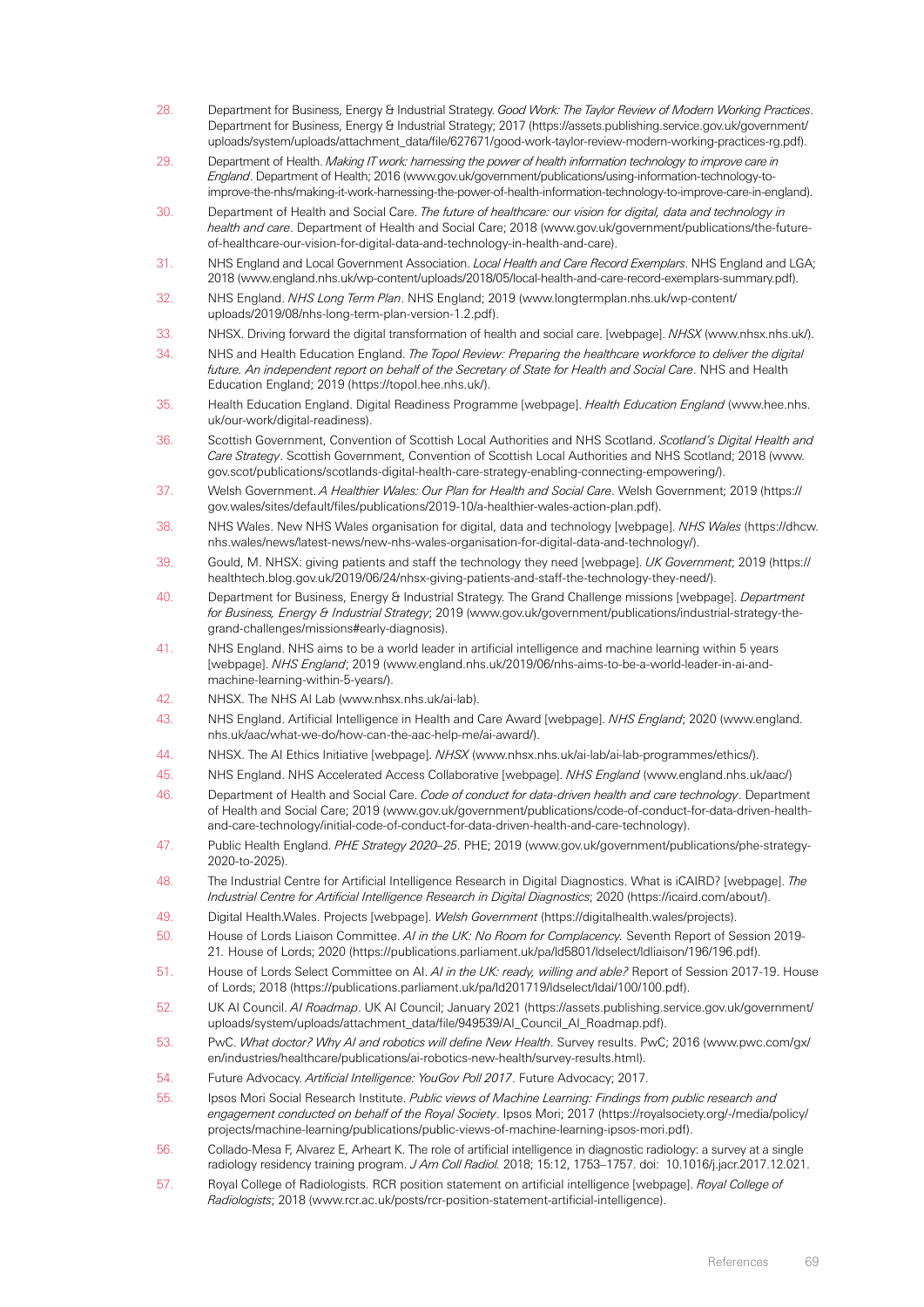- 58. Feary SR. Artificial Intelligence in healthcare what does the NHS workforce think? *Politics Home;* 2018 [\(www.](http://www.politicshome.com/thehouse/article/artificial-intelligence-in-healthcare--what-does-the-nhs-workforce-think) [politicshome.com/thehouse/article/artificial-intelligence-in-healthcare--what-does-the-nhs-workforce-think](http://www.politicshome.com/thehouse/article/artificial-intelligence-in-healthcare--what-does-the-nhs-workforce-think)).
- 59. Blease C, Bernstein MH, Gaab J, Kaptchuk TJ, Kossowsky J, Mandl KD, Davis RB, DesRoches CM. Computerization and the future of primary care: A survey of general practitioners in the UK. *PLoS One*. 2018; 13(12): e0207418 [\(https://doi.org/10.1371/journal.pone.0207418](https://doi.org/10.1371/journal.pone.0207418)).
- 60. Royal College of General Practitioners. *All Systems GP*. Royal College of General Practitioners; 2019 [\(www.rcgp.](file:///Volumes/MY%20PASSPORT/health%20foundation/AutomationReport/switchedonautomationreportfortypesetting/www.rcgp.org.uk/-/media/Files/News/2019/RCGP-tech-manifesto-april-2019.ashx?la=en) [org.uk/-/media/Files/News/2019/RCGP-tech-manifesto-april-2019.ashx?la=en](file:///Volumes/MY%20PASSPORT/health%20foundation/AutomationReport/switchedonautomationreportfortypesetting/www.rcgp.org.uk/-/media/Files/News/2019/RCGP-tech-manifesto-april-2019.ashx?la=en)).
- 61. Autor D, Levy F, Murnane RJ. The Skill Content of Recent Technological Change: An Empirical Exploration. *The Quarterly Journal of Economics*. 2003; 118(4): 1279–1333.
- 62. Davies A. Uber's Self-Driving Truck Makes Its First Delivery: 50,000 Beers. *Wired*; 25 October 2016 ([www.wired.](http://www.wired.com/2016/10/ubers-self-driving-truck-makes-first-delivery-50000-beers/) [com/2016/10/ubers-self-driving-truck-makes-first-delivery-50000-beers/\)](http://www.wired.com/2016/10/ubers-self-driving-truck-makes-first-delivery-50000-beers/).
- 63. Frey C, Osborne M. The future of employment: How susceptible are jobs to computerisation? *Technological Forecasting & Social Change.* 2017; 114: 254–280.
- 64. Deloitte. Robotic Process Automation [webpage]. *Deloitte* ([www2.deloitte.com/uk/en/pages/innovation/](file:///Volumes/MY%20PASSPORT/health%20foundation/AutomationReport/switchedonautomationreportfortypesetting/www2.deloitte.com/uk/en/pages/innovation/solutions/robotic-process-automation.html) [solutions/robotic-process-automation.html\)](file:///Volumes/MY%20PASSPORT/health%20foundation/AutomationReport/switchedonautomationreportfortypesetting/www2.deloitte.com/uk/en/pages/innovation/solutions/robotic-process-automation.html).
- 65. Yorkshire & Humber AHSN. Exploring Robotic Process Automation in the NHS [webpage]. *Yorkshire & Humber AHSN*; 2021 [\(www.yhahsn.org.uk/blog/exploring-robotic-process-automation-in-the-nhs/](file:///Volumes/MY%20PASSPORT/health%20foundation/AutomationReport/switchedonautomationreportfortypesetting/www.yhahsn.org.uk/blog/exploring-robotic-process-automation-in-the-nhs/)).
- 66. Parasuraman R, Sheridan TB, Wickens CD. A model for types and levels of human interaction with automation. *IEEE Transactions on Systems, Man, and Cybernetics – Part A: Systems and Humans*. 2000; 30(3); 286–297. doi: [10.1109/3468.844354](https://doi.org/10.1109/3468.844354).
- 67. Thoughtonomy. *East Suffolk and North Essex NHS Foundation Trust Case Study: Public Sector Healthcare*. Thoughtonomy; 2018 [\(https://cdn2.hubspot.net/hubfs/4090201/2018-10%20October%20CONTENT/](https://cdn2.hubspot.net/hubfs/4090201/2018-10%20October%20CONTENT/ESNEFT-%20Case%20Study.pdf) [ESNEFT-%20Case%20Study.pdf\)](https://cdn2.hubspot.net/hubfs/4090201/2018-10%20October%20CONTENT/ESNEFT-%20Case%20Study.pdf).
- 68. Tozzi, J. Amazon Gives AI to Harvard Hospital in Tech's Latest Health Push. *Bloomberg*; 4 March 2019 [\(www.](file:///Volumes/MY%20PASSPORT/health%20foundation/AutomationReport/switchedonautomationreportfortypesetting/www.bloomberg.com/news/articles/2019-03-04/amazon-gives-ai-to-harvard-hospital-in-tech-s-latest-health-push) [bloomberg.com/news/articles/2019-03-04/amazon-gives-ai-to-harvard-hospital-in-tech-s-latest-health-push](file:///Volumes/MY%20PASSPORT/health%20foundation/AutomationReport/switchedonautomationreportfortypesetting/www.bloomberg.com/news/articles/2019-03-04/amazon-gives-ai-to-harvard-hospital-in-tech-s-latest-health-push)).
- 69. The Health Foundation. Listen, Learn and Improve: Language analysis of patient feedback [webpage]. *The Health Foundation* [\(www.health.org.uk/improvement-projects/listen-learn-and-improve-language-analysis-of](https://www.health.org.uk/improvement-projects/listen-learn-and-improve-language-analysis-of-patient-feedback)[patient-feedback](https://www.health.org.uk/improvement-projects/listen-learn-and-improve-language-analysis-of-patient-feedback)).
- 70. Pifer R. AI clinical documentation player Nuance preps for nationwide expansion. *Healthcare Dive*. 25 February 2020 (www.healthcaredive.com/news/ai-clinical-documentation-player-nuance-preps-for-nationwideexpansion/572847/).
- 71. Topol, EJ. High-performance medicine: the convergence of human and artificial intelligence. *Nature Medicine*. 2019. 25(1): 44–56.
- 72. Nagendran M, Chen Y, Lovejoy CA, Gordon AC, Komorowski M, Harvey H, Topol EJ, Ioannidis JPA, Collins GS, Maruthappu M. Artificial intelligence versus clinicians: systematic review of design, reporting standards, and claims of deep learning studies. *BMJ*. 2020; 368: m689.
- 73. Liu X, Faes L, Kale AU, Wagner SK, Fu DJ, Bruynseels A, Mahendiran T, Moraes G, Shamdas M, Kern C, Ledsam JR, Schmid MK, Balaskas K, Topol EJ, Bachmann LM, Keane PA, Denniston AK. A comparison of deep learning performance against health-care professionals in detecting diseases from medical imaging: a systematic review and meta-analysis. *Lancet Digital Health*. 2019; 1(6):271–297. doi: [10.1016/S2589-7500\(19\)30123-2](https://doi.org/10.1016/S2589-7500%2819%2930123-2).
- 74. Jiang F, Jiang Y, Zhi H, Dong Y, Li H, Ma S, Wang Y, Dong Q, Shen H, Wang Y. Artificial intelligence in healthcare: past, present and future. *Stroke and Vascular Neurology.* 2017; 2: 230–243. doi: [10.1136/svn-2017-000101](http://dx.doi.org/10.1136/svn-2017-000101).
- 75. McKinney SM, Sieniek M, Godbole V, Godwin J, Antropova N, Ashrafian H, Back T, Chesus M, Corrado GS, Darzi A, Etemadi M, Garcia-Vicente F, Gilbert FJ, Halling-Brown M, Hassabis D, Jansen S, Karthikesalingam A, Kelly CJ, King D, Ledsam JR, Melnick D, Mostofi H, Peng L, Reicher JJ, Romera-Paredes B, Sidebottom R, Suleyman M, Tse D, Young KC, De Fauw J, Shetty S. International evaluation of an AI system for breast cancer screening. *Nature.* 2020; 577: 89–94. doi: 10.1038/s41586-019-1799-6.
- 76. Schwalbe N, Wahl B. Artificial intelligence and the future of global health. *The Lancet.* 2020; 395: 1579–1586.
- 77. The Health Foundation. Developing and implementing machine learning driven analytics for quality improvement in health care [webpage]. *The Health Foundation* [\(www.health.org.uk/research-projects/](file:///Volumes/MY%20PASSPORT/health%20foundation/AutomationReport/switchedonautomationreportfortypesetting/www.health.org.uk/research-projects/developing-and-implementing-machine-learning-driven-analytics-for-quality) [developing-and-implementing-machine-learning-driven-analytics-for-quality](file:///Volumes/MY%20PASSPORT/health%20foundation/AutomationReport/switchedonautomationreportfortypesetting/www.health.org.uk/research-projects/developing-and-implementing-machine-learning-driven-analytics-for-quality)).
- 78. Babylon Health. Ask Babylon [webpage]. *Babylon Health* ([www.babylonhealth.com/product/ask-babylon](https://www.babylonhealth.com/product/ask-babylon)).
- 79. Babylon Health. When not to use the Babylon chatbot [webpage]. *Babylon Health* [\(https://support.](https://support.babylonhealth.com/hc/en-us/articles/213450625-When-not-to-use-the-Babylon-chatbot) [babylonhealth.com/hc/en-us/articles/213450625-When-not-to-use-the-Babylon-chatbot\)](https://support.babylonhealth.com/hc/en-us/articles/213450625-When-not-to-use-the-Babylon-chatbot).
- 80. Tallon L. *2019/20 Annual Plan Progress Update*. University Hospitals Birmingham NHS Foundation Trust; 25 July 2019 [\(www.uhb.nhs.uk/Downloads/pdf/Bod0719AnnualPlanProgressUpdate.pdf\)](https://www.uhb.nhs.uk/Downloads/pdf/Bod0719AnnualPlanProgressUpdate.pdf).
- 81. Radley DC, Wasserman MR, Olsho LE, Shoemaker SJ, Spranca MD, Bradshaw B. Reduction in medication errors in hospitals due to adoption of computerized provider order entry systems. *J Am Med Inform Assoc*. May 2013; 20(3): 470–476.
- 82. Nuckols TK, Smith-Spangler C, Morton SC, Asch SM, Patel VM, Anderson LJ, Deichsel EL, Shekelle PG. The effectiveness of computerized order entry at reducing preventable adverse drug events and medication errors in hospital settings: a systematic review and meta-analysis. *Systematic Reviews.* 2014; 3:56. doi: [10.1186/2046-](https://doi.org/10.1186/2046-4053-3-56) [4053-3-56.](https://doi.org/10.1186/2046-4053-3-56)
- 83. Schiff G, Mirica MM, Dhavle AA, Galanter WL, Lambert B, Wright A. A prescription for enhancing electronic prescribing safety. *Health Affairs.* 2018; 37(11): 1877–1883. doi: [10.1377/hlthaff.2018.0725](https://doi.org/10.1377/hlthaff.2018.0725).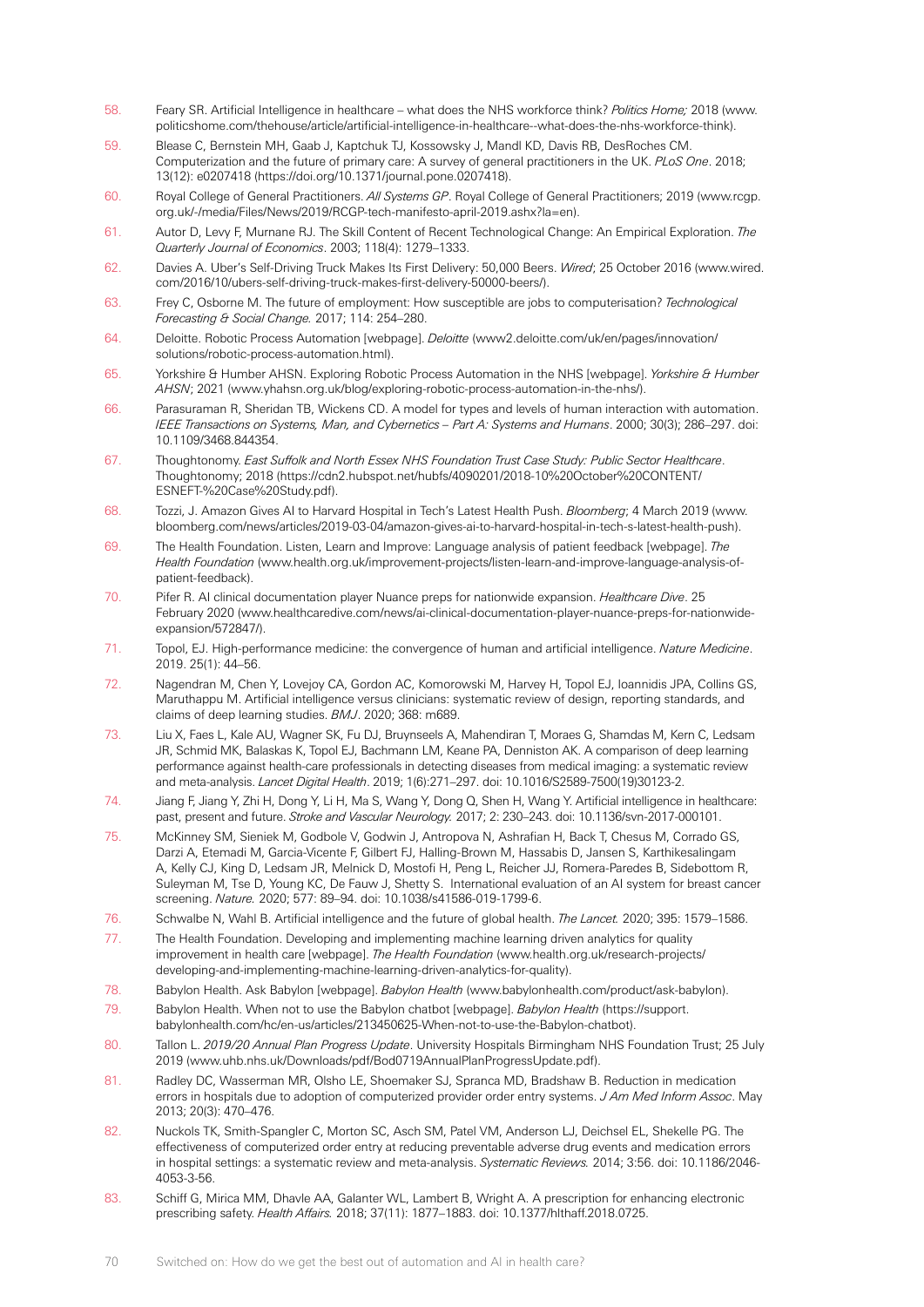- 84. Messer LH, Berget C, Forlenza GP. A Clinical Guide to Advanced Diabetes Devices and Closed-Loop Systems Using the CARES Paradigm. *Diabetes Technology & Therapeutics*. May 2019; 21(8).
- 85. Pickett, M. Robots Are Now Handling Pills. Will Pharmacists Be Liberated or Out of Work? *KQED Science*; 28 April 2016 [\(www.kqed.org/futureofyou/153628/when-a-robot-counts-out-your-pills-what-will-your-pharmacist-do](http://www.kqed.org/futureofyou/153628/when-a-robot-counts-out-your-pills-what-will-your-pharmacist-do)).
- 86. How Moxi, helper robot from Diligent Robotics, has joined Covid-19 fight. *Austin Business Journal.* 21 December 2020. (www.bizjournals.com/austin/news/2020/12/21/how-moxi-helper-robot-from-diligent-robotics.html).
- 87. Moyle W, Jones CJ, Murfield JE, Thalib L, Beattie ERA, Shum DKH, O'Dwyer ST, Mervin MC, Draper BM. Use of a Robotic Seal as a Therapeutic Tool to Improve Dementia Symptoms: A Cluster-Randomized Controlled Trial. *J Am Med Dir Assoc.* 2017; 18(9):766–773. doi: [10.1016/j.jamda.2017.03.018](https://doi.org/10.1016/j.jamda.2017.03.018).
- 88. Joshi I, Morley J (eds). *Artificial Intelligence: How to get it right. Putting policy into practice for safe data-driven innovation in health and care.* NHSX; 2019.
- 89. Chen JH, Asch SM. Machine Learning and Prediction in Medicine Beyond the Peak of Inflated Expectations. *New England Journal of Medicine.* 2017; 376: 2507–2509. doi: [10.1056/NEJMp1702071.](https://doi.org/10.1056/nejmp1702071)
- 90. Char D, Shah N, Magnus D. Implementing Machine Learning in Health Care Addressing Ethical Challenges. *New England Journal of Medicine*. 2018; 378(11): 981–983.
- 91. Grimm F. Predicting missed hospital appointments using machine learning what are the risks? *Towards Data Science*. 2 August 2019 [\(https://towardsdatascience.com/predicting-missed-hospital-appointments-using](https://towardsdatascience.com/predicting-missed-hospital-appointments-using-machine-learning-what-are-the-risks-a388348109d)[machine-learning-what-are-the-risks-a388348109d](https://towardsdatascience.com/predicting-missed-hospital-appointments-using-machine-learning-what-are-the-risks-a388348109d)).
- 92. Campolo A, Sanfilippo M, Whittaker M, Crawford K. *AI Now 2017 Report*. AI Now Research Institute, New York University; 2017.
- 93. Challen R, Denny J, Pitt M, Gompels L, Edwards T, Tsaneva-Ttanasova K. Artificial intelligence, bias and clinical safety. *BMJ Quality & Safety.* 2019; 28: 231–237.
- 94. Yeung, K. Why worry about decision making by machine? In: Yeung K, Lodge M (eds.) *Algorithmic Regulation*. Oxford University Press; 2019.
- 95. Goleman, D. *Emotional Intelligence: Why It Can Matter More Than IQ*. Bloomsbury Publishing; 1996.
- 96. Salovey P, Brackett MA, Mayer JD. *Emotional intelligence: key readings on the Mayer and Salovey model*. National Professional Resources; 2004.
- 97. Serrat O. Understanding and Developing Emotional Intelligence. In: Serrat O (ed.) *Knowledge Solutions*. Springer; 2017.
- 98. Stanton E, Noble D. Emotional intelligence. *BMJ*. 2010; 341: 3781.
- 99. Goleman D. What makes a leader? *Harvard Business Review*. January 2004 ([https://hbr.org/2004/01/what](https://hbr.org/2004/01/what-makes-a-leader)[makes-a-leader](https://hbr.org/2004/01/what-makes-a-leader)).
- 100. The Health Foundation. *Person-centred care made simple*. The Health Foundation; 2014 [\(www.health.org.uk/](file:///Volumes/MY%20PASSPORT/health%20foundation/AutomationReport/switchedonautomationreportfortypesetting/www.health.org.uk/publications/person-centred-care-made-simple) [publications/person-centred-care-made-simple\)](file:///Volumes/MY%20PASSPORT/health%20foundation/AutomationReport/switchedonautomationreportfortypesetting/www.health.org.uk/publications/person-centred-care-made-simple).
- 101. Balik B, Conway J, Zipperer L, Watson J. *Achieving an Exceptional Patient and Family Experience of Inpatient Hospital Care*. IHI Innovation Series white paper. Institute for Healthcare Improvement; 2011.
- 102. Drake R. Five dilemmas associated with e-rostering. *Nursing Times*. 2014; 110(20): 14–16.
- 103. Smith A, Anderson M. Americans' attitudes toward robot caregivers. In: Smith A, Anderson M. *Automation in Everyday Life.* Pew Research Center; 2017 ([www.pewresearch.org/internet/2017/10/04/americans-attitudes](https://www.pewresearch.org/internet/2017/10/04/americans-attitudes-toward-robot-caregivers/)[toward-robot-caregivers/](https://www.pewresearch.org/internet/2017/10/04/americans-attitudes-toward-robot-caregivers/)).
- 104. Liu X, Keane PA, Denniston AK. Time to regenerate: the doctor in the age of artificial intelligence. *Journal of the Royal Society of Medicine*. 2018; 111(4): 113–116.
- 105. Batalden P. Getting more health from healthcare: quality improvement must acknowledge patient coproduction. *BMJ.* 2018; 362: 3617.
- 106. Frey BS, Benz M, Stutzer A. Introducing Procedural Utility: Not Only What, But Also How Matters. *Journal of Institutional and Theoretical Economics*. 2004; 160(3): 377–401.
- 107. Lind E, Tyler T. *The Social Psychology of Procedural Justice*. Springer; 1988.
- 108. Mindell D. *Our Robots, Ourselves: Robotics and the Myths of Autonomy*. Viking Press; 2015.
- 109. European Group on Ethics in Science and New Technologies. *Statement on Artificial Intelligence, Robotics and 'Autonomous' Systems*. European Commission; 2018 [\(https://ec.europa.eu/research/ege/pdf/ege\\_ai\\_](https://ec.europa.eu/research/ege/pdf/ege_ai_statement_2018.pdf) [statement\\_2018.pdf\)](https://ec.europa.eu/research/ege/pdf/ege_ai_statement_2018.pdf)
- 110. Klann JG, Szolovits P. An intelligent listening framework for capturing encounter notes from a doctor-patient dialog. *BMC Medical Informatics and Decision Making*. November 2009; 9(1): S3.
- 111. Lin SY, Shanafelt TD, Asch SM. Reimagining clinical documentation with artificial intelligence. *Mayo Clin. Proc*. 2018; 93: 563–565.
- 112. Verghese A, Shah NH, Harrington RA. What this computer needs is a physician: humanism and artificial intelligence. *JAMA*. 2018; 319:19.
- 113. Bansler JP, Havn EC, Schmidt K, Mønsted T, Petersen HH, Svendsen JH. Cooperative epistemic work in medical practice: an analysis of physicians' clinical notes. *Computer Supported Cooperative Work*. 2016; 25: 503–546. doi: [10.1007/s10606-016-9261-x](https://doi.org/10.1007/s10606-016-9261-x).
- 114. Willis M, Jarrahi MH. Automating documentation: a critical perspective into the role of artificial intelligence in clinical documentation. In: Taylor NG, Christian-Lamb C, Martin MH, Nardi B (eds). *Information in Contemporary Society: 14th International Conference.* Springer; 2019.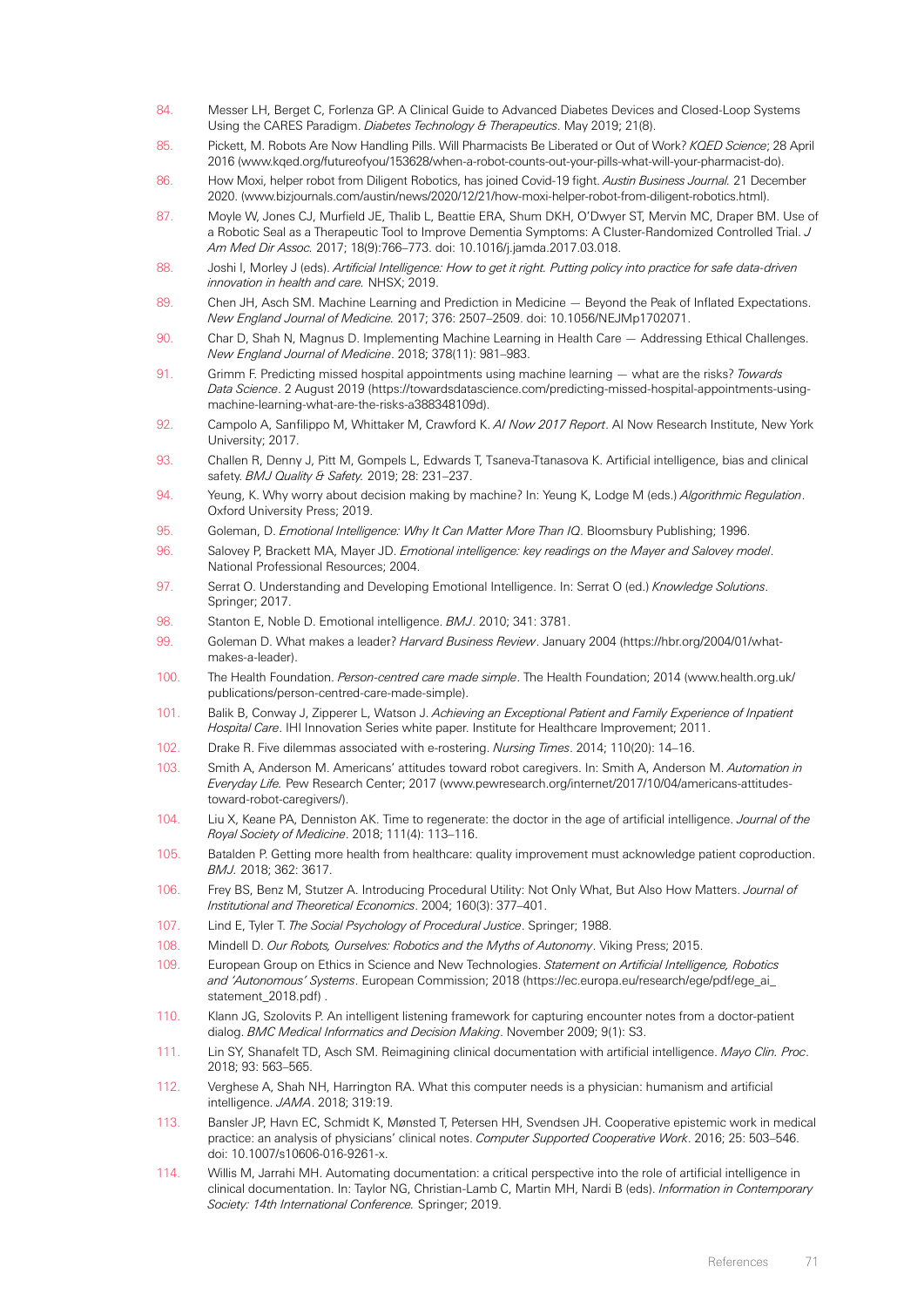- 115. Ash J, Berg M, Coiera E. Some unintended consequences of information technology in health care: the nature of patient care information system-related errors. *J Am Med Inform Assoc*. 2004; 11(2): 104–112.
- 116. Allen, D. *The invisible work of nurses: hospitals, organisation and healthcare*. Routledge; 2015.
- 117. Royal College of Nursing. The role of the health care assistant [webpage]. *Royal College of Nursing* [\(https://rcni.](https://rcni.com/hosted-content/rcn/first-steps/role-of-health-care-assistant) [com/hosted-content/rcn/first-steps/role-of-health-care-assistant\)](https://rcni.com/hosted-content/rcn/first-steps/role-of-health-care-assistant).
- 118. Fernández-Macías E, Gómez E, Hernández-Orallo J, Loe BS, Martens B, Martínez-Plumed F, Tolan S. A multidisciplinary task-based perspective for evaluating the impact of AI autonomy and generality on the future of work. *arXiv.* 2018 [\(https://arxiv.org/abs/1807.02416](https://arxiv.org/abs/1807.02416)).
- 119. Swinglehurst D, Greenhalgh T. Caring for the patient, caring for the record: An ethnographic study of 'back office' work in upholding quality of care in general practice. *BMC Health Services Research.* 2015; 15: 177.
- 120. Kohn LT, Corrigan JM, Donaldson MS (eds). *To Err is Human: Building a Safer Health System*. Institute of Medicine (US) Committee on Quality of Health Care in America. National Academies Press; 2000.
- 121. Chisholm CD, Dornfeld AM, Nelson DR, Cordell WH. Work interrupted: A comparison of workplace interruptions in emergency departments and primary care offices. *Annals of Emergency Medicine*. 2001; 38(2): 146–151.
- 122. Rivera-Rodriguez AJ, Karsh B. Interruptions and distractions in healthcare: review and reappraisal. *BMJ Quality & Safety*. 2010; 19: 304–312.
- 123. Sasangohar F, Donmez B, Trbovich P, Easty AC. Not all interruptions are created equal: positive interruptions in healthcare. *Proceedings of the Human Factors and Ergonomics Society Annual Meeting*. 2012; 56(1): 824–828.
- 124. Ebright P, Patterson E, Chalko B, Render M. Understanding the complexity of registered nurse work in acute care settings. *J Nurs Adm.* 2003; 33(12): 630–638.
- 125. Autor D. Why are there still so many jobs? The history and future of workplace automation and anxiety. MIT IDE Research Brief. *MIT Initiative on the Digital Economy.* 2016; 07 [\(http://ide.mit.edu/sites/default/files/publications/](http://ide.mit.edu/sites/default/files/publications/IDE_Research_Brief_v07.pdf) [IDE\\_Research\\_Brief\\_v07.pdf\)](http://ide.mit.edu/sites/default/files/publications/IDE_Research_Brief_v07.pdf).
- 126. Wiener E, Curry R. Flight-deck automation: promises and problems. *Ergonomics.* 1980; 23: 995–1011.
- 127. Endsley MR, Kiris EO. The out-of-the-loop performance problem and level of control in automation. *Human Factors*. 1995; 37(2): 381–394.
- 128. Coiera E, Ash J, Berg M. The Unintended Consequences of Health Information Technology Revisited. *Yearb Med Inform*. 2016; 1: 163–169.
- 129. Coiera E. *Guide to Health Informatics,* third edition. CRC Press; 2015.
- 130. Dixon-Woods M, Martin G, Tarrant C, Bion J, Goeschel C, Pronovost P, Brewster L, Shaw L, Sutton L, Willars J, Ketley D, Woodcock T. *Safer Clinical Systems: evaluation findings*. The Health Foundation; 2014 [\(www.health.](file:///Volumes/MY%20PASSPORT/health%20foundation/AutomationReport/switchedonautomationreportfortypesetting/www.health.org.uk/publications/safer-clinical-systems-evaluation-findings) [org.uk/publications/safer-clinical-systems-evaluation-findings\)](file:///Volumes/MY%20PASSPORT/health%20foundation/AutomationReport/switchedonautomationreportfortypesetting/www.health.org.uk/publications/safer-clinical-systems-evaluation-findings).
- 131. Shorrock S. The Varieties of Human Work [webpage]. *Humanistic Systems*. 2016 [\(https://humanisticsystems.](https://humanisticsystems.com/2016/12/05/the-varieties-of-human-work/) [com/2016/12/05/the-varieties-of-human-work/](https://humanisticsystems.com/2016/12/05/the-varieties-of-human-work/)).
- 132. Perry S, Wears R, Cook R. The role of automation in complex system failures. *Journal of Patient Safety*. 2005; 1(1): 56–61.
- 133. Sittig DF, Singh H. A new sociotechnical model for studying health information technology in complex adaptive healthcare systems. *BMJ Quality & Safety.* 2010; 19: 68–74.
- 134. Novak LL, Holden RJ, Anders SH, Hong JY, Karsh BT. Using a sociotechnical framework to understand adaptations in health IT implementation. *Int J Med Inform*. 2013; 82(12): 331–44.
- 135. Heifetz R, Laurie D. The Work of Leadership. *Harvard Business Review*. December 2001 [\(https://hbr.org/2001/12/](https://hbr.org/2001/12/the-work-of-leadership) [the-work-of-leadership\)](https://hbr.org/2001/12/the-work-of-leadership).
- 136. Shaw S, Wherton J, Vijayaraghavan S, Morris J, Bhattacharya S, Hanson P, Campbell-Richards D, Ramoutar S, Collard A, Hodkinson I, Greenhalgh T. *Advantages and limitations of virtual online consultations in a NHS acute trust: the VOCAL mixed-methods study*. NIHR Journals Library; 2018. doi: [10.3310/hsdr06210.](https://doi.org/10.3310/hsdr06210)
- 137. Braithwaite J, Wears R, Hollnagel E. Resilient health care: turning patient safety on its head. *International Journal for Quality in Health Care*. 2015; 27(5): 418–420.
- 138. Hollnagel E, Wears R, Braithwaite J. *From Safety-I to Safety-II: A White Paper*. University of Southern Denmark, University of Florida, USA, and Macquarie University, Australia; 2015.
- 139. The Health Foundation. A learning health system approach to avoiding acute occupancy crises [webpage]. *The Health Foundation* [\(www.health.org.uk/improvement-projects/a-learning-health-system-approach-to-avoiding](file:///Volumes/MY%20PASSPORT/health%20foundation/AutomationReport/switchedonautomationreportfortypesetting/www.health.org.uk/improvement-projects/a-learning-health-system-approach-to-avoiding-acute-occupancy-crises)[acute-occupancy-crises](file:///Volumes/MY%20PASSPORT/health%20foundation/AutomationReport/switchedonautomationreportfortypesetting/www.health.org.uk/improvement-projects/a-learning-health-system-approach-to-avoiding-acute-occupancy-crises)).
- 140. Fogel AL, Kvedar JC. Artificial intelligence powers digital medicine. *npj Digital Medicine.* 2018; 1:5.
- 141. NHS and Health Education England. *Digital literacy: Towards a definition*. NHS and Health Education England; 2016.
- 142. Lloyds Bank. *UK Consumer Digital Index 2020*. Lloyds Bank; 2020 [\(www.lloydsbank.com/assets/media/pdfs/](file:///Volumes/MY%20PASSPORT/health%20foundation/AutomationReport/switchedonautomationreportfortypesetting/www.lloydsbank.com/assets/media/pdfs/banking_with_us/whats-happening/lb-consumer-digital-index-2020-report.pdf) [banking\\_with\\_us/whats-happening/lb-consumer-digital-index-2020-report.pdf](file:///Volumes/MY%20PASSPORT/health%20foundation/AutomationReport/switchedonautomationreportfortypesetting/www.lloydsbank.com/assets/media/pdfs/banking_with_us/whats-happening/lb-consumer-digital-index-2020-report.pdf)).
- 143. Davies R. The Topol Review Preparing the healthcare workforce to deliver the digital future [webpage]. *Good Things Foundation;* 2019 ([www.goodthingsfoundation.org/news-and-blogs/blog/topol-review-preparing](file:///Volumes/MY%20PASSPORT/health%20foundation/AutomationReport/switchedonautomationreportfortypesetting/www.goodthingsfoundation.org/news-and-blogs/blog/topol-review-preparing-healthcare-workforce-deliver-digital-future)[healthcare-workforce-deliver-digital-future](file:///Volumes/MY%20PASSPORT/health%20foundation/AutomationReport/switchedonautomationreportfortypesetting/www.goodthingsfoundation.org/news-and-blogs/blog/topol-review-preparing-healthcare-workforce-deliver-digital-future)).
- 144. The Health Foundation. Data-driven systems and health inequalities: COVID-19 and beyond [webpage]. *The Health Foundation* [\(www.health.org.uk/funding-and-partnerships/our-partnerships/data-driven-systems-and](https://www.health.org.uk/funding-and-partnerships/our-partnerships/data-driven-systems-and-health-inequalities)[health-inequalities\)](https://www.health.org.uk/funding-and-partnerships/our-partnerships/data-driven-systems-and-health-inequalities).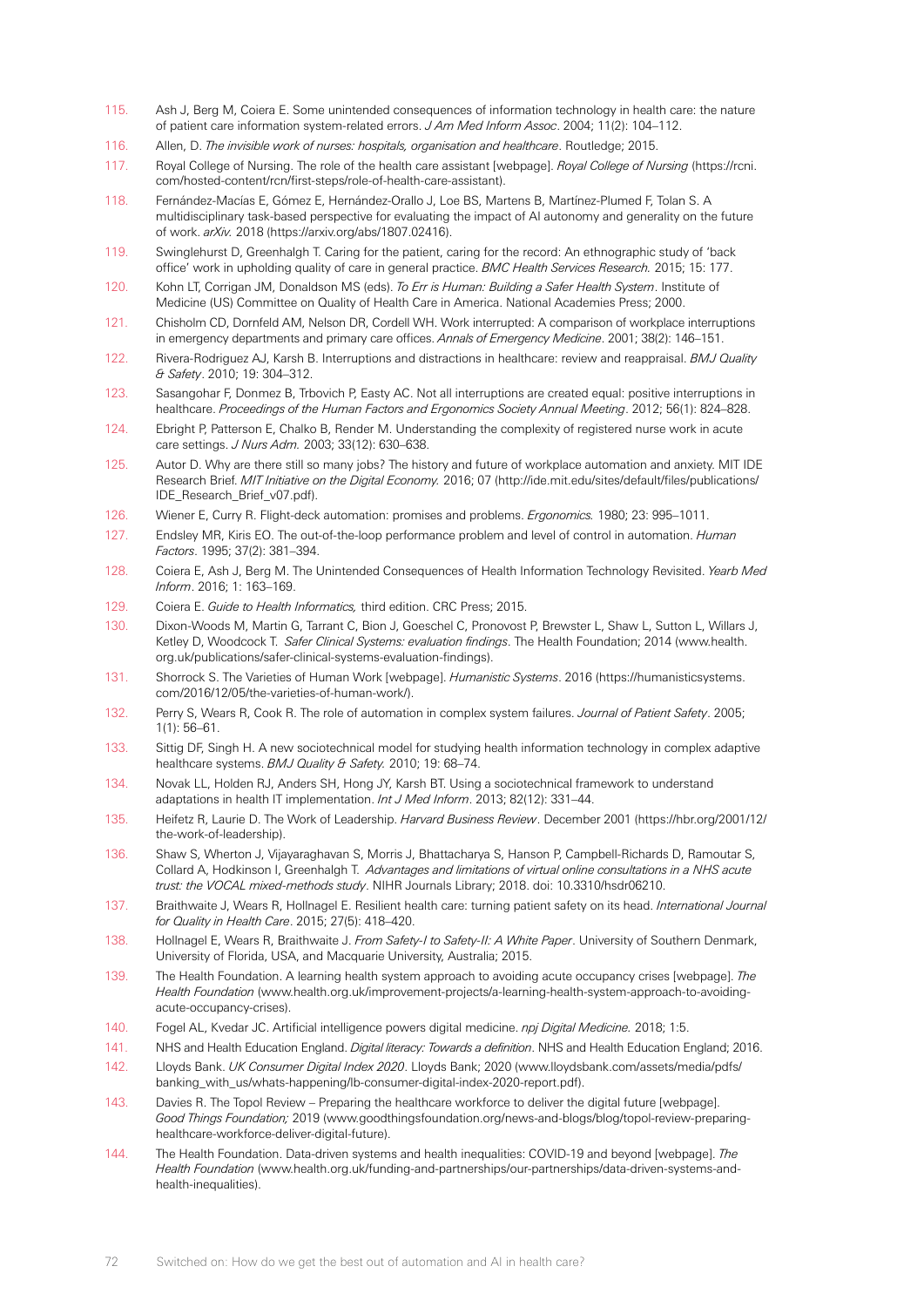- 145. Bosley S, Dale J. Healthcare assistants in general practice: practical and conceptual issues of skill-mix change. *British Journal of General Practice*. 2008; 58(547): 118–24.
- 146. The Health Foundation. Personalised medicine analytics dashboard for triaging patients in emergency departments [webpage]. *The Health Foundation* [\(www.health.org.uk/improvement-projects/personalised](file:///Volumes/MY%20PASSPORT/health%20foundation/AutomationReport/switchedonautomationreportfortypesetting/www.health.org.uk/improvement-projects/personalised-medicine-analytics-dashboard-for-triaging-patients-in-emergency-departments)[medicine-analytics-dashboard-for-triaging-patients-in-emergency-departments](file:///Volumes/MY%20PASSPORT/health%20foundation/AutomationReport/switchedonautomationreportfortypesetting/www.health.org.uk/improvement-projects/personalised-medicine-analytics-dashboard-for-triaging-patients-in-emergency-departments)).
- 147. Presentation at X-Gov Data Science Forum, 1 May 2020.
- 148. Spilsbury K, Adamson J, Atkin K, Bartlett C, Bloor K, Borglin G, Carr-Hill R, McCaughan D, McKenna H, Stuttard L, Wakefield A. *Evaluation of the Development and Impact of Assistant Practitioners Supporting the Work of Wardbased Registered Nurses in Acute NHS (Hospital) Trusts in England*. National Institute for Health Research; 2011.
- 149. Imison C, Castle-Clarke S, Watson R. *Reshaping the workforce to deliver the care patients need*. Nuffield Trust; 2016.
- 150. Ross J, Kettles A. Mental health nurse independent prescribing: what are nurse prescribers' views of the barriers to implementation? *J Psychiatr Ment Health Nurs*. 2012; 19(10): 916–932.
- 151. Cabitza F, Rasoini R, Gensini GF. Unintended consequences of machine learning in medicine. *JAMA.* 2017; 318(6): 517–518.
- 152. Hoff T. Deskilling and adaptation among primary care physicians using two work innovations. *Health Care Management Review.* 2011; 36(4): 338–348. doi: [10.1097/HMR.0b013e31821826a1](https://thehealthfoundation98.sharepoint.com/sites/thf_site/departments/communications/Publications/2020%20publications/I03%20Automation/B_Drafts/10.1097/HMR.0b013e31821826a1.).
- 153. Buston, O. On the Edge [webpage]. *Future Advocacy*; 2018 ([http://futureadvocacy.com/on-the-edge/\)](http://futureadvocacy.com/on-the-edge/).
- 154. Wears R, Cook R and Perry S. Automation, interaction, complexity, and failure: A case study. *Reliability Engineering & System Safety*. 2006; 91: 1494–1501.
- 155. Coiera E. How to ensure safety for medical artificial intelligence. *AI Med*; 1 August 2018 [\(https://ai-med.io/ai](https://ai-med.io/ai-med-news/safety-medical-artificial-intelligence/)[med-news/safety-medical-artificial-intelligence/\)](https://ai-med.io/ai-med-news/safety-medical-artificial-intelligence/).
- 156. Tsai TL, Fridsma DB, Gatti G. Computer decision support as a source of interpretation error. *J Am Med Inform Assoc*. 2003; 10(5): 478–83.
- 157. Parasuraman, R. Manzey, DH. Complacency and Bias in Human Use of Automation: An Attentional Integration. *Human Factors*. 2010; 52(3): 381–410. doi: [10.1177/0018720810376055](https://doi.org/10.1177/0018720810376055).
- 158. Greenhalgh T, Wherton J, Papoutsi C, Lynch J, Hughes G, A'Court C, Hinder S, Fahy N, Procter R, Shaw S. Beyond adoption: a new framework for theorizing and evaluating nonadoption, abandonment, and challenges to the scale-up, spread, and sustainability of health and care technologies. *J Med Internet Res*. 2017; 19(11): 367.
- 159. The Health Foundation, The King's Fund and the Nuffield Trust. *The health care workforce in England: Make or break?* The Health Foundation, The King's Fund and the Nuffield Trust; 2018 [\(www.health.org.uk/publications/](http://www.health.org.uk/publications/the-health-care-workforce-in-england) [the-health-care-workforce-in-england](http://www.health.org.uk/publications/the-health-care-workforce-in-england)).
- 160. Steventon A, Deeny S, Keith J, Wolters A. *Artificial intelligence in the NHS: getting the priorities right.* The Health Foundation; 2019 ([www.health.org.uk/news-and-comment/blogs/artificial-intelligence-in-the-nhs-getting-the](http://www.health.org.uk/news-and-comment/blogs/artificial-intelligence-in-the-nhs-getting-the-priorities-right)[priorities-right\)](http://www.health.org.uk/news-and-comment/blogs/artificial-intelligence-in-the-nhs-getting-the-priorities-right).
- 161. Autor, D. Will Automation Take All of Our Jobs? TEDxCambridge; September 2016 ([www.ted.com/talks/david\\_](https://www.ted.com/talks/david_autor_will_automation_take_away_all_our_jobs) [autor\\_will\\_automation\\_take\\_away\\_all\\_our\\_jobs](https://www.ted.com/talks/david_autor_will_automation_take_away_all_our_jobs)).
- 162. Hammond J, Gravenhorst K, Funnell E, Beatty S, Hibbert D, Lamb J, Burroughs H, Kovandži M, Gabbay M, Dowrick C, Gask L, Waheed W, Chew-Graham CA. Slaying the dragon myth: an ethnographic study of receptionists in UK general practice. *British Journal of General Practice*. 2013; 63(608): 177–184.
- 163. Scottish Government. *The Scottish Approach to Service Design: How to design services for and with users.*  Scottish Government; 2019 [\(www.gov.scot/publications/the-scottish-approach-to-service-design/](https://www.gov.scot/publications/the-scottish-approach-to-service-design/)).
- 164. Wears, R. Health Information Technology and Victory. *Annals of Emergency Medicine*. 2014; 65(2).
- 165. Landman AB, Redden L, Neri P, Poole S, Horsky J, Raja AS, Pozner CN, Schiff G, Poon EG. Using a medical simulation center as an electronic health record usability laboratory. *J Am Med Inform Assoc.* 2014; 21: 558–563.
- 166. Department of Health and Social Care. *Guide to good practice for digital and data-driven health technologies*. Department of Health and Social Care; January 2021 [\(www.gov.uk/government/publications/code-of-conduct](https://www.gov.uk/government/publications/code-of-conduct-for-data-driven-health-and-care-technology/initial-code-of-conduct-for-data-driven-health-and-care-technology)[for-data-driven-health-and-care-technology/initial-code-of-conduct-for-data-driven-health-and-care-technology](https://www.gov.uk/government/publications/code-of-conduct-for-data-driven-health-and-care-technology/initial-code-of-conduct-for-data-driven-health-and-care-technology)).
- 167. National Institute for Care Excellence. *Evidence Standards Framework for Digital Health Technologies*. National Institute for Care Excellence; March 2019 [\(www.nice.org.uk/Media/Default/About/what-we-do/our-programmes/](https://www.nice.org.uk/Media/Default/About/what-we-do/our-programmes/evidence-standards-framework/digital-evidence-standards-framework.pdf) [evidence-standards-framework/digital-evidence-standards-framework.pdf](https://www.nice.org.uk/Media/Default/About/what-we-do/our-programmes/evidence-standards-framework/digital-evidence-standards-framework.pdf)).
- 168. The Health Foundation. *Quality improvement made simple*. The Health Foundation; 2013 [\(www.health.org.uk/](file:///Volumes/MY%20PASSPORT/health%20foundation/AutomationReport/switchedonautomationreportfortypesetting/www.health.org.uk/publications/quality-improvement-made-simple) [publications/quality-improvement-made-simple](file:///Volumes/MY%20PASSPORT/health%20foundation/AutomationReport/switchedonautomationreportfortypesetting/www.health.org.uk/publications/quality-improvement-made-simple)).
- 169. The Health Foundation. *Using communications approaches to spread improvement*. The Health Foundation; 2013 [\(www.health.org.uk/publications/using-communications-approaches-to-spread-improvement](https://www.health.org.uk/publications/using-communications-approaches-to-spread-improvement)).
- 170. Bardsley M, Steventon A, Fothergill G. *Untapped potential: Investing in health and care data analytics*. The Health Foundation; 2019 (www.health.org.uk/publications/reports/untapped-potential-investing-in-health-and-caredata-analytics).
- 171. SPIRIT-AI & CONSORT-AI: Improving The Quality Of Evidence For AI Health Interventions. [webpage]. 2020. (https://www.clinical-trials.ai/).
- 172. Susskind D, Susskind R. *The Future of the Professions: How Technology Will Transform the Work of Human Experts*. Oxford University Press; 2015.
- 173. Clarke G, Keith J, Steventon A. GP at Hand model will not work for everyone. *HSJ*; 5 June 2019 [\(www.hsj.co.uk/](https://www.hsj.co.uk/technology-and-innovation/gp-at-hand-model-will-not-work-for-everyone/7025226.article) [technology-and-innovation/gp-at-hand-model-will-not-work-for-everyone/7025226.article](https://www.hsj.co.uk/technology-and-innovation/gp-at-hand-model-will-not-work-for-everyone/7025226.article)).